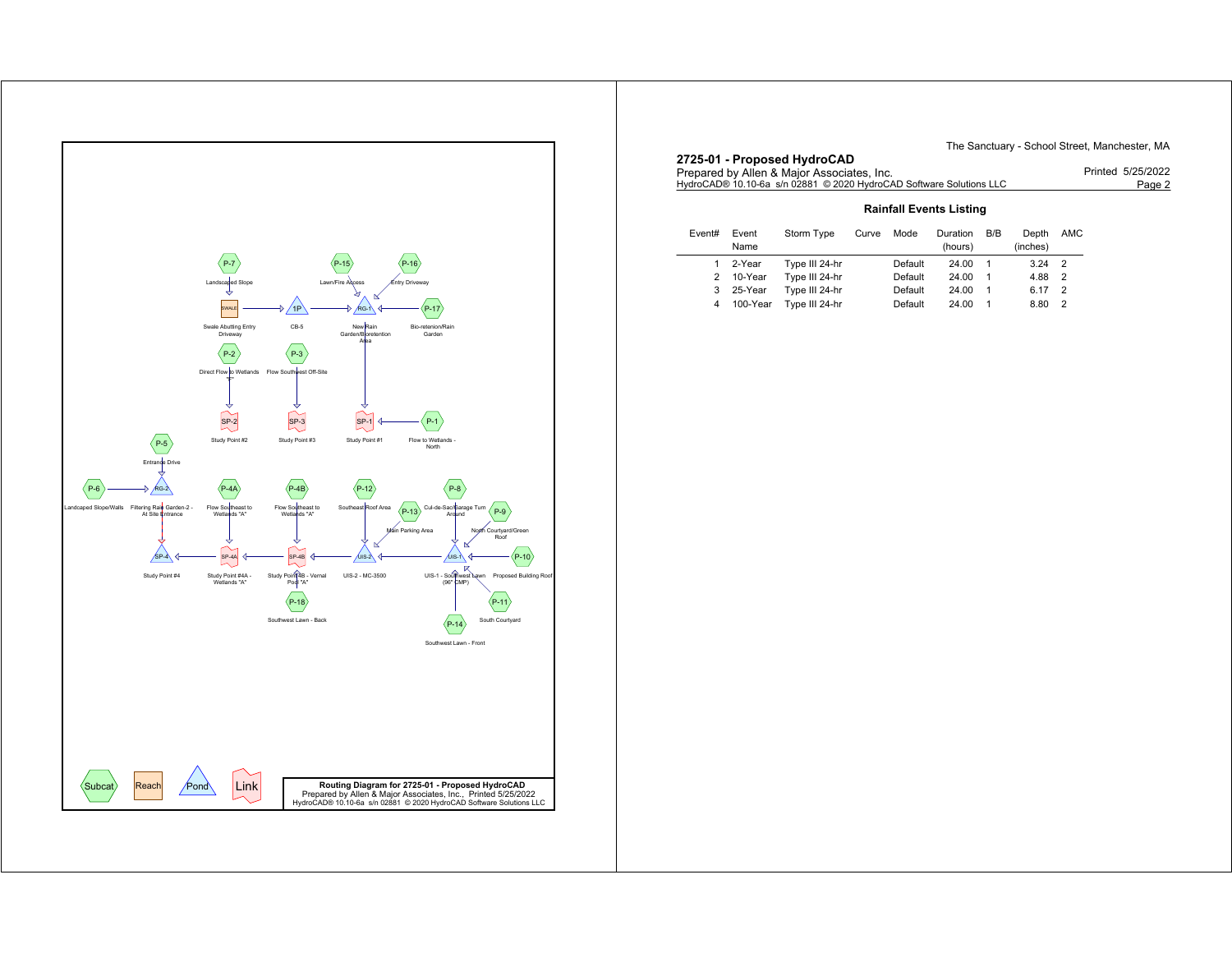#### The Sanctuary - School Street, Manchester, MA

| 2725-01 - Proposed HydroCAD<br>Printed 5/25/2022<br>Prepared by Allen & Major Associates, Inc.<br>HydroCAD® 10.10-6a s/n 02881 © 2020 HydroCAD Software Solutions LLC<br>Page 3 |                    |                    |                    |                    |                  |                           |  |  |  |  |
|---------------------------------------------------------------------------------------------------------------------------------------------------------------------------------|--------------------|--------------------|--------------------|--------------------|------------------|---------------------------|--|--|--|--|
| <b>Ground Covers (all nodes)</b>                                                                                                                                                |                    |                    |                    |                    |                  |                           |  |  |  |  |
| HSG-A<br>$(sq-ft)$                                                                                                                                                              | HSG-B<br>$(sq-ft)$ | HSG-C<br>$(sq-ft)$ | HSG-D<br>$(sq-ft)$ | Other<br>$(sq-ft)$ | Total<br>(sq-ft) | Ground<br>Cover           |  |  |  |  |
| 0                                                                                                                                                                               | 36,007             | $\mathbf 0$        | 125,419            | $\mathbf 0$        | 161,426          | >75% Grass<br>cover, Good |  |  |  |  |
| 0                                                                                                                                                                               | 5,253              | 0                  | 19,672             | 0                  | 24,925           | Brush, Good               |  |  |  |  |
| 0                                                                                                                                                                               | 0                  | $\Omega$           | 3.854              | 0                  | 3.854            | GrassPave2,<br>Good       |  |  |  |  |
| 0                                                                                                                                                                               | 2,672              | 0                  | 54,181             | 0                  | 56,853           | Paved parking             |  |  |  |  |
| 0                                                                                                                                                                               | 0                  | 0                  | 34.699             | 0                  | 34.699           | Unconnected<br>pavement   |  |  |  |  |
| 0                                                                                                                                                                               | 368                | 0                  | 62,664             | 0                  | 63,032           | Unconnected<br>roofs      |  |  |  |  |
| 0                                                                                                                                                                               | 503                | 0                  | 37,885             | 0                  | 38,388           | Water Surface,<br>0% imp  |  |  |  |  |
| 0                                                                                                                                                                               | 23,021             | 0                  | 337,100            | 0                  | 360,121          | Woods, Good               |  |  |  |  |

**0 67,824 0 675,474 0 743,298 TOTAL AREA**

**2725-01 - Proposed HydroCAD**

Sub Num The Sanctuary - School Street, Manchester, MA

| ZIZO-UT - FIUPUSUU NYUIUUMU                                                                           |                   |
|-------------------------------------------------------------------------------------------------------|-------------------|
| Prepared by Allen & Major Associates, Inc.                                                            | Printed 5/25/2022 |
| HvdroCAD® 10.10-6a_s/n                                   02881_© 2020 HvdroCAD Software Solutions LLC | Page 4            |

## **Pipe Listing (all nodes)**

| Line# | Node<br>Number | In-Invert<br>(feet) | Out-Invert<br>(feet) | Lenath<br>(feet) | Slope<br>(f t / f t) | n     | Width<br>(inches) | Diam/Height<br>(inches) | Inside-Fill<br>(inches) |
|-------|----------------|---------------------|----------------------|------------------|----------------------|-------|-------------------|-------------------------|-------------------------|
|       |                |                     |                      |                  |                      |       |                   |                         |                         |
|       | 1P             | 63.50               | 58.50                | 60.0             | 0.0833               | 0.012 | 0.0               | 12.0                    | 0.0                     |
| 2     | $RG-2$         | 47.20               | 46.60                | 120.0            | 0.0050               | 0.013 | 0.0               | 18.0                    | 0.0                     |
| 3     | $SP-4$         | 46.64               | 46.38                | 82.0             | 0.0032               | 0.012 | 0.0               | 18.0                    | 0.0                     |
| 4     | UIS-1          | 105.29              | 104.85               | 22.0             | 0.0200               | 0.013 | 0.0               | 12.0                    | 0.0                     |
| 5     | $UIS-2$        | 105.50              | 104.50               | 50.0             | 0.0200               | 0.012 | 0.0               | 15.0                    | 0.0                     |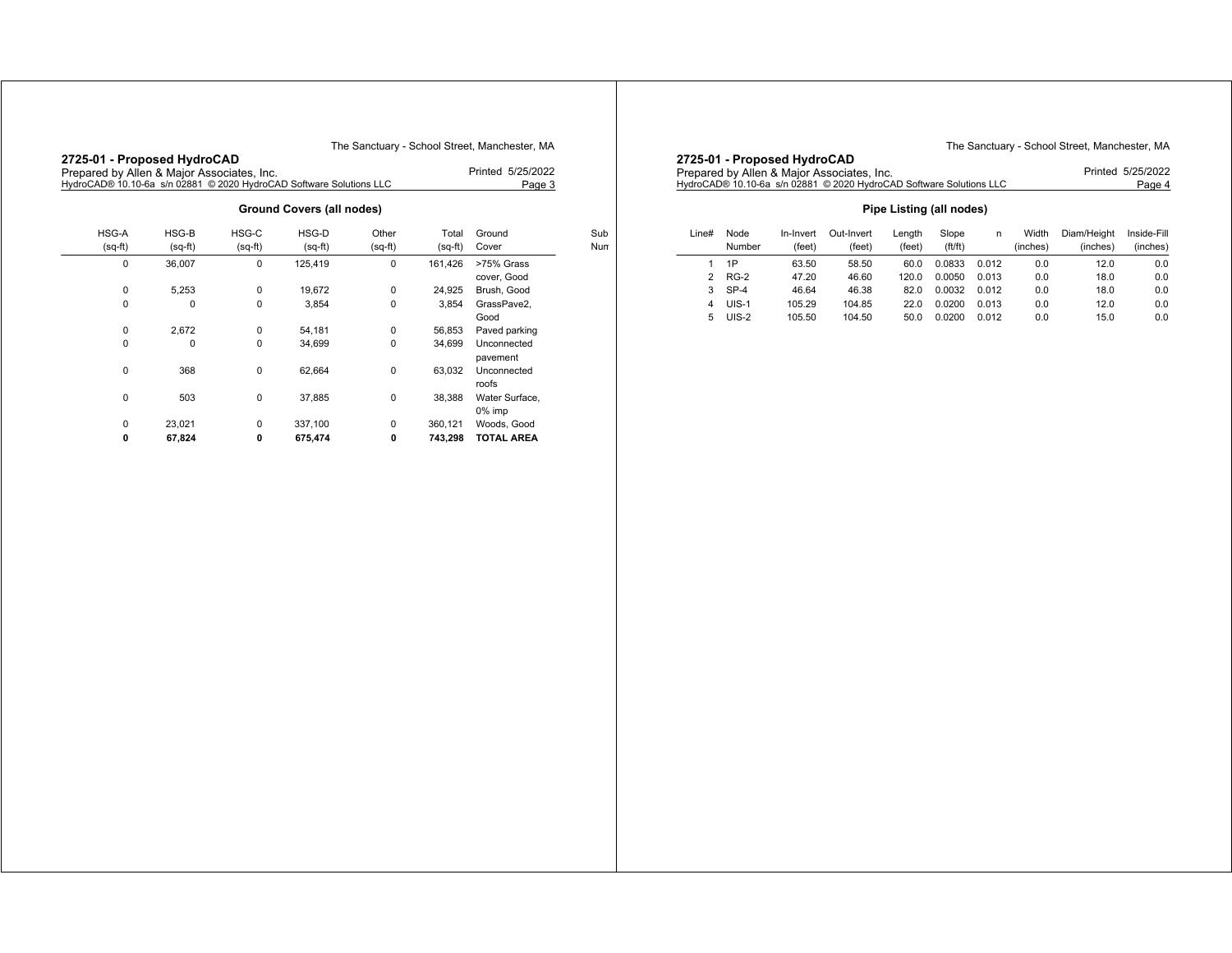| The Sanctuary - School Street, Manchester, MA<br>Type III 24-hr 2-Year Rainfall=3.24"<br>2725-01 - Proposed HydroCAD<br>Printed 5/25/2022<br>Prepared by Allen & Major Associates, Inc.<br>HydroCAD® 10.10-6a s/n 02881 © 2020 HydroCAD Software Solutions LLC<br>Page 5 | The Sanctuary - School Street, Manchester, MA<br>Type III 24-hr 2-Year Rainfall=3.24"<br>2725-01 - Proposed HydroCAD<br>Printed 5/25/2022<br>Prepared by Allen & Major Associates, Inc.<br>HydroCAD® 10.10-6a s/n 02881 © 2020 HydroCAD Software Solutions LLC<br>Page 6              |
|--------------------------------------------------------------------------------------------------------------------------------------------------------------------------------------------------------------------------------------------------------------------------|---------------------------------------------------------------------------------------------------------------------------------------------------------------------------------------------------------------------------------------------------------------------------------------|
| Time span=0.00-96.00 hrs, dt=0.05 hrs, 1921 points<br>Runoff by SCS TR-20 method, UH=SCS, Weighted-CN<br>Reach routing by Stor-Ind method - Pond routing by Stor-Ind method                                                                                              | Runoff Area=24,883 sf 6.52% Impervious Runoff Depth=1.43"<br>Subcatchment P-7: Landscaped Slope<br>Tc=6.0 min CN=80 Runoff=0.93 cfs 2,971 cf                                                                                                                                          |
| Subcatchment P-1: Flow to Wetlands - North Runoff Area=47,951 sf 0.00% Impervious Runoff Depth=1.01"<br>Flow Length=148' Tc=9.7 min CN=73 Runoff=1.06 cfs 4,030 cf                                                                                                       | Runoff Area=22,308 sf 74.44% Impervious Runoff Depth=2.48"<br>Subcatchment P-8: Cul-de-Sac/Garage<br>Tc=6.0 min CN=93 Runoff=1.41 cfs 4,618 cf                                                                                                                                        |
| Runoff Area=30,352 sf 100.00% Impervious Runoff Depth=3.01"<br>Subcatchment P-10: Proposed Building<br>Tc=6.0 min CN=98 Runoff=2.14 cfs 7.607 cf                                                                                                                         | Subcatchment P-9: North Courtyard/Green Runoff Area=15,328 sf 33.00% Impervious Runoff Depth=1.87"<br>Tc=6.0 min CN=86 Runoff=0.76 cfs 2,389 cf                                                                                                                                       |
| Runoff Area=20,180 sf 100.00% Impervious Runoff Depth=3.01"<br>Subcatchment P-11: South Courtyard<br>Tc=6.0 min CN=98 Runoff=1.42 cfs 5,057 cf                                                                                                                           | <b>Reach SWALE: Swale Abutting Entry</b><br>Avg. Flow Depth=0.24' Max Vel=1.33 fps Inflow=0.93 cfs 2,971 cf<br>n=0.100 L=427.0' S=0.0714 '/' Capacity=6.48 cfs Outflow=0.79 cfs 2,971 cf                                                                                              |
| Subcatchment P-12: Southeast Roof Area Runoff Area=27,254 sf 100.00% Impervious Runoff Depth=3.01"<br>Tc=6.0 min CN=98 Runoff=1.92 cfs 6,830 cf                                                                                                                          | Peak Elev=64.02' Storage=57 cf Inflow=0.79 cfs 2,971 cf<br>Pond 1P: CB-5<br>12.0" Round Culvert n=0.012 L=60.0' S=0.0833 '/' Outflow=0.79 cfs 2,921 cf                                                                                                                                |
| Runoff Area=19,004 sf 71.58% Impervious Runoff Depth=2.48"<br>Subcatchment P-13: Main Parking Area<br>Tc=6.0 min CN=93 Runoff=1.20 cfs 3,934 cf                                                                                                                          | Pond RG-1: New Rain Garden/Bioretention Peak Elev=62.07' Storage=8,430 cf Inflow=3.82 cfs 13,067 cf<br>Discarded=0.13 cfs 13,067 cf Primary=0.00 cfs 0 cf Outflow=0.13 cfs 13,067 cf                                                                                                  |
| Runoff Area=23,938 sf 43.16% Impervious Runoff Depth=1.57"<br>Subcatchment P-14: Southwest Lawn -<br>Flow Length=132' Tc=9.2 min  CN=82  Runoff=0.89 cfs  3,133  cf                                                                                                      | Pond RG-2: Filtering Rain Garden-2 - At Site Peak Elev=51.29' Storage=1,595 cf Inflow=1.45 cfs 4,728 cf<br>Primary=0.78 cfs 4,717 cf Secondary=0.00 cfs 0 cf Outflow=0.78 cfs 4,717 cf<br>Peak Elev=48.65' Storage=2,144 cf Inflow=9.68 cfs 44,685 cf                                 |
| Runoff Area=43,953 sf 21.71% Impervious Runoff Depth=1.72"<br>Subcatchment P-15: Lawn/Fire Access<br>Tc=6.0 min CN=84 Runoff=1.99 cfs 6,285 cf                                                                                                                           | Pond SP-4: Study Point #4<br>18.0" Round Culvert n=0.012 L=82.0' S=0.0032 '/' Outflow=7.58 cfs 44.685 cf                                                                                                                                                                              |
| Runoff Area=10,714 sf 75.16% Impervious Runoff Depth=2.58"<br>Subcatchment P-16: Entry Driveway<br>Tc=6.0 min CN=94 Runoff=0.70 cfs 2,306 cf                                                                                                                             | Pond UIS-1: UIS-1 - Southwest Lawn (96" Peak Elev=103.40' Storage=13,190 cf Inflow=6.55 cfs 22,803 cf<br>Discarded=0.21 cfs 22,803 cf Primary=0.00 cfs 0 cf Outflow=0.21 cfs 22,803 cf<br>Pond UIS-2: UIS-2 - MC-3500<br>Peak Elev=106.40' Storage=4,308 cf Inflow=3.12 cfs 10,764 cf |
| Subcatchment P-17: Bio-retenion/Rain<br>Runoff Area=23,264 sf 0.00% Impervious Runoff Depth=0.80"<br>Tc=6.0 min CN=69 Runoff=0.44 cfs 1,555 cf                                                                                                                           | Discarded=0.23 cfs 10,764 cf Primary=0.00 cfs 0 cf Outflow=0.23 cfs 10,764 cf<br>Inflow=1.06 cfs 4,030 cf                                                                                                                                                                             |
| Subcatchment P-18: Southwest Lawn - Back Runoff Area=20,245 sf 3.38% Impervious Runoff Depth=0.71"<br>Flow Length=212' Slope=0.0100 '/' Tc=14.8 min CN=67 Runoff=0.24 cfs 1.195 cf                                                                                       | Link SP-1: Study Point #1<br>Primary=1.06 cfs 4,030 cf<br>Inflow=0.31 cfs 1,419 cf                                                                                                                                                                                                    |
| Subcatchment P-2: Direct Flow to Wetlands Runoff Area=27,475 sf 0.00% Impervious Runoff Depth=0.62"<br>Flow Length=230' Tc=9.7 min  CN=65  Runoff=0.31 cfs  1,419  cf                                                                                                    | Link SP-2: Study Point #2<br>Primary=0.31 cfs 1,419 cf<br>Inflow=0.32 cfs 1,124 cf                                                                                                                                                                                                    |
| Subcatchment P-3: Flow Southwest Off-Site Runoff Area=13,369 sf 0.00% Impervious Runoff Depth=1.01"<br>Flow Length=62' Slope=0.3000 '/' Tc=7.4 min CN=73 Runoff=0.32 cfs 1,124 cf                                                                                        | Link SP-3: Study Point #3<br>Primary=0.32 cfs 1,124 cf<br>Inflow=8.88 cfs 39,968 cf                                                                                                                                                                                                   |
| Runoff Area=118,254 sf 0.35% Impervious Runoff Depth=1.24"<br>Subcatchment P-4A: Flow Southeast to<br>Flow Length=346' Tc=8.9 min  CN=77  Runoff=3.41 cfs 12,224  cf                                                                                                     | Link SP-4A: Study Point #4A - Wetlands "A"<br>Primary=8.88 cfs 39,968 cf<br>Inflow=6.25 cfs 27,744 cf<br>Link SP-4B: Study Point 4B - Vernal Pool "A"                                                                                                                                 |
| Runoff Area=222,364 sf 0.17% Impervious Runoff Depth=1.43"<br>Subcatchment P-4B: Flow Southeast to<br>Flow Length=878' Tc=17.5 min CN=80 Runoff=6.00 cfs 26,549 cf                                                                                                       | Primary=6.25 cfs 27,744 cf<br>Total Runoff Area = 743,298 sf Runoff Volume = 97,953 cf Average Runoff Depth = 1.58"                                                                                                                                                                   |
| Runoff Area=18,638 sf 53.72% Impervious Runoff Depth=2.30"<br>Subcatchment P-5: Entrance Drive<br>Tc=6.0 min CN=91 Runoff=1.11 cfs 3,566 cf                                                                                                                              | 79.20% Pervious = 588,714 sf 20.80% Impervious = 154,584 sf                                                                                                                                                                                                                           |
| Subcatchment P-6: Landcaped Slope/Walls Runoff Area=13,824 sf 3.65% Impervious Runoff Depth=1.01"<br>Tc=6.0 min UI Adjusted CN=73 Runoff=0.35 cfs 1,162 cf                                                                                                               |                                                                                                                                                                                                                                                                                       |
|                                                                                                                                                                                                                                                                          |                                                                                                                                                                                                                                                                                       |
|                                                                                                                                                                                                                                                                          |                                                                                                                                                                                                                                                                                       |

 $\mathbb{R}$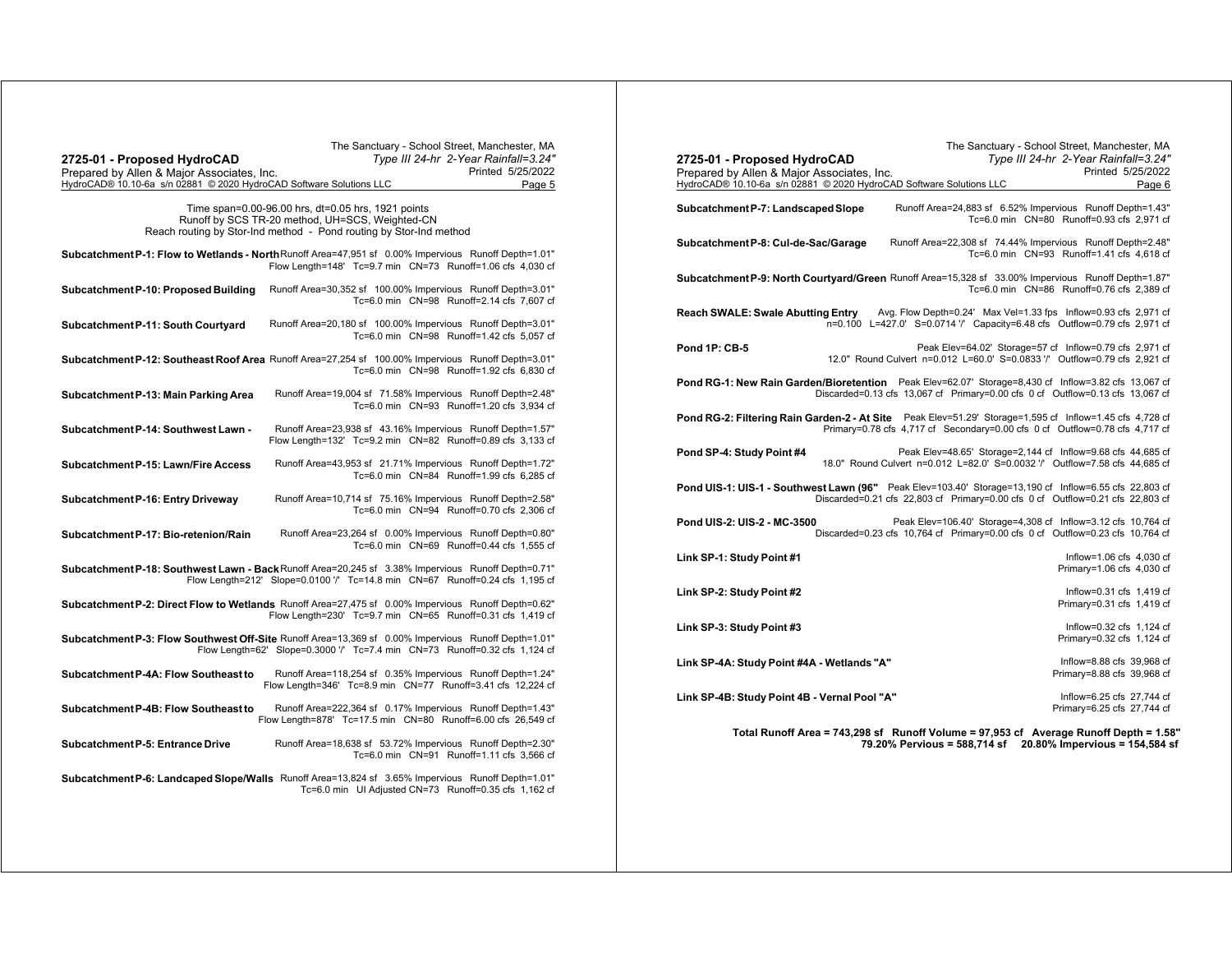| Prepared by Allen & Major Associates, Inc. | 2725-01 - Proposed HydroCAD          |                                          |       | The Sanctuary - School Street, Manchester, MA<br>Type III 24-hr 2-Year Rainfall=3.24"<br>Printed 5/25/2022<br>HydroCAD® 10.10-6a s/n 02881 © 2020 HydroCAD Software Solutions LLC<br>Page 7 |
|--------------------------------------------|--------------------------------------|------------------------------------------|-------|---------------------------------------------------------------------------------------------------------------------------------------------------------------------------------------------|
|                                            |                                      |                                          |       | Summary for Subcatchment P-1: Flow to Wetlands - North                                                                                                                                      |
| Runoff<br>Ξ                                |                                      | 1.06 cfs $@$ 12.15 hrs, Volume=          |       | 4,030 cf, Depth= 1.01"                                                                                                                                                                      |
|                                            | Routed to Link SP-1 : Study Point #1 |                                          |       |                                                                                                                                                                                             |
| Type III 24-hr 2-Year Rainfall=3.24"       |                                      |                                          |       | Runoff by SCS TR-20 method, UH=SCS, Weighted-CN, Time Span= 0.00-96.00 hrs, dt= 0.05 hrs                                                                                                    |
| Area (sf)                                  | CN                                   | Description                              |       |                                                                                                                                                                                             |
| 5.253                                      | 48                                   | Brush, Good, HSG B                       |       |                                                                                                                                                                                             |
| 6,353                                      | 73                                   | Brush, Good, HSG D                       |       |                                                                                                                                                                                             |
| 1,517<br>34,828                            | 55<br>77                             | Woods, Good, HSG B<br>Woods, Good, HSG D |       |                                                                                                                                                                                             |
| 47,951                                     | 73                                   | <b>Weighted Average</b>                  |       |                                                                                                                                                                                             |
| 47,951                                     |                                      | 100.00% Pervious Area                    |       |                                                                                                                                                                                             |
| Tc Length                                  |                                      |                                          |       | Slope Velocity Capacity Description                                                                                                                                                         |
| (min)                                      | (feet)<br>ft/ft)                     | (ft/sec)                                 | (cfs) |                                                                                                                                                                                             |
| 8.4                                        | 50 0.2120                            | 0.10                                     |       | <b>Sheet Flow,</b>                                                                                                                                                                          |
| 1.3                                        | 98 0.2620                            | 1.28                                     |       | Woods: Dense underbrush n= 0.800 P2= 3.16"<br><b>Shallow Concentrated Flow,</b><br>Forest w/Heavy Litter Kv= 2.5 fps                                                                        |
| 9.7                                        | 148 Total                            |                                          |       |                                                                                                                                                                                             |
|                                            |                                      |                                          |       | Summary for Subcatchment P-10: Proposed Building Roof                                                                                                                                       |
| Runoff<br>$\qquad \qquad =$                |                                      | 2.14 cfs @ 12.09 hrs, Volume=            |       | 7,607 cf, Depth= 3.01"<br>Routed to Pond UIS-1 : UIS-1 - Southwest Lawn (96" CMP)                                                                                                           |
| Type III 24-hr 2-Year Rainfall=3.24"       |                                      |                                          |       | Runoff by SCS TR-20 method, UH=SCS, Weighted-CN, Time Span= 0.00-96.00 hrs, dt= 0.05 hrs                                                                                                    |
| Area (sf)                                  | CN                                   | Description                              |       |                                                                                                                                                                                             |
| 30,352                                     | 98                                   | Unconnected roofs, HSG D                 |       |                                                                                                                                                                                             |
| 30.352                                     |                                      | 100.00% Impervious Area                  |       |                                                                                                                                                                                             |
| 30,352                                     |                                      | 100.00% Unconnected                      |       |                                                                                                                                                                                             |
| Tc Length<br>(min)                         | Slope<br>(feet)<br>ft/ft)            | Velocity<br>(ft/sec)                     | (cfs) | Capacity Description                                                                                                                                                                        |
| 6.0                                        |                                      |                                          |       | Direct Entry, Min. Tc                                                                                                                                                                       |
|                                            |                                      |                                          |       | Summary for Subcatchment P-11: South Courtyard                                                                                                                                              |
|                                            |                                      |                                          |       |                                                                                                                                                                                             |
| Runoff<br>$=$                              |                                      | 1.42 cfs @ 12.09 hrs, Volume=            |       | 5,057 cf, Depth= 3.01"<br>Routed to Pond UIS-1 : UIS-1 - Southwest Lawn (96" CMP)                                                                                                           |

|                                                        | 2725-01 - Proposed HydroCAD<br>Prepared by Allen & Maior Associates, Inc. |                                                              |                        | Type III 24-hr 2-Year Rainfall=3.24"                                                     | Printed 5/25/2022 |
|--------------------------------------------------------|---------------------------------------------------------------------------|--------------------------------------------------------------|------------------------|------------------------------------------------------------------------------------------|-------------------|
|                                                        | HydroCAD® 10.10-6a s/n 02881 © 2020 HydroCAD Software Solutions LLC       |                                                              |                        |                                                                                          | Page 8            |
|                                                        |                                                                           |                                                              |                        |                                                                                          |                   |
| Area (sf)                                              | Description<br>CN                                                         |                                                              |                        |                                                                                          |                   |
| 20,180                                                 | 98                                                                        | Unconnected pavement, HSG D                                  |                        |                                                                                          |                   |
| 20,180<br>20,180                                       |                                                                           | 100.00% Impervious Area<br>100.00% Unconnected               |                        |                                                                                          |                   |
| Tc Length<br>(min)<br>(feet)                           | Slope Velocity Capacity<br>ft/ft)<br>(ft/sec)                             | (cfs)                                                        | Description            |                                                                                          |                   |
| 6.0                                                    |                                                                           |                                                              | Direct Entry, Min. Tc. |                                                                                          |                   |
|                                                        |                                                                           |                                                              |                        | Summary for Subcatchment P-12: Southeast Roof Area                                       |                   |
| Runoff                                                 | 1.92 cfs @ 12.09 hrs, Volume=<br>Routed to Pond UIS-2 : UIS-2 - MC-3500   |                                                              |                        | 6,830 cf, Depth= 3.01"                                                                   |                   |
|                                                        | Type III 24-hr 2-Year Rainfall=3.24"                                      |                                                              |                        | Runoff by SCS TR-20 method, UH=SCS, Weighted-CN, Time Span= 0.00-96.00 hrs, dt= 0.05 hrs |                   |
| Area (sf)                                              | CN<br>Description                                                         |                                                              |                        |                                                                                          |                   |
| 27,254                                                 | 98                                                                        | Unconnected roofs, HSG D                                     |                        |                                                                                          |                   |
| 27.254<br>27,254                                       |                                                                           | 100.00% Impervious Area<br>100.00% Unconnected               |                        |                                                                                          |                   |
| Tc Length<br>(feet)<br>(min)                           | Slope<br>ft/ft)<br>(ft/sec)                                               | Velocity Capacity Description<br>(cfs)                       |                        |                                                                                          |                   |
| 6.0                                                    |                                                                           |                                                              | Direct Entry, Min. Tc  |                                                                                          |                   |
|                                                        |                                                                           |                                                              |                        | Summary for Subcatchment P-13: Main Parking Area                                         |                   |
|                                                        | 1.20 cfs $@$ 12.09 hrs, Volume=                                           |                                                              |                        | 3,934 cf, Depth= 2.48"                                                                   |                   |
| Runoff<br>$=$<br>Routed to Pond UIS-2: UIS-2 - MC-3500 |                                                                           |                                                              |                        |                                                                                          |                   |
|                                                        | Type III 24-hr 2-Year Rainfall=3.24"                                      |                                                              |                        | Runoff by SCS TR-20 method, UH=SCS, Weighted-CN, Time Span= 0.00-96.00 hrs, dt= 0.05 hrs |                   |
| Area (sf)                                              | Description<br>CN                                                         |                                                              |                        |                                                                                          |                   |
| 13,604<br>5,400                                        | 98<br>80                                                                  | Unconnected pavement, HSG D<br>>75% Grass cover, Good, HSG D |                        |                                                                                          |                   |
| 19.004                                                 | <b>Weighted Average</b><br>93                                             |                                                              |                        |                                                                                          |                   |
| 5.400                                                  |                                                                           | 28.42% Pervious Area                                         |                        |                                                                                          |                   |
| 13,604<br>13,604                                       |                                                                           | 71.58% Impervious Area<br>100.00% Unconnected                |                        |                                                                                          |                   |
| Tc Length<br>(feet)                                    | Slope Velocity Capacity<br>ft/ft)<br>(ft/sec)                             | (cfs)                                                        | Description            |                                                                                          |                   |
| (min)<br>6.0                                           |                                                                           |                                                              | Direct Entry, Min. 6.0 |                                                                                          |                   |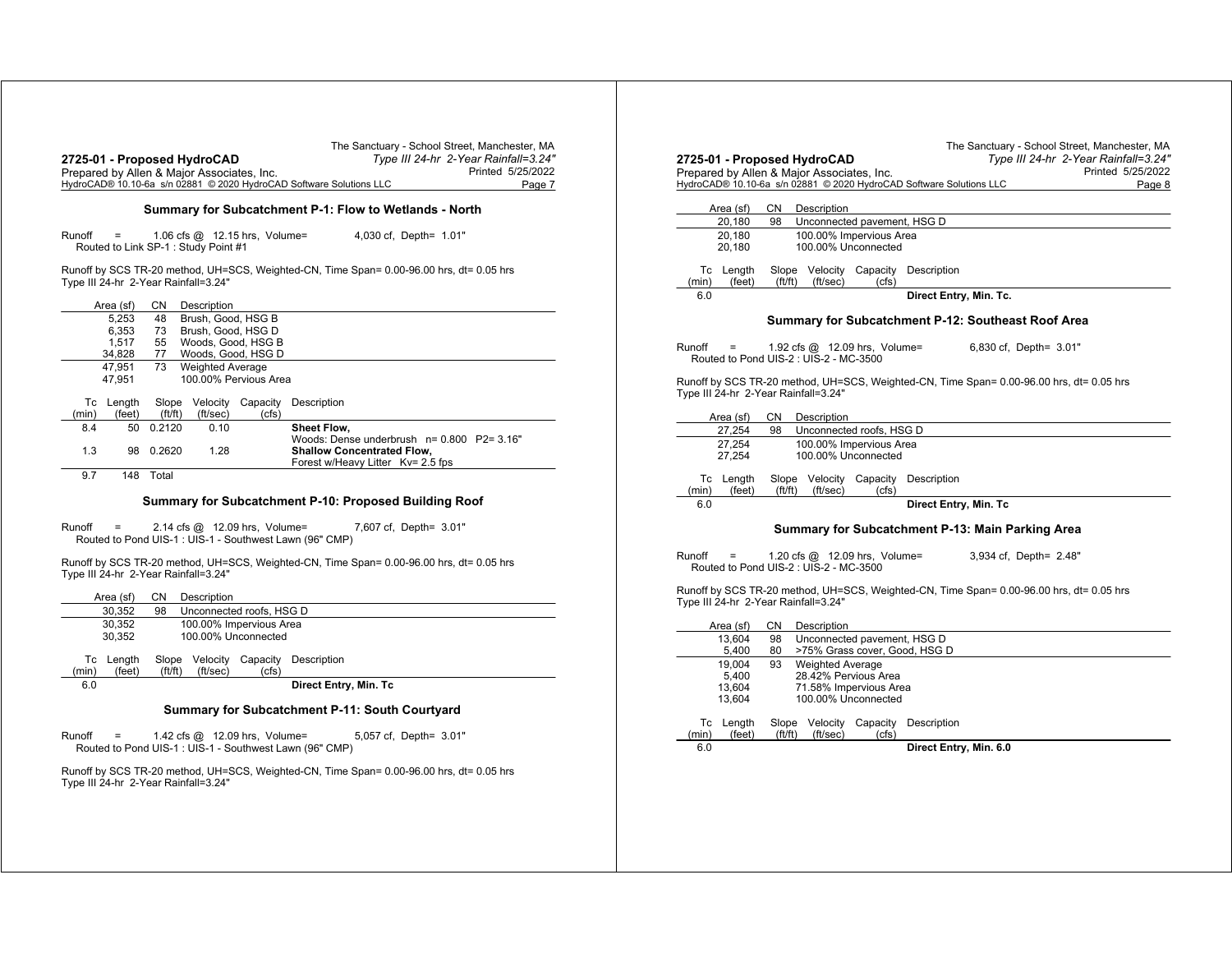|                                                                     | The Sanctuary - School Street, Manchester, MA |
|---------------------------------------------------------------------|-----------------------------------------------|
| 2725-01 - Proposed HydroCAD                                         | Type III 24-hr 2-Year Rainfall=3.24"          |
| Prepared by Allen & Major Associates, Inc.                          | Printed 5/25/2022                             |
| HydroCAD® 10.10-6a s/n 02881 © 2020 HydroCAD Software Solutions LLC | Page 9                                        |

#### **Summary for Subcatchment P-14: Southwest Lawn - Front**

Runoff <sup>=</sup> 0.89 cfs @ 12.14 hrs, Volume= 3,133 cf, Depth= 1.57" Routed to Pond UIS-1 : UIS-1 - Southwest Lawn (96" CMP)

Runoff by SCS TR-20 method, UH=SCS, Weighted-CN, Time Span= 0.00-96.00 hrs, dt= 0.05 hrs Type III 24-hr 2-Year Rainfall=3.24"

|       | Area (sf) | CΝ          | Description             |                        |                                   |
|-------|-----------|-------------|-------------------------|------------------------|-----------------------------------|
|       | 10.332    | 98          |                         | Paved parking, HSG D   |                                   |
|       | 6.889     | 61          |                         |                        | >75% Grass cover, Good, HSG B     |
|       | 6.717     | 80          |                         |                        | >75% Grass cover, Good, HSG D     |
|       | 23.938    | 82          | <b>Weighted Average</b> |                        |                                   |
|       | 13.606    |             |                         | 56.84% Pervious Area   |                                   |
|       | 10.332    |             |                         | 43.16% Impervious Area |                                   |
| Тc    | Lenath    | Slope       | Velocitv                | Capacity               | Description                       |
| (min) | (feet)    | (f t / f t) | (ft/sec)                | (cfs)                  |                                   |
| 8.2   | 50        | 0.0200      | 0.10                    |                        | Sheet Flow.                       |
|       |           |             |                         |                        | Grass: Dense n= 0.240 P2= 3.16"   |
| 1.0   | 82        | 0.0360      | 1.33                    |                        | <b>Shallow Concentrated Flow.</b> |
|       |           |             |                         |                        | Short Grass Pasture Ky= 7.0 fps   |
|       |           |             |                         |                        |                                   |

9.2 132 Total

#### **Summary for Subcatchment P-15: Lawn/Fire Access**

Runoff <sup>=</sup> 1.99 cfs @ 12.09 hrs, Volume= 6,285 cf, Depth= 1.72" Routed to Pond RG-1 : New Rain Garden/Bioretention Area

Runoff by SCS TR-20 method, UH=SCS, Weighted-CN, Time Span= 0.00-96.00 hrs, dt= 0.05 hrs Type III 24-hr 2-Year Rainfall=3.24"

|         | Area (sf) | СN          | Description             |          |                               |
|---------|-----------|-------------|-------------------------|----------|-------------------------------|
|         | 9.543     | 98          | Paved parking, HSG D    |          |                               |
| $\star$ | 3.854     | 80          | GrassPave2, Good, HSG D |          |                               |
|         | 30.556    | 80          |                         |          | >75% Grass cover, Good, HSG D |
|         | 43.953    | 84          | <b>Weighted Average</b> |          |                               |
|         | 34.410    |             | 78.29% Pervious Area    |          |                               |
|         | 9.543     |             | 21.71% Impervious Area  |          |                               |
| Тc      | Length    | Slope       | Velocity                | Capacity | Description                   |
| (min)   | (feet)    | (f t / f t) | (ft/sec)                | (cfs)    |                               |
| 6.0     |           |             |                         |          | Direct Entry, Min. 6.0        |
|         |           |             |                         |          |                               |

|                                                                     | The Sanctuary - School Street, Manchester, MA |
|---------------------------------------------------------------------|-----------------------------------------------|
| 2725-01 - Proposed HydroCAD                                         | Type III 24-hr 2-Year Rainfall=3.24"          |
| Prepared by Allen & Major Associates, Inc.                          | Printed 5/25/2022                             |
| HydroCAD® 10.10-6a s/n 02881 © 2020 HydroCAD Software Solutions LLC | Page 10                                       |
|                                                                     |                                               |

#### **Summary for Subcatchment P-16: Entry Driveway**

Runoff <sup>=</sup> 0.70 cfs @ 12.09 hrs, Volume= 2,306 cf, Depth= 2.58" Routed to Pond RG-1 : New Rain Garden/Bioretention Area

Runoff by SCS TR-20 method, UH=SCS, Weighted-CN, Time Span= 0.00-96.00 hrs, dt= 0.05 hrs Type III 24-hr 2-Year Rainfall=3.24"

|       | Area (sf) | CΝ     | Description             |          |                               |  |  |  |
|-------|-----------|--------|-------------------------|----------|-------------------------------|--|--|--|
|       | 2.672     | 98     | Paved parking, HSG B    |          |                               |  |  |  |
|       | 5.381     | 98     | Paved parking, HSG D    |          |                               |  |  |  |
|       | 2,661     | 80     |                         |          | >75% Grass cover, Good, HSG D |  |  |  |
|       | 10.714    | 94     | <b>Weighted Average</b> |          |                               |  |  |  |
|       | 2.661     |        | 24.84% Pervious Area    |          |                               |  |  |  |
|       | 8.053     |        | 75.16% Impervious Area  |          |                               |  |  |  |
|       |           |        |                         |          |                               |  |  |  |
| Тc    | Length    | Slope  | Velocity                | Capacity | Description                   |  |  |  |
| (min) | (feet)    | ft/ft) | (ft/sec)                | (cfs)    |                               |  |  |  |
| 6.0   |           |        |                         |          | Direct Entry, Min. Tc.        |  |  |  |
|       |           |        |                         |          |                               |  |  |  |

#### **Summary for Subcatchment P-17: Bio-retenion/Rain Garden**

Runoff <sup>=</sup> 0.44 cfs @ 12.11 hrs, Volume= 1,555 cf, Depth= 0.80" Routed to Pond RG-1 : New Rain Garden/Bioretention Area

Runoff by SCS TR-20 method, UH=SCS, Weighted-CN, Time Span= 0.00-96.00 hrs, dt= 0.05 hrs Type III 24-hr 2-Year Rainfall=3.24"

|       | Area (sf) | CΝ     | Description                  |          |                               |
|-------|-----------|--------|------------------------------|----------|-------------------------------|
|       | 12.971    | 61     |                              |          | >75% Grass cover, Good, HSG B |
|       | 6.335     | 80     |                              |          | >75% Grass cover, Good, HSG D |
|       | 503       | 98     | Water Surface, 0% imp, HSG B |          |                               |
|       | 1,092     | 98     | Water Surface, 0% imp, HSG D |          |                               |
|       | 1.518     | 55     | Woods, Good, HSG B           |          |                               |
|       | 845       | 77     | Woods, Good, HSG D           |          |                               |
|       | 23.264    | 69     | <b>Weighted Average</b>      |          |                               |
|       | 23.264    |        | 100.00% Pervious Area        |          |                               |
|       |           |        |                              |          |                               |
| Тc    | Length    | Slope  | Velocity                     | Capacity | Description                   |
| (min) | (feet)    | ft/ft) | (ft/sec)                     | (cfs)    |                               |
| 6.0   |           |        |                              |          | Direct Entry, Min. Tc.        |
|       |           |        |                              |          |                               |

#### **Summary for Subcatchment P-18: Southwest Lawn - Back**

| Runoff | - 200 | $0.24$ cfs $@$ 12.24 hrs, Volume=                       | 1,195 cf, Depth= 0.71" |
|--------|-------|---------------------------------------------------------|------------------------|
|        |       | Routed to Link SP-4B : Study Point 4B - Vernal Pool "A" |                        |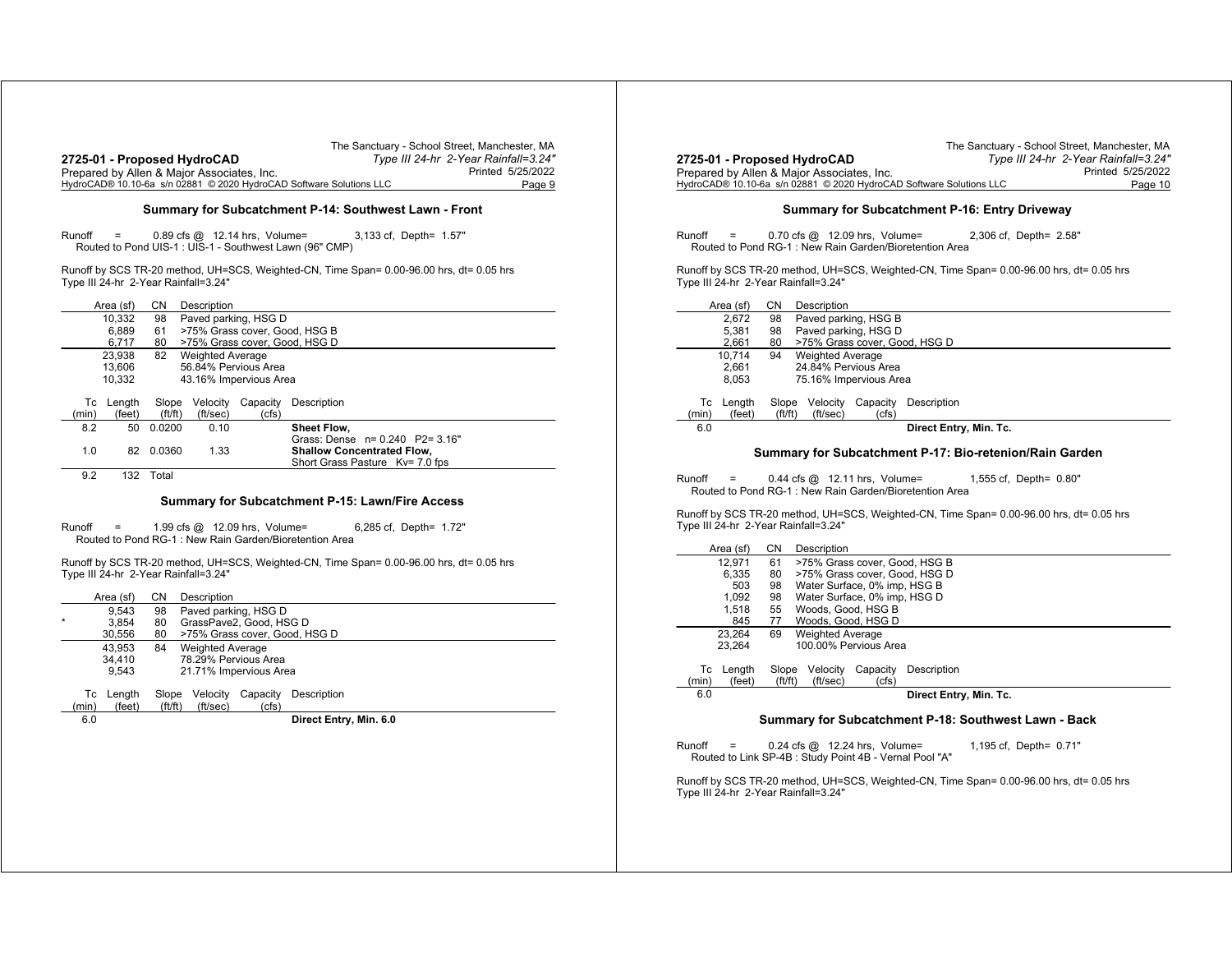|             |                                                 |                 | 2725-01 - Proposed HydroCAD                |                                                           | The Sanctuary - School Street, Manchester, MA<br>Type III 24-hr 2-Year Rainfall=3.24"    |
|-------------|-------------------------------------------------|-----------------|--------------------------------------------|-----------------------------------------------------------|------------------------------------------------------------------------------------------|
|             |                                                 |                 | Prepared by Allen & Major Associates, Inc. |                                                           | Printed 5/25/2022                                                                        |
|             |                                                 |                 |                                            |                                                           | HydroCAD® 10.10-6a s/n 02881 © 2020 HydroCAD Software Solutions LLC<br>Page 11           |
|             | Area (sf)                                       | CN              | Description                                |                                                           |                                                                                          |
|             | 684                                             | 98              |                                            | Paved parking, HSG D                                      |                                                                                          |
|             | 14,032<br>5,529                                 | 61<br>80        |                                            | >75% Grass cover, Good, HSG B                             | >75% Grass cover, Good, HSG D                                                            |
|             | 20.245                                          | 67              | <b>Weighted Average</b>                    |                                                           |                                                                                          |
|             | 19,561<br>684                                   |                 |                                            | 96.62% Pervious Area<br>3.38% Impervious Area             |                                                                                          |
| Тc<br>(min) | Length<br>(feet)                                | Slope<br>ft/ft) | Velocity<br>(ft/sec)                       | Capacity<br>(cfs)                                         | Description                                                                              |
| 10.9        | 50                                              | 0.0100          | 0.08                                       |                                                           | Sheet Flow.                                                                              |
|             |                                                 |                 |                                            |                                                           | Grass: Dense n= 0.240 P2= 3.16"                                                          |
| 3.9         | 162                                             | 0.0100          | 0.70                                       |                                                           | <b>Shallow Concentrated Flow.</b><br>Short Grass Pasture Kv= 7.0 fps                     |
| 14.8        |                                                 | 212 Total       |                                            |                                                           |                                                                                          |
|             |                                                 |                 |                                            |                                                           |                                                                                          |
|             |                                                 |                 |                                            |                                                           | Summary for Subcatchment P-2: Direct Flow to Wetlands "F"                                |
| Runoff      | $\equiv$<br>Routed to Link SP-2: Study Point #2 |                 |                                            | $0.31$ cfs $@$ 12.17 hrs, Volume=                         | 1,419 cf, Depth= 0.62"                                                                   |
|             |                                                 |                 |                                            |                                                           |                                                                                          |
|             |                                                 |                 | Type III 24-hr 2-Year Rainfall=3.24"       |                                                           | Runoff by SCS TR-20 method, UH=SCS, Weighted-CN, Time Span= 0.00-96.00 hrs, dt= 0.05 hrs |
|             | Area (sf)                                       | CN.             | Description                                |                                                           |                                                                                          |
|             | 1,025                                           | 61              |                                            |                                                           | >75% Grass cover, Good, HSG B                                                            |
|             | 14,775                                          | 55              |                                            | Woods, Good, HSG B                                        |                                                                                          |
|             | 11,675<br>27.475                                | 77<br>65        | <b>Weighted Average</b>                    | Woods, Good, HSG D                                        |                                                                                          |
|             | 27,475<br>Tc Length                             | Slope           | Velocity                                   | 100.00% Pervious Area<br>Capacity                         | Description                                                                              |
| (min)       | (feet)                                          | ft/ft)          | (ft/sec)                                   | (cfs)                                                     |                                                                                          |
| 7.3         | 50                                              | 0.2980          | 0.11                                       |                                                           | Sheet Flow.                                                                              |
| 2.4         | 180                                             | 0.2580          | 1.27                                       |                                                           | Woods: Dense underbrush n= 0.800 P2= 3.16"<br><b>Shallow Concentrated Flow,</b>          |
| 9.7         | 230                                             | Total           |                                            |                                                           | Forest w/Heavy Litter Kv= 2.5 fps                                                        |
|             |                                                 |                 |                                            |                                                           | Summary for Subcatchment P-3: Flow Southwest Off-Site                                    |
| Runoff      |                                                 |                 | Routed to Link SP-3 : Study Point #3       | $0.32 \text{ cfs} \text{ @ } 12.12 \text{ hrs}$ , Volume= | 1,124 cf, Depth= 1.01"                                                                   |

|        | 2725-01 - Proposed HydroCAD |                                |                                            |                                                                                        | Type III 24-hr 2-Year Rainfall=3.24"                                                                                |
|--------|-----------------------------|--------------------------------|--------------------------------------------|----------------------------------------------------------------------------------------|---------------------------------------------------------------------------------------------------------------------|
|        |                             |                                | Prepared by Allen & Major Associates, Inc. |                                                                                        | Printed 5/25/2022                                                                                                   |
|        |                             |                                |                                            |                                                                                        | HydroCAD® 10.10-6a s/n 02881 © 2020 HydroCAD Software Solutions LLC<br>Page 12                                      |
|        |                             |                                |                                            |                                                                                        |                                                                                                                     |
|        | Area (sf)                   | CN                             | Description                                |                                                                                        |                                                                                                                     |
|        | 6.978                       | 80                             |                                            |                                                                                        | >75% Grass cover, Good, HSG D                                                                                       |
|        | 3.182                       | 55                             |                                            | Woods, Good, HSG B                                                                     |                                                                                                                     |
|        | 3,209                       | 77                             |                                            | Woods, Good, HSG D                                                                     |                                                                                                                     |
|        | 13,369                      | 73                             | <b>Weighted Average</b>                    |                                                                                        |                                                                                                                     |
|        | 13,369                      |                                |                                            | 100.00% Pervious Area                                                                  |                                                                                                                     |
| Тc     | Length                      | Slope                          | Velocity                                   | Capacity                                                                               | Description                                                                                                         |
| (min)  | (feet)                      | ft/ft)                         | (ft/sec)                                   | (cfs)                                                                                  |                                                                                                                     |
| 7.3    | 50                          | 0.3000                         | 0.11                                       |                                                                                        | Sheet Flow,                                                                                                         |
|        |                             |                                |                                            |                                                                                        | Woods: Dense underbrush n= 0.800 P2= 3.16"                                                                          |
| 0.1    | 12                          | 0.3000                         | 1.37                                       |                                                                                        | <b>Shallow Concentrated Flow.</b>                                                                                   |
|        |                             |                                |                                            |                                                                                        | Forest w/Heavy Litter Kv= 2.5 fps                                                                                   |
| 7.4    |                             | 62 Total                       |                                            |                                                                                        |                                                                                                                     |
|        |                             |                                |                                            |                                                                                        | Summary for Subcatchment P-4A: Flow Southeast to Wetlands "A"                                                       |
| Runoff | =                           |                                | Type III 24-hr 2-Year Rainfall=3.24"       | 3.41 cfs @ 12.14 hrs, Volume=<br>Routed to Link SP-4A : Study Point #4A - Wetlands "A" | 12,224 cf, Depth= 1.24"<br>Runoff by SCS TR-20 method, UH=SCS, Weighted-CN, Time Span= 0.00-96.00 hrs, dt= 0.05 hrs |
|        |                             |                                |                                            |                                                                                        |                                                                                                                     |
|        | Area (sf)<br>410            | CN                             | Description                                |                                                                                        |                                                                                                                     |
|        | 12,410                      | 98<br>80                       |                                            | Unconnected pavement, HSG D                                                            | >75% Grass cover, Good, HSG D                                                                                       |
|        | 105,434                     | 77                             |                                            | Woods, Good, HSG D                                                                     |                                                                                                                     |
|        | 118.254                     | 77                             | <b>Weighted Average</b>                    |                                                                                        |                                                                                                                     |
|        | 117.844                     |                                |                                            | 99.65% Pervious Area                                                                   |                                                                                                                     |
|        | 410                         |                                |                                            | 0.35% Impervious Area                                                                  |                                                                                                                     |
|        | 410                         |                                |                                            | 100.00% Unconnected                                                                    |                                                                                                                     |
|        |                             |                                |                                            |                                                                                        |                                                                                                                     |
| (min)  | Tc Length<br>(feet)         | Slope<br>$({\rm ft}/{\rm ft})$ | Velocity<br>(ft/sec)                       | Capacity<br>(cfs)                                                                      | Description                                                                                                         |
| 6.7    | 50                          | 0.3700                         | 0.12                                       |                                                                                        |                                                                                                                     |
|        |                             |                                |                                            |                                                                                        | Sheet Flow,<br>Woods: Dense underbrush n= 0.800 P2= 3.16"                                                           |
| 1.7    | 136                         | 0.3000                         | 1.37                                       |                                                                                        | <b>Shallow Concentrated Flow,</b>                                                                                   |
|        |                             |                                |                                            |                                                                                        | Forest w/Heavy Litter Kv= 2.5 fps                                                                                   |
| 0.5    | 160                         |                                | 5.67                                       |                                                                                        | Lake or Reservoir,                                                                                                  |
| 8.9    | 346                         | Total                          |                                            |                                                                                        | Mean Depth= 1.00'                                                                                                   |

## **Summary for Subcatchment P-4B: Flow Southeast to Wetlands "A"**

Runoff <sup>=</sup> 6.00 cfs @ 12.25 hrs, Volume= 26,549 cf, Depth= 1.43" Routed to Link SP-4B : Study Point 4B - Vernal Pool "A"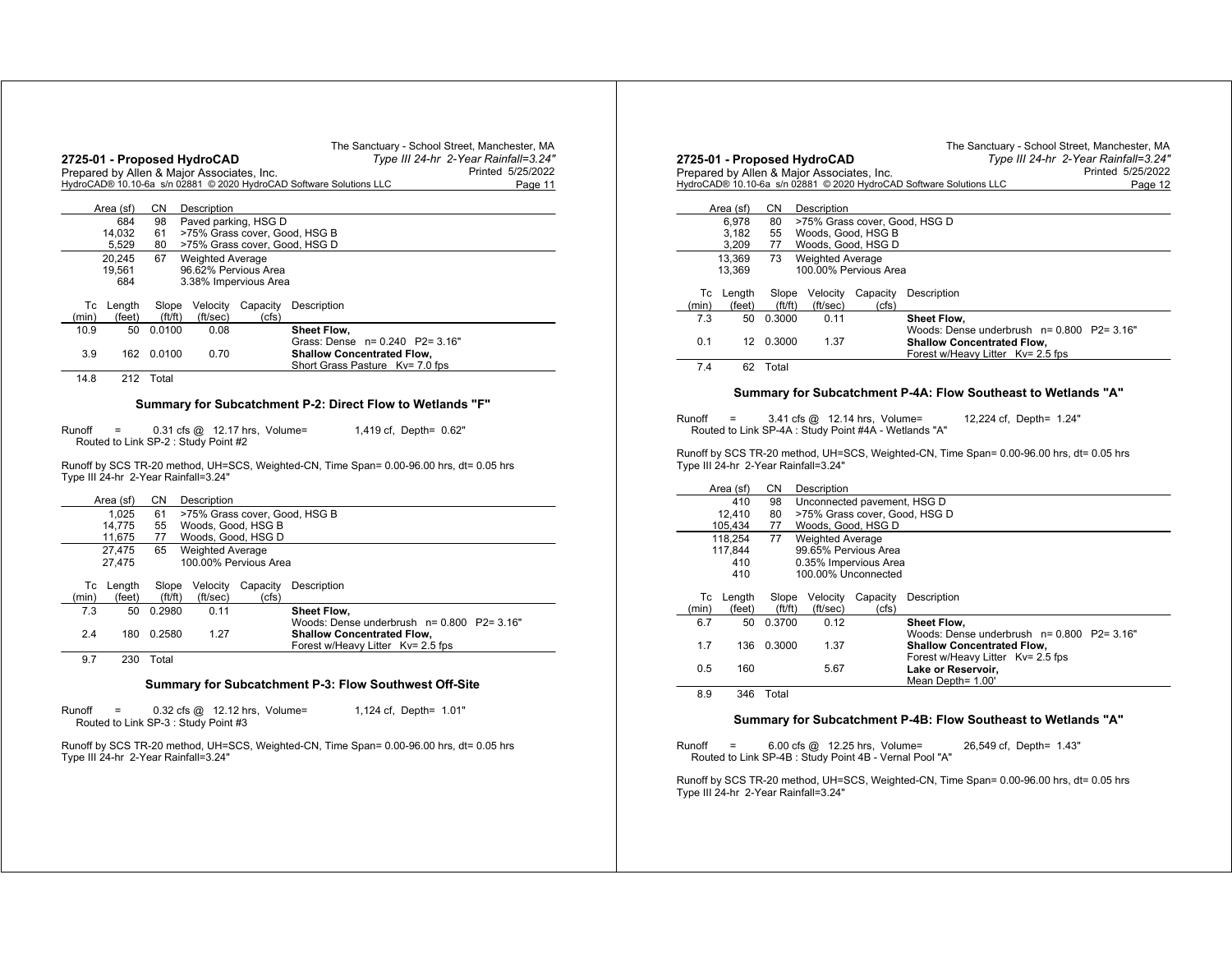|       |            |             | Prepared by Allen & Major Associates, Inc. |                                              | Printed 5/25/2022<br>HydroCAD® 10.10-6a s/n 02881 © 2020 HydroCAD Software Solutions LLC<br>Page 13 |
|-------|------------|-------------|--------------------------------------------|----------------------------------------------|-----------------------------------------------------------------------------------------------------|
|       | Area (sf)  | <b>CN</b>   | Description                                |                                              |                                                                                                     |
|       | 368        | 98          |                                            | Unconnected roofs, HSG B                     |                                                                                                     |
|       | 2.977      | 80          |                                            |                                              | >75% Grass cover, Good, HSG D                                                                       |
|       | 2,029      | 55          |                                            | Woods, Good, HSG B                           |                                                                                                     |
|       | 181,109    | 77          |                                            | Woods, Good, HSG D                           |                                                                                                     |
|       | 35,881     | 98          |                                            | Water Surface, 0% imp, HSG D                 |                                                                                                     |
|       | 222,364    | 80          | <b>Weighted Average</b>                    |                                              |                                                                                                     |
|       | 221.996    |             |                                            | 99.83% Pervious Area                         |                                                                                                     |
|       | 368<br>368 |             |                                            | 0.17% Impervious Area<br>100.00% Unconnected |                                                                                                     |
|       |            |             |                                            |                                              |                                                                                                     |
| Тc    | Length     | Slope       | Velocity                                   | Capacity                                     | Description                                                                                         |
| (min) | (feet)     | (f t / f t) | (ft/sec)                                   | (cfs)                                        |                                                                                                     |
| 11.2  | 50         | 0.1030      | 0.07                                       |                                              | Sheet Flow,                                                                                         |
|       |            |             |                                            |                                              | Woods: Dense underbrush n= 0.800 P2= 3.16"                                                          |
| 4.4   | 190        | 0.0825      | 0.72                                       |                                              | <b>Shallow Concentrated Flow,</b>                                                                   |
|       |            |             |                                            |                                              | Forest w/Heavy Litter Kv= 2.5 fps                                                                   |
| 1.9   | 638        |             | 5.67                                       |                                              | Lake or Reservoir.                                                                                  |
|       |            |             |                                            |                                              | Mean Depth= 1.00'                                                                                   |
| 17.5  | 878        | Total       |                                            |                                              |                                                                                                     |
|       |            |             |                                            |                                              |                                                                                                     |

Routed to Pond RG-2 : Filtering Rain Garden-2 - At Site Entrance

Runoff by SCS TR-20 method, UH=SCS, Weighted-CN, Time Span= 0.00-96.00 hrs, dt= 0.05 hrs Type III 24-hr 2-Year Rainfall=3.24"

|       | Area (sf) | CN.    | Description                   |                              |                                                      |  |  |  |
|-------|-----------|--------|-------------------------------|------------------------------|------------------------------------------------------|--|--|--|
|       | 10.013    | 98     | Paved parking, HSG D          |                              |                                                      |  |  |  |
|       | 7.713     | 80     | >75% Grass cover, Good, HSG D |                              |                                                      |  |  |  |
|       | 912       | 98     |                               | Water Surface, 0% imp, HSG D |                                                      |  |  |  |
|       | 18.638    | 91     | <b>Weighted Average</b>       |                              |                                                      |  |  |  |
|       | 8.625     |        |                               | 46.28% Pervious Area         |                                                      |  |  |  |
|       | 10.013    |        |                               | 53.72% Impervious Area       |                                                      |  |  |  |
|       |           |        |                               |                              |                                                      |  |  |  |
| Тc    | Length    | Slope  | Velocitv                      | Capacity                     | Description                                          |  |  |  |
| (min) | (feet)    | ft/ft) | (ft/sec)                      | (cfs)                        |                                                      |  |  |  |
| 6.0   |           |        |                               |                              | Direct Entry, Min. Tc                                |  |  |  |
|       |           |        |                               |                              |                                                      |  |  |  |
|       |           |        |                               |                              | Cumman: far Cubaatahmant D.C. Landaanad Clana Mialla |  |  |  |

## **Summary for Subcatchment P-6: Landcaped Slope/Walls**

Runoff <sup>=</sup> 0.35 cfs @ 12.10 hrs, Volume= 1,162 cf, Depth= 1.01" Routed to Pond RG-2 : Filtering Rain Garden-2 - At Site Entrance

|                                                                           |                  |                                   |                        |                                                                     | The Sanctuary - School Street, Manchester, MA<br>Type III 24-hr 2-Year Rainfall=3.24"    |
|---------------------------------------------------------------------------|------------------|-----------------------------------|------------------------|---------------------------------------------------------------------|------------------------------------------------------------------------------------------|
| 2725-01 - Proposed HydroCAD<br>Prepared by Allen & Major Associates, Inc. |                  |                                   |                        |                                                                     | Printed 5/25/2022                                                                        |
|                                                                           |                  |                                   |                        | HydroCAD® 10.10-6a s/n 02881 © 2020 HydroCAD Software Solutions LLC | Page 14                                                                                  |
|                                                                           |                  |                                   |                        |                                                                     |                                                                                          |
| Area (sf)                                                                 | CΝ               | Adi                               | Description            |                                                                     |                                                                                          |
| 13,319<br>505                                                             | 73<br>98         |                                   | Brush, Good, HSG D     | Unconnected pavement, HSG D                                         |                                                                                          |
| 13,824                                                                    | 74               | 73                                |                        | Weighted Average, UI Adjusted                                       |                                                                                          |
| 13,319                                                                    |                  |                                   | 96.35% Pervious Area   |                                                                     |                                                                                          |
| 505                                                                       |                  |                                   | 3.65% Impervious Area  |                                                                     |                                                                                          |
| 505                                                                       |                  |                                   | 100.00% Unconnected    |                                                                     |                                                                                          |
| Тc<br>Length<br>(feet)<br>(min)                                           | Slope<br>(ft/ft) | Velocity<br>(ft/sec)              | Capacity<br>(cfs)      | Description                                                         |                                                                                          |
| 6.0                                                                       |                  |                                   |                        | Direct Entry, Min. Tc                                               |                                                                                          |
|                                                                           |                  |                                   |                        | Summary for Subcatchment P-7: Landscaped Slope                      |                                                                                          |
|                                                                           |                  |                                   |                        |                                                                     |                                                                                          |
| Runoff                                                                    |                  | $0.93$ cfs $@$ 12.10 hrs, Volume= |                        |                                                                     | 2,971 cf, Depth= 1.43"                                                                   |
| Routed to Reach SWALE: Swale Abutting Entry Driveway                      |                  |                                   |                        |                                                                     |                                                                                          |
| Type III 24-hr 2-Year Rainfall=3.24"                                      |                  |                                   |                        |                                                                     | Runoff by SCS TR-20 method, UH=SCS, Weighted-CN, Time Span= 0.00-96.00 hrs, dt= 0.05 hrs |
|                                                                           |                  |                                   |                        |                                                                     |                                                                                          |
| Area (sf)                                                                 | CN               | Description                       |                        |                                                                     |                                                                                          |
| 1,622<br>22,171                                                           | 98<br>80         |                                   | Paved parking, HSG D   | >75% Grass cover, Good, HSG D                                       |                                                                                          |
| 1,090                                                                     | 61               |                                   |                        | >75% Grass cover, Good, HSG B                                       |                                                                                          |
| 24,883                                                                    | 80               | <b>Weighted Average</b>           |                        |                                                                     |                                                                                          |
| 23,261                                                                    |                  |                                   | 93.48% Pervious Area   |                                                                     |                                                                                          |
| 1,622                                                                     |                  |                                   | 6.52% Impervious Area  |                                                                     |                                                                                          |
| Length<br>Тc                                                              | Slope            | Velocity                          | Capacity               | Description                                                         |                                                                                          |
| (feet)<br>(min)                                                           | (ft/ft)          | (ft/sec)                          | (cfs)                  |                                                                     |                                                                                          |
| 6.0                                                                       |                  |                                   |                        | Direct Entry, Min. Tc.                                              |                                                                                          |
|                                                                           |                  |                                   |                        |                                                                     | Summary for Subcatchment P-8: Cul-de-Sac/Garage Turn Around                              |
|                                                                           |                  |                                   |                        |                                                                     |                                                                                          |
| Runoff                                                                    |                  | 1.41 cfs @ 12.09 hrs, Volume=     |                        | Routed to Pond UIS-1 : UIS-1 - Southwest Lawn (96" CMP)             | 4,618 cf, Depth= 2.48"                                                                   |
|                                                                           |                  |                                   |                        |                                                                     |                                                                                          |
| Type III 24-hr 2-Year Rainfall=3.24"                                      |                  |                                   |                        |                                                                     | Runoff by SCS TR-20 method, UH=SCS, Weighted-CN, Time Span= 0.00-96.00 hrs, dt= 0.05 hrs |
| Area (sf)                                                                 | CΝ               | Description                       |                        |                                                                     |                                                                                          |
| 16,606                                                                    | 98               |                                   | Paved parking, HSG D   |                                                                     |                                                                                          |
| 5,702                                                                     | 80               |                                   |                        | >75% Grass cover, Good, HSG D                                       |                                                                                          |
| 22,308<br>5.702                                                           | 93               | <b>Weighted Average</b>           | 25.56% Pervious Area   |                                                                     |                                                                                          |
| 16,606                                                                    |                  |                                   | 74.44% Impervious Area |                                                                     |                                                                                          |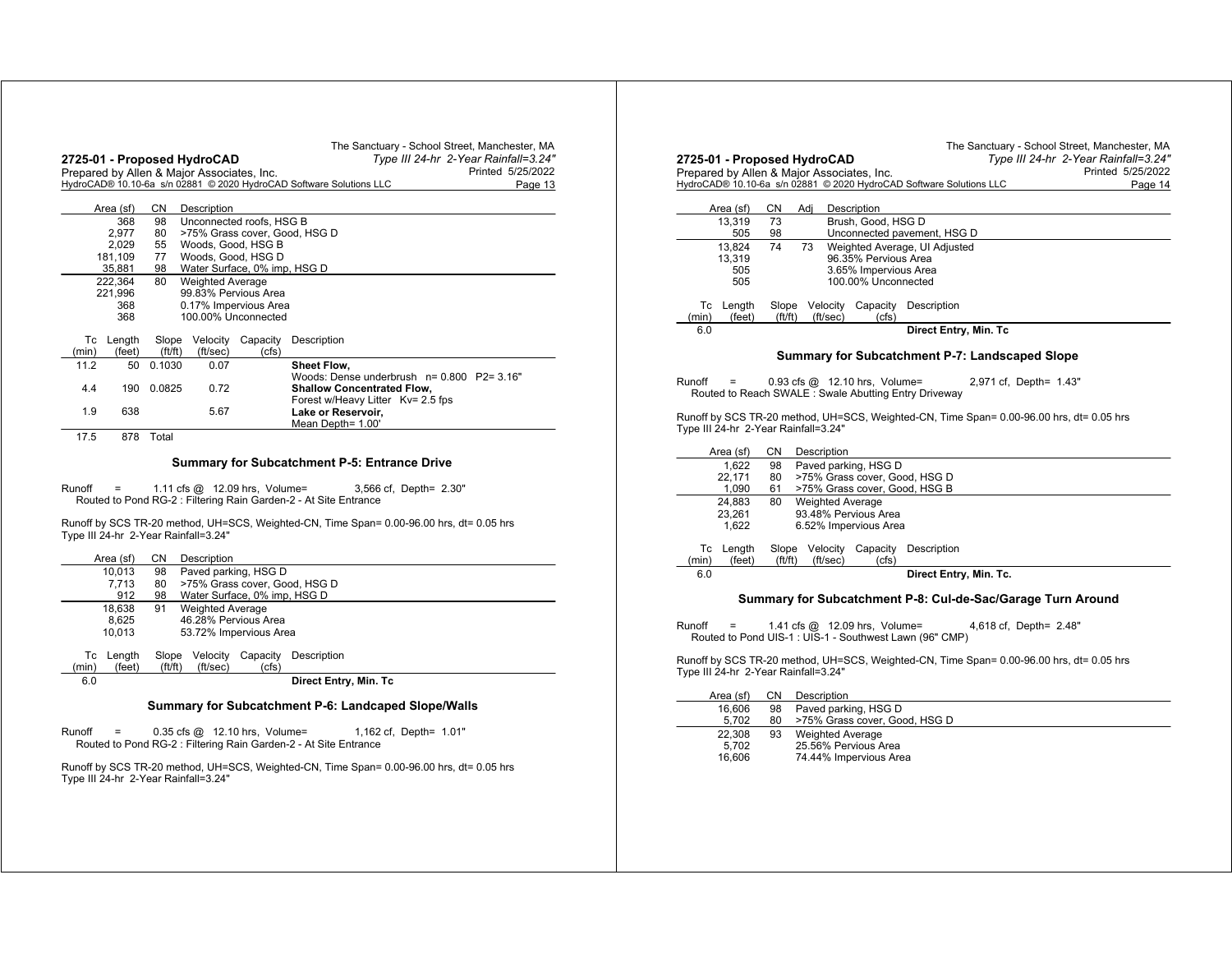| Prepared by Allen & Major Associates, Inc.<br>HydroCAD® 10.10-6a s/n 02881 © 2020 HydroCAD Software Solutions LLC                                                                                     |          |                         |                                                                       |                                     |                                                                                                                      | Printed 5/25/2022 | Page 15 |
|-------------------------------------------------------------------------------------------------------------------------------------------------------------------------------------------------------|----------|-------------------------|-----------------------------------------------------------------------|-------------------------------------|----------------------------------------------------------------------------------------------------------------------|-------------------|---------|
| Tc Length<br>(feet)<br>(min)                                                                                                                                                                          | ft/ft)   | (ft/sec)                | (cfs)                                                                 | Slope Velocity Capacity Description |                                                                                                                      |                   |         |
| 6.0                                                                                                                                                                                                   |          |                         |                                                                       |                                     | Direct Entry, Min. Tc.                                                                                               |                   |         |
|                                                                                                                                                                                                       |          |                         |                                                                       |                                     | Summary for Subcatchment P-9: North Courtyard/Green Roof                                                             |                   |         |
| Runoff<br>$=$<br>Routed to Pond UIS-1 : UIS-1 - Southwest Lawn (96" CMP)                                                                                                                              |          |                         | $0.76$ cfs $@$ 12.09 hrs, Volume=                                     |                                     | 2,389 cf, Depth= 1.87"                                                                                               |                   |         |
| Runoff by SCS TR-20 method, UH=SCS, Weighted-CN, Time Span= 0.00-96.00 hrs, dt= 0.05 hrs<br>Type III 24-hr 2-Year Rainfall=3.24"                                                                      |          |                         |                                                                       |                                     |                                                                                                                      |                   |         |
| Area (sf)                                                                                                                                                                                             | CN       | Description             |                                                                       |                                     |                                                                                                                      |                   |         |
| 5.058<br>10,270                                                                                                                                                                                       | 98<br>80 |                         | Unconnected roofs, HSG D                                              | >75% Grass cover, Good, HSG D       |                                                                                                                      |                   |         |
| 15,328<br>10,270<br>5.058<br>5,058                                                                                                                                                                    | 86       | <b>Weighted Average</b> | 67.00% Pervious Area<br>33.00% Impervious Area<br>100.00% Unconnected |                                     |                                                                                                                      |                   |         |
| Tc Length<br>(feet)<br>(min)                                                                                                                                                                          |          | $(ft/ft)$ $(ft/sec)$    | Slope Velocity Capacity<br>(cfs)                                      | Description                         |                                                                                                                      |                   |         |
| 6.0                                                                                                                                                                                                   |          |                         |                                                                       |                                     | Direct Entry, Min. Tc.                                                                                               |                   |         |
|                                                                                                                                                                                                       |          |                         |                                                                       |                                     | Summary for Reach SWALE: Swale Abutting Entry Driveway                                                               |                   |         |
| Inflow Area =<br>Inflow<br>$=$<br>Outflow<br>$\equiv$<br>Routed to Pond 1P: CB-5                                                                                                                      |          |                         | 0.93 cfs @ 12.10 hrs, Volume=<br>0.79 cfs @ 12.15 hrs, Volume=        |                                     | 24,883 sf, 6.52% Impervious, Inflow Depth = 1.43" for 2-Year event<br>2,971 cf<br>2,971 cf, Atten= 15%, Lag= 3.4 min |                   |         |
| Routing by Stor-Ind method, Time Span= 0.00-96.00 hrs, dt= 0.05 hrs<br>Max. Velocity= 1.33 fps, Min. Travel Time= 5.3 min<br>Avg. Velocity = 0.37 fps, Avg. Travel Time= 19.2 min                     |          |                         |                                                                       |                                     |                                                                                                                      |                   |         |
| Peak Storage = $255$ cf $@$ 12.15 hrs<br>Average Depth at Peak Storage= 0.24', Surface Width= 2.96'<br>Bank-Full Depth= 0.75' Flow Area= 2.6 sf, Capacity= 6.48 cfs                                   |          |                         |                                                                       |                                     |                                                                                                                      |                   |         |
| 2.00' x 0.75' deep channel, n= 0.100 Earth, dense brush, high stage<br>Side Slope Z-value= 2.0 // Top Width= 5.00'<br>Length= 427.0' Slope= 0.0714 '/'<br>Inlet Invert= 98.00', Outlet Invert= 67.50' |          |                         |                                                                       |                                     |                                                                                                                      |                   |         |
|                                                                                                                                                                                                       |          |                         |                                                                       |                                     |                                                                                                                      |                   |         |
|                                                                                                                                                                                                       |          |                         |                                                                       |                                     |                                                                                                                      |                   |         |

|                                                                     | The Sanctuary - School Street, Manchester, MA |
|---------------------------------------------------------------------|-----------------------------------------------|
| 2725-01 - Proposed HydroCAD                                         | Type III 24-hr 2-Year Rainfall=3.24"          |
| Prepared by Allen & Major Associates, Inc.                          | Printed 5/25/2022                             |
| HydroCAD® 10.10-6a s/n 02881 © 2020 HydroCAD Software Solutions LLC | Page 16                                       |

#### **Summary for Pond 1P: CB-5**

| Inflow Area = |                             |                                                        | 24,883 sf, 6.52% Impervious, Inflow Depth = 1.43" for 2-Year event |                                   |
|---------------|-----------------------------|--------------------------------------------------------|--------------------------------------------------------------------|-----------------------------------|
| Inflow        | $=$                         | $0.79$ cfs $@$ 12.15 hrs. Volume=                      | 2.971 cf                                                           |                                   |
| Outfiow       | $\mathcal{L} = \mathcal{L}$ | $0.79$ cfs $@$ 12.15 hrs, Volume=                      |                                                                    | 2,921 cf, Atten= 0%, Lag= 0.1 min |
| Primarv =     |                             | $0.79$ cfs $@$ 12.15 hrs. Volume=                      | 2.921 cf                                                           |                                   |
|               |                             | Routed to Pond RG-1: New Rain Garden/Bioretention Area |                                                                    |                                   |

Routing by Stor-Ind method, Time Span= 0.00-96.00 hrs, dt= 0.05 hrs Peak Elev= 64.02' @ 12.15 hrs Surf.Area= 13 sf Storage= 57 cf

Plug-Flow detention time= 14.1 min calculated for 2,919 cf (98% of inflow) Center-of-Mass det. time= 4.0 min ( 857.7 - 853.7 )

| Volume | Invert  |        | Avail.Storage Storage Description                                                                                                                                                                              |
|--------|---------|--------|----------------------------------------------------------------------------------------------------------------------------------------------------------------------------------------------------------------|
| #1     | 59.50   |        | 101 cf 4.00'D x 8.00'H Vertical Cone/Cylinder                                                                                                                                                                  |
| Device | Routina | Invert | <b>Outlet Devices</b>                                                                                                                                                                                          |
| #1     | Primary | 63.50' | 12.0" Round Culvert<br>$L = 60.0'$ CPP, projecting, no headwall, $Ke = 0.900$<br>Inlet / Outlet Invert= 63.50' / 58.50' S= 0.0833 '/' Cc= 0.900<br>n= 0.012 Corrugated PP, smooth interior, Flow Area= 0.79 sf |

**Primary OutFlow** Max=0.79 cfs @ 12.15 hrs HW=64.02' (Free Discharge) **1=Culvert** (Inlet Controls 0.79 cfs @ 1.93 fps)

#### **Summary for Pond RG-1: New Rain Garden/Bioretention Area**

| Inflow Area = |                                         |                                                             |  | 102,814 sf, 18.69% Impervious, Inflow Depth = 1.53" for 2-Year event |  |                                       |  |
|---------------|-----------------------------------------|-------------------------------------------------------------|--|----------------------------------------------------------------------|--|---------------------------------------|--|
| Inflow        | $\mathcal{L} = \mathcal{L} \mathcal{L}$ | 3.82 cfs @ 12.10 hrs, Volume=                               |  | 13.067 cf                                                            |  |                                       |  |
| Outflow =     |                                         | $0.13 \text{ cfs} \quad \textcircled{a}$ 16.77 hrs, Volume= |  |                                                                      |  | 13,067 cf, Atten= 97%, Lag= 280.1 min |  |
| Discarded =   |                                         | $0.13$ cfs $@$ 16.77 hrs, Volume=                           |  | 13.067 cf                                                            |  |                                       |  |
| Primary =     |                                         | $0.00 \text{ cfs} \ @ \ 0.00 \text{ hrs}$ . Volume=         |  | 0 cf                                                                 |  |                                       |  |
|               |                                         | Routed to Link SP-1 : Study Point #1                        |  |                                                                      |  |                                       |  |

Routing by Stor-Ind method, Time Span= 0.00-96.00 hrs, dt= 0.05 hrs / 3 Peak Elev= 62.07' @ 16.77 hrs Surf.Area= 5,576 sf Storage= 8,430 cf

Plug-Flow detention time= 862.7 min calculated for 13,067 cf (100% of inflow) Center-of-Mass det. time= 862.6 min ( 1,696.4 - 833.8 )

| Volume | Invert | Avail.Storage Storage Description                             |
|--------|--------|---------------------------------------------------------------|
| #1     | 57.00  | 19,856 cf Custom Stage Data (Irregular) Listed below (Recalc) |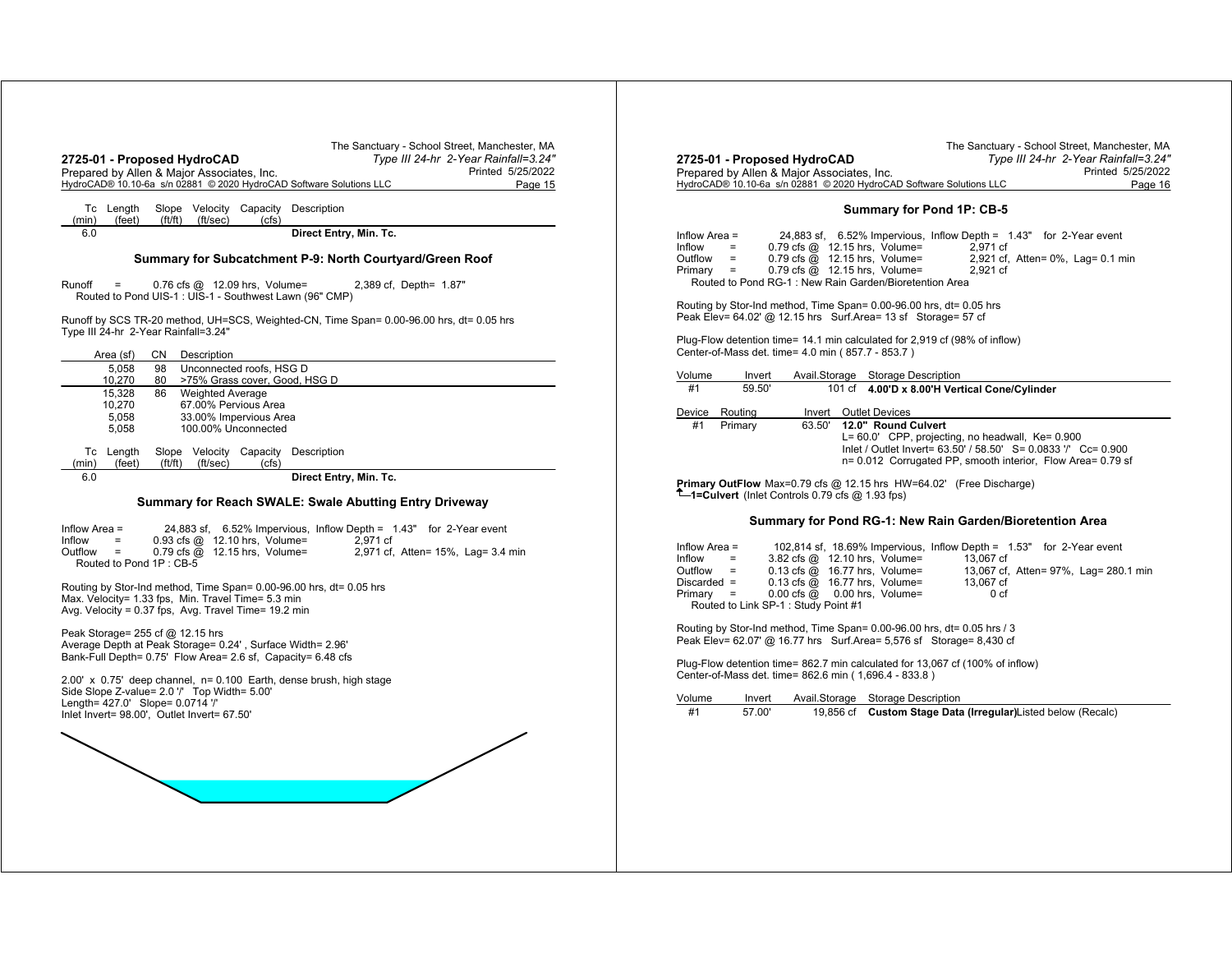|                     |                 | 2725-01 - Proposed HydroCAD                              |                  |                                                                        |                                                                                           |                                                                                                               | The Sanctuary - School Street, Manchester, MA<br>Type III 24-hr 2-Year Rainfall=3.24" |
|---------------------|-----------------|----------------------------------------------------------|------------------|------------------------------------------------------------------------|-------------------------------------------------------------------------------------------|---------------------------------------------------------------------------------------------------------------|---------------------------------------------------------------------------------------|
|                     |                 | Prepared by Allen & Major Associates, Inc.               |                  |                                                                        | HydroCAD® 10.10-6a s/n 02881 © 2020 HydroCAD Software Solutions LLC                       |                                                                                                               | Printed 5/25/2022<br>Page 17                                                          |
| Elevation<br>(feet) |                 | Surf.Area<br>(sq-ft)                                     | Perim.<br>(feet) | Voids<br>(% )                                                          | Inc.Store<br>(cubic-feet)                                                                 | Cum.Store<br>(cubic-feet)                                                                                     | Wet.Area<br>$(sq-m)$                                                                  |
| 57.00               |                 | 1,595                                                    | 339.0            | 0.0                                                                    | 0                                                                                         | 0                                                                                                             | 1,595                                                                                 |
| 58.00               |                 | 1,595                                                    | 339.0            | 40.0                                                                   | 638                                                                                       | 638                                                                                                           | 1,934                                                                                 |
| 60.00               |                 | 1,595                                                    | 339.0            | 30.0                                                                   | 957                                                                                       | 1,595                                                                                                         | 2,612                                                                                 |
| 61.00               |                 | 3,030                                                    | 530.0            | 100.0                                                                  | 2.274                                                                                     | 3,869                                                                                                         | 15,827                                                                                |
| 62.00<br>63.00      |                 | 5,418<br>7,829                                           | 764.0<br>798.0   | 100.0<br>100.0                                                         | 4,167<br>6,587                                                                            | 8.036<br>14,623                                                                                               | 39,932<br>44,230                                                                      |
| 63.60               |                 | 9,647                                                    | 832.0            | 100.0                                                                  | 5,233                                                                                     | 19,856                                                                                                        | 48,667                                                                                |
| Device              | Routing         |                                                          | Invert           | <b>Outlet Devices</b>                                                  |                                                                                           |                                                                                                               |                                                                                       |
| #1                  | Primary         | 62.26'                                                   |                  |                                                                        |                                                                                           | 30.0' long x 15.0' breadth Emergency Overflow - RipRap<br>Head (feet) 0.20 0.40 0.60 0.80 1.00 1.20 1.40 1.60 |                                                                                       |
| #2                  | Discarded       | 57.00'                                                   |                  |                                                                        |                                                                                           | Coef. (English) 2.68 2.70 2.70 2.64 2.63 2.64 2.64 2.63                                                       | 1.020 in/hr Exfiltration - In-Situ Soil - Sandy Loam over Surface area                |
|                     |                 |                                                          |                  | Phase-In= 0.01'                                                        |                                                                                           |                                                                                                               |                                                                                       |
|                     |                 |                                                          |                  |                                                                        | Discarded OutFlow Max=0.13 cfs @ 16.77 hrs HW=62.07' (Free Discharge)                     |                                                                                                               |                                                                                       |
|                     |                 |                                                          |                  |                                                                        | <sup>1</sup> -2=Exfiltration - In-Situ Soil - Sandy Loam (Exfiltration Controls 0.13 cfs) |                                                                                                               |                                                                                       |
|                     |                 |                                                          |                  |                                                                        |                                                                                           |                                                                                                               |                                                                                       |
|                     |                 |                                                          |                  |                                                                        | <b>Primary OutFlow</b> Max=0.00 cfs @ 0.00 hrs HW=57.00' (Free Discharge)                 |                                                                                                               |                                                                                       |
|                     |                 | T-1=Emergency Overflow - RipRap (Controls 0.00 cfs)      |                  |                                                                        |                                                                                           |                                                                                                               |                                                                                       |
|                     |                 |                                                          |                  |                                                                        |                                                                                           | Summary for Pond RG-2: Filtering Rain Garden-2 - At Site Entrance                                             |                                                                                       |
|                     |                 |                                                          |                  |                                                                        |                                                                                           |                                                                                                               |                                                                                       |
| Inflow Area =       |                 |                                                          |                  |                                                                        |                                                                                           | 32,462 sf, 32.40% Impervious, Inflow Depth = 1.75" for 2-Year event                                           |                                                                                       |
| Inflow              | $=$             |                                                          |                  | 1.45 cfs @ 12.09 hrs, Volume=                                          | 4.728 cf                                                                                  |                                                                                                               |                                                                                       |
| Outflow<br>Primary  | $=$<br>$\equiv$ |                                                          |                  | $0.78$ cfs $@$ 12.25 hrs, Volume=<br>$0.78$ cfs $@$ 12.25 hrs, Volume= | 4.717 cf                                                                                  | 4,717 cf, Atten= 46%, Lag= 9.2 min                                                                            |                                                                                       |
|                     |                 | Routed to Pond SP-4 : Study Point #4                     |                  |                                                                        |                                                                                           |                                                                                                               |                                                                                       |
| $Secondary =$       |                 | $0.00$ cfs $@$                                           |                  | 0.00 hrs, Volume=                                                      |                                                                                           | 0 <sub>cf</sub>                                                                                               |                                                                                       |
|                     |                 | Routed to Pond SP-4 : Study Point #4                     |                  |                                                                        |                                                                                           |                                                                                                               |                                                                                       |
|                     |                 |                                                          |                  |                                                                        | Routing by Stor-Ind method, Time Span= 0.00-96.00 hrs, dt= 0.05 hrs / 3                   |                                                                                                               |                                                                                       |
|                     |                 |                                                          |                  |                                                                        | Peak Elev= 51.29' @ 12.25 hrs  Surf.Area= 1,340 sf  Storage= 1,595 cf                     |                                                                                                               |                                                                                       |
|                     |                 | Flood Elev= 51.20' Surf.Area= 1,289 sf Storage= 1,474 cf |                  |                                                                        |                                                                                           |                                                                                                               |                                                                                       |
|                     |                 |                                                          |                  |                                                                        |                                                                                           |                                                                                                               |                                                                                       |
|                     |                 | Center-of-Mass det. time= 352.2 min (1,169.6 - 817.4)    |                  |                                                                        | Plug-Flow detention time= 353.2 min calculated for 4,715 cf (100% of inflow)              |                                                                                                               |                                                                                       |
|                     |                 |                                                          |                  |                                                                        |                                                                                           |                                                                                                               |                                                                                       |
| Volume              | Invert          |                                                          |                  | Avail.Storage Storage Description                                      |                                                                                           |                                                                                                               |                                                                                       |
| #1                  | 47.20'          |                                                          | 3,701 cf         |                                                                        |                                                                                           | Rain Garden (Irregular) Listed below (Recalc)                                                                 |                                                                                       |
| Elevation           |                 | Surf.Area                                                | Perim.           | Voids                                                                  | Inc.Store                                                                                 | Cum.Store                                                                                                     | Wet.Area                                                                              |
| (feet)              |                 | (sq-ft)                                                  | (feet)           | (% )                                                                   | (cubic-feet)                                                                              | (cubic-feet)                                                                                                  | $(sq-ft)$                                                                             |
| 47.20               |                 | 912                                                      | 158.0            | 0.0                                                                    | 0                                                                                         | 0                                                                                                             | 912                                                                                   |
| 47.70               |                 | 912                                                      | 158.0            | 40.0                                                                   | 182                                                                                       | 182                                                                                                           | 991                                                                                   |
| 50.00               |                 | 912                                                      | 158.0            | 0.0                                                                    | 0                                                                                         | 182                                                                                                           | 1,354                                                                                 |
| 51.00               |                 | 1,182                                                    | 168.0            | 100.0                                                                  | 1,044                                                                                     | 1,226                                                                                                         | 1,661                                                                                 |
| 52.00<br>52.50      |                 | 1.764<br>2,292                                           | 204.0<br>220.0   | 100.0<br>100.0                                                         | 1,463                                                                                     | 2,690<br>3,701                                                                                                | 2.743<br>3,293                                                                        |
|                     |                 |                                                          |                  |                                                                        | 1,011                                                                                     |                                                                                                               |                                                                                       |

|                | 2725-01 - Proposed HydroCAD                       |                  |                |                                                                                                                                   | The Sanctuary - School Street, Manchester, MA | Type III 24-hr 2-Year Rainfall=3.24" |                              |
|----------------|---------------------------------------------------|------------------|----------------|-----------------------------------------------------------------------------------------------------------------------------------|-----------------------------------------------|--------------------------------------|------------------------------|
|                | Prepared by Allen & Major Associates, Inc.        |                  |                | HydroCAD® 10.10-6a s/n 02881 © 2020 HydroCAD Software Solutions LLC                                                               |                                               |                                      | Printed 5/25/2022<br>Page 18 |
|                |                                                   |                  |                |                                                                                                                                   |                                               |                                      |                              |
| Device         | Routing                                           | Invert           |                | <b>Outlet Devices</b>                                                                                                             |                                               |                                      |                              |
| #1             | Primary                                           | 47.20'           |                | 18.0" Round 18" HDPE                                                                                                              |                                               |                                      |                              |
|                |                                                   |                  |                | L= 120.0' CPP, projecting, no headwall, Ke= 0.900                                                                                 |                                               |                                      |                              |
|                |                                                   |                  |                | Inlet / Outlet Invert= 47.20' / 46.60' S= 0.0050 '/' Cc= 0.900<br>n= 0.013 Corrugated PE, smooth interior, Flow Area= 1.77 sf     |                                               |                                      |                              |
| #2             | Device 1                                          | 51.20'           |                | 2.0" x 2.0" Horiz. Orifice/Grate X 8.00 columns                                                                                   |                                               |                                      |                              |
|                |                                                   |                  |                | X 8 rows C= 0.600 in 24.0" x 24.0" Grate (44% open area)                                                                          |                                               |                                      |                              |
| #3             |                                                   |                  |                | Limited to weir flow at low heads                                                                                                 |                                               |                                      |                              |
|                | Secondary                                         | 51.55'           |                | 10.0' long x 18.0' breadth Broad-Crested Rectangular Weir<br>Head (feet) 0.20 0.40 0.60 0.80 1.00 1.20 1.40 1.60                  |                                               |                                      |                              |
|                |                                                   |                  |                | Coef. (English) 2.68 2.70 2.70 2.64 2.63 2.64 2.64 2.63                                                                           |                                               |                                      |                              |
| #4             | Device 1                                          | 47.20'           |                | 1.020 in/hr Exfiltration over Surface area Phase-In= 0.01'                                                                        |                                               |                                      |                              |
|                |                                                   |                  |                | <b>Primary OutFlow</b> Max=0.76 cfs $@$ 12.25 hrs $HW=51.29'$ (Free Discharge)                                                    |                                               |                                      |                              |
|                |                                                   |                  |                | -1=18" HDPE (Passes 0.76 cfs of 12.28 cfs potential flow)                                                                         |                                               |                                      |                              |
|                |                                                   |                  |                | -2=Orifice/Grate (Weir Controls 0.73 cfs @ 0.99 fps)                                                                              |                                               |                                      |                              |
|                | -4=Exfiltration (Exfiltration Controls 0.03 cfs)  |                  |                |                                                                                                                                   |                                               |                                      |                              |
|                |                                                   |                  |                |                                                                                                                                   |                                               |                                      |                              |
|                |                                                   |                  |                | Secondary OutFlow Max=0.00 cfs @ 0.00 hrs HW=47.20' (Free Discharge)<br>-3=Broad-Crested Rectangular Weir ( Controls 0.00 cfs)    |                                               |                                      |                              |
|                |                                                   |                  |                |                                                                                                                                   |                                               |                                      |                              |
|                |                                                   |                  |                | Summary for Pond SP-4: Study Point #4                                                                                             |                                               |                                      |                              |
| Inflow Area =  |                                                   |                  |                | 551,689 sf, 24.54% Impervious, Inflow Depth = 0.97" for 2-Year event                                                              |                                               |                                      |                              |
| Inflow         | Ξ.                                                |                  |                | 9.68 cfs @ 12.22 hrs, Volume=                                                                                                     | 44.685 cf                                     |                                      |                              |
| Outflow        | $=$                                               |                  |                | 7.58 cfs @ 12.37 hrs, Volume=                                                                                                     |                                               | 44,685 cf, Atten= 22%, Lag= 9.3 min  |                              |
| Primary        | $\equiv$<br>Routed to nonexistent node 3L         |                  |                | 7.58 cfs @ 12.37 hrs, Volume=                                                                                                     | 44,685 cf                                     |                                      |                              |
|                |                                                   |                  |                |                                                                                                                                   |                                               |                                      |                              |
|                |                                                   |                  |                | Routing by Stor-Ind method, Time Span= 0.00-96.00 hrs, dt= 0.05 hrs                                                               |                                               |                                      |                              |
|                |                                                   |                  |                | Peak Elev= 48.65' @ 12.37 hrs Surf.Area= 4,744 sf Storage= 2,144 cf<br>Flood Elev= 52.00' Surf.Area= 20,910 sf Storage= 50,821 cf |                                               |                                      |                              |
|                |                                                   |                  |                |                                                                                                                                   |                                               |                                      |                              |
|                |                                                   |                  |                | Plug-Flow detention time= 1.4 min calculated for 44,662 cf (100% of inflow)                                                       |                                               |                                      |                              |
|                | Center-of-Mass det. time= 1.4 min (889.2 - 887.8) |                  |                |                                                                                                                                   |                                               |                                      |                              |
| Volume         | Invert                                            | Avail.Storage    |                | Storage Description                                                                                                               |                                               |                                      |                              |
| #1             | 47.00'                                            |                  | 292.924 cf     | Custom Stage Data (Irregular) Listed below (Recalc)                                                                               |                                               |                                      |                              |
| Elevation      | Surf.Area                                         |                  | Perim.         | Inc.Store                                                                                                                         | Cum.Store                                     | Wet.Area                             |                              |
| (feet)         |                                                   | $(sq-ft)$        | (feet)         | (cubic-feet)                                                                                                                      | (cubic-feet)                                  | $(sq-ft)$                            |                              |
| 47.00          |                                                   | 74               | 35.0           | $\Omega$                                                                                                                          | $\Omega$                                      | 74                                   |                              |
| 48.00          |                                                   | 970              | 145.0          | 437                                                                                                                               | 437                                           | 1,652                                |                              |
| 49.00          |                                                   | 7,933            | 434.0          | 3,892                                                                                                                             | 4,330                                         | 14,971                               |                              |
| 50.00<br>51.00 |                                                   | 11,795<br>20,540 | 605.0<br>853.0 | 9,800<br>15,967                                                                                                                   | 14,130<br>30,097                              | 29,119<br>57,902                     |                              |
| 52.00          |                                                   | 20,910           | 855.0          | 20,725                                                                                                                            | 50,821                                        | 58,799                               |                              |
| 55.00          |                                                   | 162,840          | 2,123.0        | 242,102                                                                                                                           | 292,924                                       | 359,325                              |                              |
|                |                                                   |                  |                |                                                                                                                                   |                                               |                                      |                              |
|                |                                                   |                  |                |                                                                                                                                   |                                               |                                      |                              |
|                |                                                   |                  |                |                                                                                                                                   |                                               |                                      |                              |
|                |                                                   |                  |                |                                                                                                                                   |                                               |                                      |                              |
|                |                                                   |                  |                |                                                                                                                                   |                                               |                                      |                              |
|                |                                                   |                  |                |                                                                                                                                   |                                               |                                      |                              |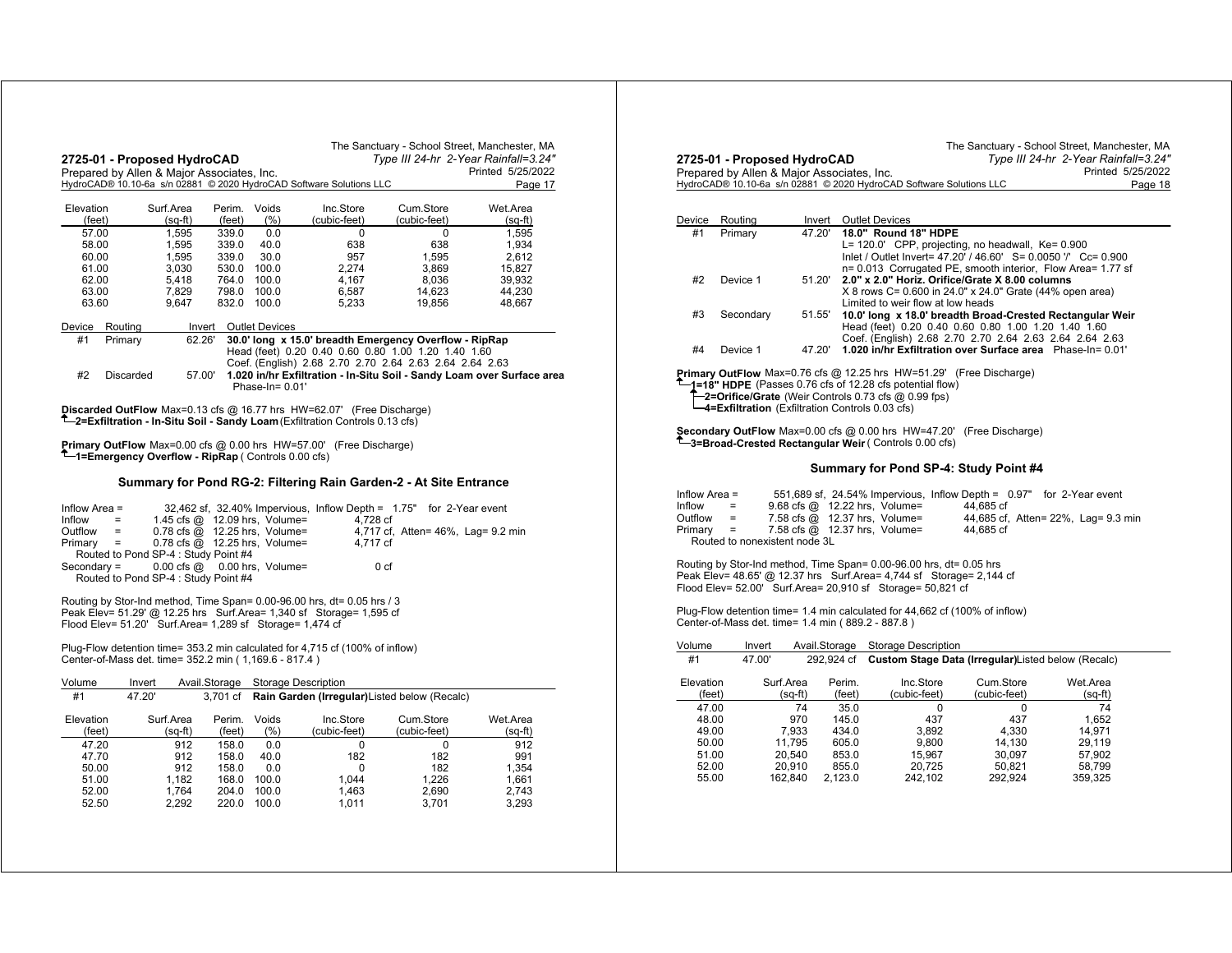| The Sanctuary - School Street, Manchester, MA<br>2725-01 - Proposed HydroCAD<br>Type III 24-hr 2-Year Rainfall=3.24"<br>Prepared by Allen & Major Associates, Inc.<br>Printed 5/25/2022<br>HydroCAD® 10.10-6a s/n 02881 © 2020 HydroCAD Software Solutions LLC<br>Page 19                                                                                                                                                                                                                                                                                                                                                                                                                                                                                                                                                                                                                                                                                                                                                                                                                                                                                                                                                                                                                                          | The Sanctuary - School Street, Manchester, MA<br>2725-01 - Proposed HydroCAD<br>Type III 24-hr 2-Year Rainfall=3.24"<br>Printed 5/25/2022<br>Prepared by Allen & Maior Associates, Inc.<br>HydroCAD® 10.10-6a s/n 02881 © 2020 HydroCAD Software Solutions LLC<br>Page 20                                                                                                                                                                                                                                                                                                                                                                                                                                                                                                                                                                                                                                                                                                                                                                                                                                                                                                                                                                                                                                    |
|--------------------------------------------------------------------------------------------------------------------------------------------------------------------------------------------------------------------------------------------------------------------------------------------------------------------------------------------------------------------------------------------------------------------------------------------------------------------------------------------------------------------------------------------------------------------------------------------------------------------------------------------------------------------------------------------------------------------------------------------------------------------------------------------------------------------------------------------------------------------------------------------------------------------------------------------------------------------------------------------------------------------------------------------------------------------------------------------------------------------------------------------------------------------------------------------------------------------------------------------------------------------------------------------------------------------|--------------------------------------------------------------------------------------------------------------------------------------------------------------------------------------------------------------------------------------------------------------------------------------------------------------------------------------------------------------------------------------------------------------------------------------------------------------------------------------------------------------------------------------------------------------------------------------------------------------------------------------------------------------------------------------------------------------------------------------------------------------------------------------------------------------------------------------------------------------------------------------------------------------------------------------------------------------------------------------------------------------------------------------------------------------------------------------------------------------------------------------------------------------------------------------------------------------------------------------------------------------------------------------------------------------|
| Device Routing<br>Invert Outlet Devices<br>18.0" Round Existing 18" RCP<br>#1 Primary<br>46.64'<br>L= 82.0' RCP, square edge headwall, Ke= 0.500<br>Inlet / Outlet Invert= 46.64 / 46.38' S= 0.0032 '/' Cc= 0.900<br>n= 0.012 Concrete pipe, finished, Flow Area= 1.77 sf                                                                                                                                                                                                                                                                                                                                                                                                                                                                                                                                                                                                                                                                                                                                                                                                                                                                                                                                                                                                                                          | Discarded OutFlow Max=0.21 cfs @ 10.05 hrs HW=101.09' (Free Discharge)<br><sup>T</sup> -2=Exfiltration (Exfiltration Controls 0.21 cfs)<br><b>Primary OutFlow</b> Max=0.00 cfs @ 0.00 hrs HW=101.00' (Free Discharge)<br>-1=Culvert (Controls 0.00 cfs)                                                                                                                                                                                                                                                                                                                                                                                                                                                                                                                                                                                                                                                                                                                                                                                                                                                                                                                                                                                                                                                      |
| Primary OutFlow Max=7.45 cfs @ 12.37 hrs HW=48.65' (Free Discharge)<br>$T$ = Existing 18" RCP (Barrel Controls 7.45 cfs @ 4.22 fps)                                                                                                                                                                                                                                                                                                                                                                                                                                                                                                                                                                                                                                                                                                                                                                                                                                                                                                                                                                                                                                                                                                                                                                                | <sup>1</sup> -3=Broad-Crested Rectangular Weir (Controls 0.00 cfs)<br>Summary for Pond UIS-2: UIS-2 - MC-3500                                                                                                                                                                                                                                                                                                                                                                                                                                                                                                                                                                                                                                                                                                                                                                                                                                                                                                                                                                                                                                                                                                                                                                                                |
| Summary for Pond UIS-1: UIS-1 - Southwest Lawn (96" CMP)<br>112,106 sf, 73.62% Impervious, Inflow Depth = 2.44" for 2-Year event<br>Inflow Area =<br>6.55 cfs @ 12.09 hrs, Volume=<br>Inflow<br>22,803 cf<br>$=$<br>$0.21$ cfs $\overline{Q}$ 10.05 hrs, Volume=<br>22,803 cf, Atten= 97%, Lag= 0.0 min<br>$Outflow =$<br>Discarded $=$<br>0.21 cfs @ 10.05 hrs, Volume=<br>22.803 cf<br>$0.00$ cfs $@$ 0.00 hrs, Volume=<br>0 <sub>cf</sub><br>$Primary =$<br>Routed to Pond UIS-2 : UIS-2 - MC-3500<br>Routing by Stor-Ind method, Time Span= 0.00-96.00 hrs, dt= 0.05 hrs / 3<br>Peak Elev= 103.40' @ 15.99 hrs Surf.Area= 8,946 sf Storage= 13,190 cf<br>Flood Elev= 107.00' Surf.Area= 8,946 sf Storage= 39,886 cf<br>Plug-Flow detention time= 573.0 min calculated for 22,803 cf (100% of inflow)<br>Center-of-Mass det. time= 572.9 min (1,354.6 - 781.7)<br>Avail.Storage Storage Description<br>Volume<br>Invert<br>101.00'<br>15,457 cf Custom Stage Data (Irregular) Listed below (Recalc)<br>#1<br>80,514 cf Overall - 41,871 cf Embedded = 38,643 cf x 40.0% Voids<br>#2<br>101.50<br>41,871 cf CMP Round 96 @ 833.00' L Inside #1<br>Effective Size= 96.0"W x 96.0"H => 50.27 sf x 833.00"L = 41,871.1 cf<br>Overall Size= 96.0"W x 96.0"H x 20.00'L<br>57,328 cf<br><b>Total Available Storage</b> | 158,364 sf, 77.91% Impervious, Inflow Depth = 0.82" for 2-Year event<br>Inflow Area $=$<br>3.12 cfs @ 12.09 hrs, Volume=<br>Inflow<br>10.764 cf<br>$\mathbf{r} = \mathbf{r}$<br>0.23 cfs @ 11.25 hrs, Volume=<br>$Outflow =$<br>10,764 cf, Atten= 93%, Lag= 0.0 min<br>$Discarded =$<br>0.23 cfs @ 11.25 hrs, Volume=<br>10.764 cf<br>$Primary =$<br>$0.00$ cfs $@$ 0.00 hrs, Volume=<br>0 <sub>cf</sub><br>Routed to Link SP-4B : Study Point 4B - Vernal Pool "A"<br>Routing by Stor-Ind method, Time Span= 0.00-96.00 hrs, dt= 0.05 hrs<br>Peak Elev= 106.40' @ 13.34 hrs  Surf.Area= 4,059 sf  Storage= 4,308 cf<br>Flood Elev= 109.85' Surf.Area= 4,059 sf Storage= 13,139 cf<br>Plug-Flow detention time= 150.9 min calculated for 10,759 cf (100% of inflow)<br>Center-of-Mass det. time= 150.9 min (920.2 - 769.3)<br>Avail.Storage Storage Description<br>Volume<br>Invert<br>#1A<br>104.75'<br>5,693 cf 44.25 W x 91.74 L x 5.50 H Field A<br>22,327 cf Overall - 8,095 cf Embedded = 14,232 cf x 40.0% Voids<br>#2A<br>105.50'<br>8,095 cf ADS StormTech MC-3500 d +Cap x 72 Inside #1<br>Effective Size= 70.4"W x 45.0"H => 15.33 sf x 7.17'L = 110.0 cf<br>Overall Size= 77.0"W x 45.0"H x 7.50'L with 0.33' Overlap<br>72 Chambers in 6 Rows<br>Cap Storage= $14.9$ cf x 2 x 6 rows = 178.8 cf |
| Elevation<br>Surf.Area<br>Perim.<br>Inc.Store<br>Cum.Store<br>Wet.Area<br>(cubic-feet)<br>(cubic-feet)<br>(feet)<br>$(sq-ft)$<br>(feet)<br>$(sq-ft)$                                                                                                                                                                                                                                                                                                                                                                                                                                                                                                                                                                                                                                                                                                                                                                                                                                                                                                                                                                                                                                                                                                                                                               | 13,788 cf Total Available Storage<br>Storage Group A created with Chamber Wizard                                                                                                                                                                                                                                                                                                                                                                                                                                                                                                                                                                                                                                                                                                                                                                                                                                                                                                                                                                                                                                                                                                                                                                                                                             |
| 502.1<br>8,946<br>101.00<br>8.946<br>$\Omega$<br>$\Omega$<br>502.1<br>110.00<br>8.946<br>80,514<br>80,514<br>13,465<br>Invert Outlet Devices<br>Device Routing<br>Primary<br>12.0" Round Culvert<br>#1<br>105.29'<br>L= 22.0' CPP, projecting, no headwall, Ke= 0.900<br>Inlet / Outlet Invert= 105.29' / 104.85' S= 0.0200 '/' Cc= 0.900<br>n= 0.013 Corrugated PE, smooth interior, Flow Area= 0.79 sf<br>1.020 in/hr Exfiltration over Surface area Phase-In= 0.01'<br>#2<br><b>Discarded</b><br>101.00'<br>#3<br>Device 1<br>107.00'<br>4.0' long x 0.5' breadth Broad-Crested Rectangular Weir<br>Head (feet) 0.20 0.40 0.60 0.80 1.00<br>Coef. (English) 2.80 2.92 3.08 3.30 3.32                                                                                                                                                                                                                                                                                                                                                                                                                                                                                                                                                                                                                            | Invert Outlet Devices<br>Device Routing<br>15.0" Round Culvert<br>#1<br>Primary<br>105.50'<br>L= 50.0' CPP, projecting, no headwall, Ke= 0.900<br>Inlet / Outlet Invert= 105.50' / 104.50' S= 0.0200 '/' Cc= 0.900<br>n= 0.012 Corrugated PP, smooth interior, Flow Area= 1.23 sf<br>4.0' long x 0.5' breadth Broad-Crested Rectangular Weir<br>#2<br>109.85'<br>Device 1<br>Head (feet) 0.20 0.40 0.60 0.80 1.00<br>Coef. (English) 2.80 2.92 3.08 3.30 3.32<br>104.75' 2.410 in/hr Exfiltration over Surface area Phase-In= 0.01'<br>#3<br><b>Discarded</b>                                                                                                                                                                                                                                                                                                                                                                                                                                                                                                                                                                                                                                                                                                                                                |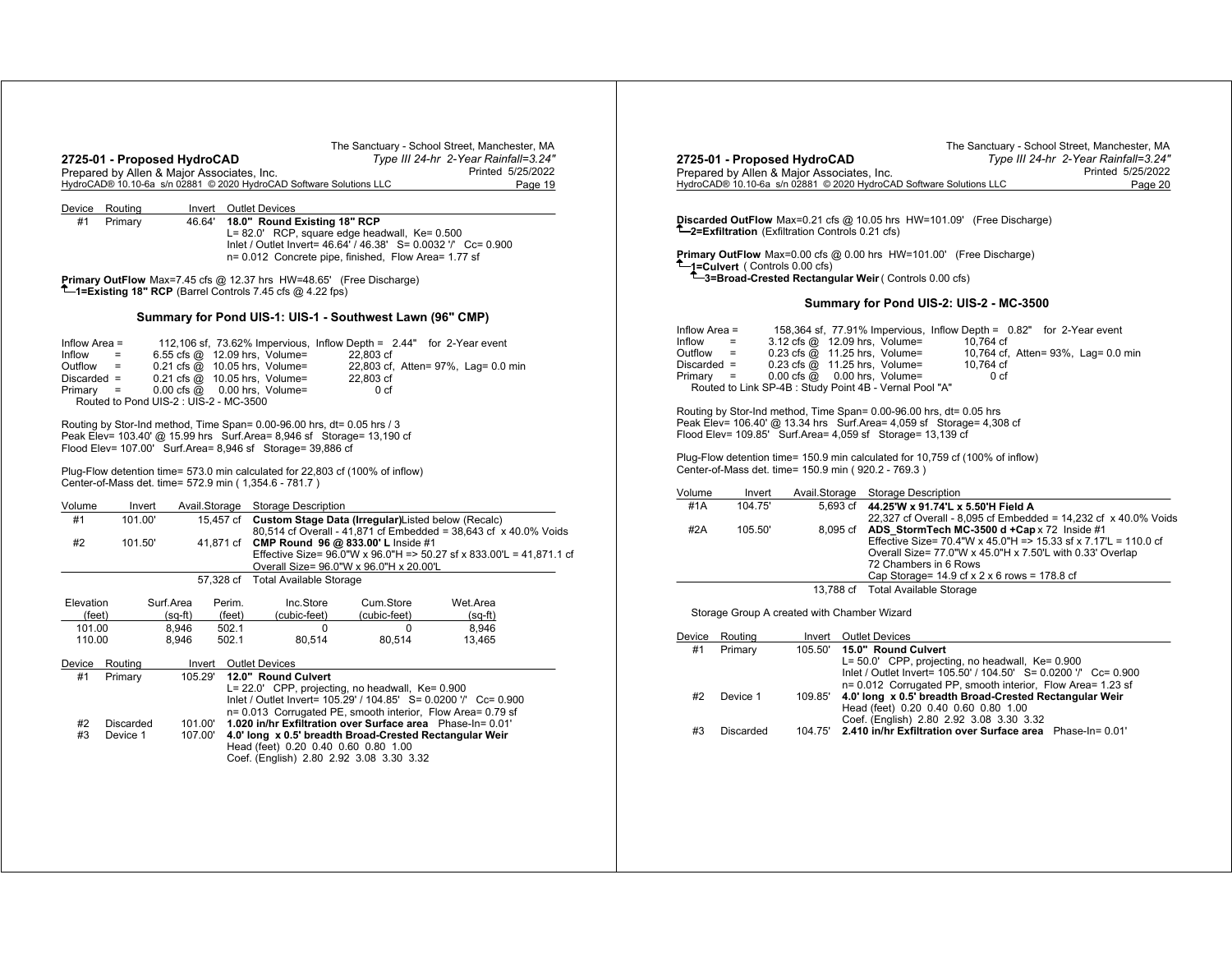|                                                                     | The Sanctuary - School Street, Manchester, MA |
|---------------------------------------------------------------------|-----------------------------------------------|
| 2725-01 - Proposed HydroCAD                                         | Type III 24-hr 2-Year Rainfall=3.24"          |
| Prepared by Allen & Major Associates, Inc.                          | Printed 5/25/2022                             |
| HydroCAD® 10.10-6a s/n 02881 © 2020 HydroCAD Software Solutions LLC | Page 21                                       |

**Discarded OutFlow** Max=0.23 cfs @ 11.25 hrs HW=104.81' (Free Discharge) **3=Exfiltration** (Exfiltration Controls 0.23 cfs)

**Primary OutFlow** Max=0.00 cfs @ 0.00 hrs HW=104.75' (Free Discharge) **1=Culvert** ( Controls 0.00 cfs) **2=Broad-Crested Rectangular Weir** ( Controls 0.00 cfs)

#### **Summary for Link SP-1: Study Point #1**

| Inflow Area $=$ |     |                                      |          | 150,765 sf, 12.75% Impervious, Inflow Depth = 0.32" for 2-Year event |
|-----------------|-----|--------------------------------------|----------|----------------------------------------------------------------------|
| Inflow          | $=$ | 1.06 cfs $@$ 12.15 hrs. Volume=      | 4.030 cf |                                                                      |
| Primary         | $=$ | 1.06 cfs $\omega$ 12.15 hrs, Volume= |          | 4,030 cf, Atten= 0%, Lag= 0.0 min                                    |

Primary outflow = Inflow, Time Span= 0.00-96.00 hrs, dt= 0.05 hrs

## **Summary for Link SP-2: Study Point #2**

| Inflow Area = |     |                                                                   | 27,475 sf, 0.00% Impervious, Inflow Depth = 0.62" for 2-Year event |                                   |
|---------------|-----|-------------------------------------------------------------------|--------------------------------------------------------------------|-----------------------------------|
| Inflow        | $=$ | $0.31 \text{ cfs} \text{ @ } 12.17 \text{ hrs}, \text{ Volume} =$ | 1.419 cf                                                           |                                   |
| Primary       | $=$ | $0.31 \text{ cfs} \text{ @ } 12.17 \text{ hrs}$ , Volume=         |                                                                    | 1,419 cf, Atten= 0%, Lag= 0.0 min |

Primary outflow = Inflow, Time Span= 0.00-96.00 hrs, dt= 0.05 hrs

## **Summary for Link SP-3: Study Point #3**

| Inflow Area $=$ |     |                                                           | 13,369 sf, 0.00% Impervious, Inflow Depth = 1.01" for 2-Year event |                                       |
|-----------------|-----|-----------------------------------------------------------|--------------------------------------------------------------------|---------------------------------------|
| Inflow          | $=$ | $0.32$ cfs $@$ 12.12 hrs, Volume=                         | 1.124 cf                                                           |                                       |
| Primary         | $=$ | $0.32 \text{ cfs} \text{ @ } 12.12 \text{ hrs}$ , Volume= |                                                                    | 1,124 cf, Atten= $0\%$ , Lag= 0.0 min |

Primary outflow = Inflow, Time Span= 0.00-96.00 hrs, dt= 0.05 hrs

#### **Summary for Link SP-4A: Study Point #4A - Wetlands "A"**

| Inflow Area = |     |                                      |                               |           | 519,227 sf, 24.04% Impervious, Inflow Depth = 0.92" for 2-Year event |
|---------------|-----|--------------------------------------|-------------------------------|-----------|----------------------------------------------------------------------|
| Inflow        | $=$ |                                      | 8.88 cfs @ 12.21 hrs, Volume= | 39.968 cf |                                                                      |
| Primary =     |     |                                      | 8.88 cfs @ 12.21 hrs, Volume= |           | 39,968 cf, Atten= 0%, Lag= 0.0 min                                   |
|               |     | Routed to Pond SP-4 : Study Point #4 |                               |           |                                                                      |

Primary outflow = Inflow, Time Span= 0.00-96.00 hrs, dt= 0.05 hrs

## **Summary for Link SP-4B: Study Point 4B - Vernal Pool "A"**

| Inflow Area $=$ |                           | $400,973$ sf, $31.03\%$ Impervious, Inflow Depth = $0.83"$ for 2-Year event |           |                                    |
|-----------------|---------------------------|-----------------------------------------------------------------------------|-----------|------------------------------------|
| Inflow          | $\mathbf{r} = \mathbf{r}$ | $6.25 \text{ cfs} \quad \textcircled{a}$ 12.25 hrs. Volume=                 | 27.744 cf |                                    |
| $Primary =$     |                           | $6.25$ cfs $@$ 12.25 hrs, Volume=                                           |           | 27,744 cf, Atten= 0%, Lag= 0.0 min |
|                 |                           | Routed to Link SP-4A : Study Point #4A - Wetlands "A"                       |           |                                    |

Primary outflow = Inflow, Time Span= 0.00-96.00 hrs, dt= 0.05 hrs

| 2725-01 - Proposed HydroCAD<br>Prepared by Allen & Major Associates, Inc.<br>HydroCAD® 10.10-6a s/n 02881 © 2020 HydroCAD Software Solutions LLC |                                                                                                                                                                             | The Sanctuary - School Street, Manchester, MA<br>Type III 24-hr 10-Year Rainfall=4.88"<br>Printed 5/25/2022<br>Page 22 |
|--------------------------------------------------------------------------------------------------------------------------------------------------|-----------------------------------------------------------------------------------------------------------------------------------------------------------------------------|------------------------------------------------------------------------------------------------------------------------|
|                                                                                                                                                  | Time span=0.00-96.00 hrs, dt=0.05 hrs, 1921 points<br>Runoff by SCS TR-20 method, UH=SCS, Weighted-CN<br>Reach routing by Stor-Ind method - Pond routing by Stor-Ind method |                                                                                                                        |
| Subcatchment P-1: Flow to Wetlands - North Runoff Area=47,951 sf 0.00% Impervious Runoff Depth=2.19"                                             | Flow Length=148' Tc=9.7 min  CN=73  Runoff=2.43 cfs  8,738  cf                                                                                                              |                                                                                                                        |
| Subcatchment P-10: Proposed Building                                                                                                             | Runoff Area=30,352 sf 100.00% Impervious Runoff Depth=4.64"                                                                                                                 | Tc=6.0 min CN=98 Runoff=3.25 cfs 11.745 cf                                                                             |
| Subcatchment P-11: South Courtyard                                                                                                               | Runoff Area=20,180 sf 100.00% Impervious Runoff Depth=4.64"                                                                                                                 | Tc=6.0 min CN=98 Runoff=2.16 cfs 7,809 cf                                                                              |
| Subcatchment P-12: Southeast Roof Area Runoff Area=27,254 sf 100.00% Impervious Runoff Depth=4.64"                                               |                                                                                                                                                                             | Tc=6.0 min CN=98 Runoff=2.92 cfs 10,546 cf                                                                             |
| Subcatchment P-13: Main Parking Area                                                                                                             | Runoff Area=19,004 sf 71.58% Impervious Runoff Depth=4.08"                                                                                                                  | Tc=6.0 min CN=93 Runoff=1.92 cfs 6,462 cf                                                                              |
| Subcatchment P-14: Southwest Lawn -                                                                                                              | Runoff Area=23,938 sf 43.16% Impervious Runoff Depth=2.97"<br>Flow Length=132' Tc=9.2 min  CN=82  Runoff=1.68 cfs  5,929  cf                                                |                                                                                                                        |
| Subcatchment P-15: Lawn/Fire Access                                                                                                              | Runoff Area=43,953 sf 21.71% Impervious Runoff Depth=3.16"                                                                                                                  | Tc=6.0 min CN=84 Runoff=3.64 cfs 11,577 cf                                                                             |
| Subcatchment P-16: Entry Driveway                                                                                                                | Runoff Area=10,714 sf 75.16% Impervious Runoff Depth=4.19"                                                                                                                  | Tc=6.0 min CN=94 Runoff=1.10 cfs 3,741 cf                                                                              |
| Subcatchment P-17: Bio-retenion/Rain                                                                                                             | Runoff Area=23,264 sf 0.00% Impervious Runoff Depth=1.87"                                                                                                                   | Tc=6.0 min CN=69 Runoff=1.12 cfs 3,626 cf                                                                              |
| Subcatchment P-18: Southwest Lawn - Back Runoff Area=20,245 sf 3.38% Impervious Runoff Depth=1.72"                                               | Flow Length=212' Slope=0.0100 '/' Tc=14.8 min CN=67 Runoff=0.68 cfs 2,902 cf                                                                                                |                                                                                                                        |
| Subcatchment P-2: Direct Flow to Wetlands Runoff Area=27,475 sf 0.00% Impervious Runoff Depth=1.57"                                              | Flow Length=230' Tc=9.7 min  CN=65  Runoff=0.96 cfs  3.604  cf                                                                                                              |                                                                                                                        |
| Subcatchment P-3: Flow Southwest Off-Site Runoff Area=13,369 sf 0.00% Impervious Runoff Depth=2.19"                                              | Flow Length=62' Slope=0.3000 '/' Tc=7.4 min CN=73 Runoff=0.73 cfs 2,436 cf                                                                                                  |                                                                                                                        |
| Subcatchment P-4A: Flow Southeast to                                                                                                             | Runoff Area=118,254 sf 0.35% Impervious Runoff Depth=2.52"<br>Flow Length=346' Tc=8.9 min  CN=77  Runoff=7.12 cfs  24,862  cf                                               |                                                                                                                        |
| Subcatchment P-4B: Flow Southeast to                                                                                                             | Runoff Area=222,364 sf 0.17% Impervious Runoff Depth=2.79"<br>Flow Length=878' Tc=17.5 min  CN=80  Runoff=11.84 cfs  51,671  cf                                             |                                                                                                                        |
| Subcatchment P-5: Entrance Drive                                                                                                                 | Runoff Area=18,638 sf 53.72% Impervious Runoff Depth=3.87"                                                                                                                  | Tc=6.0 min CN=91 Runoff=1.82 cfs 6,004 cf                                                                              |
| Subcatchment P-6: Landcaped Slope/Walls Runoff Area=13,824 sf 3.65% Impervious Runoff Depth=2.19"                                                |                                                                                                                                                                             | Tc=6.0 min UI Adjusted CN=73 Runoff=0.79 cfs 2,519 cf                                                                  |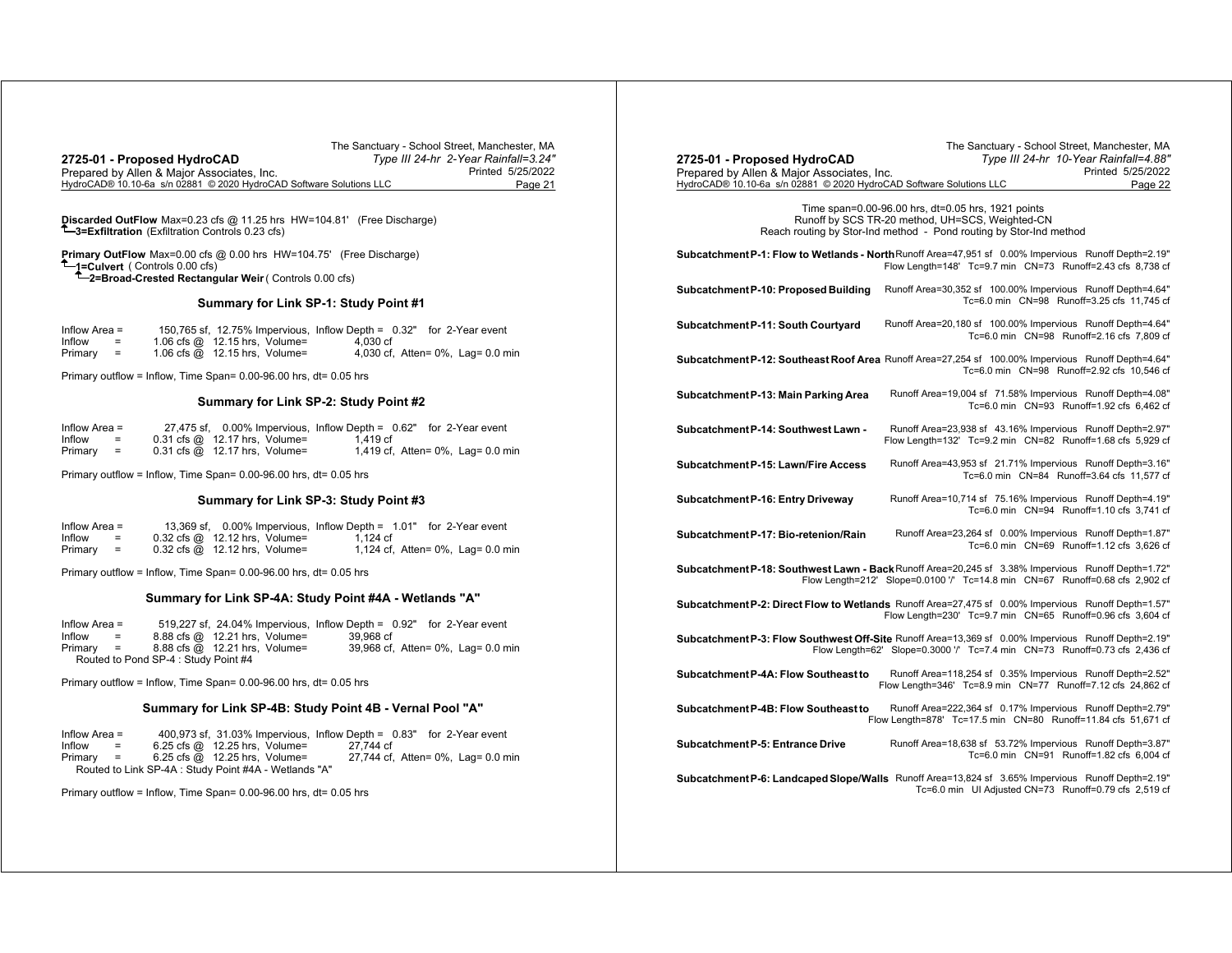| The Sanctuary - School Street, Manchester, MA<br>Type III 24-hr 10-Year Rainfall=4.88"<br>2725-01 - Proposed HydroCAD<br>Prepared by Allen & Major Associates, Inc.<br>HydroCAD® 10.10-6a s/n 02881 © 2020 HydroCAD Software Solutions LLC | Printed 5/25/2022<br>Page 23                              |
|--------------------------------------------------------------------------------------------------------------------------------------------------------------------------------------------------------------------------------------------|-----------------------------------------------------------|
| Runoff Area=24,883 sf 6.52% Impervious Runoff Depth=2.79"<br>Subcatchment P-7: Landscaped Slope<br>Tc=6.0 min CN=80 Runoff=1.83 cfs 5,782 cf                                                                                               |                                                           |
| Runoff Area=22,308 sf 74.44% Impervious Runoff Depth=4.08"<br>Subcatchment P-8: Cul-de-Sac/Garage<br>Tc=6.0 min CN=93 Runoff=2.25 cfs 7,585 cf                                                                                             |                                                           |
| Subcatchment P-9: North Courtyard/Green Runoff Area=15,328 sf 33.00% Impervious Runoff Depth=3.36"<br>Tc=6.0 min CN=86 Runoff=1.34 cfs 4,286 cf                                                                                            |                                                           |
| <b>Reach SWALE: Swale Abutting Entry</b><br>Avg. Flow Depth=0.36' Max Vel=1.66 fps Inflow=1.83 cfs 5,782 cf<br>n=0.100 L=427.0' S=0.0714 '/' Capacity=6.48 cfs Outflow=1.61 cfs 5,782 cf                                                   |                                                           |
| <b>Pond 1P: CB-5</b><br>Peak Elev=64.30' Storage=60 cf Inflow=1.61 cfs 5,782 cf<br>12.0" Round Culvert n=0.012 L=60.0' S=0.0833 '/' Outflow=1.62 cfs 5,732 cf                                                                              |                                                           |
| Pond RG-1: New Rain Garden/Bioretention Peak Elev=62.37' Storage=10,207 cf Inflow=7.35 cfs 24,676 cf<br>Discarded=0.15 cfs 15,960 cf Primary=3.11 cfs 8,729 cf Outflow=3.25 cfs 24,689 cf                                                  |                                                           |
| Pond RG-2: Filtering Rain Garden-2 - At Site Peak Elev=51.41' Storage=1,750 cf Inflow=2.61 cfs 8,523 cf<br>Primary=2.48 cfs 8,517 cf Secondary=0.00 cfs 0 cf Outflow=2.48 cfs 8,517 cf                                                     |                                                           |
| Peak Elev=49.75' Storage=11,357 cf Inflow=20.13 cfs 87,951 cf<br>Pond SP-4: Study Point #4<br>18.0" Round Culvert n=0.012 L=82.0' S=0.0032 '/' Outflow=11.65 cfs 87,951 cf                                                                 |                                                           |
| Pond UIS-1: UIS-1 - Southwest Lawn (96" Peak Elev=105.02' Storage=25,032 cf Inflow=10.57 cfs 37,352 cf<br>Discarded=0.21 cfs 37,352 cf Primary=0.00 cfs 0 cf Outflow=0.21 cfs 37,352 cf                                                    |                                                           |
| Pond UIS-2: UIS-2 - MC-3500<br>Peak Elev=107.59' Storage=8,092 of Inflow=4.84 cfs 17,007 of<br>Discarded=0.23 cfs 17,007 cf Primary=0.00 cfs 0 cf Outflow=0.23 cfs 17,007 cf                                                               |                                                           |
| Link SP-1: Study Point #1                                                                                                                                                                                                                  | Inflow=4.62 cfs 17.467 cf<br>Primary=4.62 cfs 17,467 cf   |
| Link SP-2: Study Point #2                                                                                                                                                                                                                  | Inflow=0.96 cfs 3.604 cf<br>Primary=0.96 cfs 3,604 cf     |
| Link SP-3: Study Point #3                                                                                                                                                                                                                  | Inflow=0.73 cfs 2,436 cf<br>Primary=0.73 cfs 2,436 cf     |
| Link SP-4A: Study Point #4A - Wetlands "A"                                                                                                                                                                                                 | Inflow=18.05 cfs 79,434 cf<br>Primary=18.05 cfs 79,434 cf |
| Link SP-4B: Study Point 4B - Vernal Pool "A"                                                                                                                                                                                               | Inflow=12.50 cfs 54.572 cf<br>Primary=12.50 cfs 54,572 cf |

**Total Runoff Area = 743,298 sf Runoff Volume = 181,823 cf Average Runoff Depth = 2.94" 79.20% Pervious = 588,714 sf 20.80% Impervious = 154,584 sf**

|                                                                                                                                   |                                 |                 | 2725-01 - Proposed HydroCAD                |                   | Type III 24-hr 10-Year Rainfall=4.88"                                          |  |  |  |  |
|-----------------------------------------------------------------------------------------------------------------------------------|---------------------------------|-----------------|--------------------------------------------|-------------------|--------------------------------------------------------------------------------|--|--|--|--|
|                                                                                                                                   |                                 |                 | Prepared by Allen & Major Associates, Inc. |                   | Printed 5/25/2022                                                              |  |  |  |  |
|                                                                                                                                   |                                 |                 |                                            |                   | HydroCAD® 10.10-6a s/n 02881 © 2020 HydroCAD Software Solutions LLC<br>Page 24 |  |  |  |  |
| Summary for Subcatchment P-1: Flow to Wetlands - North                                                                            |                                 |                 |                                            |                   |                                                                                |  |  |  |  |
| 8,738 cf, Depth= 2.19"<br>Runoff<br>2.43 cfs $@$ 12.14 hrs, Volume=<br>=<br>Routed to Link SP-1: Study Point #1                   |                                 |                 |                                            |                   |                                                                                |  |  |  |  |
| Runoff by SCS TR-20 method, UH=SCS, Weighted-CN, Time Span= 0.00-96.00 hrs, dt= 0.05 hrs<br>Type III 24-hr 10-Year Rainfall=4.88" |                                 |                 |                                            |                   |                                                                                |  |  |  |  |
|                                                                                                                                   | Area (sf)                       | CN              | Description                                |                   |                                                                                |  |  |  |  |
|                                                                                                                                   | 5,253                           | 48              | Brush, Good, HSG B                         |                   |                                                                                |  |  |  |  |
|                                                                                                                                   | 6,353                           | 73              | Brush, Good, HSG D                         |                   |                                                                                |  |  |  |  |
|                                                                                                                                   | 1,517                           | 55              | Woods, Good, HSG B                         |                   |                                                                                |  |  |  |  |
|                                                                                                                                   | 34,828                          | 77              | Woods, Good, HSG D                         |                   |                                                                                |  |  |  |  |
|                                                                                                                                   | 47,951                          | 73              | <b>Weighted Average</b>                    |                   |                                                                                |  |  |  |  |
|                                                                                                                                   | 100.00% Pervious Area<br>47,951 |                 |                                            |                   |                                                                                |  |  |  |  |
|                                                                                                                                   |                                 |                 |                                            |                   |                                                                                |  |  |  |  |
| Тc<br>(min)                                                                                                                       | Length<br>(feet)                | Slope<br>ft/ft) | Velocity<br>(ft/sec)                       | Capacity<br>(cfs) | Description                                                                    |  |  |  |  |
|                                                                                                                                   |                                 |                 |                                            |                   |                                                                                |  |  |  |  |
| 8.4                                                                                                                               | 50                              | 0.2120          | 0.10                                       |                   | Sheet Flow,<br>Woods: Dense underbrush n= 0.800 P2= 3.16"                      |  |  |  |  |
| 1.3                                                                                                                               | 98                              | 0.2620          | 1.28                                       |                   | <b>Shallow Concentrated Flow,</b>                                              |  |  |  |  |

The Sanctuary - School Street, Manchester, MA

9.7 148 Total

#### **Summary for Subcatchment P-10: Proposed Building Roof**

Runoff <sup>=</sup> 3.25 cfs @ 12.09 hrs, Volume= 11,745 cf, Depth= 4.64" Routed to Pond UIS-1 : UIS-1 - Southwest Lawn (96" CMP)

Runoff by SCS TR-20 method, UH=SCS, Weighted-CN, Time Span= 0.00-96.00 hrs, dt= 0.05 hrs Type III 24-hr 10-Year Rainfall=4.88"

|       | Area (sf) | СN          | Description              |                     |                       |  |  |  |
|-------|-----------|-------------|--------------------------|---------------------|-----------------------|--|--|--|
|       | 30.352    | 98          | Unconnected roofs, HSG D |                     |                       |  |  |  |
|       | 30.352    |             | 100.00% Impervious Area  |                     |                       |  |  |  |
|       | 30.352    |             |                          | 100.00% Unconnected |                       |  |  |  |
|       |           |             |                          |                     |                       |  |  |  |
|       | Tc Length | Slope       | Velocity                 | Capacity            | Description           |  |  |  |
| (min) | (feet)    | (f t / f t) | (ft/sec)                 | (cfs)               |                       |  |  |  |
| 6.0   |           |             |                          |                     | Direct Entry, Min. Tc |  |  |  |
|       |           |             |                          |                     |                       |  |  |  |

#### **Summary for Subcatchment P-11: South Courtyard**

Runoff <sup>=</sup> 2.16 cfs @ 12.09 hrs, Volume= 7,809 cf, Depth= 4.64" Routed to Pond UIS-1 : UIS-1 - Southwest Lawn (96" CMP)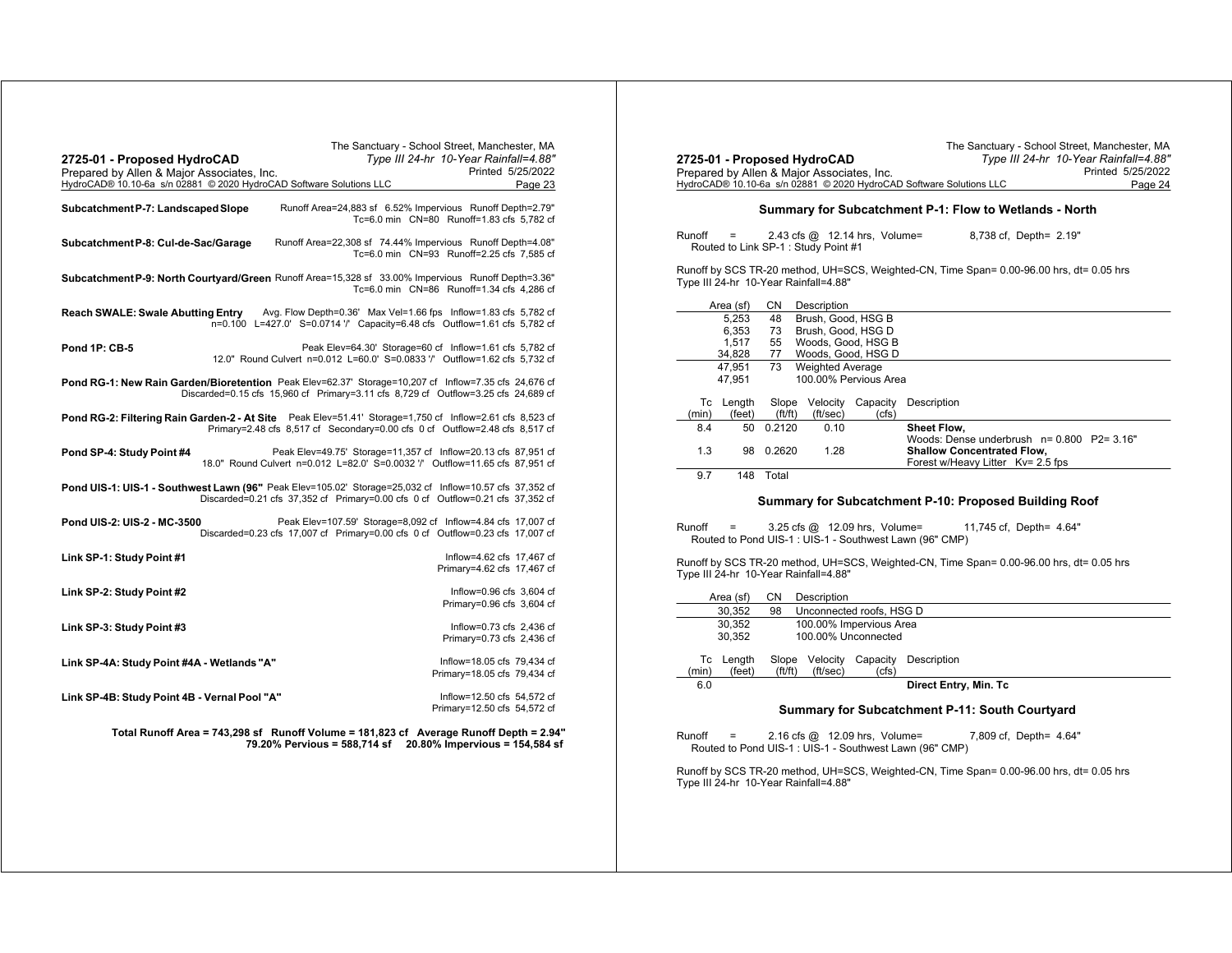|                              | 2725-01 - Proposed HydroCAD<br>Prepared by Allen & Major Associates, Inc.<br>HydroCAD® 10.10-6a s/n 02881 © 2020 HydroCAD Software Solutions LLC        | The Sanctuary - School Street, Manchester, MA<br>Type III 24-hr 10-Year Rainfall=4.88"<br>Printed 5/25/2022<br>Page 25 |  |  |  |  |  |  |
|------------------------------|---------------------------------------------------------------------------------------------------------------------------------------------------------|------------------------------------------------------------------------------------------------------------------------|--|--|--|--|--|--|
| Area (sf)                    | CN<br>Description                                                                                                                                       |                                                                                                                        |  |  |  |  |  |  |
| 20,180                       | 98<br>Unconnected pavement, HSG D                                                                                                                       |                                                                                                                        |  |  |  |  |  |  |
| 20,180<br>20,180             | 100.00% Impervious Area<br>100.00% Unconnected                                                                                                          |                                                                                                                        |  |  |  |  |  |  |
| Tc Length<br>(min)<br>(feet) | Slope Velocity Capacity Description<br>ft/ft)<br>(ft/sec)<br>(cfs)                                                                                      |                                                                                                                        |  |  |  |  |  |  |
| 6.0                          |                                                                                                                                                         | Direct Entry, Min. Tc.                                                                                                 |  |  |  |  |  |  |
| Runoff<br>=                  | Summary for Subcatchment P-12: Southeast Roof Area<br>10,546 cf, Depth= 4.64"<br>2.92 cfs @ 12.09 hrs, Volume=<br>Routed to Pond UIS-2: UIS-2 - MC-3500 |                                                                                                                        |  |  |  |  |  |  |
|                              | Type III 24-hr 10-Year Rainfall=4.88"                                                                                                                   | Runoff by SCS TR-20 method, UH=SCS, Weighted-CN, Time Span= 0.00-96.00 hrs, dt= 0.05 hrs                               |  |  |  |  |  |  |
| Area (sf)                    | CN<br>Description                                                                                                                                       |                                                                                                                        |  |  |  |  |  |  |
| 27.254                       | Unconnected roofs, HSG D<br>98                                                                                                                          |                                                                                                                        |  |  |  |  |  |  |
| 27.254<br>27,254             | 100.00% Impervious Area<br>100.00% Unconnected                                                                                                          |                                                                                                                        |  |  |  |  |  |  |
| Tc Length<br>(min)<br>(feet) | Slope Velocity Capacity Description<br>ft/ft)<br>(ft/sec)<br>(cfs)                                                                                      |                                                                                                                        |  |  |  |  |  |  |
| 6.0                          |                                                                                                                                                         | Direct Entry, Min. Tc                                                                                                  |  |  |  |  |  |  |
|                              | Summary for Subcatchment P-13: Main Parking Area                                                                                                        |                                                                                                                        |  |  |  |  |  |  |
| Runoff                       | 1.92 cfs @ 12.09 hrs, Volume=<br>Routed to Pond UIS-2 : UIS-2 - MC-3500                                                                                 | 6,462 cf, Depth= 4.08"                                                                                                 |  |  |  |  |  |  |

|             | Area (sf)        | CΝ                   | Description                 |                   |                               |  |  |  |
|-------------|------------------|----------------------|-----------------------------|-------------------|-------------------------------|--|--|--|
|             | 13.604           | 98                   | Unconnected pavement, HSG D |                   |                               |  |  |  |
|             | 5.400            | 80                   |                             |                   | >75% Grass cover, Good, HSG D |  |  |  |
|             | 19.004           | 93                   | <b>Weighted Average</b>     |                   |                               |  |  |  |
|             | 5.400            |                      | 28.42% Pervious Area        |                   |                               |  |  |  |
|             | 13.604           |                      | 71.58% Impervious Area      |                   |                               |  |  |  |
|             | 13.604           |                      | 100.00% Unconnected         |                   |                               |  |  |  |
| Тc<br>(min) | Length<br>(feet) | Slope<br>(f t / f t) | Velocitv<br>(ft/sec)        | Capacity<br>(cfs) | Description                   |  |  |  |
| 6.0         |                  |                      |                             |                   | Direct Entry, Min. 6.0        |  |  |  |

|        |                     |                       | 2725-01 - Proposed HydroCAD<br>Prepared by Allen & Major Associates, Inc. |          | The Sanctuary - School Street, Manchester, MA<br>Type III 24-hr 10-Year Rainfall=4.88"<br>Printed 5/25/2022<br>HydroCAD® 10.10-6a s/n 02881 © 2020 HydroCAD Software Solutions LLC<br>Page 26 |
|--------|---------------------|-----------------------|---------------------------------------------------------------------------|----------|-----------------------------------------------------------------------------------------------------------------------------------------------------------------------------------------------|
|        |                     |                       |                                                                           |          | Summary for Subcatchment P-14: Southwest Lawn - Front                                                                                                                                         |
| Runoff | $\equiv$            |                       | 1.68 cfs $@$ 12.13 hrs, Volume=                                           |          | 5,929 cf, Depth= 2.97"<br>Routed to Pond UIS-1 : UIS-1 - Southwest Lawn (96" CMP)<br>Runoff by SCS TR-20 method, UH=SCS, Weighted-CN, Time Span= 0.00-96.00 hrs, dt= 0.05 hrs                 |
|        |                     |                       | Type III 24-hr 10-Year Rainfall=4.88"                                     |          |                                                                                                                                                                                               |
|        | Area (sf)<br>10.332 | CN.<br>98             | Description<br>Paved parking, HSG D                                       |          |                                                                                                                                                                                               |
|        | 6,889               | 61                    |                                                                           |          | >75% Grass cover, Good, HSG B                                                                                                                                                                 |
|        | 6,717               | 80                    |                                                                           |          | >75% Grass cover, Good, HSG D                                                                                                                                                                 |
|        | 23,938              | 82                    | <b>Weighted Average</b>                                                   |          |                                                                                                                                                                                               |
|        | 13.606              |                       | 56.84% Pervious Area                                                      |          |                                                                                                                                                                                               |
|        | 10,332              |                       | 43.16% Impervious Area                                                    |          |                                                                                                                                                                                               |
|        | Tc Length           |                       | Slope Velocity                                                            | Capacity | Description                                                                                                                                                                                   |
| (min)  | (feet)              | $({\rm ft}/{\rm ft})$ | (ft/sec)                                                                  | (cfs)    |                                                                                                                                                                                               |
| 8.2    | 50                  | 0.0200                | 0.10                                                                      |          | Sheet Flow,                                                                                                                                                                                   |
| 1.0    | 82                  | 0.0360                | 1.33                                                                      |          | Grass: Dense n= 0.240 P2= 3.16"<br><b>Shallow Concentrated Flow,</b>                                                                                                                          |
|        |                     |                       |                                                                           |          | Short Grass Pasture Kv= 7.0 fps                                                                                                                                                               |
| 9.2    |                     | 132 Total             |                                                                           |          |                                                                                                                                                                                               |
|        |                     |                       |                                                                           |          |                                                                                                                                                                                               |
|        |                     |                       |                                                                           |          | Summary for Subcatchment P-15: Lawn/Fire Access                                                                                                                                               |
| Runoff | Ξ                   |                       | 3.64 cfs @ 12.09 hrs, Volume=                                             |          | 11,577 cf, Depth= 3.16"<br>Routed to Pond RG-1: New Rain Garden/Bioretention Area                                                                                                             |
|        |                     |                       | Type III 24-hr 10-Year Rainfall=4.88"                                     |          | Runoff by SCS TR-20 method, UH=SCS, Weighted-CN, Time Span= 0.00-96.00 hrs, dt= 0.05 hrs                                                                                                      |
|        | Area (sf)           | CN.                   | Description                                                               |          |                                                                                                                                                                                               |
|        | 9.543<br>3.854      | 98<br>80              | Paved parking, HSG D<br>GrassPave2, Good, HSG D                           |          |                                                                                                                                                                                               |
|        | 30,556              | 80                    |                                                                           |          | >75% Grass cover, Good, HSG D                                                                                                                                                                 |
|        | 43.953              | 84                    | <b>Weighted Average</b>                                                   |          |                                                                                                                                                                                               |
|        | 34,410              |                       | 78.29% Pervious Area                                                      |          |                                                                                                                                                                                               |
|        | 9,543               |                       | 21.71% Impervious Area                                                    |          |                                                                                                                                                                                               |
|        |                     |                       |                                                                           |          |                                                                                                                                                                                               |
|        |                     |                       |                                                                           |          |                                                                                                                                                                                               |
| (min)  | Tc Length<br>(feet) | ft/ft)                | Slope Velocity Capacity<br>(ft/sec)                                       | (cfs)    | Description                                                                                                                                                                                   |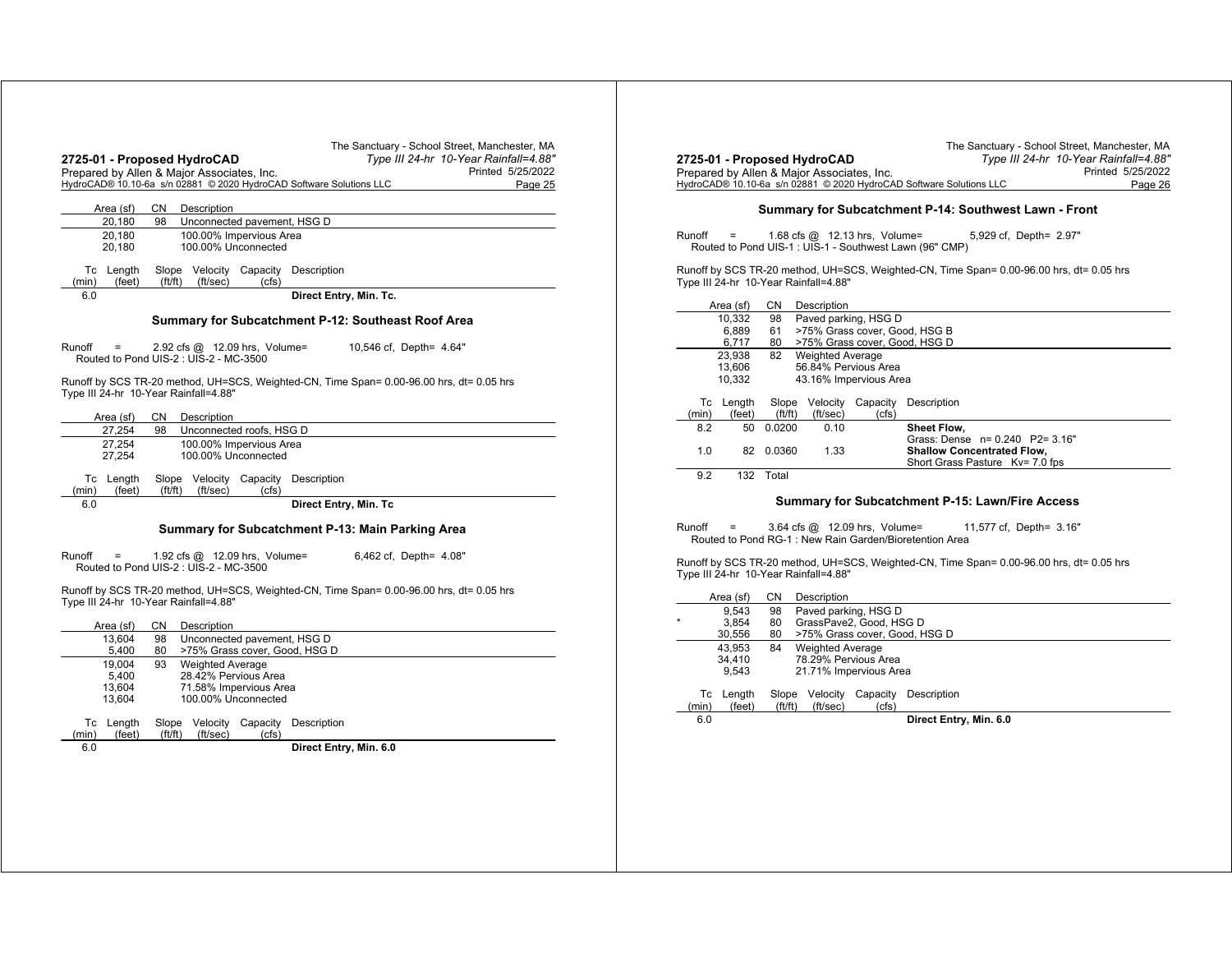|                                                        | Type III 24-hr 10-Year Rainfall=4.88"<br>2725-01 - Proposed HydroCAD<br>Printed 5/25/2022<br>Prepared by Allen & Major Associates, Inc.<br>HydroCAD® 10.10-6a s/n 02881 © 2020 HydroCAD Software Solutions LLC<br>Page 27 | 2725-01 -<br>Prepared b<br><b>HydroCAD®</b>     |
|--------------------------------------------------------|---------------------------------------------------------------------------------------------------------------------------------------------------------------------------------------------------------------------------|-------------------------------------------------|
|                                                        | Summary for Subcatchment P-16: Entry Driveway                                                                                                                                                                             | Area                                            |
| Runoff                                                 | 1.10 cfs $@$ 12.09 hrs, Volume=<br>3,741 cf, Depth= 4.19"<br>Routed to Pond RG-1: New Rain Garden/Bioretention Area                                                                                                       | 14<br>20                                        |
| Type III 24-hr 10-Year Rainfall=4.88"                  | Runoff by SCS TR-20 method, UH=SCS, Weighted-CN, Time Span= 0.00-96.00 hrs, dt= 0.05 hrs                                                                                                                                  |                                                 |
| Area (sf)                                              | CN<br>Description                                                                                                                                                                                                         | Tc L                                            |
| 2.672<br>5,381<br>2,661                                | Paved parking, HSG B<br>98<br>Paved parking, HSG D<br>98<br>80<br>>75% Grass cover, Good, HSG D                                                                                                                           | (min)<br>10.9                                   |
| 10,714                                                 | <b>Weighted Average</b><br>94                                                                                                                                                                                             | 3.9                                             |
| 2,661<br>8,053                                         | 24.84% Pervious Area<br>75.16% Impervious Area                                                                                                                                                                            | 14.8                                            |
| Tc Length<br>(min)<br>(feet)                           | Slope Velocity Capacity<br>Description<br>(f t / f t)<br>(ft/sec)<br>(cfs)                                                                                                                                                |                                                 |
| 6.0                                                    | Direct Entry, Min. Tc.                                                                                                                                                                                                    | Runoff                                          |
|                                                        |                                                                                                                                                                                                                           |                                                 |
|                                                        | Summary for Subcatchment P-17: Bio-retenion/Rain Garden                                                                                                                                                                   |                                                 |
| Runoff<br>$=$<br>Type III 24-hr 10-Year Rainfall=4.88" | 1.12 cfs @ 12.10 hrs, Volume=<br>3,626 cf, Depth= 1.87"<br>Routed to Pond RG-1: New Rain Garden/Bioretention Area<br>Runoff by SCS TR-20 method, UH=SCS, Weighted-CN, Time Span= 0.00-96.00 hrs, dt= 0.05 hrs             | Routed 1<br>Runoff by S<br>Type III 24-<br>Area |
|                                                        | СN                                                                                                                                                                                                                        |                                                 |
| Area (sf)<br>12,971<br>6,335<br>503<br>1.092<br>1,518  | Description<br>>75% Grass cover, Good, HSG B<br>61<br>>75% Grass cover, Good, HSG D<br>80<br>Water Surface, 0% imp, HSG B<br>98<br>98<br>Water Surface, 0% imp, HSG D<br>Woods, Good, HSG B<br>55<br>77                   |                                                 |
| 845<br>23.264                                          | Woods, Good, HSG D<br><b>Weighted Average</b><br>69                                                                                                                                                                       | Tc L<br>(min)<br>7.3<br>2.4                     |
| 23,264<br>Tc Length                                    | 100.00% Pervious Area<br>Slope Velocity Capacity<br>Description                                                                                                                                                           | 9.7                                             |
| (min)<br>(feet)<br>6.0                                 | ft/ft)<br>(ft/sec)<br>(cfs)<br>Direct Entry, Min. Tc.                                                                                                                                                                     |                                                 |
|                                                        | Summary for Subcatchment P-18: Southwest Lawn - Back                                                                                                                                                                      | Runoff<br>Routed 1                              |
| Runoff                                                 | 0.68 cfs @ 12.22 hrs, Volume=<br>2,902 cf, Depth= 1.72"<br>Routed to Link SP-4B : Study Point 4B - Vernal Pool "A"                                                                                                        | Runoff by S<br>Type III 24-                     |

|                                                                                                           | Prepared by Allen & Major Associates, Inc. |                 |                                       |                                                                | HydroCAD® 10.10-6a s/n 02881 © 2020 HydroCAD Software Solutions LLC<br>Page 28                                                                                                  |
|-----------------------------------------------------------------------------------------------------------|--------------------------------------------|-----------------|---------------------------------------|----------------------------------------------------------------|---------------------------------------------------------------------------------------------------------------------------------------------------------------------------------|
|                                                                                                           | Area (sf)                                  | CN              | Description                           |                                                                |                                                                                                                                                                                 |
|                                                                                                           | 684                                        | 98              |                                       | Paved parking, HSG D                                           |                                                                                                                                                                                 |
|                                                                                                           | 14.032<br>5,529                            | 61<br>80        |                                       | >75% Grass cover, Good, HSG B<br>>75% Grass cover, Good, HSG D |                                                                                                                                                                                 |
| 20,245<br>67<br><b>Weighted Average</b><br>96.62% Pervious Area<br>19,561<br>684<br>3.38% Impervious Area |                                            |                 |                                       |                                                                |                                                                                                                                                                                 |
| (min)                                                                                                     | Tc Length<br>(feet)                        | Slope<br>ft/ft) | Velocity<br>(ft/sec)                  | Capacity<br>(cfs)                                              | Description                                                                                                                                                                     |
| 10.9                                                                                                      | 50                                         | 0.0100          | 0.08                                  |                                                                | Sheet Flow,                                                                                                                                                                     |
| 3.9                                                                                                       | 162                                        | 0.0100          | 0.70                                  |                                                                | Grass: Dense n= 0.240 P2= 3.16"<br><b>Shallow Concentrated Flow.</b>                                                                                                            |
|                                                                                                           |                                            |                 |                                       |                                                                | Short Grass Pasture Kv= 7.0 fps                                                                                                                                                 |
| 14.8<br>Runoff                                                                                            | Ξ                                          | 212 Total       | Routed to Link SP-2 : Study Point #2  | $0.96$ cfs $@$ 12.15 hrs, Volume=                              | Summary for Subcatchment P-2: Direct Flow to Wetlands "F"<br>3,604 cf, Depth= 1.57"<br>Runoff by SCS TR-20 method, UH=SCS, Weighted-CN, Time Span= 0.00-96.00 hrs, dt= 0.05 hrs |
|                                                                                                           |                                            |                 | Type III 24-hr 10-Year Rainfall=4.88" |                                                                |                                                                                                                                                                                 |
|                                                                                                           | Area (sf)                                  | CN              | Description                           |                                                                |                                                                                                                                                                                 |
|                                                                                                           | 1,025<br>14,775                            | 61<br>55        |                                       | >75% Grass cover, Good, HSG B<br>Woods, Good, HSG B            |                                                                                                                                                                                 |
|                                                                                                           | 11,675                                     | 77              |                                       | Woods, Good, HSG D                                             |                                                                                                                                                                                 |
|                                                                                                           | 27.475<br>27,475                           | 65              | <b>Weighted Average</b>               | 100.00% Pervious Area                                          |                                                                                                                                                                                 |
| (min)                                                                                                     | Tc Length<br>(feet)                        | Slope<br>ft/ft) | Velocity<br>(ft/sec)                  | Capacity<br>(cfs)                                              | Description                                                                                                                                                                     |
| 7.3                                                                                                       | 50                                         | 0.2980          | 0.11                                  |                                                                | <b>Sheet Flow.</b>                                                                                                                                                              |
| 2.4                                                                                                       | 180                                        | 0.2580          | 1.27                                  |                                                                | Woods: Dense underbrush n= 0.800 P2= 3.16"<br><b>Shallow Concentrated Flow,</b>                                                                                                 |
| 9.7                                                                                                       | 230                                        | Total           |                                       |                                                                | Forest w/Heavy Litter Kv= 2.5 fps                                                                                                                                               |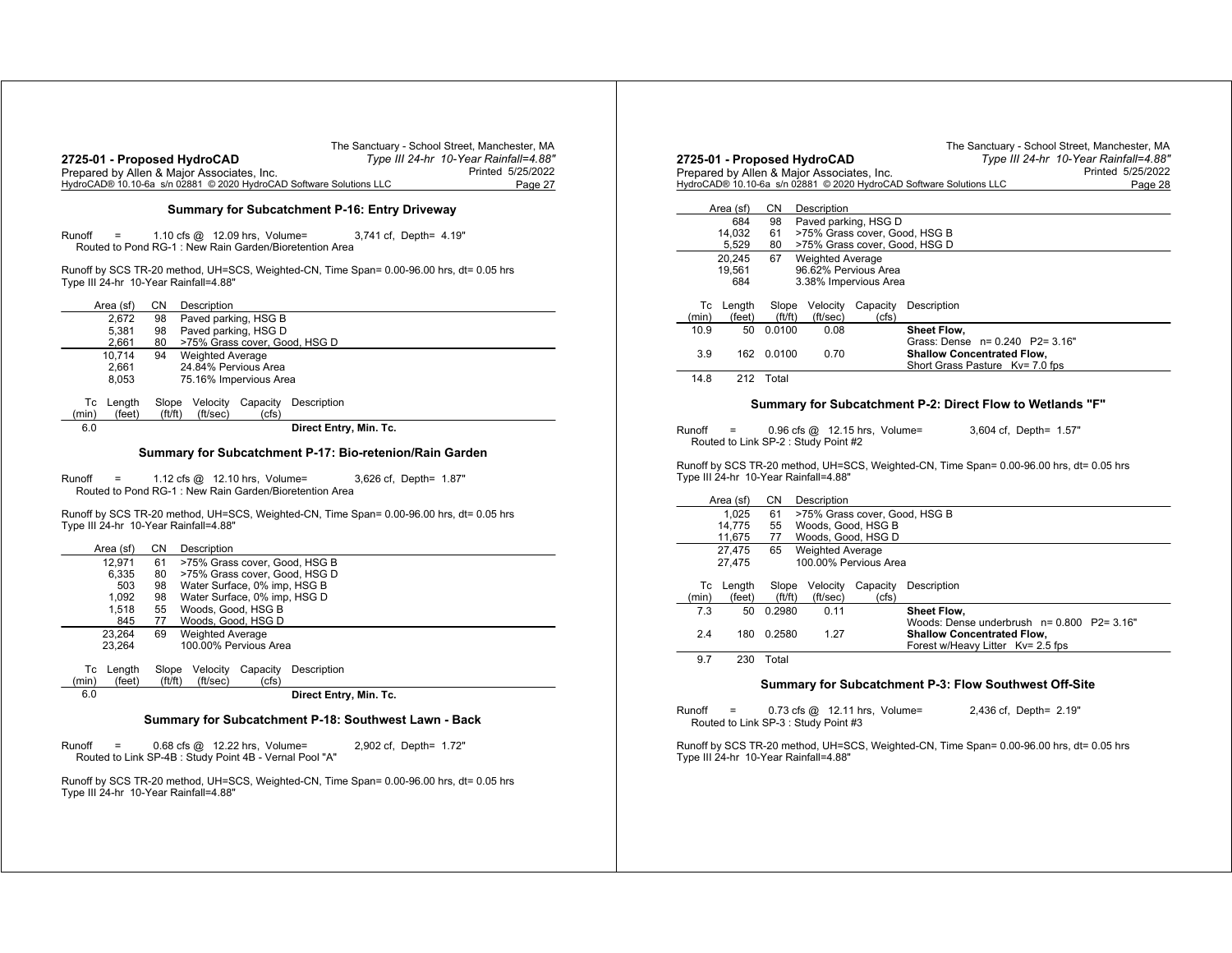|       |           |         | 2725-01 - Proposed HydroCAD<br>Prepared by Allen & Major Associates, Inc. |                       | The Sanctuary - School Street, Manchester, MA<br>Type III 24-hr 10-Year Rainfall=4.88"<br>Printed 5/25/2022<br>HydroCAD® 10.10-6a s/n 02881 © 2020 HydroCAD Software Solutions LLC<br>Page 29 |
|-------|-----------|---------|---------------------------------------------------------------------------|-----------------------|-----------------------------------------------------------------------------------------------------------------------------------------------------------------------------------------------|
|       | Area (sf) | CN.     | Description                                                               |                       |                                                                                                                                                                                               |
|       | 6.978     | 80      |                                                                           |                       | >75% Grass cover, Good, HSG D                                                                                                                                                                 |
|       | 3.182     | 55      |                                                                           | Woods, Good, HSG B    |                                                                                                                                                                                               |
|       | 3,209     | 77      |                                                                           | Woods, Good, HSG D    |                                                                                                                                                                                               |
|       | 13.369    | 73      | <b>Weighted Average</b>                                                   |                       |                                                                                                                                                                                               |
|       | 13.369    |         |                                                                           | 100.00% Pervious Area |                                                                                                                                                                                               |
|       |           |         |                                                                           |                       |                                                                                                                                                                                               |
| Тc    | Length    | Slope   | Velocity                                                                  | Capacity              | Description                                                                                                                                                                                   |
| (min) | (feet)    | (ft/ft) | (ft/sec)                                                                  | (cfs)                 |                                                                                                                                                                                               |
| 7.3   | 50        | 0.3000  | 0.11                                                                      |                       | Sheet Flow,                                                                                                                                                                                   |
|       |           |         |                                                                           |                       | Woods: Dense underbrush $n = 0.800$ P2= 3.16"                                                                                                                                                 |
| 0.1   | 12        | 0.3000  | 1.37                                                                      |                       | <b>Shallow Concentrated Flow,</b>                                                                                                                                                             |
|       |           |         |                                                                           |                       | Forest w/Heavy Litter Kv= 2.5 fps                                                                                                                                                             |
| 7.4   | 62        | Total   |                                                                           |                       |                                                                                                                                                                                               |

#### **Summary for Subcatchment P-4A: Flow Southeast to Wetlands "A"**

Runoff <sup>=</sup> 7.12 cfs @ 12.13 hrs, Volume= 24,862 cf, Depth= 2.52" Routed to Link SP-4A : Study Point #4A - Wetlands "A"

Runoff by SCS TR-20 method, UH=SCS, Weighted-CN, Time Span= 0.00-96.00 hrs, dt= 0.05 hrs Type III 24-hr 10-Year Rainfall=4.88"

|       | Area (sf)        | CΝ<br>Description                 |                               |                       |                                                                     |  |  |  |
|-------|------------------|-----------------------------------|-------------------------------|-----------------------|---------------------------------------------------------------------|--|--|--|
|       | 410              | 98<br>Unconnected pavement, HSG D |                               |                       |                                                                     |  |  |  |
|       | 12.410           | 80                                | >75% Grass cover, Good, HSG D |                       |                                                                     |  |  |  |
|       | 105.434          | 77                                | Woods, Good, HSG D            |                       |                                                                     |  |  |  |
|       | 118.254          | 77                                | <b>Weighted Average</b>       |                       |                                                                     |  |  |  |
|       | 117.844          |                                   |                               | 99.65% Pervious Area  |                                                                     |  |  |  |
|       | 410              |                                   |                               | 0.35% Impervious Area |                                                                     |  |  |  |
|       | 410              |                                   |                               | 100.00% Unconnected   |                                                                     |  |  |  |
| Тc    | Length<br>(feet) | Slope<br>ft/ft)                   | Velocity<br>(ft/sec)          | Capacity<br>(cfs)     | Description                                                         |  |  |  |
| (min) |                  | 0.3700                            |                               |                       |                                                                     |  |  |  |
| 6.7   | 50               |                                   | 0.12                          |                       | <b>Sheet Flow.</b><br>Woods: Dense underbrush $n = 0.800$ P2= 3.16" |  |  |  |
| 1.7   | 136              | 0.3000                            | 1.37                          |                       | <b>Shallow Concentrated Flow,</b>                                   |  |  |  |
| 0.5   | 160              |                                   | 5.67                          |                       | Forest w/Heavy Litter Kv= 2.5 fps<br>Lake or Reservoir,             |  |  |  |
|       |                  |                                   |                               |                       | Mean Depth= 1.00'                                                   |  |  |  |
| 8.9   | 346              | Total                             |                               |                       |                                                                     |  |  |  |

#### **Summary for Subcatchment P-4B: Flow Southeast to Wetlands "A"**

Runoff <sup>=</sup> 11.84 cfs @ 12.24 hrs, Volume= 51,671 cf, Depth= 2.79" Routed to Link SP-4B : Study Point 4B - Vernal Pool "A"

Runoff by SCS TR-20 method, UH=SCS, Weighted-CN, Time Span= 0.00-96.00 hrs, dt= 0.05 hrs Type III 24-hr 10-Year Rainfall=4.88"

|             |                  |                  | 2725-01 - Proposed HydroCAD<br>Prepared by Allen & Major Associates, Inc. |                                                                                | The Sanctuary - School Street, Manchester, MA<br>Type III 24-hr 10-Year Rainfall=4.88"<br>Printed 5/25/2022 |
|-------------|------------------|------------------|---------------------------------------------------------------------------|--------------------------------------------------------------------------------|-------------------------------------------------------------------------------------------------------------|
|             |                  |                  |                                                                           | HydroCAD® 10.10-6a s/n 02881 © 2020 HydroCAD Software Solutions LLC<br>Page 30 |                                                                                                             |
|             | Area (sf)        | CN.              | Description                                                               |                                                                                |                                                                                                             |
|             | 368              | 98               |                                                                           | Unconnected roofs, HSG B                                                       |                                                                                                             |
|             | 2.977            | 80               |                                                                           |                                                                                | >75% Grass cover, Good, HSG D                                                                               |
|             | 2.029            | 55               | Woods, Good, HSG B                                                        |                                                                                |                                                                                                             |
|             | 181,109          | 77               |                                                                           | Woods, Good, HSG D                                                             |                                                                                                             |
|             | 35,881           | 98               |                                                                           | Water Surface, 0% imp, HSG D                                                   |                                                                                                             |
|             | 222,364          | 80               | <b>Weighted Average</b>                                                   |                                                                                |                                                                                                             |
|             | 221,996          |                  |                                                                           | 99 83% Pervious Area                                                           |                                                                                                             |
|             | 368              |                  |                                                                           | 0.17% Impervious Area                                                          |                                                                                                             |
|             | 368              |                  |                                                                           | 100.00% Unconnected                                                            |                                                                                                             |
| Тc<br>(min) | Length<br>(feet) | Slope<br>(ft/ft) | Velocity<br>(ft/sec)                                                      | Capacity<br>(cfs)                                                              | Description                                                                                                 |
| 11.2        | 50               | 0.1030           | 0.07                                                                      |                                                                                | Sheet Flow,                                                                                                 |
|             |                  |                  |                                                                           |                                                                                | Woods: Dense underbrush n= 0.800 P2= 3.16"                                                                  |
| 4.4         | 190              | 0.0825           | 0.72                                                                      |                                                                                | <b>Shallow Concentrated Flow,</b>                                                                           |
|             |                  |                  |                                                                           |                                                                                | Forest w/Heavy Litter Ky= 2.5 fps                                                                           |
| 1.9         | 638              |                  | 5.67                                                                      |                                                                                | Lake or Reservoir,                                                                                          |
|             |                  |                  |                                                                           |                                                                                | Mean Depth= 1.00'                                                                                           |
| 17.5        | 878              | Total            |                                                                           |                                                                                |                                                                                                             |

#### **Summary for Subcatchment P-5: Entrance Drive**

Runoff <sup>=</sup> 1.82 cfs @ 12.09 hrs, Volume= 6,004 cf, Depth= 3.87" Routed to Pond RG-2 : Filtering Rain Garden-2 - At Site Entrance

Runoff by SCS TR-20 method, UH=SCS, Weighted-CN, Time Span= 0.00-96.00 hrs, dt= 0.05 hrs Type III 24-hr 10-Year Rainfall=4.88"

|       | Area (sf) | CΝ     | Description                  |                               |                       |  |  |  |  |
|-------|-----------|--------|------------------------------|-------------------------------|-----------------------|--|--|--|--|
|       | 10.013    | 98     | Paved parking, HSG D         |                               |                       |  |  |  |  |
|       | 7.713     | 80     |                              | >75% Grass cover, Good, HSG D |                       |  |  |  |  |
|       | 912       | 98     | Water Surface, 0% imp, HSG D |                               |                       |  |  |  |  |
|       | 18.638    | 91     | <b>Weighted Average</b>      |                               |                       |  |  |  |  |
|       | 8.625     |        | 46.28% Pervious Area         |                               |                       |  |  |  |  |
|       | 10.013    |        | 53.72% Impervious Area       |                               |                       |  |  |  |  |
|       |           |        |                              |                               |                       |  |  |  |  |
| Тc    | Length    | Slope  | Velocity                     | Capacity                      | Description           |  |  |  |  |
| (min) | (feet)    | ft/ft) | (ft/sec)                     | (cfs)                         |                       |  |  |  |  |
| 6.0   |           |        |                              |                               | Direct Entry, Min. Tc |  |  |  |  |
|       |           |        |                              |                               |                       |  |  |  |  |

#### **Summary for Subcatchment P-6: Landcaped Slope/Walls**

Runoff <sup>=</sup> 0.79 cfs @ 12.10 hrs, Volume= 2,519 cf, Depth= 2.19" Routed to Pond RG-2 : Filtering Rain Garden-2 - At Site Entrance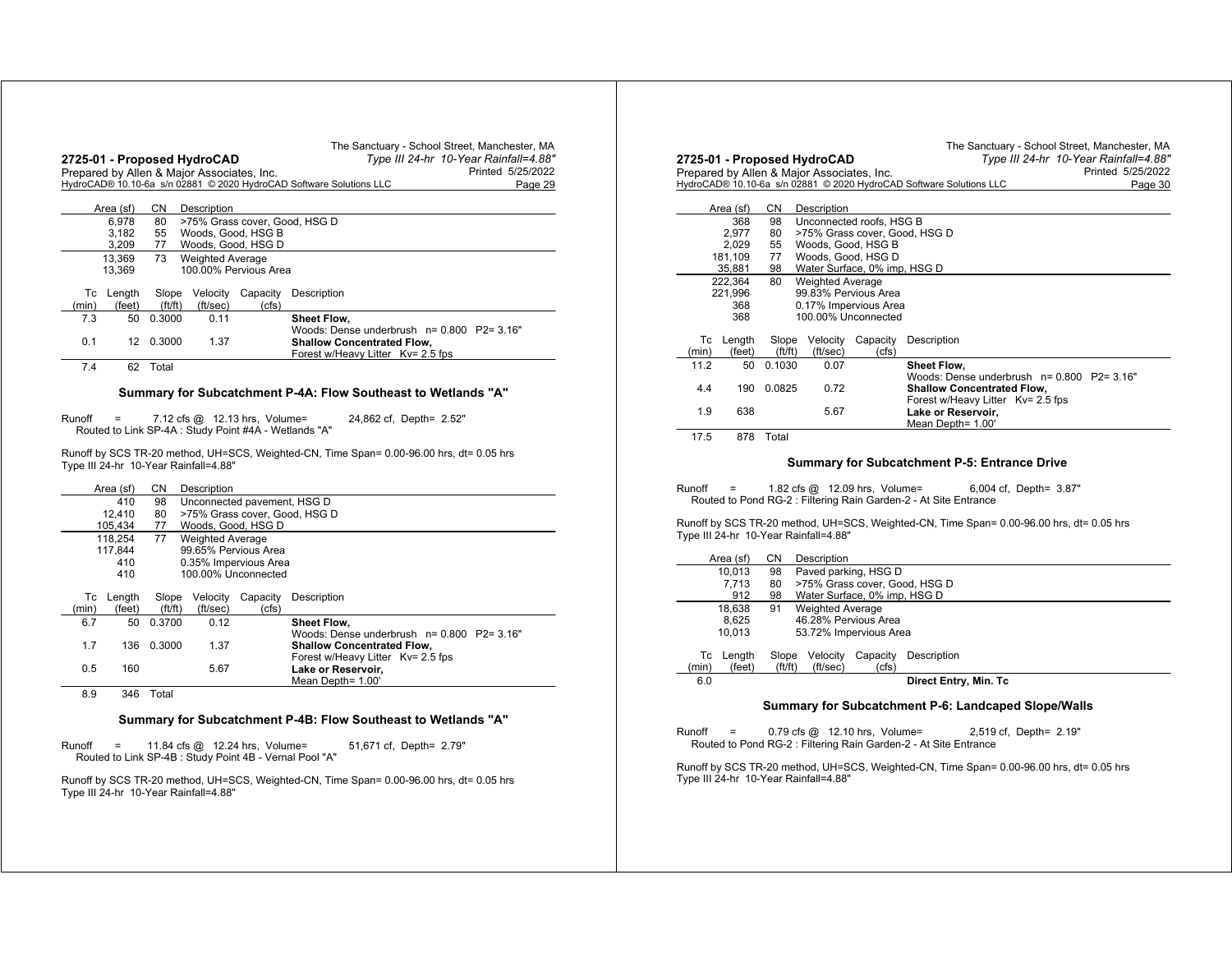| Type III 24-hr 10-Year Rainfall=4.88"<br>2725-01 - Proposed HydroCAD<br>Printed 5/25/2022<br>Prepared by Allen & Major Associates, Inc. | Type III 24-hr 10-Year Rainfall=4.88"<br>2725-01 - Proposed HydroCAD<br>Prepared by Allen & Major Associates, Inc.<br>Printed 5/25/2022 |
|-----------------------------------------------------------------------------------------------------------------------------------------|-----------------------------------------------------------------------------------------------------------------------------------------|
| HydroCAD® 10.10-6a s/n 02881 © 2020 HydroCAD Software Solutions LLC<br>Page 31                                                          | HydroCAD® 10.10-6a s/n 02881 © 2020 HydroCAD Software Solutions LLC<br>Page 32                                                          |
| CN Adj<br>Description<br>Area (sf)<br>73<br>Brush, Good, HSG D<br>13.319                                                                | Tc Length<br>Slope Velocity Capacity Description<br>(feet)<br>(ft/ft)<br>(ft/sec)<br>(cfs)<br>(min)                                     |
| 98<br>Unconnected pavement, HSG D<br>505                                                                                                | Direct Entry, Min. Tc.<br>6.0                                                                                                           |
| 13,824<br>74<br>73<br>Weighted Average, UI Adjusted                                                                                     |                                                                                                                                         |
| 96.35% Pervious Area<br>13.319                                                                                                          | Summary for Subcatchment P-9: North Courtyard/Green Roof                                                                                |
| 3.65% Impervious Area<br>505                                                                                                            |                                                                                                                                         |
| 100.00% Unconnected<br>505                                                                                                              | $Runoff =$<br>1.34 cfs $@$ 12.09 hrs, Volume=<br>4,286 cf, Depth= 3.36"                                                                 |
| Slope Velocity Capacity Description<br>Tc Length                                                                                        | Routed to Pond UIS-1 : UIS-1 - Southwest Lawn (96" CMP)                                                                                 |
| ft/ft)<br>(cfs)<br>(feet)<br>(ft/sec)<br>(min)                                                                                          | Runoff by SCS TR-20 method, UH=SCS, Weighted-CN, Time Span= 0.00-96.00 hrs, dt= 0.05 hrs                                                |
| 6.0<br>Direct Entry, Min. Tc                                                                                                            | Type III 24-hr 10-Year Rainfall=4.88"                                                                                                   |
| Summary for Subcatchment P-7: Landscaped Slope                                                                                          | CN Description<br>Area (sf)                                                                                                             |
|                                                                                                                                         | 98<br>Unconnected roofs, HSG D<br>5.058                                                                                                 |
| Runoff<br>1.83 cfs $@$ 12.09 hrs, Volume=<br>5,782 cf, Depth= 2.79"<br>$=$<br>Routed to Reach SWALE: Swale Abutting Entry Driveway      | >75% Grass cover, Good, HSG D<br>10,270<br>80<br>86<br>15,328<br><b>Weighted Average</b>                                                |
|                                                                                                                                         | 67.00% Pervious Area<br>10,270                                                                                                          |
| Runoff by SCS TR-20 method, UH=SCS, Weighted-CN, Time Span= 0.00-96.00 hrs, dt= 0.05 hrs                                                | 33.00% Impervious Area<br>5,058                                                                                                         |
| Type III 24-hr 10-Year Rainfall=4.88"                                                                                                   | 100.00% Unconnected<br>5,058                                                                                                            |
| CN Description<br>Area (sf)                                                                                                             | Slope Velocity Capacity Description<br>Tc Length                                                                                        |
| Paved parking, HSG D<br>98<br>1,622                                                                                                     | ft/ft)<br>(ft/sec)<br>(cfs)<br>(feet)<br>(min)                                                                                          |
| 80 >75% Grass cover, Good, HSG D<br>22,171<br>61 >75% Grass cover, Good, HSG B<br>1.090                                                 | 6.0<br>Direct Entry, Min. Tc.                                                                                                           |
| <b>Weighted Average</b><br>24,883<br>80                                                                                                 | Summary for Reach SWALE: Swale Abutting Entry Driveway                                                                                  |
| 93.48% Pervious Area<br>23,261                                                                                                          |                                                                                                                                         |
| 6.52% Impervious Area<br>1,622                                                                                                          | 24,883 sf, 6.52% Impervious, Inflow Depth = 2.79" for 10-Year event<br>Inflow Area $=$                                                  |
| Slope Velocity Capacity Description<br>Tc Length                                                                                        | Inflow<br>1.83 cfs $@$ 12.09 hrs, Volume=<br>5.782 cf<br>$\equiv$                                                                       |
| ft/ft)<br>(feet)<br>(ft/sec)<br>(cfs)<br>(min)                                                                                          | 1.61 cfs @ 12.14 hrs, Volume=<br>5,782 cf, Atten= 12%, Lag= 2.8 min<br>$Outflow =$<br>Routed to Pond 1P: CB-5                           |
| 6.0<br>Direct Entry, Min. Tc.                                                                                                           |                                                                                                                                         |
|                                                                                                                                         | Routing by Stor-Ind method, Time Span= 0.00-96.00 hrs, dt= 0.05 hrs                                                                     |
| Summary for Subcatchment P-8: Cul-de-Sac/Garage Turn Around                                                                             | Max. Velocity= 1.66 fps, Min. Travel Time= 4.3 min                                                                                      |
|                                                                                                                                         | Avg. Velocity = 0.45 fps, Avg. Travel Time= 16.0 min                                                                                    |
| Runoff<br>2.25 cfs $@$ 12.09 hrs, Volume=<br>7,585 cf, Depth= 4.08"<br>$\equiv$                                                         | Peak Storage= $415$ cf @ 12.14 hrs                                                                                                      |
| Routed to Pond UIS-1 : UIS-1 - Southwest Lawn (96" CMP)                                                                                 | Average Depth at Peak Storage= 0.36', Surface Width= 3.43'                                                                              |
|                                                                                                                                         | Bank-Full Depth= 0.75' Flow Area= 2.6 sf, Capacity= 6.48 cfs                                                                            |
| Runoff by SCS TR-20 method, UH=SCS, Weighted-CN, Time Span= 0.00-96.00 hrs, dt= 0.05 hrs<br>Type III 24-hr 10-Year Rainfall=4.88"       |                                                                                                                                         |
|                                                                                                                                         | $2.00'$ x 0.75' deep channel, $n = 0.100$ Earth, dense brush, high stage                                                                |
| CN D<br>Description<br>Area (sf)                                                                                                        | Side Slope Z-value= 2.0 '/' Top Width= 5.00'                                                                                            |
| Paved parking, HSG D<br>16,606<br>98                                                                                                    | Length= 427.0' Slope= 0.0714 '/'<br>Inlet Invert= 98.00', Outlet Invert= 67.50'                                                         |
| >75% Grass cover, Good, HSG D<br>5,702<br>80                                                                                            |                                                                                                                                         |
| <b>Weighted Average</b><br>22,308<br>93                                                                                                 |                                                                                                                                         |
| 25.56% Pervious Area<br>5,702                                                                                                           |                                                                                                                                         |
| 16,606<br>74.44% Impervious Area                                                                                                        |                                                                                                                                         |
|                                                                                                                                         |                                                                                                                                         |
|                                                                                                                                         |                                                                                                                                         |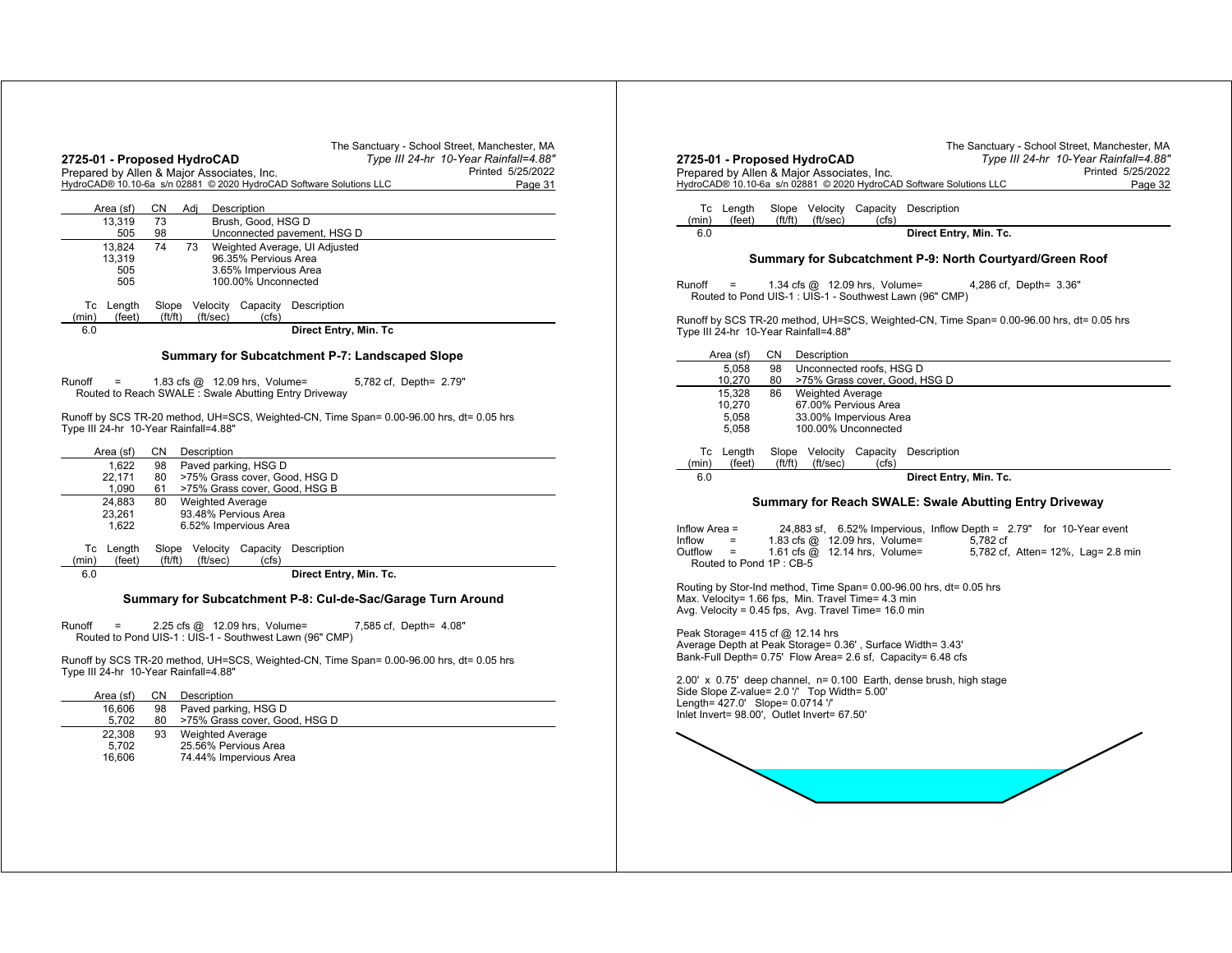|                                                                     | The Sanctuary - School Street, Manchester, MA |         |
|---------------------------------------------------------------------|-----------------------------------------------|---------|
| 2725-01 - Proposed HydroCAD                                         | Type III 24-hr 10-Year Rainfall=4.88"         |         |
| Prepared by Allen & Major Associates, Inc.                          | Printed 5/25/2022                             |         |
| HydroCAD® 10.10-6a s/n 02881 © 2020 HydroCAD Software Solutions LLC |                                               | Page 33 |
|                                                                     |                                               |         |

## **Summary for Pond 1P: CB-5**

| Inflow Area = |                          |                                                        | 24,883 sf, $6.52\%$ Impervious, Inflow Depth = $2.79"$ for 10-Year event |                                   |
|---------------|--------------------------|--------------------------------------------------------|--------------------------------------------------------------------------|-----------------------------------|
| Inflow        | <b>Contract Contract</b> | 1.61 cfs $@$ 12.14 hrs. Volume=                        | 5.782 cf                                                                 |                                   |
| Outflow       | <b>Service</b>           | 1.62 cfs $\omega$ 12.14 hrs, Volume=                   |                                                                          | 5,732 cf, Atten= 0%, Lag= 0.1 min |
| $Primary =$   |                          | 1.62 cfs $@$ 12.14 hrs. Volume=                        | 5.732 cf                                                                 |                                   |
|               |                          | Routed to Pond RG-1: New Rain Garden/Bioretention Area |                                                                          |                                   |

Routing by Stor-Ind method, Time Span= 0.00-96.00 hrs, dt= 0.05 hrs Peak Elev= 64.30' @ 12.14 hrs Surf.Area= 13 sf Storage= 60 cf

Plug-Flow detention time= 8.1 min calculated for 5,729 cf (99% of inflow) Center-of-Mass det. time= 2.8 min ( 834.9 - 832.1 )

| Volume | Invert  |        | Avail.Storage Storage Description                                                                                                                                                                        |
|--------|---------|--------|----------------------------------------------------------------------------------------------------------------------------------------------------------------------------------------------------------|
| #1     | 59.50   |        | 101 cf 4.00'D x 8.00'H Vertical Cone/Cylinder                                                                                                                                                            |
| Device | Routina | Invert | Outlet Devices                                                                                                                                                                                           |
| #1     | Primary | 63.50' | 12.0" Round Culvert<br>L= 60.0' CPP, projecting, no headwall, Ke= 0.900<br>lnlet / Outlet Invert= 63.50' / 58.50' S= 0.0833 '/' Cc= 0.900<br>n= 0.012 Corrugated PP, smooth interior, Flow Area= 0.79 sf |

**Primary OutFlow** Max=1.59 cfs @ 12.14 hrs HW=64.29' (Free Discharge) **1=Culvert** (Inlet Controls 1.59 cfs @ 2.39 fps)

## **Summary for Pond RG-1: New Rain Garden/Bioretention Area**

| Inflow Area $=$                     |                                        |  | 102,814 sf, 18.69% Impervious, Inflow Depth = 2.88" for 10-Year event |  |                                      |
|-------------------------------------|----------------------------------------|--|-----------------------------------------------------------------------|--|--------------------------------------|
| Inflow<br>$\mathbf{r} = \mathbf{r}$ | 7.35 cfs $@$ 12.10 hrs, Volume=        |  | 24.676 cf                                                             |  |                                      |
| $Outflow =$                         | 3.25 cfs $@$ 12.34 hrs, Volume=        |  |                                                                       |  | 24,689 cf, Atten= 56%, Lag= 14.5 min |
| $Discarded =$                       | $0.15$ cfs $\omega$ 12.34 hrs, Volume= |  | 15.960 cf                                                             |  |                                      |
| $Primary =$                         | 3.11 cfs @ 12.34 hrs, Volume=          |  | 8.729 cf                                                              |  |                                      |
|                                     | Routed to Link SP-1: Study Point #1    |  |                                                                       |  |                                      |

Routing by Stor-Ind method, Time Span= 0.00-96.00 hrs, dt= 0.05 hrs / 3 Peak Elev= 62.37' @ 12.34 hrs Surf.Area= 6,263 sf Storage= 10,207 cf

Plug-Flow detention time= 592.3 min calculated for 24,676 cf (100% of inflow) Center-of-Mass det. time= 593.6 min ( 1,410.7 - 817.2 )

| Volume<br>Avail.Storage Storage Description<br>Invert |  |
|-------------------------------------------------------|--|
|-------------------------------------------------------|--|

| #1 | 57.00 |  | 19,856 cf Custom Stage Data (Irregular)Listed below (Recalc) |
|----|-------|--|--------------------------------------------------------------|
|----|-------|--|--------------------------------------------------------------|

|                                                                                                                                                                                                                            |                      |                      |                                      |                       |                                                                                                                                                                          | Type III 24-hr 10-Year Rainfall=4.88" |                                                                        |
|----------------------------------------------------------------------------------------------------------------------------------------------------------------------------------------------------------------------------|----------------------|----------------------|--------------------------------------|-----------------------|--------------------------------------------------------------------------------------------------------------------------------------------------------------------------|---------------------------------------|------------------------------------------------------------------------|
| 2725-01 - Proposed HydroCAD<br>Prepared by Allen & Major Associates, Inc.                                                                                                                                                  |                      |                      |                                      |                       |                                                                                                                                                                          |                                       | Printed 5/25/2022                                                      |
|                                                                                                                                                                                                                            |                      |                      |                                      |                       | HydroCAD® 10.10-6a s/n 02881 © 2020 HydroCAD Software Solutions LLC                                                                                                      |                                       | Page 34                                                                |
|                                                                                                                                                                                                                            |                      |                      |                                      |                       | Inc.Store                                                                                                                                                                |                                       |                                                                        |
| Elevation<br>(feet)                                                                                                                                                                                                        |                      | Surf.Area<br>(sq-ft) | Perim.<br>(feet)                     | Voids<br>(%)          | (cubic-feet)                                                                                                                                                             | Cum.Store<br>(cubic-feet)             | Wet.Area<br>(sq-ft)                                                    |
| 57.00                                                                                                                                                                                                                      |                      | 1,595                | 339.0                                | 0.0                   | 0                                                                                                                                                                        | 0                                     | 1,595                                                                  |
| 58.00                                                                                                                                                                                                                      |                      | 1,595                | 339.0                                | 40.0                  | 638                                                                                                                                                                      | 638                                   | 1,934                                                                  |
| 60.00                                                                                                                                                                                                                      |                      | 1,595                | 339.0                                | 30.0                  | 957                                                                                                                                                                      | 1,595                                 | 2,612                                                                  |
| 61.00                                                                                                                                                                                                                      |                      | 3,030                |                                      | 530.0 100.0           | 2.274                                                                                                                                                                    | 3,869                                 | 15,827                                                                 |
| 62.00                                                                                                                                                                                                                      |                      | 5,418                |                                      | 764.0 100.0           | 4,167                                                                                                                                                                    | 8,036                                 | 39,932                                                                 |
| 63.00                                                                                                                                                                                                                      |                      | 7,829                |                                      | 798.0 100.0           | 6,587                                                                                                                                                                    | 14,623                                | 44,230                                                                 |
| 63.60                                                                                                                                                                                                                      |                      | 9,647                |                                      | 832.0 100.0           | 5,233                                                                                                                                                                    | 19,856                                | 48,667                                                                 |
| Device                                                                                                                                                                                                                     | Routing              |                      | Invert                               | <b>Outlet Devices</b> |                                                                                                                                                                          |                                       |                                                                        |
| #1<br>#2                                                                                                                                                                                                                   | Primary<br>Discarded |                      | 62.26'<br>57.00'                     | Phase-In= $0.01'$     | 30.0' long x 15.0' breadth Emergency Overflow - RipRap<br>Head (feet) 0.20 0.40 0.60 0.80 1.00 1.20 1.40 1.60<br>Coef. (English) 2.68 2.70 2.70 2.64 2.63 2.64 2.64 2.63 |                                       | 1.020 in/hr Exfiltration - In-Situ Soil - Sandy Loam over Surface area |
|                                                                                                                                                                                                                            |                      |                      |                                      |                       | Discarded OutFlow Max=0.15 cfs @ 12.34 hrs HW=62.37' (Free Discharge)<br><sup>T</sup> -2=Exfiltration - In-Situ Soil - Sandy Loam (Exfiltration Controls 0.15 cfs)       |                                       |                                                                        |
|                                                                                                                                                                                                                            |                      |                      |                                      |                       | <b>Primary OutFlow</b> Max=2.99 cfs $@$ 12.34 hrs HW=62.37' (Free Discharge)                                                                                             |                                       |                                                                        |
|                                                                                                                                                                                                                            |                      |                      |                                      |                       | <b>T</b> —1=Emergency Overflow - RipRap (Weir Controls 2.99 cfs @ 0.89 fps)                                                                                              |                                       |                                                                        |
|                                                                                                                                                                                                                            |                      |                      |                                      |                       | Summary for Pond RG-2: Filtering Rain Garden-2 - At Site Entrance                                                                                                        |                                       |                                                                        |
|                                                                                                                                                                                                                            |                      |                      |                                      |                       | 32,462 sf, 32.40% Impervious, Inflow Depth = 3.15" for 10-Year event                                                                                                     |                                       |                                                                        |
|                                                                                                                                                                                                                            | $=$                  |                      | 2.61 cfs @ 12.09 hrs, Volume=        |                       | 8,523 cf                                                                                                                                                                 |                                       |                                                                        |
|                                                                                                                                                                                                                            | $=$                  |                      | 2.48 cfs @ 12.11 hrs, Volume=        |                       |                                                                                                                                                                          | 8,517 cf, Atten= 5%, Lag= 1.2 min     |                                                                        |
|                                                                                                                                                                                                                            | $=$                  |                      | 2.48 cfs @ 12.11 hrs, Volume=        |                       | 8.517 cf                                                                                                                                                                 |                                       |                                                                        |
|                                                                                                                                                                                                                            |                      |                      | Routed to Pond SP-4: Study Point #4  |                       |                                                                                                                                                                          |                                       |                                                                        |
|                                                                                                                                                                                                                            |                      | $0.00$ cfs $@$       |                                      | 0.00 hrs, Volume=     |                                                                                                                                                                          | 0 <sub>cf</sub>                       |                                                                        |
|                                                                                                                                                                                                                            |                      |                      | Routed to Pond SP-4 : Study Point #4 |                       |                                                                                                                                                                          |                                       |                                                                        |
|                                                                                                                                                                                                                            |                      |                      |                                      |                       | Routing by Stor-Ind method, Time Span= 0.00-96.00 hrs, dt= 0.05 hrs / 3                                                                                                  |                                       |                                                                        |
|                                                                                                                                                                                                                            |                      |                      |                                      |                       | Peak Elev= 51.41' @ 12.11 hrs  Surf.Area= 1,404 sf  Storage= 1,750 cf                                                                                                    |                                       |                                                                        |
|                                                                                                                                                                                                                            |                      |                      |                                      |                       |                                                                                                                                                                          |                                       |                                                                        |
|                                                                                                                                                                                                                            |                      |                      |                                      |                       |                                                                                                                                                                          |                                       |                                                                        |
|                                                                                                                                                                                                                            |                      |                      |                                      |                       | Plug-Flow detention time= 217.8 min calculated for 8,512 cf (100% of inflow)                                                                                             |                                       |                                                                        |
|                                                                                                                                                                                                                            |                      |                      |                                      |                       |                                                                                                                                                                          |                                       |                                                                        |
|                                                                                                                                                                                                                            | Invert               |                      | Avail.Storage                        |                       | Storage Description                                                                                                                                                      |                                       |                                                                        |
| #1                                                                                                                                                                                                                         | 47.20'               |                      | 3.701 cf                             |                       | Rain Garden (Irregular) Listed below (Recalc)                                                                                                                            |                                       |                                                                        |
|                                                                                                                                                                                                                            |                      |                      |                                      |                       |                                                                                                                                                                          |                                       |                                                                        |
|                                                                                                                                                                                                                            |                      | Surf.Area            | Perim. Voids                         |                       | Inc.Store                                                                                                                                                                | Cum.Store                             | Wet Area                                                               |
| (feet)                                                                                                                                                                                                                     |                      | (sq-ft)              | (feet)                               | (%)                   | (cubic-feet)                                                                                                                                                             | (cubic-feet)                          | (sq-ft)                                                                |
| 47.20                                                                                                                                                                                                                      |                      | 912                  | 158.0                                | 0.0                   | 0                                                                                                                                                                        | 0                                     | 912                                                                    |
| 47.70                                                                                                                                                                                                                      |                      | 912                  | 158.0                                | 40.0                  | 182                                                                                                                                                                      | 182                                   | 991                                                                    |
| 50.00                                                                                                                                                                                                                      |                      | 912                  | 158.0                                | 0.0                   | 0                                                                                                                                                                        | 182                                   | 1,354                                                                  |
| 51.00                                                                                                                                                                                                                      |                      | 1.182                |                                      | 168.0 100.0           | 1.044                                                                                                                                                                    | 1.226                                 | 1.661                                                                  |
| Inflow Area =<br>Inflow<br>Outflow<br>Primary<br>Secondary =<br>Flood Elev= 51.20' Surf.Area= 1,289 sf Storage= 1,474 cf<br>Center-of-Mass det. time= 217.7 min (1,021.2 - 803.5)<br>Volume<br>Elevation<br>52.00<br>52.50 |                      | 1.764<br>2,292       | 220.0                                | 204.0 100.0<br>100.0  | 1.463<br>1,011                                                                                                                                                           | 2.690<br>3,701                        | 2,743<br>3,293                                                         |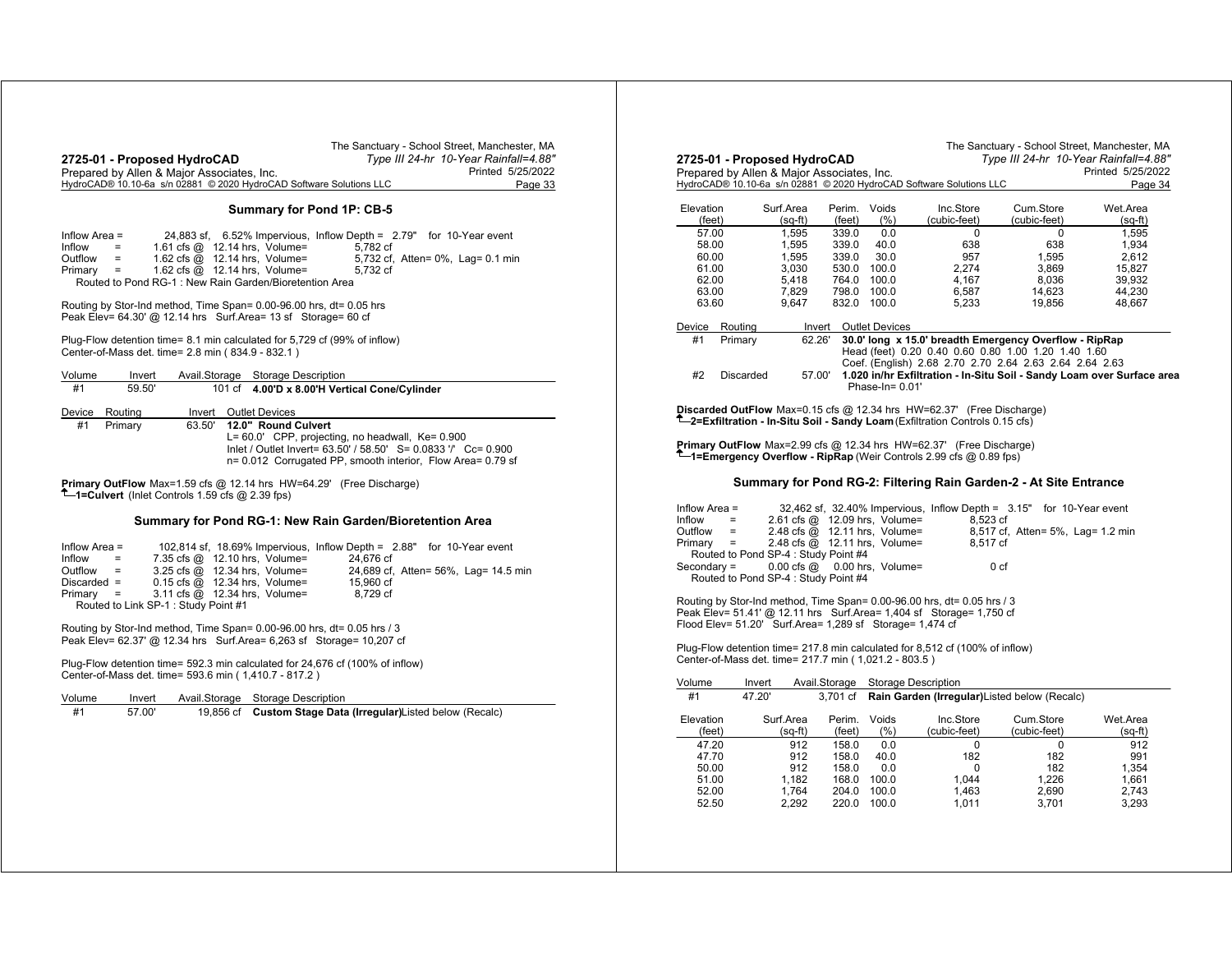| Device Routing<br>Invert Outlet Devices<br>Device Routing<br>Invert Outlet Devices<br>#1<br>Primary<br>18.0" Round Existing 18" RCP<br>46.64'<br>47.20' 18.0" Round 18" HDPE<br>#1<br>L= 82.0' RCP, square edge headwall, Ke= 0.500<br>Primary<br>L= 120.0' CPP, projecting, no headwall, Ke= 0.900<br>Inlet / Outlet Invert= 47.20' / 46.60' S= 0.0050 '/' Cc= 0.900<br>n= 0.012 Concrete pipe, finished, Flow Area= 1.77 sf<br>n= 0.013 Corrugated PE, smooth interior, Flow Area= 1.77 sf<br>51.20' 2.0" x 2.0" Horiz. Orifice/Grate X 8.00 columns<br>Primary OutFlow Max=11.64 cfs @ 12.46 hrs HW=49.75' (Free Discharge)<br>#2<br>Device 1<br>$T$ = Existing 18" RCP (Barrel Controls 11.64 cfs @ 6.59 fps)<br>X 8 rows C= 0.600 in 24.0" x 24.0" Grate (44% open area)<br>Limited to weir flow at low heads<br>51.55' 10.0' long x 18.0' breadth Broad-Crested Rectangular Weir<br>#3<br>Secondary<br>Summary for Pond UIS-1: UIS-1 - Southwest Lawn (96" CMP)<br>Head (feet) 0.20 0.40 0.60 0.80 1.00 1.20 1.40 1.60<br>Coef. (English) 2.68 2.70 2.70 2.64 2.63 2.64 2.64 2.63<br>Inflow Area $=$<br>#4<br>47.20' 1.020 in/hr Exfiltration over Surface area Phase-In= 0.01'<br>Device 1<br>Inflow<br>10.57 cfs @ 12.09 hrs, Volume=<br>$=$<br>37.352 cf<br>$0.21$ cfs $@$ 8.65 hrs, Volume=<br>$Outflow =$<br><b>Primary OutFlow</b> Max=2.42 cfs $@$ 12.11 hrs HW=51.40' (Free Discharge)<br>Discarded $=$<br>$0.21$ cfs $@$ $8.65$ hrs, Volume=<br>37,352 cf<br><sup>1</sup> -1=18" HDPE (Passes 2.42 cfs of 12.48 cfs potential flow)<br>$Primary =$<br>$0.00 \text{ cfs} \textcircled{a}$ 0.00 hrs, Volume=<br>0 <sub>cf</sub><br>T-2=Orifice/Grate (Weir Controls 2.38 cfs @ 1.47 fps)<br>Routed to Pond UIS-2 : UIS-2 - MC-3500<br>4=Exfiltration (Exfiltration Controls 0.03 cfs)<br>Routing by Stor-Ind method, Time Span= 0.00-96.00 hrs, dt= 0.05 hrs / 3<br>Secondary OutFlow Max=0.00 cfs @ 0.00 hrs HW=47.20' (Free Discharge)<br>Peak Elev= 105.02' @ 17.82 hrs  Surf.Area= 8,946 sf  Storage= 25,032 cf<br>T-3=Broad-Crested Rectangular Weir (Controls 0.00 cfs)<br>Flood Elev= 107.00' Surf.Area= 8,946 sf Storage= 39,886 cf<br>Summary for Pond SP-4: Study Point #4<br>Plug-Flow detention time= 1,059.8 min calculated for 37,333 cf (100% of inflow)<br>Center-of-Mass det. time= 1,060.3 min (1,832.9 - 772.6)<br>551,689 sf, 24.54% Impervious, Inflow Depth = 1.91" for 10-Year event<br>Inflow Area $=$<br>20.13 cfs @ 12.17 hrs, Volume=<br>87.951 cf<br>Avail.Storage Storage Description<br>Inflow<br>$\sim$ $\pm$<br>Volume<br>Invert<br>$Outflow =$<br>11.65 cfs @ 12.46 hrs, Volume=<br>87,951 cf, Atten= 42%, Lag= 17.3 min<br>#1<br>101.00'<br>$Primary =$<br>11.65 cfs @ 12.46 hrs, Volume=<br>87,951 cf<br>Routed to nonexistent node 3L<br>#2<br>101.50'<br>41,871 cf CMP Round 96 @ 833.00' L Inside #1<br>Routing by Stor-Ind method, Time Span= 0.00-96.00 hrs, dt= 0.05 hrs<br>Overall Size= 96.0"W x 96.0"H x 20.00'L<br>Peak Elev= 49.75' @ 12.46 hrs Surf.Area= 10,775 sf Storage= 11,357 cf<br>57,328 cf Total Available Storage<br>Flood Elev= 52.00' Surf.Area= 20,910 sf Storage= 50,821 cf<br>Perim.<br>Inc.Store<br>Cum.Store<br>Elevation<br>Surf.Area<br>Wet.Area<br>Plug-Flow detention time= 5.6 min calculated for 87,905 cf (100% of inflow)<br>$(sq-ft)$<br>(cubic-feet)<br>(cubic-feet)<br>(feet)<br>(feet)<br>$(sq-ft)$<br>Center-of-Mass det. time= 5.6 min (858.3 - 852.7)<br>8,946<br>502.1<br>101.00<br>$\Omega$<br>0<br>110.00<br>8.946<br>502.1<br>80,514<br>80,514<br>13,465<br>Avail.Storage Storage Description<br>Volume<br>Invert<br>#1<br>47.00'<br>292,924 cf<br>Custom Stage Data (Irregular)Listed below (Recalc)<br>Device Routing<br>Invert Outlet Devices<br>105.29' 12.0" Round Culvert<br>#1<br>Primary<br>Elevation<br>Surf.Area<br>Perim.<br>Inc.Store<br>Cum.Store<br>Wet.Area<br>L= 22.0' CPP, projecting, no headwall, Ke= 0.900<br>$(sq-ft)$<br>(feet)<br>(cubic-feet)<br>(cubic-feet)<br>$(sq-ft)$<br>(feet)<br>Inlet / Outlet Invert= 105.29' / 104.85' S= 0.0200 '/' Cc= 0.900<br>74<br>47.00<br>74<br>35.0<br>$\mathbf 0$<br>$\Omega$<br>n= 0.013 Corrugated PE, smooth interior, Flow Area= 0.79 sf<br>437<br>437<br>1.652<br>48.00<br>970<br>145.0<br>#2<br><b>Discarded</b><br>49.00<br>7.933<br>434.0<br>3,892<br>4,330<br>14,971<br>#3<br>Device 1<br>4.0' long x 0.5' breadth Broad-Crested Rectangular Weir<br>107.00'<br>50.00<br>11,795<br>605.0<br>9,800<br>14,130<br>29,119<br>Head (feet) 0.20 0.40 0.60 0.80 1.00<br>20,540<br>853.0<br>30,097<br>57,902<br>51.00<br>15,967<br>Coef. (English) 2.80 2.92 3.08 3.30 3.32<br>52.00<br>20.910<br>855.0<br>20.725<br>50.821<br>58.799<br>55.00<br>2.123.0<br>292.924<br>359.325<br>162.840<br>242.102 | 2725-01 - Proposed HydroCAD | Prepared by Allen & Major Associates, Inc.<br>HydroCAD® 10.10-6a s/n 02881 © 2020 HydroCAD Software Solutions LLC | The Sanctuary - School Street, Manchester, MA<br>Type III 24-hr 10-Year Rainfall=4.88"<br>Printed 5/25/2022<br>Page 35 | The Sanctuary - School Street, Manchester, MA<br>Type III 24-hr 10-Year Rainfall=4.88"<br>2725-01 - Proposed HydroCAD<br>Printed 5/25/2022<br>Prepared by Allen & Major Associates, Inc.<br>HydroCAD® 10.10-6a s/n 02881 © 2020 HydroCAD Software Solutions LLC<br>Page 36 |
|-------------------------------------------------------------------------------------------------------------------------------------------------------------------------------------------------------------------------------------------------------------------------------------------------------------------------------------------------------------------------------------------------------------------------------------------------------------------------------------------------------------------------------------------------------------------------------------------------------------------------------------------------------------------------------------------------------------------------------------------------------------------------------------------------------------------------------------------------------------------------------------------------------------------------------------------------------------------------------------------------------------------------------------------------------------------------------------------------------------------------------------------------------------------------------------------------------------------------------------------------------------------------------------------------------------------------------------------------------------------------------------------------------------------------------------------------------------------------------------------------------------------------------------------------------------------------------------------------------------------------------------------------------------------------------------------------------------------------------------------------------------------------------------------------------------------------------------------------------------------------------------------------------------------------------------------------------------------------------------------------------------------------------------------------------------------------------------------------------------------------------------------------------------------------------------------------------------------------------------------------------------------------------------------------------------------------------------------------------------------------------------------------------------------------------------------------------------------------------------------------------------------------------------------------------------------------------------------------------------------------------------------------------------------------------------------------------------------------------------------------------------------------------------------------------------------------------------------------------------------------------------------------------------------------------------------------------------------------------------------------------------------------------------------------------------------------------------------------------------------------------------------------------------------------------------------------------------------------------------------------------------------------------------------------------------------------------------------------------------------------------------------------------------------------------------------------------------------------------------------------------------------------------------------------------------------------------------------------------------------------------------------------------------------------------------------------------------------------------------------------------------------------------------------------------------------------------------------------------------------------------------------------------------------------------------------------------------------------------------------------------------------------------------------------------------------------------------------------------------------------------------------------------------------------------------------------------------------------------------------------------------------------------------------------------------------------------------------------------------------------------------------------------------------------------------------------------------------------------------------------------------------------------------------------------------------------------------------------------------------------------------------------------------------------------------------------------------------------------------------------------------------|-----------------------------|-------------------------------------------------------------------------------------------------------------------|------------------------------------------------------------------------------------------------------------------------|----------------------------------------------------------------------------------------------------------------------------------------------------------------------------------------------------------------------------------------------------------------------------|
|                                                                                                                                                                                                                                                                                                                                                                                                                                                                                                                                                                                                                                                                                                                                                                                                                                                                                                                                                                                                                                                                                                                                                                                                                                                                                                                                                                                                                                                                                                                                                                                                                                                                                                                                                                                                                                                                                                                                                                                                                                                                                                                                                                                                                                                                                                                                                                                                                                                                                                                                                                                                                                                                                                                                                                                                                                                                                                                                                                                                                                                                                                                                                                                                                                                                                                                                                                                                                                                                                                                                                                                                                                                                                                                                                                                                                                                                                                                                                                                                                                                                                                                                                                                                                                                                                                                                                                                                                                                                                                                                                                                                                                                                                                                                                                   |                             |                                                                                                                   |                                                                                                                        |                                                                                                                                                                                                                                                                            |
|                                                                                                                                                                                                                                                                                                                                                                                                                                                                                                                                                                                                                                                                                                                                                                                                                                                                                                                                                                                                                                                                                                                                                                                                                                                                                                                                                                                                                                                                                                                                                                                                                                                                                                                                                                                                                                                                                                                                                                                                                                                                                                                                                                                                                                                                                                                                                                                                                                                                                                                                                                                                                                                                                                                                                                                                                                                                                                                                                                                                                                                                                                                                                                                                                                                                                                                                                                                                                                                                                                                                                                                                                                                                                                                                                                                                                                                                                                                                                                                                                                                                                                                                                                                                                                                                                                                                                                                                                                                                                                                                                                                                                                                                                                                                                                   |                             |                                                                                                                   |                                                                                                                        | Inlet / Outlet Invert= 46.64 / 46.38' S= 0.0032 '/' Cc= 0.900                                                                                                                                                                                                              |
|                                                                                                                                                                                                                                                                                                                                                                                                                                                                                                                                                                                                                                                                                                                                                                                                                                                                                                                                                                                                                                                                                                                                                                                                                                                                                                                                                                                                                                                                                                                                                                                                                                                                                                                                                                                                                                                                                                                                                                                                                                                                                                                                                                                                                                                                                                                                                                                                                                                                                                                                                                                                                                                                                                                                                                                                                                                                                                                                                                                                                                                                                                                                                                                                                                                                                                                                                                                                                                                                                                                                                                                                                                                                                                                                                                                                                                                                                                                                                                                                                                                                                                                                                                                                                                                                                                                                                                                                                                                                                                                                                                                                                                                                                                                                                                   |                             |                                                                                                                   |                                                                                                                        |                                                                                                                                                                                                                                                                            |
|                                                                                                                                                                                                                                                                                                                                                                                                                                                                                                                                                                                                                                                                                                                                                                                                                                                                                                                                                                                                                                                                                                                                                                                                                                                                                                                                                                                                                                                                                                                                                                                                                                                                                                                                                                                                                                                                                                                                                                                                                                                                                                                                                                                                                                                                                                                                                                                                                                                                                                                                                                                                                                                                                                                                                                                                                                                                                                                                                                                                                                                                                                                                                                                                                                                                                                                                                                                                                                                                                                                                                                                                                                                                                                                                                                                                                                                                                                                                                                                                                                                                                                                                                                                                                                                                                                                                                                                                                                                                                                                                                                                                                                                                                                                                                                   |                             |                                                                                                                   |                                                                                                                        |                                                                                                                                                                                                                                                                            |
|                                                                                                                                                                                                                                                                                                                                                                                                                                                                                                                                                                                                                                                                                                                                                                                                                                                                                                                                                                                                                                                                                                                                                                                                                                                                                                                                                                                                                                                                                                                                                                                                                                                                                                                                                                                                                                                                                                                                                                                                                                                                                                                                                                                                                                                                                                                                                                                                                                                                                                                                                                                                                                                                                                                                                                                                                                                                                                                                                                                                                                                                                                                                                                                                                                                                                                                                                                                                                                                                                                                                                                                                                                                                                                                                                                                                                                                                                                                                                                                                                                                                                                                                                                                                                                                                                                                                                                                                                                                                                                                                                                                                                                                                                                                                                                   |                             |                                                                                                                   |                                                                                                                        | 112,106 sf, 73.62% Impervious, Inflow Depth = 4.00" for 10-Year event                                                                                                                                                                                                      |
|                                                                                                                                                                                                                                                                                                                                                                                                                                                                                                                                                                                                                                                                                                                                                                                                                                                                                                                                                                                                                                                                                                                                                                                                                                                                                                                                                                                                                                                                                                                                                                                                                                                                                                                                                                                                                                                                                                                                                                                                                                                                                                                                                                                                                                                                                                                                                                                                                                                                                                                                                                                                                                                                                                                                                                                                                                                                                                                                                                                                                                                                                                                                                                                                                                                                                                                                                                                                                                                                                                                                                                                                                                                                                                                                                                                                                                                                                                                                                                                                                                                                                                                                                                                                                                                                                                                                                                                                                                                                                                                                                                                                                                                                                                                                                                   |                             |                                                                                                                   |                                                                                                                        | 37,352 cf, Atten= 98%, Lag= 0.0 min                                                                                                                                                                                                                                        |
|                                                                                                                                                                                                                                                                                                                                                                                                                                                                                                                                                                                                                                                                                                                                                                                                                                                                                                                                                                                                                                                                                                                                                                                                                                                                                                                                                                                                                                                                                                                                                                                                                                                                                                                                                                                                                                                                                                                                                                                                                                                                                                                                                                                                                                                                                                                                                                                                                                                                                                                                                                                                                                                                                                                                                                                                                                                                                                                                                                                                                                                                                                                                                                                                                                                                                                                                                                                                                                                                                                                                                                                                                                                                                                                                                                                                                                                                                                                                                                                                                                                                                                                                                                                                                                                                                                                                                                                                                                                                                                                                                                                                                                                                                                                                                                   |                             |                                                                                                                   |                                                                                                                        |                                                                                                                                                                                                                                                                            |
|                                                                                                                                                                                                                                                                                                                                                                                                                                                                                                                                                                                                                                                                                                                                                                                                                                                                                                                                                                                                                                                                                                                                                                                                                                                                                                                                                                                                                                                                                                                                                                                                                                                                                                                                                                                                                                                                                                                                                                                                                                                                                                                                                                                                                                                                                                                                                                                                                                                                                                                                                                                                                                                                                                                                                                                                                                                                                                                                                                                                                                                                                                                                                                                                                                                                                                                                                                                                                                                                                                                                                                                                                                                                                                                                                                                                                                                                                                                                                                                                                                                                                                                                                                                                                                                                                                                                                                                                                                                                                                                                                                                                                                                                                                                                                                   |                             |                                                                                                                   |                                                                                                                        |                                                                                                                                                                                                                                                                            |
|                                                                                                                                                                                                                                                                                                                                                                                                                                                                                                                                                                                                                                                                                                                                                                                                                                                                                                                                                                                                                                                                                                                                                                                                                                                                                                                                                                                                                                                                                                                                                                                                                                                                                                                                                                                                                                                                                                                                                                                                                                                                                                                                                                                                                                                                                                                                                                                                                                                                                                                                                                                                                                                                                                                                                                                                                                                                                                                                                                                                                                                                                                                                                                                                                                                                                                                                                                                                                                                                                                                                                                                                                                                                                                                                                                                                                                                                                                                                                                                                                                                                                                                                                                                                                                                                                                                                                                                                                                                                                                                                                                                                                                                                                                                                                                   |                             |                                                                                                                   |                                                                                                                        |                                                                                                                                                                                                                                                                            |
|                                                                                                                                                                                                                                                                                                                                                                                                                                                                                                                                                                                                                                                                                                                                                                                                                                                                                                                                                                                                                                                                                                                                                                                                                                                                                                                                                                                                                                                                                                                                                                                                                                                                                                                                                                                                                                                                                                                                                                                                                                                                                                                                                                                                                                                                                                                                                                                                                                                                                                                                                                                                                                                                                                                                                                                                                                                                                                                                                                                                                                                                                                                                                                                                                                                                                                                                                                                                                                                                                                                                                                                                                                                                                                                                                                                                                                                                                                                                                                                                                                                                                                                                                                                                                                                                                                                                                                                                                                                                                                                                                                                                                                                                                                                                                                   |                             |                                                                                                                   |                                                                                                                        | 15,457 cf Custom Stage Data (Irregular) Listed below (Recalc)                                                                                                                                                                                                              |
|                                                                                                                                                                                                                                                                                                                                                                                                                                                                                                                                                                                                                                                                                                                                                                                                                                                                                                                                                                                                                                                                                                                                                                                                                                                                                                                                                                                                                                                                                                                                                                                                                                                                                                                                                                                                                                                                                                                                                                                                                                                                                                                                                                                                                                                                                                                                                                                                                                                                                                                                                                                                                                                                                                                                                                                                                                                                                                                                                                                                                                                                                                                                                                                                                                                                                                                                                                                                                                                                                                                                                                                                                                                                                                                                                                                                                                                                                                                                                                                                                                                                                                                                                                                                                                                                                                                                                                                                                                                                                                                                                                                                                                                                                                                                                                   |                             |                                                                                                                   |                                                                                                                        | 80,514 of Overall - 41,871 of Embedded = 38,643 of x 40.0% Voids<br>Effective Size= 96.0"W x 96.0"H => 50.27 sf x 833.00"L = 41,871.1 cf                                                                                                                                   |
|                                                                                                                                                                                                                                                                                                                                                                                                                                                                                                                                                                                                                                                                                                                                                                                                                                                                                                                                                                                                                                                                                                                                                                                                                                                                                                                                                                                                                                                                                                                                                                                                                                                                                                                                                                                                                                                                                                                                                                                                                                                                                                                                                                                                                                                                                                                                                                                                                                                                                                                                                                                                                                                                                                                                                                                                                                                                                                                                                                                                                                                                                                                                                                                                                                                                                                                                                                                                                                                                                                                                                                                                                                                                                                                                                                                                                                                                                                                                                                                                                                                                                                                                                                                                                                                                                                                                                                                                                                                                                                                                                                                                                                                                                                                                                                   |                             |                                                                                                                   |                                                                                                                        |                                                                                                                                                                                                                                                                            |
|                                                                                                                                                                                                                                                                                                                                                                                                                                                                                                                                                                                                                                                                                                                                                                                                                                                                                                                                                                                                                                                                                                                                                                                                                                                                                                                                                                                                                                                                                                                                                                                                                                                                                                                                                                                                                                                                                                                                                                                                                                                                                                                                                                                                                                                                                                                                                                                                                                                                                                                                                                                                                                                                                                                                                                                                                                                                                                                                                                                                                                                                                                                                                                                                                                                                                                                                                                                                                                                                                                                                                                                                                                                                                                                                                                                                                                                                                                                                                                                                                                                                                                                                                                                                                                                                                                                                                                                                                                                                                                                                                                                                                                                                                                                                                                   |                             |                                                                                                                   |                                                                                                                        |                                                                                                                                                                                                                                                                            |
|                                                                                                                                                                                                                                                                                                                                                                                                                                                                                                                                                                                                                                                                                                                                                                                                                                                                                                                                                                                                                                                                                                                                                                                                                                                                                                                                                                                                                                                                                                                                                                                                                                                                                                                                                                                                                                                                                                                                                                                                                                                                                                                                                                                                                                                                                                                                                                                                                                                                                                                                                                                                                                                                                                                                                                                                                                                                                                                                                                                                                                                                                                                                                                                                                                                                                                                                                                                                                                                                                                                                                                                                                                                                                                                                                                                                                                                                                                                                                                                                                                                                                                                                                                                                                                                                                                                                                                                                                                                                                                                                                                                                                                                                                                                                                                   |                             |                                                                                                                   |                                                                                                                        | 8,946                                                                                                                                                                                                                                                                      |
|                                                                                                                                                                                                                                                                                                                                                                                                                                                                                                                                                                                                                                                                                                                                                                                                                                                                                                                                                                                                                                                                                                                                                                                                                                                                                                                                                                                                                                                                                                                                                                                                                                                                                                                                                                                                                                                                                                                                                                                                                                                                                                                                                                                                                                                                                                                                                                                                                                                                                                                                                                                                                                                                                                                                                                                                                                                                                                                                                                                                                                                                                                                                                                                                                                                                                                                                                                                                                                                                                                                                                                                                                                                                                                                                                                                                                                                                                                                                                                                                                                                                                                                                                                                                                                                                                                                                                                                                                                                                                                                                                                                                                                                                                                                                                                   |                             |                                                                                                                   |                                                                                                                        |                                                                                                                                                                                                                                                                            |
|                                                                                                                                                                                                                                                                                                                                                                                                                                                                                                                                                                                                                                                                                                                                                                                                                                                                                                                                                                                                                                                                                                                                                                                                                                                                                                                                                                                                                                                                                                                                                                                                                                                                                                                                                                                                                                                                                                                                                                                                                                                                                                                                                                                                                                                                                                                                                                                                                                                                                                                                                                                                                                                                                                                                                                                                                                                                                                                                                                                                                                                                                                                                                                                                                                                                                                                                                                                                                                                                                                                                                                                                                                                                                                                                                                                                                                                                                                                                                                                                                                                                                                                                                                                                                                                                                                                                                                                                                                                                                                                                                                                                                                                                                                                                                                   |                             |                                                                                                                   |                                                                                                                        |                                                                                                                                                                                                                                                                            |
|                                                                                                                                                                                                                                                                                                                                                                                                                                                                                                                                                                                                                                                                                                                                                                                                                                                                                                                                                                                                                                                                                                                                                                                                                                                                                                                                                                                                                                                                                                                                                                                                                                                                                                                                                                                                                                                                                                                                                                                                                                                                                                                                                                                                                                                                                                                                                                                                                                                                                                                                                                                                                                                                                                                                                                                                                                                                                                                                                                                                                                                                                                                                                                                                                                                                                                                                                                                                                                                                                                                                                                                                                                                                                                                                                                                                                                                                                                                                                                                                                                                                                                                                                                                                                                                                                                                                                                                                                                                                                                                                                                                                                                                                                                                                                                   |                             |                                                                                                                   |                                                                                                                        |                                                                                                                                                                                                                                                                            |
|                                                                                                                                                                                                                                                                                                                                                                                                                                                                                                                                                                                                                                                                                                                                                                                                                                                                                                                                                                                                                                                                                                                                                                                                                                                                                                                                                                                                                                                                                                                                                                                                                                                                                                                                                                                                                                                                                                                                                                                                                                                                                                                                                                                                                                                                                                                                                                                                                                                                                                                                                                                                                                                                                                                                                                                                                                                                                                                                                                                                                                                                                                                                                                                                                                                                                                                                                                                                                                                                                                                                                                                                                                                                                                                                                                                                                                                                                                                                                                                                                                                                                                                                                                                                                                                                                                                                                                                                                                                                                                                                                                                                                                                                                                                                                                   |                             |                                                                                                                   |                                                                                                                        |                                                                                                                                                                                                                                                                            |
|                                                                                                                                                                                                                                                                                                                                                                                                                                                                                                                                                                                                                                                                                                                                                                                                                                                                                                                                                                                                                                                                                                                                                                                                                                                                                                                                                                                                                                                                                                                                                                                                                                                                                                                                                                                                                                                                                                                                                                                                                                                                                                                                                                                                                                                                                                                                                                                                                                                                                                                                                                                                                                                                                                                                                                                                                                                                                                                                                                                                                                                                                                                                                                                                                                                                                                                                                                                                                                                                                                                                                                                                                                                                                                                                                                                                                                                                                                                                                                                                                                                                                                                                                                                                                                                                                                                                                                                                                                                                                                                                                                                                                                                                                                                                                                   |                             |                                                                                                                   |                                                                                                                        | 101.00' 1.020 in/hr Exfiltration over Surface area Phase-In= 0.01'                                                                                                                                                                                                         |
|                                                                                                                                                                                                                                                                                                                                                                                                                                                                                                                                                                                                                                                                                                                                                                                                                                                                                                                                                                                                                                                                                                                                                                                                                                                                                                                                                                                                                                                                                                                                                                                                                                                                                                                                                                                                                                                                                                                                                                                                                                                                                                                                                                                                                                                                                                                                                                                                                                                                                                                                                                                                                                                                                                                                                                                                                                                                                                                                                                                                                                                                                                                                                                                                                                                                                                                                                                                                                                                                                                                                                                                                                                                                                                                                                                                                                                                                                                                                                                                                                                                                                                                                                                                                                                                                                                                                                                                                                                                                                                                                                                                                                                                                                                                                                                   |                             |                                                                                                                   |                                                                                                                        |                                                                                                                                                                                                                                                                            |
|                                                                                                                                                                                                                                                                                                                                                                                                                                                                                                                                                                                                                                                                                                                                                                                                                                                                                                                                                                                                                                                                                                                                                                                                                                                                                                                                                                                                                                                                                                                                                                                                                                                                                                                                                                                                                                                                                                                                                                                                                                                                                                                                                                                                                                                                                                                                                                                                                                                                                                                                                                                                                                                                                                                                                                                                                                                                                                                                                                                                                                                                                                                                                                                                                                                                                                                                                                                                                                                                                                                                                                                                                                                                                                                                                                                                                                                                                                                                                                                                                                                                                                                                                                                                                                                                                                                                                                                                                                                                                                                                                                                                                                                                                                                                                                   |                             |                                                                                                                   |                                                                                                                        |                                                                                                                                                                                                                                                                            |
|                                                                                                                                                                                                                                                                                                                                                                                                                                                                                                                                                                                                                                                                                                                                                                                                                                                                                                                                                                                                                                                                                                                                                                                                                                                                                                                                                                                                                                                                                                                                                                                                                                                                                                                                                                                                                                                                                                                                                                                                                                                                                                                                                                                                                                                                                                                                                                                                                                                                                                                                                                                                                                                                                                                                                                                                                                                                                                                                                                                                                                                                                                                                                                                                                                                                                                                                                                                                                                                                                                                                                                                                                                                                                                                                                                                                                                                                                                                                                                                                                                                                                                                                                                                                                                                                                                                                                                                                                                                                                                                                                                                                                                                                                                                                                                   |                             |                                                                                                                   |                                                                                                                        |                                                                                                                                                                                                                                                                            |
|                                                                                                                                                                                                                                                                                                                                                                                                                                                                                                                                                                                                                                                                                                                                                                                                                                                                                                                                                                                                                                                                                                                                                                                                                                                                                                                                                                                                                                                                                                                                                                                                                                                                                                                                                                                                                                                                                                                                                                                                                                                                                                                                                                                                                                                                                                                                                                                                                                                                                                                                                                                                                                                                                                                                                                                                                                                                                                                                                                                                                                                                                                                                                                                                                                                                                                                                                                                                                                                                                                                                                                                                                                                                                                                                                                                                                                                                                                                                                                                                                                                                                                                                                                                                                                                                                                                                                                                                                                                                                                                                                                                                                                                                                                                                                                   |                             |                                                                                                                   |                                                                                                                        |                                                                                                                                                                                                                                                                            |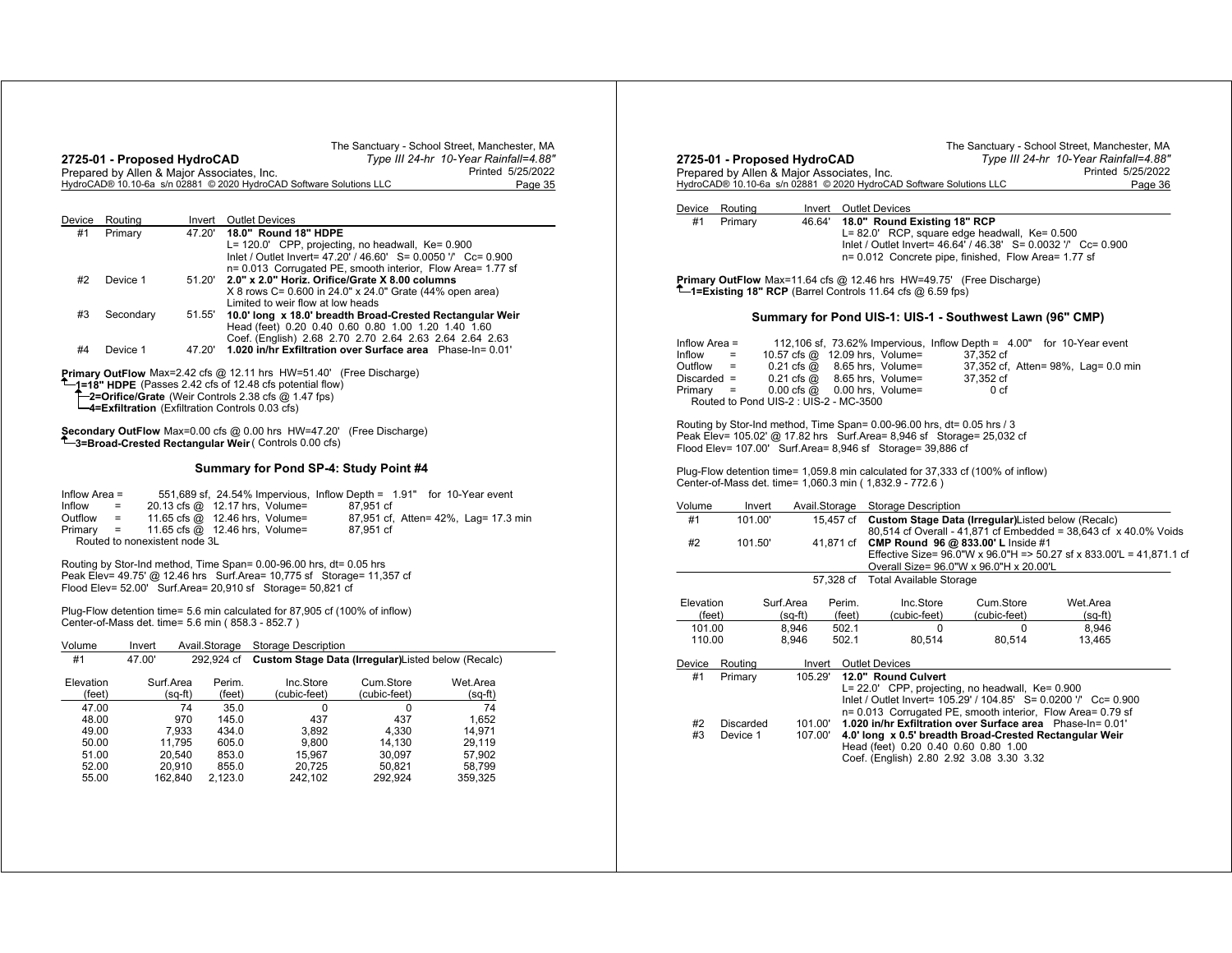| The Sanctuary - School Street, Manchester, MA<br>Type III 24-hr 10-Year Rainfall=4.88"<br>2725-01 - Proposed HydroCAD<br>Prepared by Allen & Major Associates, Inc.<br>Printed 5/25/2022<br>HydroCAD® 10.10-6a s/n 02881 © 2020 HydroCAD Software Solutions LLC<br>Page 37                                                                                                                 | The Sanctuary - School Street, Manchester, MA<br>2725-01 - Proposed HydroCAD<br>Type III 24-hr 10-Year Rainfall=4.88'<br>Prepared by Allen & Major Associates, Inc.<br>Printed 5/25/2022<br>HydroCAD® 10.10-6a s/n 02881 © 2020 HydroCAD Software Solutions LLC<br>Page 38                                                                                   |
|--------------------------------------------------------------------------------------------------------------------------------------------------------------------------------------------------------------------------------------------------------------------------------------------------------------------------------------------------------------------------------------------|--------------------------------------------------------------------------------------------------------------------------------------------------------------------------------------------------------------------------------------------------------------------------------------------------------------------------------------------------------------|
| Discarded OutFlow Max=0.21 cfs @ 8.65 hrs HW=101.09' (Free Discharge)<br><sup>T</sup> -2=Exfiltration (Exfiltration Controls 0.21 cfs)                                                                                                                                                                                                                                                     | Discarded OutFlow Max=0.23 cfs @ 10.20 hrs HW=104.81' (Free Discharge)<br><sup>T</sup> -3=Exfiltration (Exfiltration Controls 0.23 cfs)                                                                                                                                                                                                                      |
| Primary OutFlow Max=0.00 cfs @ 0.00 hrs HW=101.00' (Free Discharge)<br>-1=Culvert (Controls 0.00 cfs)<br><sup>1</sup> -3=Broad-Crested Rectangular Weir (Controls 0.00 cfs)                                                                                                                                                                                                                | Primary OutFlow Max=0.00 cfs @ 0.00 hrs HW=104.75' (Free Discharge)<br>-1=Culvert (Controls 0.00 cfs)<br><sup>1</sup> -2=Broad-Crested Rectangular Weir (Controls 0.00 cfs)                                                                                                                                                                                  |
| Summary for Pond UIS-2: UIS-2 - MC-3500                                                                                                                                                                                                                                                                                                                                                    | Summary for Link SP-1: Study Point #1                                                                                                                                                                                                                                                                                                                        |
| Inflow Area $=$<br>158,364 sf. 77,91% Impervious. Inflow Depth = 1.29" for 10-Year event<br>4.84 cfs @ 12.09 hrs, Volume=<br>Inflow<br>17,007 cf<br>$\sim$ $\approx$<br>Outflow =<br>0.23 cfs @ 10.20 hrs, Volume=<br>17,007 cf, Atten= 95%, Lag= 0.0 min<br>0.23 cfs @ 10.20 hrs, Volume=<br>$Discarded =$<br>17,007 cf<br>0.00 cfs @ 0.00 hrs, Volume=<br>$Primary =$<br>0 <sub>cf</sub> | 150.765 sf. 12.75% Impervious. Inflow Depth = 1.39" for 10-Year event<br>Inflow Area $=$<br>$Inflow =$<br>4.62 cfs @ 12.32 hrs, Volume=<br>17.467 cf<br>$Primary =$<br>4.62 cfs @ 12.32 hrs, Volume=<br>17,467 cf, Atten= 0%, Lag= 0.0 min<br>Primary outflow = Inflow, Time Span= 0.00-96.00 hrs, dt= 0.05 hrs                                              |
| Routed to Link SP-4B : Study Point 4B - Vernal Pool "A"                                                                                                                                                                                                                                                                                                                                    | Summary for Link SP-2: Study Point #2                                                                                                                                                                                                                                                                                                                        |
| Routing by Stor-Ind method, Time Span= 0.00-96.00 hrs, dt= 0.05 hrs<br>Peak Elev= 107.59' @ 14.54 hrs  Surf.Area= 4,059 sf  Storage= 8,092 cf<br>Flood Elev= 109.85' Surf.Area= 4,059 sf Storage= 13,139 cf<br>Plug-Flow detention time= 304.1 min calculated for 16,999 cf (100% of inflow)<br>Center-of-Mass det. time= 304.1 min (1,064.1 - 760.0)                                      | 27,475 sf, 0.00% Impervious, Inflow Depth = 1.57" for 10-Year event<br>Inflow Area $=$<br>0.96 cfs @ 12.15 hrs, Volume=<br>3.604 cf<br>$Inflow =$<br>$Primary =$<br>$0.96$ cfs $@$ 12.15 hrs, Volume=<br>3,604 cf, Atten= 0%, Lag= 0.0 min<br>Primary outflow = Inflow, Time Span= 0.00-96.00 hrs, dt= 0.05 hrs                                              |
| Avail.Storage Storage Description<br>Volume<br>Invert<br>104.75'<br>#1A<br>5.693 cf<br>44.25'W x 91.74'L x 5.50'H Field A                                                                                                                                                                                                                                                                  | Summary for Link SP-3: Study Point #3                                                                                                                                                                                                                                                                                                                        |
| 22,327 cf Overall - 8,095 cf Embedded = 14,232 cf x 40.0% Voids<br>#2A<br>105.50<br>8,095 cf ADS_StormTech MC-3500 d +Cap x 72 Inside #1<br>Effective Size= 70.4"W x 45.0"H => 15.33 sf x 7.17"L = 110.0 cf<br>Overall Size= 77.0"W x 45.0"H x 7.50"L with 0.33' Overlap<br>72 Chambers in 6 Rows                                                                                          | 13,369 sf, 0.00% Impervious, Inflow Depth = 2.19" for 10-Year event<br>Inflow Area $=$<br>Inflow<br>$0.73$ cfs $@$ 12.11 hrs, Volume=<br>2.436 cf<br>$=$<br>$Primary =$<br>$0.73$ cfs $@$ 12.11 hrs, Volume=<br>2,436 cf, Atten= 0%, Lag= 0.0 min<br>Primary outflow = Inflow, Time Span= 0.00-96.00 hrs, dt= 0.05 hrs                                       |
| Cap Storage= $14.9$ cf x 2 x 6 rows = $178.8$ cf<br>13,788 cf Total Available Storage                                                                                                                                                                                                                                                                                                      |                                                                                                                                                                                                                                                                                                                                                              |
| Storage Group A created with Chamber Wizard                                                                                                                                                                                                                                                                                                                                                | Summary for Link SP-4A: Study Point #4A - Wetlands "A"                                                                                                                                                                                                                                                                                                       |
| Device Routing<br>Invert Outlet Devices<br>105.50' 15.0" Round Culvert<br>#1<br>Primary<br>L= 50.0' CPP, projecting, no headwall, Ke= 0.900<br>Inlet / Outlet Invert= 105.50' / 104.50' S= 0.0200 '/' Cc= 0.900<br>n= 0.012 Corrugated PP, smooth interior, Flow Area= 1.23 sf                                                                                                             | 519,227 sf, 24.04% Impervious, Inflow Depth = 1.84" for 10-Year event<br>Inflow Area $=$<br>18.05 cfs @ 12.19 hrs, Volume=<br>79.434 cf<br>Inflow<br>$=$<br>$Primary =$<br>18.05 cfs @ 12.19 hrs, Volume=<br>79,434 cf, Atten= 0%, Lag= 0.0 min<br>Routed to Pond SP-4 : Study Point #4<br>Primary outflow = Inflow, Time Span= 0.00-96.00 hrs, dt= 0.05 hrs |
| 109.85' 4.0' long x 0.5' breadth Broad-Crested Rectangular Weir<br>#2<br>Device 1<br>Head (feet) 0.20 0.40 0.60 0.80 1.00                                                                                                                                                                                                                                                                  | Summary for Link SP-4B: Study Point 4B - Vernal Pool "A"                                                                                                                                                                                                                                                                                                     |
| Coef. (English) 2.80 2.92 3.08 3.30 3.32<br>104.75' 2.410 in/hr Exfiltration over Surface area Phase-In= 0.01'<br>#3<br>Discarded                                                                                                                                                                                                                                                          | Inflow Area $=$<br>400,973 sf, 31.03% Impervious, Inflow Depth = 1.63" for 10-Year event<br>$\equiv$<br>12.50 cfs @ 12.24 hrs, Volume=<br>Inflow<br>54.572 cf<br>Primary =<br>12.50 cfs @ 12.24 hrs, Volume=<br>54,572 cf, Atten= 0%, Lag= 0.0 min<br>Routed to Link SP-4A : Study Point #4A - Wetlands "A"                                                  |
|                                                                                                                                                                                                                                                                                                                                                                                            | Primary outflow = Inflow, Time Span= 0.00-96.00 hrs, dt= 0.05 hrs                                                                                                                                                                                                                                                                                            |
|                                                                                                                                                                                                                                                                                                                                                                                            |                                                                                                                                                                                                                                                                                                                                                              |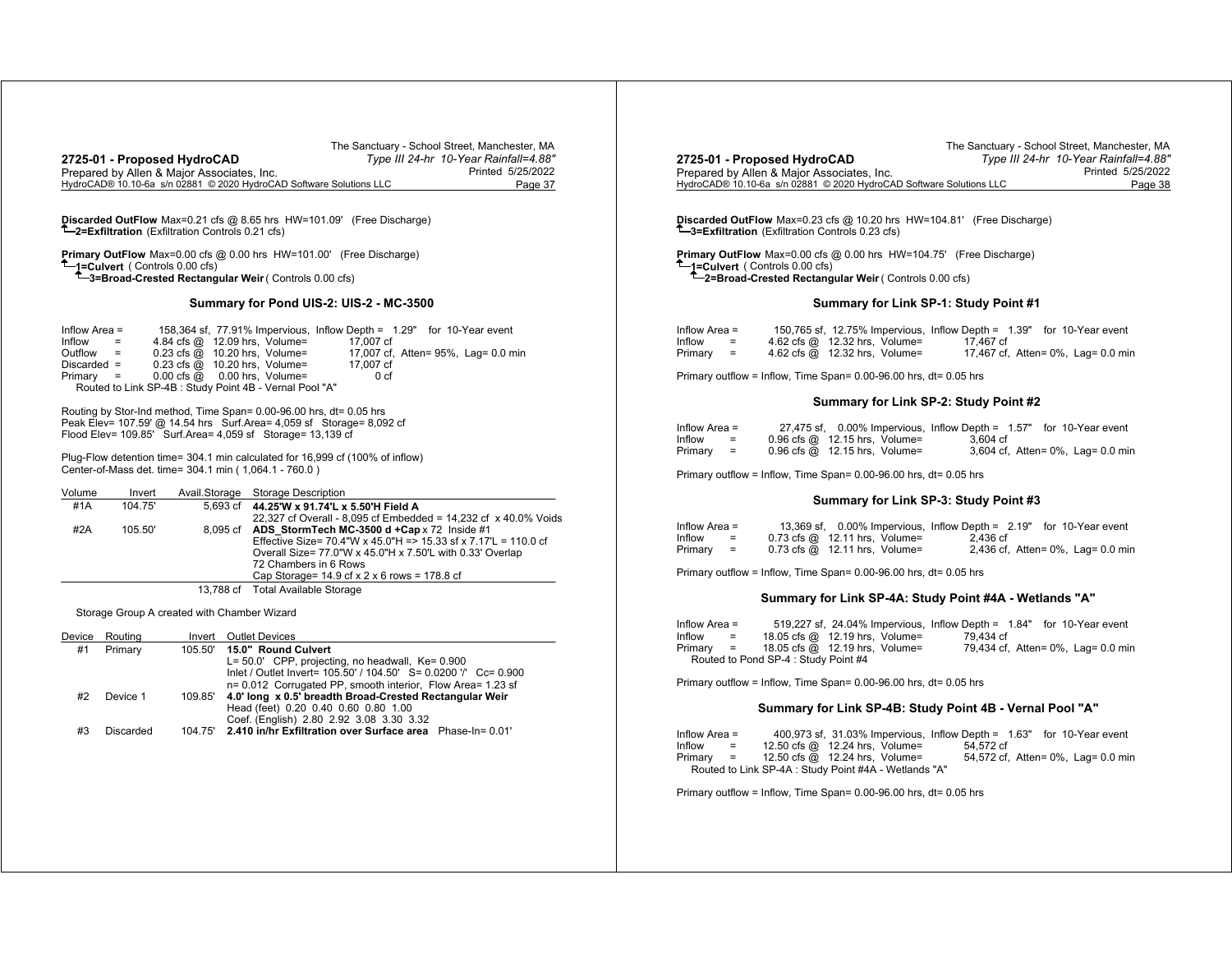| The Sanctuary - School Street, Manchester, MA                                                                                                                                      | The Sanctuary - School Street, Manchester, MA                                                                                                                                             |
|------------------------------------------------------------------------------------------------------------------------------------------------------------------------------------|-------------------------------------------------------------------------------------------------------------------------------------------------------------------------------------------|
| Type III 24-hr 25-Year Rainfall=6.17"<br>2725-01 - Proposed HydroCAD                                                                                                               | Type III 24-hr 25-Year Rainfall=6.17"<br>2725-01 - Proposed HydroCAD                                                                                                                      |
| Printed 5/25/2022<br>Prepared by Allen & Major Associates, Inc.                                                                                                                    | Printed 5/25/2022<br>Prepared by Allen & Major Associates, Inc.                                                                                                                           |
| HydroCAD® 10.10-6a s/n 02881 © 2020 HydroCAD Software Solutions LLC<br>Page 39                                                                                                     | HydroCAD® 10.10-6a s/n 02881 © 2020 HydroCAD Software Solutions LLC<br>Page 40                                                                                                            |
| Time span=0.00-96.00 hrs, dt=0.05 hrs, 1921 points                                                                                                                                 | Runoff Area=24,883 sf 6.52% Impervious Runoff Depth=3.93"<br>Subcatchment P-7: Landscaped Slope                                                                                           |
| Runoff by SCS TR-20 method, UH=SCS, Weighted-CN                                                                                                                                    | Tc=6.0 min CN=80 Runoff=2.57 cfs 8.160 cf                                                                                                                                                 |
| Reach routing by Stor-Ind method - Pond routing by Stor-Ind method                                                                                                                 |                                                                                                                                                                                           |
|                                                                                                                                                                                    | Runoff Area=22,308 sf 74.44% Impervious Runoff Depth=5.35"<br>Subcatchment P-8: Cul-de-Sac/Garage                                                                                         |
| Subcatchment P-1: Flow to Wetlands - North Runoff Area=47,951 sf 0.00% Impervious Runoff Depth=3.23"<br>Flow Length=148' Tc=9.7 min CN=73 Runoff=3.62 cfs 12,907 cf                | Tc=6.0 min CN=93 Runoff=2.91 cfs 9,946 cf                                                                                                                                                 |
|                                                                                                                                                                                    | Subcatchment P-9: North Courtyard/Green Runoff Area=15,328 sf 33.00% Impervious Runoff Depth=4.57"                                                                                        |
| Runoff Area=30,352 sf 100.00% Impervious Runoff Depth=5.93"<br>Subcatchment P-10: Proposed Building                                                                                | Tc=6.0 min CN=86 Runoff=1.80 cfs 5.839 cf                                                                                                                                                 |
| Tc=6.0 min CN=98 Runoff=4.11 cfs 15.003 cf                                                                                                                                         | Avg. Flow Depth=0.43' Max Vel=1.84 fps Inflow=2.57 cfs 8,160 cf                                                                                                                           |
| Runoff Area=20,180 sf 100.00% Impervious Runoff Depth=5.93"<br>Subcatchment P-11: South Courtyard                                                                                  | <b>Reach SWALE: Swale Abutting Entry</b><br>n=0.100 L=427.0' S=0.0714 '/' Capacity=6.48 cfs Outflow=2.30 cfs 8,160 cf                                                                     |
| Tc=6.0 min CN=98 Runoff=2.74 cfs 9,975 cf                                                                                                                                          |                                                                                                                                                                                           |
|                                                                                                                                                                                    | Peak Elev=64.59' Storage=64 cf Inflow=2.30 cfs 8,160 cf<br>Pond 1P: CB-5                                                                                                                  |
| Subcatchment P-12: Southeast Roof Area Runoff Area=27,254 sf 100.00% Impervious Runoff Depth=5.93"<br>Tc=6.0 min CN=98 Runoff=3.69 cfs 13,472 cf                                   | 12.0" Round Culvert n=0.012 L=60.0' S=0.0833 '/' Outflow=2.30 cfs 8,109 cf                                                                                                                |
|                                                                                                                                                                                    | Pond RG-1: New Rain Garden/Bioretention Peak Elev=62.48' Storage=10,920 cf Inflow=10.25 cfs 34,460 cf                                                                                     |
| Runoff Area=19,004 sf 71.58% Impervious Runoff Depth=5.35"<br>Subcatchment P-13: Main Parking Area                                                                                 | Discarded=0.15 cfs 16,633 cf Primary=8.49 cfs 17,855 cf Outflow=8.64 cfs 34,488 cf                                                                                                        |
| Tc=6.0 min CN=93 Runoff=2.48 cfs 8,473 cf                                                                                                                                          |                                                                                                                                                                                           |
| Runoff Area=23,938 sf 43.16% Impervious Runoff Depth=4.14"<br>Subcatchment P-14: Southwest Lawn -                                                                                  | Pond RG-2: Filtering Rain Garden-2 - At Site Peak Elev=51.45' Storage=1,819 cf Inflow=3.55 cfs 11,679 cf<br>Primary=3.40 cfs 11,681 cf Secondary=0.00 cfs 0 cf Outflow=3.40 cfs 11,681 cf |
| Flow Length=132' Tc=9.2 min  CN=82  Runoff=2.33 cfs 8,266 cf                                                                                                                       |                                                                                                                                                                                           |
|                                                                                                                                                                                    | Peak Elev=50.53' Storage=21,445 cf Inflow=28.59 cfs 124,835 cf<br>Pond SP-4: Study Point #4                                                                                               |
| Runoff Area=43,953 sf 21.71% Impervious Runoff Depth=4.36"<br>Subcatchment P-15: Lawn/Fire Access<br>Tc=6.0 min CN=84 Runoff=4.96 cfs 15.954 cf                                    | 18.0" Round Culvert n=0.012 L=82.0' S=0.0032 '/' Outflow=13.84 cfs 124.835 cf                                                                                                             |
|                                                                                                                                                                                    | Pond UIS-1: UIS-1 - Southwest Lawn (96" Peak Elev=106.36' Storage=35,159 cf Inflow=13.75 cfs 49,030 cf                                                                                    |
| Runoff Area=10,714 sf 75.16% Impervious Runoff Depth=5.47"<br>Subcatchment P-16: Entry Driveway                                                                                    | Discarded=0.21 cfs 49,030 cf Primary=0.00 cfs 0 cf Outflow=0.21 cfs 49,030 cf                                                                                                             |
| Tc=6.0 min CN=94 Runoff=1.41 cfs 4,879 cf                                                                                                                                          |                                                                                                                                                                                           |
| Subcatchment P-17: Bio-retenion/Rain<br>Runoff Area=23,264 sf 0.00% Impervious Runoff Depth=2.85"                                                                                  | Peak Elev=108.90' Storage=11,542 cf Inflow=6.17 cfs 21,945 cf<br>Pond UIS-2: UIS-2 - MC-3500<br>Discarded=0.23 cfs 21,945 cf Primary=0.00 cfs 0 cf Outflow=0.23 cfs 21,945 cf             |
| Tc=6.0 min CN=69 Runoff=1.74 cfs 5,517 cf                                                                                                                                          |                                                                                                                                                                                           |
|                                                                                                                                                                                    | Inflow=12.05 cfs 30,763 cf<br>Link SP-1: Study Point #1                                                                                                                                   |
| Subcatchment P-18: Southwest Lawn - Back Runoff Area=20,245 sf 3.38% Impervious Runoff Depth=2.66"<br>Flow Length=212' Slope=0.0100 '/' Tc=14.8 min CN=67 Runoff=1.08 cfs 4,486 cf | Primary=12.05 cfs 30,763 cf                                                                                                                                                               |
|                                                                                                                                                                                    | Link SP-2: Study Point #2<br>Inflow=1.56 cfs 5,668 cf                                                                                                                                     |
| Subcatchment P-2: Direct Flow to Wetlands Runoff Area=27,475 sf 0.00% Impervious Runoff Depth=2.48"                                                                                | Primary=1.56 cfs 5,668 cf                                                                                                                                                                 |
| Flow Length=230' Tc=9.7 min CN=65 Runoff=1.56 cfs 5,668 cf                                                                                                                         |                                                                                                                                                                                           |
| Subcatchment P-3: Flow Southwest Off-Site Runoff Area=13,369 sf 0.00% Impervious Runoff Depth=3.23"                                                                                | Inflow=1.09 cfs 3,599 cf<br>Link SP-3: Study Point #3<br>Primary=1.09 cfs 3,599 cf                                                                                                        |
| Flow Length=62' Slope=0.3000 '/' Tc=7.4 min CN=73 Runoff=1.09 cfs 3,599 cf                                                                                                         |                                                                                                                                                                                           |
|                                                                                                                                                                                    | Inflow=25.72 cfs 113.154 cf<br>Link SP-4A: Study Point #4A - Wetlands "A"                                                                                                                 |
| Runoff Area=118,254 sf 0.35% Impervious Runoff Depth=3.63"<br>Subcatchment P-4A: Flow Southeast to<br>Flow Length=346' Tc=8.9 min CN=77 Runoff=10.23 cfs 35,752 cf                 | Primary=25.72 cfs 113,154 cf                                                                                                                                                              |
|                                                                                                                                                                                    | Inflow=17.71 cfs 77,403 cf<br>Link SP-4B: Study Point 4B - Vernal Pool "A"                                                                                                                |
| Runoff Area=222,364 sf 0.17% Impervious Runoff Depth=3.93"<br>Subcatchment P-4B: Flow Southeast to                                                                                 | Primary=17.71 cfs 77,403 cf                                                                                                                                                               |
| Flow Length=878' Tc=17.5 min  CN=80  Runoff=16.65 cfs  72,917  cf                                                                                                                  |                                                                                                                                                                                           |
| Runoff Area=18,638 sf 53.72% Impervious Runoff Depth=5.12"<br>Subcatchment P-5: Entrance Drive                                                                                     | Total Runoff Area = 743,298 sf Runoff Volume = 252,493 cf Average Runoff Depth = 4.08'<br>79.20% Pervious = 588,714 sf 20.80% Impervious = 154,584 sf                                     |
| Tc=6.0 min CN=91 Runoff=2.37 cfs 7,958 cf                                                                                                                                          |                                                                                                                                                                                           |
|                                                                                                                                                                                    |                                                                                                                                                                                           |
| Subcatchment P-6: Landcaped Slope/Walls Runoff Area=13,824 sf 3.65% Impervious Runoff Depth=3.23"<br>Tc=6.0 min UI Adjusted CN=73 Runoff=1.18 cfs 3,721 cf                         |                                                                                                                                                                                           |
|                                                                                                                                                                                    |                                                                                                                                                                                           |
|                                                                                                                                                                                    |                                                                                                                                                                                           |
|                                                                                                                                                                                    |                                                                                                                                                                                           |
|                                                                                                                                                                                    |                                                                                                                                                                                           |
|                                                                                                                                                                                    |                                                                                                                                                                                           |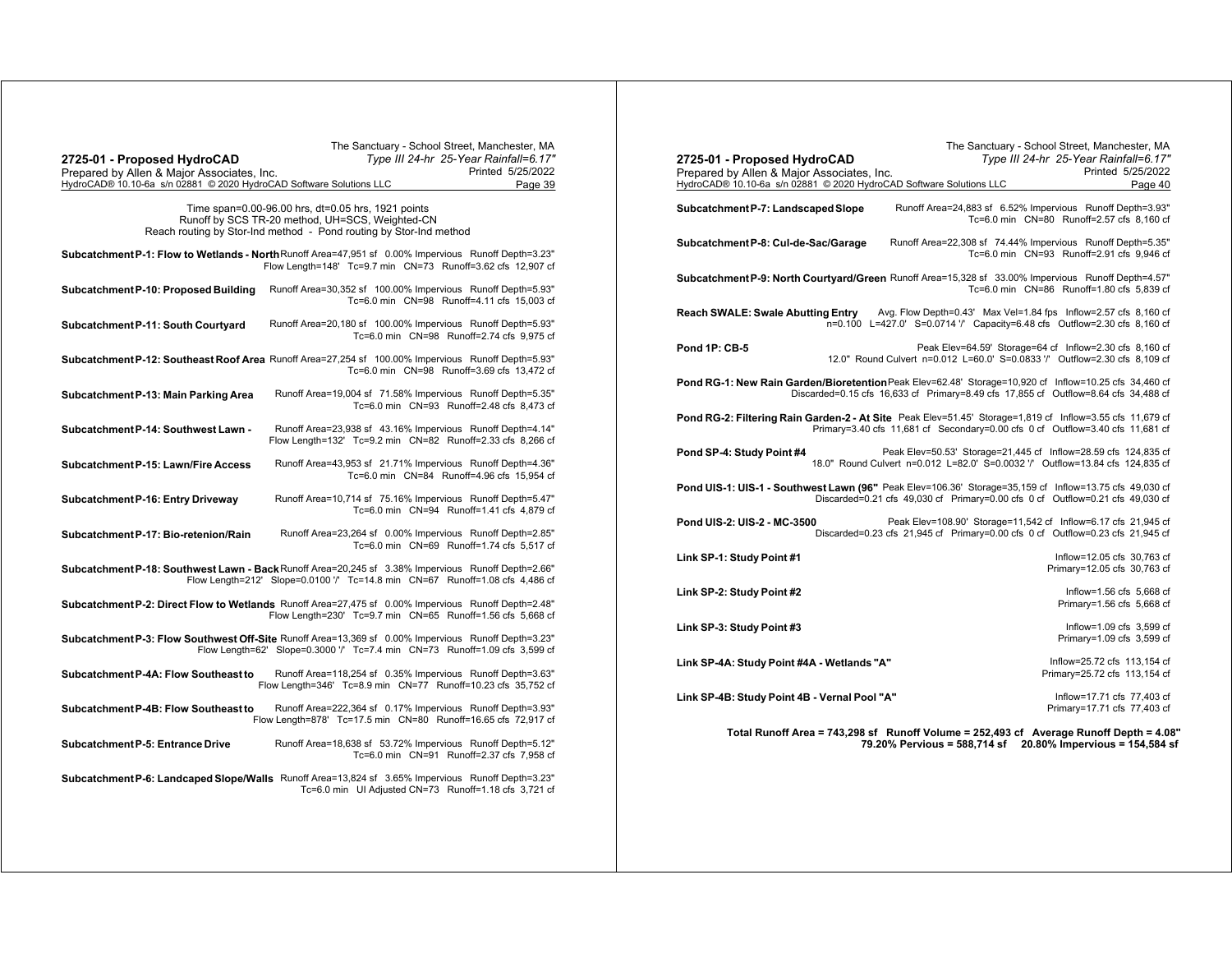| 2725-01 - Proposed HydroCAD<br>Prepared by Allen & Major Associates, Inc.<br>HydroCAD® 10.10-6a s/n 02881 © 2020 HydroCAD Software Solutions LLC |                     |                 |                                                                      |       | The Sanctuary - School Street, Manchester, MA<br>Type III 24-hr 25-Year Rainfall=6.17"<br>Printed 5/25/2022<br>Page 41 |
|--------------------------------------------------------------------------------------------------------------------------------------------------|---------------------|-----------------|----------------------------------------------------------------------|-------|------------------------------------------------------------------------------------------------------------------------|
|                                                                                                                                                  |                     |                 |                                                                      |       | Summary for Subcatchment P-1: Flow to Wetlands - North                                                                 |
| Runoff                                                                                                                                           | $\quad \  \  =$     |                 | 3.62 cfs @ 12.14 hrs, Volume=<br>Routed to Link SP-1: Study Point #1 |       | 12,907 cf, Depth= 3.23"                                                                                                |
|                                                                                                                                                  |                     |                 | Type III 24-hr 25-Year Rainfall=6.17"                                |       | Runoff by SCS TR-20 method, UH=SCS, Weighted-CN, Time Span= 0.00-96.00 hrs, dt= 0.05 hrs                               |
|                                                                                                                                                  | Area (sf)           | CN.             | Description                                                          |       |                                                                                                                        |
|                                                                                                                                                  | 5.253               | 48              | Brush, Good, HSG B                                                   |       |                                                                                                                        |
|                                                                                                                                                  | 6.353<br>1,517      | 73<br>55        | Brush, Good, HSG D<br>Woods, Good, HSG B                             |       |                                                                                                                        |
|                                                                                                                                                  | 34,828              | 77              | Woods, Good, HSG D                                                   |       |                                                                                                                        |
|                                                                                                                                                  | 47.951              | 73              | <b>Weighted Average</b>                                              |       |                                                                                                                        |
|                                                                                                                                                  | 47,951              |                 | 100.00% Pervious Area                                                |       |                                                                                                                        |
|                                                                                                                                                  | Tc Length           |                 |                                                                      |       | Slope Velocity Capacity Description                                                                                    |
| (min)                                                                                                                                            | (feet)              | ft/ft)          | (ft/sec)                                                             | (cfs) |                                                                                                                        |
| 8.4                                                                                                                                              | 50                  | 0.2120          | 0.10                                                                 |       | Sheet Flow.                                                                                                            |
| 1.3                                                                                                                                              | 98                  | 0.2620          | 1.28                                                                 |       | Woods: Dense underbrush n= 0.800 P2= 3.16"<br><b>Shallow Concentrated Flow,</b><br>Forest w/Heavy Litter Kv= 2.5 fps   |
| 9.7                                                                                                                                              |                     | 148 Total       |                                                                      |       |                                                                                                                        |
| Runoff                                                                                                                                           | $=$                 |                 | 4.11 cfs @ 12.09 hrs, Volume=                                        |       | Summary for Subcatchment P-10: Proposed Building Roof<br>15,003 cf, Depth= 5.93"                                       |
|                                                                                                                                                  |                     |                 |                                                                      |       | Routed to Pond UIS-1: UIS-1 - Southwest Lawn (96" CMP)                                                                 |
|                                                                                                                                                  |                     |                 | Type III 24-hr 25-Year Rainfall=6.17"                                |       | Runoff by SCS TR-20 method, UH=SCS, Weighted-CN, Time Span= 0.00-96.00 hrs, dt= 0.05 hrs                               |
|                                                                                                                                                  | Area (sf)           | CN.             | Description                                                          |       |                                                                                                                        |
|                                                                                                                                                  | 30,352              | 98              | Unconnected roofs, HSG D                                             |       |                                                                                                                        |
|                                                                                                                                                  | 30.352              |                 | 100.00% Impervious Area                                              |       |                                                                                                                        |
|                                                                                                                                                  | 30,352              |                 | 100.00% Unconnected                                                  |       |                                                                                                                        |
| (min)                                                                                                                                            | Tc Length<br>(feet) | Slope<br>ft/ft) | Velocity<br>(ft/sec)                                                 | (cfs) | Capacity Description                                                                                                   |
| 6.0                                                                                                                                              |                     |                 |                                                                      |       | Direct Entry, Min. Tc                                                                                                  |
|                                                                                                                                                  |                     |                 |                                                                      |       | Summary for Subcatchment P-11: South Courtyard                                                                         |
| Runoff                                                                                                                                           |                     |                 | 2.74 cfs @ 12.09 hrs, Volume=                                        |       | 9,975 cf, Depth= 5.93"<br>Routed to Pond UIS-1 : UIS-1 - Southwest Lawn (96" CMP)                                      |
|                                                                                                                                                  |                     |                 | Type III 24-hr 25-Year Rainfall=6.17"                                |       | Runoff by SCS TR-20 method, UH=SCS, Weighted-CN, Time Span= 0.00-96.00 hrs, dt= 0.05 hrs                               |

|        |                     |                 | 2725-01 - Proposed HydroCAD<br>Prepared by Allen & Major Associates, Inc. |                            |                                                                     |                                                                                          | Type III 24-hr 25-Year Rainfall=6.17"<br>Printed 5/25/2022 |
|--------|---------------------|-----------------|---------------------------------------------------------------------------|----------------------------|---------------------------------------------------------------------|------------------------------------------------------------------------------------------|------------------------------------------------------------|
|        |                     |                 |                                                                           |                            | HydroCAD® 10.10-6a s/n 02881 © 2020 HydroCAD Software Solutions LLC |                                                                                          | Page 42                                                    |
|        | Area (sf)           | CN.             | Description                                                               |                            |                                                                     |                                                                                          |                                                            |
|        | 20,180              | 98              | Unconnected pavement, HSG D                                               |                            |                                                                     |                                                                                          |                                                            |
|        | 20.180<br>20,180    |                 | 100.00% Impervious Area<br>100.00% Unconnected                            |                            |                                                                     |                                                                                          |                                                            |
| (min)  | Tc Length<br>(feet) | Slope<br>ft/ft) | Velocity<br>(ft/sec)                                                      | Capacity<br>(cfs)          | Description                                                         |                                                                                          |                                                            |
| 6.0    |                     |                 |                                                                           |                            | Direct Entry, Min. Tc.                                              |                                                                                          |                                                            |
|        |                     |                 |                                                                           |                            |                                                                     | Summary for Subcatchment P-12: Southeast Roof Area                                       |                                                            |
| Runoff |                     |                 | 3.69 cfs @ 12.09 hrs, Volume=<br>Routed to Pond UIS-2 : UIS-2 - MC-3500   |                            |                                                                     | 13,472 cf, Depth= 5.93"                                                                  |                                                            |
|        |                     |                 |                                                                           |                            |                                                                     |                                                                                          |                                                            |
|        |                     |                 | Type III 24-hr 25-Year Rainfall=6.17"                                     |                            |                                                                     | Runoff by SCS TR-20 method, UH=SCS, Weighted-CN, Time Span= 0.00-96.00 hrs, dt= 0.05 hrs |                                                            |
|        | Area (sf)           | СN              | Description                                                               |                            |                                                                     |                                                                                          |                                                            |
|        | 27,254              | 98              | Unconnected roofs, HSG D                                                  |                            |                                                                     |                                                                                          |                                                            |
|        | 27.254<br>27,254    |                 | 100.00% Impervious Area<br>100.00% Unconnected                            |                            |                                                                     |                                                                                          |                                                            |
| (min)  | Tc Length<br>(feet) | ft/ft)          | Slope Velocity Capacity<br>(ft/sec)                                       | (cfs)                      | Description                                                         |                                                                                          |                                                            |
| 6.0    |                     |                 |                                                                           |                            | Direct Entry, Min. Tc                                               |                                                                                          |                                                            |
|        |                     |                 |                                                                           |                            |                                                                     | Summary for Subcatchment P-13: Main Parking Area                                         |                                                            |
| Runoff | $=$                 |                 | 2.48 cfs @ 12.09 hrs, Volume=<br>Routed to Pond UIS-2 : UIS-2 - MC-3500   |                            |                                                                     | 8,473 cf, Depth= 5.35"                                                                   |                                                            |
|        |                     |                 | Type III 24-hr 25-Year Rainfall=6.17"                                     |                            |                                                                     | Runoff by SCS TR-20 method, UH=SCS, Weighted-CN, Time Span= 0.00-96.00 hrs, dt= 0.05 hrs |                                                            |
|        | Area (sf)           | СN              | Description                                                               |                            |                                                                     |                                                                                          |                                                            |
|        | 13.604<br>5,400     | 98<br>80        | Unconnected pavement, HSG D                                               |                            | >75% Grass cover, Good, HSG D                                       |                                                                                          |                                                            |
|        | 19.004              | 93              | <b>Weighted Average</b>                                                   |                            |                                                                     |                                                                                          |                                                            |
|        | 5,400               |                 | 28.42% Pervious Area                                                      |                            |                                                                     |                                                                                          |                                                            |
|        | 13.604<br>13,604    |                 | 71.58% Impervious Area<br>100.00% Unconnected                             |                            |                                                                     |                                                                                          |                                                            |
|        | Tc Length<br>(feet) | Slope<br>ft/ft) | (ft/sec)                                                                  | Velocity Capacity<br>(cfs) | Description                                                         |                                                                                          |                                                            |
| (min)  |                     |                 |                                                                           |                            |                                                                     | Direct Entry, Min. 6.0                                                                   |                                                            |
| 6.0    |                     |                 |                                                                           |                            |                                                                     |                                                                                          |                                                            |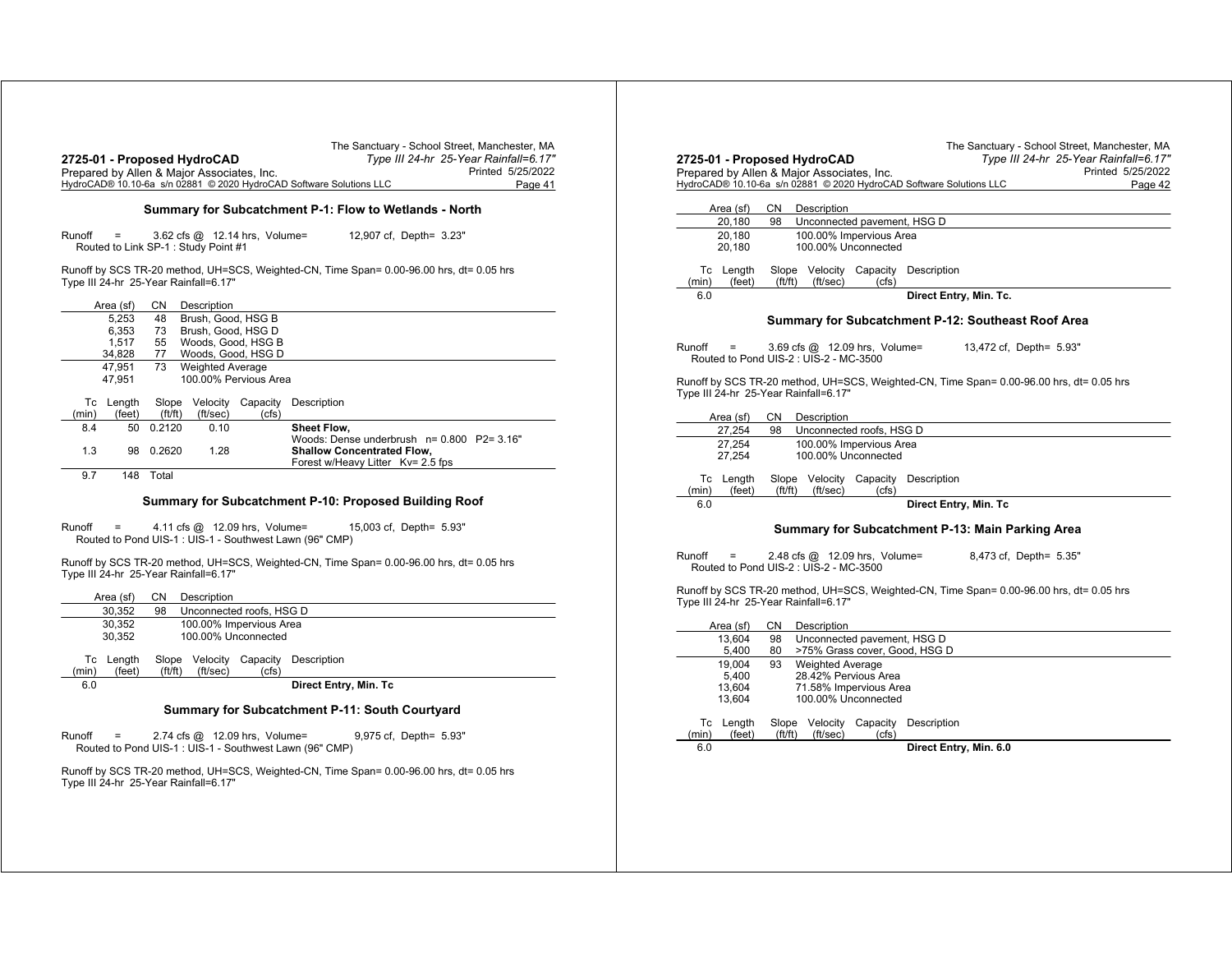|                                                                     | The Sanctuary - School Street, Manchester, MA |
|---------------------------------------------------------------------|-----------------------------------------------|
| 2725-01 - Proposed HydroCAD                                         | Type III 24-hr 25-Year Rainfall=6.17"         |
| Prepared by Allen & Major Associates, Inc.                          | Printed 5/25/2022                             |
| HydroCAD® 10.10-6a s/n 02881 © 2020 HydroCAD Software Solutions LLC | Page 43                                       |

#### **Summary for Subcatchment P-14: Southwest Lawn - Front**

Runoff <sup>=</sup> 2.33 cfs @ 12.13 hrs, Volume= 8,266 cf, Depth= 4.14" Routed to Pond UIS-1 : UIS-1 - Southwest Lawn (96" CMP)

Runoff by SCS TR-20 method, UH=SCS, Weighted-CN, Time Span= 0.00-96.00 hrs, dt= 0.05 hrs Type III 24-hr 25-Year Rainfall=6.17"

|               | Area (sf) | CΝ                                 | Description             |                               |                                   |
|---------------|-----------|------------------------------------|-------------------------|-------------------------------|-----------------------------------|
|               | 10.332    | 98                                 | Paved parking, HSG D    |                               |                                   |
|               | 6.889     | 61                                 |                         |                               | >75% Grass cover, Good, HSG B     |
|               | 6.717     | 80                                 |                         | >75% Grass cover, Good, HSG D |                                   |
|               | 23.938    | 82                                 | <b>Weighted Average</b> |                               |                                   |
|               | 13.606    |                                    | 56.84% Pervious Area    |                               |                                   |
|               | 10,332    |                                    | 43.16% Impervious Area  |                               |                                   |
|               |           |                                    |                         |                               |                                   |
| Тc            | Length    | Slope                              | Velocity                | Capacity                      | Description                       |
| (min)         | (feet)    | ft/ft)                             | (ft/sec)                | (cfs)                         |                                   |
| 8.2           | 50        | 0.0200                             | 0.10                    |                               | <b>Sheet Flow.</b>                |
|               |           |                                    |                         |                               | Grass: Dense n= 0.240 P2= 3.16"   |
| 1.0           | 82        | 0.0360                             | 1.33                    |                               | <b>Shallow Concentrated Flow.</b> |
|               |           |                                    |                         |                               | Short Grass Pasture Ky= 7.0 fps   |
| $\sim$ $\sim$ |           | $\sim$ $\sim$ $\sim$ $\sim$ $\sim$ |                         |                               |                                   |

9.2 132 Total

#### **Summary for Subcatchment P-15: Lawn/Fire Access**

Runoff <sup>=</sup> 4.96 cfs @ 12.09 hrs, Volume= 15,954 cf, Depth= 4.36" Routed to Pond RG-1 : New Rain Garden/Bioretention Area

Runoff by SCS TR-20 method, UH=SCS, Weighted-CN, Time Span= 0.00-96.00 hrs, dt= 0.05 hrs Type III 24-hr 25-Year Rainfall=6.17"

|         |       | Area (sf) | CΝ          | Description                   |          |                        |  |  |  |
|---------|-------|-----------|-------------|-------------------------------|----------|------------------------|--|--|--|
|         |       | 9.543     | 98          | Paved parking, HSG D          |          |                        |  |  |  |
| $\star$ |       | 3.854     | 80          | GrassPave2, Good, HSG D       |          |                        |  |  |  |
|         |       | 30.556    | 80          | >75% Grass cover, Good, HSG D |          |                        |  |  |  |
|         |       | 43.953    | 84          | <b>Weighted Average</b>       |          |                        |  |  |  |
|         |       | 34.410    |             | 78.29% Pervious Area          |          |                        |  |  |  |
|         |       | 9.543     |             | 21.71% Impervious Area        |          |                        |  |  |  |
|         |       |           |             |                               |          |                        |  |  |  |
|         | Тc    | Length    | Slope       | Velocity                      | Capacity | Description            |  |  |  |
|         | (min) | (feet)    | (f t / f t) | (ft/sec)                      | (cfs)    |                        |  |  |  |
|         | 6.0   |           |             |                               |          | Direct Entry, Min. 6.0 |  |  |  |
|         |       |           |             |                               |          |                        |  |  |  |

|                                                                     | The Sanctuary - School Street, Manchester, MA |
|---------------------------------------------------------------------|-----------------------------------------------|
| 2725-01 - Proposed HydroCAD                                         | Type III 24-hr 25-Year Rainfall=6.17"         |
| Prepared by Allen & Major Associates, Inc.                          | Printed 5/25/2022                             |
| HydroCAD® 10.10-6a s/n 02881 © 2020 HydroCAD Software Solutions LLC | Page 44                                       |
|                                                                     |                                               |

#### **Summary for Subcatchment P-16: Entry Driveway**

Runoff <sup>=</sup> 1.41 cfs @ 12.09 hrs, Volume= 4,879 cf, Depth= 5.47" Routed to Pond RG-1 : New Rain Garden/Bioretention Area

Runoff by SCS TR-20 method, UH=SCS, Weighted-CN, Time Span= 0.00-96.00 hrs, dt= 0.05 hrs Type III 24-hr 25-Year Rainfall=6.17"

|       | Area (sf) | CΝ     | Description             |                               |                        |  |  |  |  |  |
|-------|-----------|--------|-------------------------|-------------------------------|------------------------|--|--|--|--|--|
|       | 2.672     | 98     | Paved parking, HSG B    |                               |                        |  |  |  |  |  |
|       | 5.381     | 98     | Paved parking, HSG D    |                               |                        |  |  |  |  |  |
|       | 2,661     | 80     |                         | >75% Grass cover, Good, HSG D |                        |  |  |  |  |  |
|       | 10.714    | 94     | <b>Weighted Average</b> |                               |                        |  |  |  |  |  |
|       | 2.661     |        | 24.84% Pervious Area    |                               |                        |  |  |  |  |  |
|       | 8.053     |        | 75.16% Impervious Area  |                               |                        |  |  |  |  |  |
|       |           |        |                         |                               |                        |  |  |  |  |  |
| Тc    | Length    | Slope  | Velocity                | Capacity                      | Description            |  |  |  |  |  |
| (min) | (feet)    | ft/ft) | (ft/sec)                | (cfs)                         |                        |  |  |  |  |  |
| 6.0   |           |        |                         |                               | Direct Entry, Min. Tc. |  |  |  |  |  |
|       |           |        |                         |                               |                        |  |  |  |  |  |

#### **Summary for Subcatchment P-17: Bio-retenion/Rain Garden**

Runoff <sup>=</sup> 1.74 cfs @ 12.10 hrs, Volume= 5,517 cf, Depth= 2.85" Routed to Pond RG-1 : New Rain Garden/Bioretention Area

Runoff by SCS TR-20 method, UH=SCS, Weighted-CN, Time Span= 0.00-96.00 hrs, dt= 0.05 hrs Type III 24-hr 25-Year Rainfall=6.17"

| Area (sf) |        | CΝ     | Description                   |          |                               |  |  |  |
|-----------|--------|--------|-------------------------------|----------|-------------------------------|--|--|--|
|           | 12.971 | 61     |                               |          | >75% Grass cover, Good, HSG B |  |  |  |
|           | 6.335  | 80     | >75% Grass cover, Good, HSG D |          |                               |  |  |  |
|           | 503    | 98     | Water Surface, 0% imp, HSG B  |          |                               |  |  |  |
|           | 1,092  | 98     | Water Surface, 0% imp, HSG D  |          |                               |  |  |  |
|           | 1.518  | 55     | Woods, Good, HSG B            |          |                               |  |  |  |
|           | 845    | 77     | Woods, Good, HSG D            |          |                               |  |  |  |
|           | 23.264 | 69     | <b>Weighted Average</b>       |          |                               |  |  |  |
|           | 23.264 |        | 100.00% Pervious Area         |          |                               |  |  |  |
|           |        |        |                               |          |                               |  |  |  |
| Тc        | Lenath | Slope  | Velocity                      | Capacity | Description                   |  |  |  |
| (min)     | (feet) | ft/ft) | (ft/sec)                      | (cfs)    |                               |  |  |  |
| 6.0       |        |        |                               |          | Direct Entry, Min. Tc.        |  |  |  |
|           |        |        |                               |          |                               |  |  |  |

#### **Summary for Subcatchment P-18: Southwest Lawn - Back**

| Runoff | $=$ | 1.08 cfs $@$ 12.21 hrs, Volume=                         |  | 4,486 cf, Depth= 2.66" |  |
|--------|-----|---------------------------------------------------------|--|------------------------|--|
|        |     | Routed to Link SP-4B : Study Point 4B - Vernal Pool "A" |  |                        |  |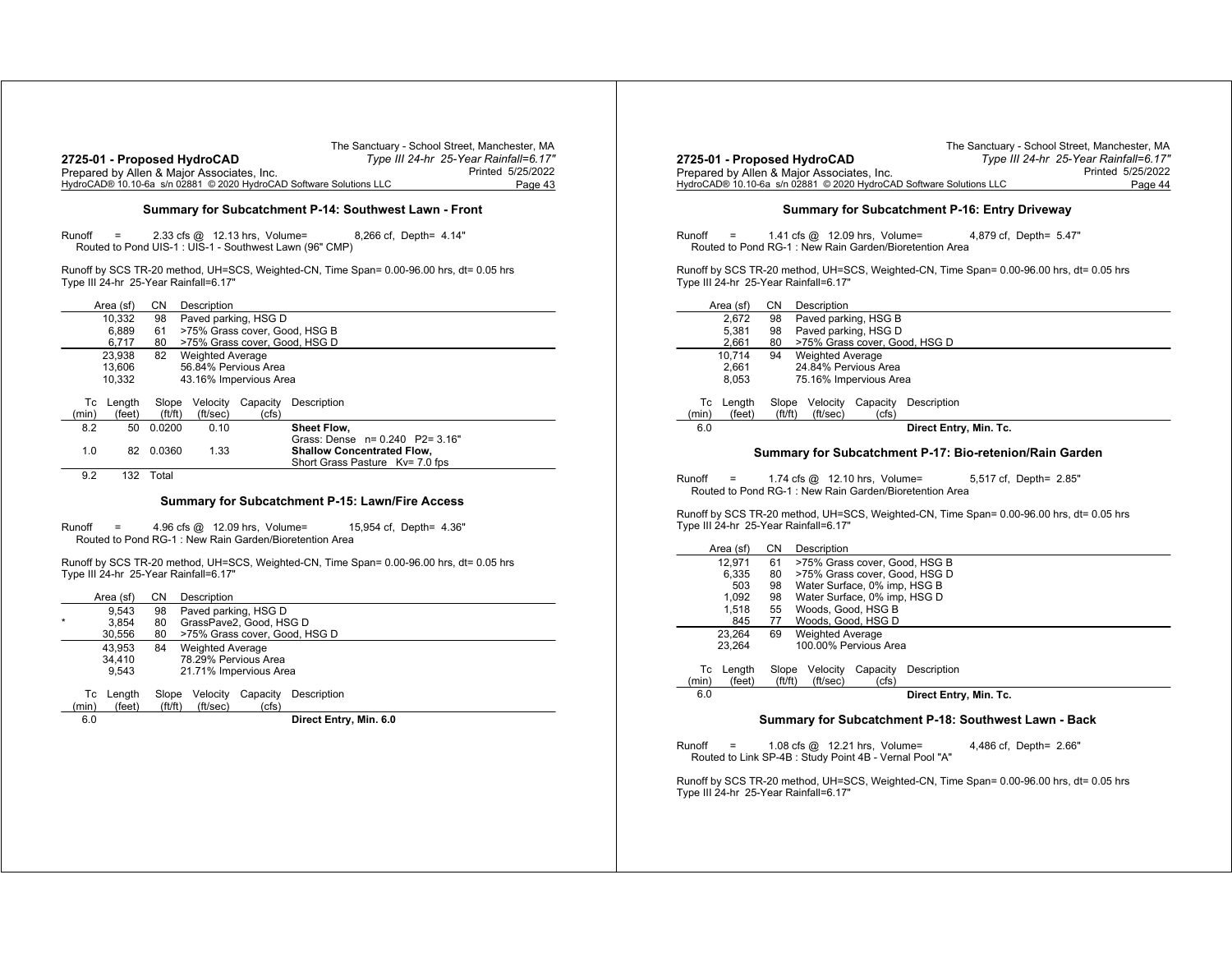|                                                                               |                    |           | 2725-01 - Proposed HydroCAD<br>Prepared by Allen & Major Associates, Inc. |                                 | Type III 24-hr 25-Year Rainfall=6.17"<br>Printed 5/25/2022                               |  |  |  |
|-------------------------------------------------------------------------------|--------------------|-----------|---------------------------------------------------------------------------|---------------------------------|------------------------------------------------------------------------------------------|--|--|--|
|                                                                               |                    |           |                                                                           |                                 | HydroCAD® 10.10-6a s/n 02881 © 2020 HydroCAD Software Solutions LLC<br>Page 45           |  |  |  |
|                                                                               | Area (sf)          | CN        | Description                                                               |                                 |                                                                                          |  |  |  |
|                                                                               | 684                | 98        |                                                                           | Paved parking, HSG D            |                                                                                          |  |  |  |
|                                                                               | 14,032             | 61        |                                                                           |                                 | >75% Grass cover, Good, HSG B                                                            |  |  |  |
| 5,529<br>>75% Grass cover, Good, HSG D<br>80<br>67<br><b>Weighted Average</b> |                    |           |                                                                           |                                 |                                                                                          |  |  |  |
|                                                                               | 20,245<br>19,561   |           |                                                                           | 96.62% Pervious Area            |                                                                                          |  |  |  |
|                                                                               | 684                |           |                                                                           | 3.38% Impervious Area           |                                                                                          |  |  |  |
|                                                                               | Tc Length          |           | Slope Velocity                                                            | Capacity                        | Description                                                                              |  |  |  |
| (min)                                                                         | (feet)             | ft/ft)    | (ft/sec)                                                                  | (cfs)                           |                                                                                          |  |  |  |
| 10.9                                                                          | 50                 | 0.0100    | 0.08                                                                      |                                 | Sheet Flow,                                                                              |  |  |  |
| 3.9                                                                           | 162                | 0.0100    | 0.70                                                                      |                                 | Grass: Dense n= 0.240 P2= 3.16"<br><b>Shallow Concentrated Flow,</b>                     |  |  |  |
|                                                                               |                    |           |                                                                           |                                 | Short Grass Pasture Kv= 7.0 fps                                                          |  |  |  |
| 14.8                                                                          |                    | 212 Total |                                                                           |                                 |                                                                                          |  |  |  |
|                                                                               |                    |           |                                                                           |                                 | Summary for Subcatchment P-2: Direct Flow to Wetlands "F"                                |  |  |  |
|                                                                               |                    |           |                                                                           |                                 |                                                                                          |  |  |  |
| Runoff                                                                        | $=$                |           | Routed to Link SP-2 : Study Point #2                                      | 1.56 cfs $@$ 12.15 hrs, Volume= | 5,668 cf, Depth= 2.48"                                                                   |  |  |  |
|                                                                               |                    |           |                                                                           |                                 | Runoff by SCS TR-20 method, UH=SCS, Weighted-CN, Time Span= 0.00-96.00 hrs, dt= 0.05 hrs |  |  |  |
|                                                                               |                    |           | Type III 24-hr 25-Year Rainfall=6.17"                                     |                                 |                                                                                          |  |  |  |
|                                                                               |                    |           |                                                                           |                                 |                                                                                          |  |  |  |
|                                                                               | Area (sf)<br>1,025 | CN.<br>61 | Description                                                               |                                 | >75% Grass cover, Good, HSG B                                                            |  |  |  |
|                                                                               | 14,775             | 55        | Woods, Good, HSG B                                                        |                                 |                                                                                          |  |  |  |
|                                                                               | 11,675             | 77        |                                                                           | Woods, Good, HSG D              |                                                                                          |  |  |  |
|                                                                               | 27.475             | 65        | <b>Weighted Average</b>                                                   |                                 |                                                                                          |  |  |  |
|                                                                               | 27,475             |           |                                                                           | 100.00% Pervious Area           |                                                                                          |  |  |  |
|                                                                               | Tc Length          | Slope     | Velocity                                                                  | Capacity                        | Description                                                                              |  |  |  |
|                                                                               |                    |           | (ft/sec)                                                                  | (cfs)                           |                                                                                          |  |  |  |
| (min)                                                                         | (feet)             | ft/ft)    |                                                                           |                                 |                                                                                          |  |  |  |
| 7.3                                                                           | 50                 | 0.2980    | 0.11                                                                      |                                 | Sheet Flow.                                                                              |  |  |  |
| 2.4                                                                           | 180                | 0.2580    | 1.27                                                                      |                                 | Woods: Dense underbrush n= 0.800 P2= 3.16"<br><b>Shallow Concentrated Flow,</b>          |  |  |  |
|                                                                               |                    |           |                                                                           |                                 | Forest w/Heavy Litter Kv= 2.5 fps                                                        |  |  |  |
| 9.7                                                                           | 230                | Total     |                                                                           |                                 |                                                                                          |  |  |  |
|                                                                               |                    |           |                                                                           |                                 | Summary for Subcatchment P-3: Flow Southwest Off-Site                                    |  |  |  |
| Runoff                                                                        | $=$                |           | Routed to Link SP-3 : Study Point #3                                      | 1.09 cfs $@$ 12.11 hrs, Volume= | 3,599 cf, Depth= 3.23"                                                                   |  |  |  |
|                                                                               |                    |           |                                                                           |                                 | Runoff by SCS TR-20 method, UH=SCS, Weighted-CN, Time Span= 0.00-96.00 hrs, dt= 0.05 hrs |  |  |  |

|             |                          |                 |                                       |                                                                                         | HydroCAD® 10.10-6a s/n 02881 © 2020 HydroCAD Software Solutions LLC<br>Page 46                                       |
|-------------|--------------------------|-----------------|---------------------------------------|-----------------------------------------------------------------------------------------|----------------------------------------------------------------------------------------------------------------------|
|             | Area (sf)                | CN              | Description                           |                                                                                         |                                                                                                                      |
|             | 6.978<br>3.182<br>3,209  | 80<br>55<br>77  |                                       | >75% Grass cover, Good, HSG D<br>Woods, Good, HSG B<br>Woods, Good, HSG D               |                                                                                                                      |
|             | 13.369<br>13,369         | 73              | <b>Weighted Average</b>               | 100.00% Pervious Area                                                                   |                                                                                                                      |
| Тc<br>(min) | Length<br>(feet)         | Slope<br>ft/ft) | Velocity<br>(ft/sec)                  | Capacity<br>(cfs)                                                                       | Description                                                                                                          |
| 7.3         | 50                       | 0.3000          | 0.11                                  |                                                                                         | Sheet Flow,                                                                                                          |
| 0.1         |                          | 12 0.3000       | 1.37                                  |                                                                                         | Woods: Dense underbrush n= 0.800 P2= 3.16"<br><b>Shallow Concentrated Flow,</b><br>Forest w/Heavy Litter Ky= 2.5 fps |
| 7.4         | 62                       | Total           |                                       |                                                                                         |                                                                                                                      |
|             |                          |                 |                                       |                                                                                         | Summary for Subcatchment P-4A: Flow Southeast to Wetlands "A"                                                        |
|             |                          |                 |                                       |                                                                                         |                                                                                                                      |
|             |                          |                 |                                       |                                                                                         |                                                                                                                      |
| Runoff      |                          |                 |                                       | 10.23 cfs @ 12.13 hrs, Volume=<br>Routed to Link SP-4A : Study Point #4A - Wetlands "A" | 35,752 cf, Depth= 3.63"                                                                                              |
|             |                          |                 | Type III 24-hr 25-Year Rainfall=6.17" |                                                                                         | Runoff by SCS TR-20 method, UH=SCS, Weighted-CN, Time Span= 0.00-96.00 hrs, dt= 0.05 hrs                             |
|             | Area (sf)                | СN              | Description                           |                                                                                         |                                                                                                                      |
|             | 410<br>12,410<br>105,434 | 98<br>80<br>77  |                                       | Unconnected pavement, HSG D<br>>75% Grass cover, Good, HSG D<br>Woods, Good, HSG D      |                                                                                                                      |
|             | 118,254                  | 77              | <b>Weighted Average</b>               |                                                                                         |                                                                                                                      |
|             | 117,844                  |                 |                                       | 99.65% Pervious Area                                                                    |                                                                                                                      |
|             | 410<br>410               |                 |                                       | 0.35% Impervious Area<br>100.00% Unconnected                                            |                                                                                                                      |
| Тc<br>(min) | Length<br>(feet)         | Slope<br>ft/ft) | Velocity<br>(ft/sec)                  | Capacity<br>(cfs)                                                                       | Description                                                                                                          |
| 6.7         | 50                       | 0.3700          | 0.12                                  |                                                                                         | Sheet Flow,                                                                                                          |
| 1.7         | 136                      | 0.3000          | 1.37                                  |                                                                                         | Woods: Dense underbrush n= 0.800 P2= 3.16"<br><b>Shallow Concentrated Flow,</b>                                      |
| 0.5         | 160                      |                 | 5.67                                  |                                                                                         | Forest w/Heavy Litter Kv= 2.5 fps<br>Lake or Reservoir,<br>Mean Depth= 1.00'                                         |
| 8.9         | 346                      | Total           |                                       |                                                                                         |                                                                                                                      |
|             |                          |                 |                                       |                                                                                         | Summary for Subcatchment P-4B: Flow Southeast to Wetlands "A"                                                        |
|             |                          |                 |                                       |                                                                                         |                                                                                                                      |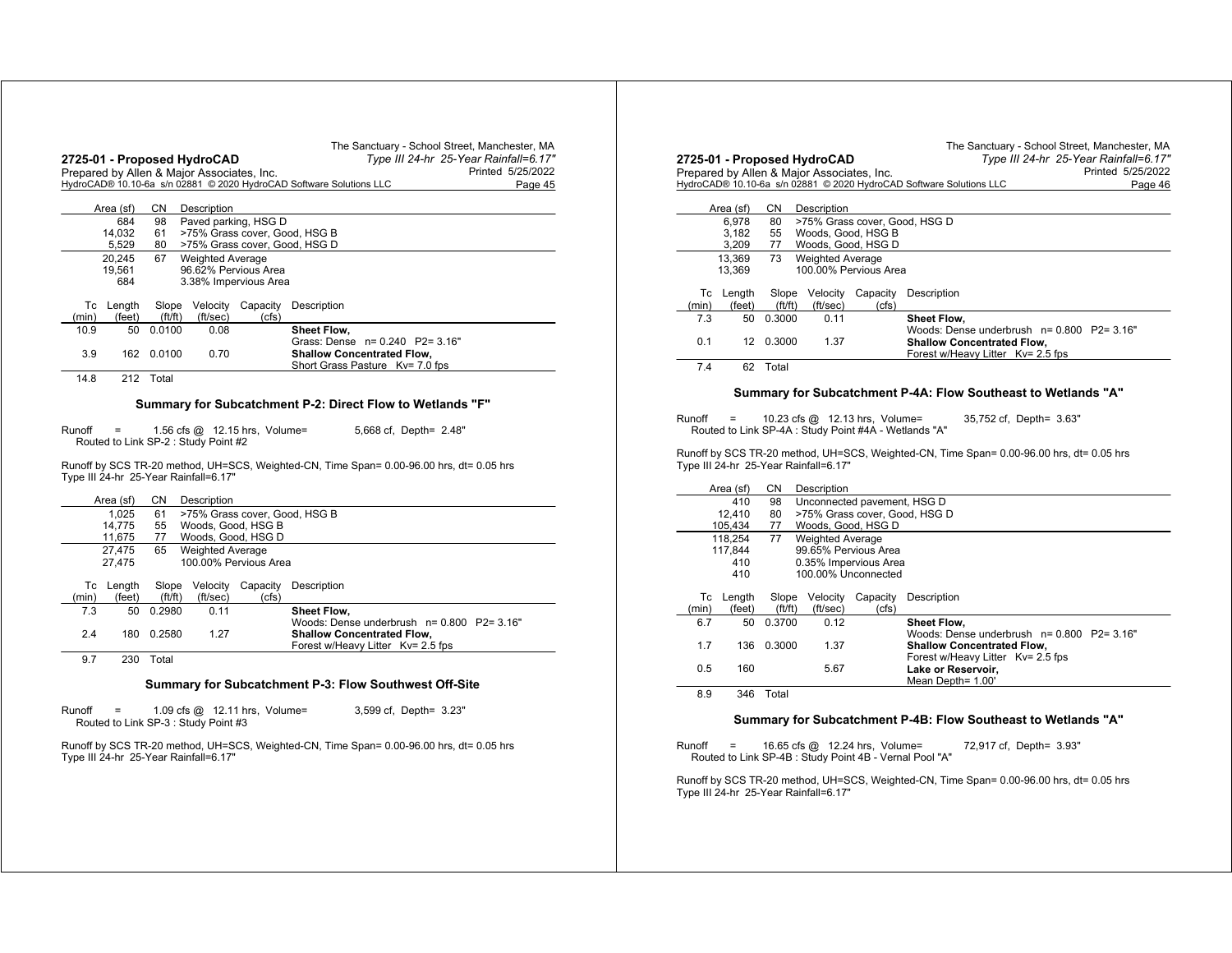|                                              |           |        | Prepared by Allen & Major Associates, Inc. |                              | Printed 5/25/2022                                                              |
|----------------------------------------------|-----------|--------|--------------------------------------------|------------------------------|--------------------------------------------------------------------------------|
|                                              |           |        |                                            |                              | HydroCAD® 10.10-6a s/n 02881 © 2020 HydroCAD Software Solutions LLC<br>Page 47 |
|                                              | Area (sf) | СN     | Description                                |                              |                                                                                |
| 368<br>98<br>Unconnected roofs, HSG B        |           |        |                                            |                              |                                                                                |
| 2.977<br>>75% Grass cover, Good, HSG D<br>80 |           |        |                                            |                              |                                                                                |
|                                              | 2,029     | 55     |                                            | Woods, Good, HSG B           |                                                                                |
|                                              | 181,109   | 77     |                                            | Woods, Good, HSG D           |                                                                                |
|                                              | 35,881    | 98     |                                            | Water Surface, 0% imp, HSG D |                                                                                |
|                                              | 222,364   | 80     | <b>Weighted Average</b>                    |                              |                                                                                |
|                                              | 221.996   |        |                                            | 99.83% Pervious Area         |                                                                                |
|                                              | 368       |        |                                            | 0.17% Impervious Area        |                                                                                |
|                                              | 368       |        |                                            | 100.00% Unconnected          |                                                                                |
| Тc                                           | Length    | Slope  | Velocity                                   | Capacity                     | Description                                                                    |
| (min)                                        | (feet)    | ft/ft) | (ft/sec)                                   | (cfs)                        |                                                                                |
| 11.2                                         | 50        | 0.1030 | 0.07                                       |                              | <b>Sheet Flow.</b>                                                             |
|                                              |           |        |                                            |                              | Woods: Dense underbrush $n = 0.800$ P2= 3.16"                                  |
| 4.4                                          | 190       | 0.0825 | 0.72                                       |                              | <b>Shallow Concentrated Flow.</b>                                              |
|                                              |           |        |                                            |                              | Forest w/Heavy Litter Kv= 2.5 fps                                              |
| 1.9                                          | 638       |        | 5.67                                       |                              | Lake or Reservoir.                                                             |
|                                              |           |        |                                            |                              | Mean Depth= 1.00'                                                              |
| 17.5                                         | 878       | Total  |                                            |                              |                                                                                |

Runoff <sup>=</sup> 2.37 cfs @ 12.09 hrs, Volume= 7,958 cf, Depth= 5.12" Routed to Pond RG-2 : Filtering Rain Garden-2 - At Site Entrance

Runoff by SCS TR-20 method, UH=SCS, Weighted-CN, Time Span= 0.00-96.00 hrs, dt= 0.05 hrs Type III 24-hr 25-Year Rainfall=6.17"

|       | Area (sf) | CN.    | Description                   |          |                                                          |  |  |  |  |
|-------|-----------|--------|-------------------------------|----------|----------------------------------------------------------|--|--|--|--|
|       | 10.013    | 98     | Paved parking, HSG D          |          |                                                          |  |  |  |  |
|       | 7.713     | 80     | >75% Grass cover, Good, HSG D |          |                                                          |  |  |  |  |
|       | 912       | 98     | Water Surface, 0% imp, HSG D  |          |                                                          |  |  |  |  |
|       | 18.638    | 91     | <b>Weighted Average</b>       |          |                                                          |  |  |  |  |
|       | 8.625     |        | 46.28% Pervious Area          |          |                                                          |  |  |  |  |
|       | 10.013    |        | 53.72% Impervious Area        |          |                                                          |  |  |  |  |
|       |           |        |                               |          |                                                          |  |  |  |  |
| Тc    | Lenath    | Slope  | Velocity                      | Capacity | Description                                              |  |  |  |  |
| (min) | (feet)    | ft/ft) | (ft/sec)                      | (cfs)    |                                                          |  |  |  |  |
| 6.0   |           |        |                               |          | Direct Entry, Min. Tc                                    |  |  |  |  |
|       |           |        |                               |          |                                                          |  |  |  |  |
|       |           |        |                               |          | Ormanical Critical Colorador (C. Landesnad Olana Milalla |  |  |  |  |

### **Summary for Subcatchment P-6: Landcaped Slope/Walls**

Runoff <sup>=</sup> 1.18 cfs @ 12.09 hrs, Volume= 3,721 cf, Depth= 3.23" Routed to Pond RG-2 : Filtering Rain Garden-2 - At Site Entrance

Runoff by SCS TR-20 method, UH=SCS, Weighted-CN, Time Span= 0.00-96.00 hrs, dt= 0.05 hrs Type III 24-hr 25-Year Rainfall=6.17"

| The Sanctuary - School Street, Manchester, MA<br>Type III 24-hr 25-Year Rainfall=6.17"   |
|------------------------------------------------------------------------------------------|
| Printed 5/25/2022                                                                        |
| HydroCAD® 10.10-6a s/n 02881 © 2020 HydroCAD Software Solutions LLC<br>Page 48           |
|                                                                                          |
| Brush, Good, HSG D                                                                       |
| Unconnected pavement, HSG D                                                              |
| Weighted Average, UI Adjusted                                                            |
| 96.35% Pervious Area<br>3.65% Impervious Area                                            |
| 100.00% Unconnected                                                                      |
|                                                                                          |
| Description                                                                              |
| Direct Entry, Min. Tc                                                                    |
|                                                                                          |
| Summary for Subcatchment P-7: Landscaped Slope                                           |
| 8,160 cf, Depth= 3.93"                                                                   |
| Routed to Reach SWALE: Swale Abutting Entry Driveway                                     |
|                                                                                          |
| Runoff by SCS TR-20 method, UH=SCS, Weighted-CN, Time Span= 0.00-96.00 hrs, dt= 0.05 hrs |
|                                                                                          |
|                                                                                          |
|                                                                                          |
| >75% Grass cover, Good, HSG D                                                            |
| >75% Grass cover, Good, HSG B                                                            |
|                                                                                          |
|                                                                                          |
|                                                                                          |
| Description                                                                              |
| Direct Entry, Min. Tc.                                                                   |
|                                                                                          |
| Summary for Subcatchment P-8: Cul-de-Sac/Garage Turn Around                              |
| 9,946 cf, Depth= 5.35"                                                                   |
| Routed to Pond UIS-1 : UIS-1 - Southwest Lawn (96" CMP)                                  |
|                                                                                          |
| Runoff by SCS TR-20 method, UH=SCS, Weighted-CN, Time Span= 0.00-96.00 hrs, dt= 0.05 hrs |
|                                                                                          |
|                                                                                          |
|                                                                                          |
| 2.57 cfs @ 12.09 hrs, Volume=                                                            |

22,308 93 Weighted Average 5,702 25.56% Pervious Area 16,606 74.44% Impervious Area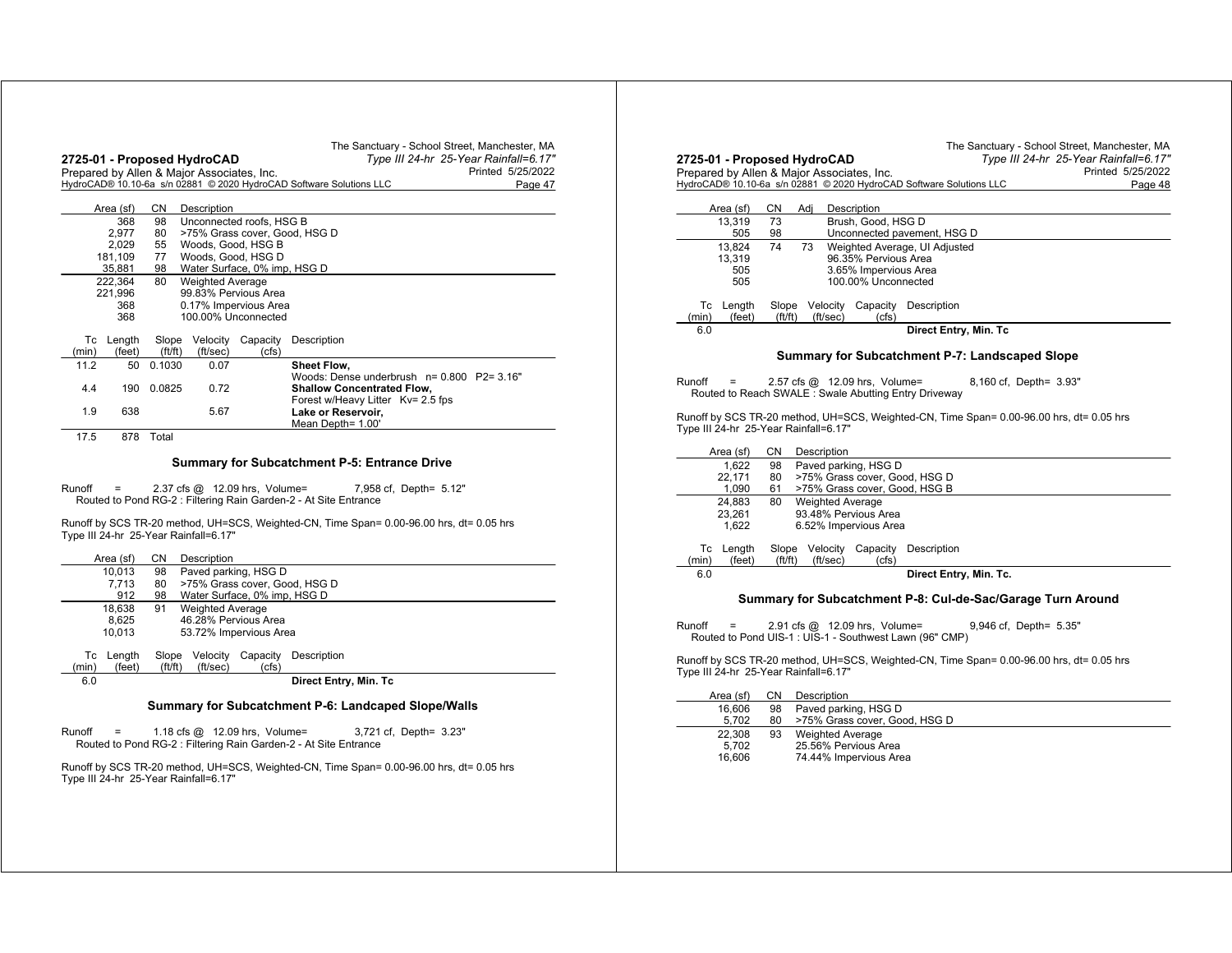| 2725-01 - Proposed HydroCAD<br>Prepared by Allen & Major Associates, Inc.<br>HydroCAD® 10.10-6a s/n 02881 © 2020 HydroCAD Software Solutions LLC                                                                                                                                                                                   | The Sanctuary - School Street, Manchester, MA<br>Type III 24-hr 25-Year Rainfall=6.17"<br>Printed 5/25/2022<br>Page 49 | 2725-0<br>Prepar<br>HydroC.                                               |
|------------------------------------------------------------------------------------------------------------------------------------------------------------------------------------------------------------------------------------------------------------------------------------------------------------------------------------|------------------------------------------------------------------------------------------------------------------------|---------------------------------------------------------------------------|
| Slope Velocity Capacity Description<br>Tc Length<br>(feet)<br>(f t / f t)<br>(ft/sec)<br>(min)<br>(cfs)                                                                                                                                                                                                                            |                                                                                                                        |                                                                           |
| 6.0<br>Summary for Subcatchment P-9: North Courtyard/Green Roof                                                                                                                                                                                                                                                                    | Direct Entry, Min. Tc.                                                                                                 | Inflow /<br>Inflow<br>Outflow<br>Primary                                  |
| Runoff<br>1.80 cfs @ 12.09 hrs, Volume=<br>$=$<br>Routed to Pond UIS-1 : UIS-1 - Southwest Lawn (96" CMP)                                                                                                                                                                                                                          | 5,839 cf, Depth= 4.57"                                                                                                 | Rou                                                                       |
| Runoff by SCS TR-20 method, UH=SCS, Weighted-CN, Time Span= 0.00-96.00 hrs, dt= 0.05 hrs<br>Type III 24-hr 25-Year Rainfall=6.17"                                                                                                                                                                                                  |                                                                                                                        | Routino<br>Peak E                                                         |
| Description<br>Area (sf)<br>CN                                                                                                                                                                                                                                                                                                     |                                                                                                                        | Plug-Fl<br>Center-                                                        |
| Unconnected roofs, HSG D<br>5,058<br>98<br>10,270<br>>75% Grass cover, Good, HSG D<br>80                                                                                                                                                                                                                                           |                                                                                                                        | Volume                                                                    |
| 15,328<br><b>Weighted Average</b><br>86<br>67.00% Pervious Area<br>10,270<br>33.00% Impervious Area<br>5,058<br>5,058<br>100.00% Unconnected                                                                                                                                                                                       |                                                                                                                        | #1<br>Device<br>#1                                                        |
| Tc Length<br>Slope Velocity Capacity Description<br>(feet)<br>ft/ft)<br>(ft/sec)<br>(min)<br>(cfs)<br>6.0<br><b>Summary for Reach SWALE: Swale Abutting Entry Driveway</b>                                                                                                                                                         | Direct Entry, Min. Tc.                                                                                                 | Primar<br>-1=C                                                            |
| Inflow Area $=$<br>2.57 cfs @ 12.09 hrs, Volume=<br>Inflow<br>2.30 cfs @ 12.13 hrs, Volume=<br>Outflow<br>$\equiv$<br>Routed to Pond 1P: CB-5<br>Routing by Stor-Ind method, Time Span= 0.00-96.00 hrs, dt= 0.05 hrs<br>Max. Velocity= 1.84 fps, Min. Travel Time= 3.9 min<br>Avg. Velocity = 0.49 fps, Avg. Travel Time= 14.5 min | 24,883 sf, 6.52% Impervious, Inflow Depth = 3.93" for 25-Year event<br>8.160 cf<br>8,160 cf, Atten= 11%, Lag= 2.6 min  | Inflow $\lambda$<br>Inflow<br>Outflow<br><b>Discard</b><br>Primary<br>Rou |
| Peak Storage= $532$ cf @ 12.13 hrs<br>Average Depth at Peak Storage= 0.43', Surface Width= 3.74'<br>Bank-Full Depth= 0.75' Flow Area= 2.6 sf, Capacity= 6.48 cfs                                                                                                                                                                   |                                                                                                                        | Routino<br>Peak E                                                         |
| 2.00' x 0.75' deep channel, n= 0.100 Earth, dense brush, high stage<br>Side Slope Z-value= 2.0 "/ Top Width= 5.00"<br>Length= 427.0' Slope= 0.0714 '/'<br>Inlet Invert= 98.00', Outlet Invert= 67.50'                                                                                                                              |                                                                                                                        | Plug-Fl<br>Center-<br>Volume<br>#1                                        |
|                                                                                                                                                                                                                                                                                                                                    |                                                                                                                        |                                                                           |
|                                                                                                                                                                                                                                                                                                                                    |                                                                                                                        |                                                                           |
|                                                                                                                                                                                                                                                                                                                                    |                                                                                                                        |                                                                           |

|                                                                     | The Sanctuary - School Street, Manchester, MA |
|---------------------------------------------------------------------|-----------------------------------------------|
| 2725-01 - Proposed HydroCAD                                         | Type III 24-hr 25-Year Rainfall=6.17"         |
| Prepared by Allen & Major Associates, Inc.                          | Printed 5/25/2022                             |
| HydroCAD® 10.10-6a s/n 02881 © 2020 HydroCAD Software Solutions LLC | Page 50                                       |

## **Summary for Pond 1P: CB-5**

| Inflow Area = |                        |                                                             |          | 24,883 sf, 6.52% Impervious, Inflow Depth = 3.93" for 25-Year event |
|---------------|------------------------|-------------------------------------------------------------|----------|---------------------------------------------------------------------|
| Inflow        | $=$                    | 2.30 cfs $\omega$ 12.13 hrs, Volume=                        | 8.160 cf |                                                                     |
| Outfiow       | <b>Service</b> Service | $2.30 \text{ cfs} \textcircled{a}$ 12.14 hrs. Volume=       |          | 8,109 cf, Atten= 0%, Lag= 0.1 min                                   |
| Primary =     |                        | $2.30 \text{ cfs} \quad \textcircled{a}$ 12.14 hrs. Volume= | 8.109 cf |                                                                     |
|               |                        | Routed to Pond RG-1: New Rain Garden/Bioretention Area      |          |                                                                     |

Routing by Stor-Ind method, Time Span= 0.00-96.00 hrs, dt= 0.05 hrs Peak Elev= 64.59' @ 12.14 hrs Surf.Area= 13 sf Storage= 64 cf

Plug-Flow detention time= 6.2 min calculated for 8,105 cf (99% of inflow) Center-of-Mass det. time= 2.3 min ( 823.6 - 821.3 )

| Volume | Invert  |        | Avail Storage Storage Description                                                                                                                                                                              |
|--------|---------|--------|----------------------------------------------------------------------------------------------------------------------------------------------------------------------------------------------------------------|
| #1     | 59.50   |        | 101 cf 4.00'D x 8.00'H Vertical Cone/Cylinder                                                                                                                                                                  |
| Device | Routina | Invert | <b>Outlet Devices</b>                                                                                                                                                                                          |
| #1     | Primary | 63.50' | 12.0" Round Culvert<br>$L = 60.0'$ CPP, projecting, no headwall, $Ke = 0.900$<br>Inlet / Outlet Invert= 63.50' / 58.50' S= 0.0833 '/' Cc= 0.900<br>n= 0.012 Corrugated PP, smooth interior, Flow Area= 0.79 sf |

**Primary OutFlow** Max=2.26 cfs @ 12.14 hrs HW=64.57' (Free Discharge) **1=Culvert** (Inlet Controls 2.26 cfs @ 2.88 fps)

#### **Summary for Pond RG-1: New Rain Garden/Bioretention Area**

| Inflow Area = |                             |                                                             |  | 102,814 sf, 18.69% Impervious, Inflow Depth = 4.02" for 25-Year event |  |                                     |
|---------------|-----------------------------|-------------------------------------------------------------|--|-----------------------------------------------------------------------|--|-------------------------------------|
| Inflow        | $\mathcal{L} = \mathcal{L}$ | 10.25 cfs @ 12.10 hrs, Volume=                              |  | 34.460 cf                                                             |  |                                     |
| Outflow       |                             | 8.64 cfs @ 12.17 hrs, Volume=                               |  |                                                                       |  | 34,488 cf, Atten= 16%, Lag= 4.1 min |
| Discarded =   |                             | $0.15$ cfs $\omega$ 12.17 hrs. Volume=                      |  | 16.633 cf                                                             |  |                                     |
| Primarv =     |                             | $8.49 \text{ cfs} \quad \textcircled{a}$ 12.17 hrs. Volume= |  | 17.855 cf                                                             |  |                                     |
|               |                             | Routed to Link SP-1: Study Point #1                         |  |                                                                       |  |                                     |

Routing by Stor-Ind method, Time Span= 0.00-96.00 hrs, dt= 0.05 hrs / 3 Peak Elev= 62.48' @ 12.17 hrs Surf.Area= 6,529 sf Storage= 10,920 cf

Plug-Flow detention time= 443.1 min calculated for 34,452 cf (100% of inflow) Center-of-Mass det. time= 445.5 min ( 1,253.9 - 808.4 )

| Volume | Invert | Avail.Storage Storage Description                             |
|--------|--------|---------------------------------------------------------------|
| #1     | 57.00  | 19,856 cf Custom Stage Data (Irregular) Listed below (Recalc) |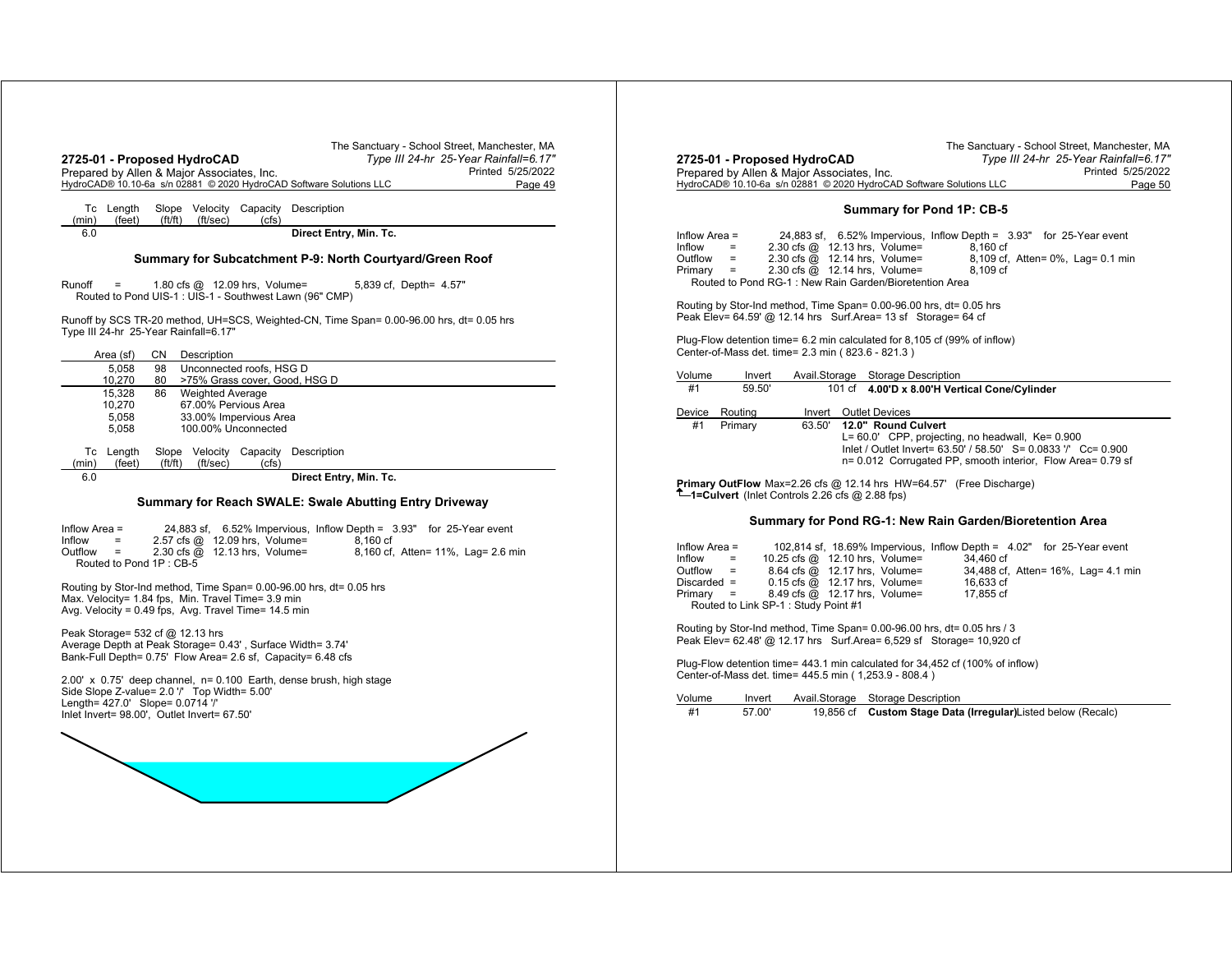|                |                    | 2725-01 - Proposed HydroCAD<br>Prepared by Allen & Major Associates, Inc. |                |                                            | The Sanctuary - School Street, Manchester, MA                                                                                                                             |                                                                      | Type III 24-hr 25-Year Rainfall=6.17"<br>Printed 5/25/2022             |
|----------------|--------------------|---------------------------------------------------------------------------|----------------|--------------------------------------------|---------------------------------------------------------------------------------------------------------------------------------------------------------------------------|----------------------------------------------------------------------|------------------------------------------------------------------------|
|                |                    |                                                                           |                |                                            | HydroCAD® 10.10-6a s/n 02881 © 2020 HydroCAD Software Solutions LLC                                                                                                       |                                                                      | Page 51                                                                |
| Elevation      |                    | Surf.Area                                                                 | Perim. Voids   |                                            | Inc.Store                                                                                                                                                                 | Cum.Store                                                            | Wet.Area                                                               |
| (feet)         |                    | $(sq-ft)$                                                                 | (feet)         | (% )                                       | (cubic-feet)                                                                                                                                                              | (cubic-feet)                                                         | $(sq-m)$                                                               |
| 57.00          |                    | 1.595                                                                     | 339.0          | 0.0                                        | $\Omega$                                                                                                                                                                  | 0                                                                    | 1.595                                                                  |
| 58.00          |                    | 1,595                                                                     | 339.0          | 40.0                                       | 638                                                                                                                                                                       | 638                                                                  | 1,934                                                                  |
| 60.00          |                    | 1,595                                                                     | 339.0          | 30.0                                       | 957                                                                                                                                                                       | 1,595                                                                | 2,612                                                                  |
| 61.00          |                    | 3,030                                                                     | 530.0          | 100.0                                      | 2,274                                                                                                                                                                     | 3,869                                                                | 15,827                                                                 |
| 62.00          |                    | 5,418                                                                     | 764.0          | 100.0                                      | 4,167                                                                                                                                                                     | 8,036                                                                | 39,932                                                                 |
| 63.00<br>63.60 |                    | 7,829<br>9,647                                                            | 798.0<br>832.0 | 100.0<br>100.0                             | 6,587<br>5,233                                                                                                                                                            | 14,623<br>19,856                                                     | 44.230<br>48,667                                                       |
|                |                    |                                                                           |                |                                            |                                                                                                                                                                           |                                                                      |                                                                        |
| Device<br>#1   | Routing<br>Primary | 62.26'                                                                    | Invert         | <b>Outlet Devices</b>                      |                                                                                                                                                                           | 30.0' long x 15.0' breadth Emergency Overflow - RipRap               |                                                                        |
|                |                    |                                                                           |                |                                            |                                                                                                                                                                           | Head (feet) 0.20 0.40 0.60 0.80 1.00 1.20 1.40 1.60                  |                                                                        |
|                |                    |                                                                           |                |                                            |                                                                                                                                                                           | Coef. (English) 2.68 2.70 2.70 2.64 2.63 2.64 2.64 2.63              |                                                                        |
| #2             | Discarded          | 57.00'                                                                    |                |                                            |                                                                                                                                                                           |                                                                      | 1.020 in/hr Exfiltration - In-Situ Soil - Sandy Loam over Surface area |
|                |                    |                                                                           |                | Phase-In= 0.01'                            |                                                                                                                                                                           |                                                                      |                                                                        |
|                |                    |                                                                           |                |                                            | <b>Discarded OutFlow</b> Max=0.15 cfs @ 12.17 hrs HW=62.48' (Free Discharge)<br><sup>T</sup> -2=Exfiltration - In-Situ Soil - Sandy Loam (Exfiltration Controls 0.15 cfs) |                                                                      |                                                                        |
|                |                    |                                                                           |                |                                            |                                                                                                                                                                           |                                                                      |                                                                        |
|                |                    |                                                                           |                |                                            |                                                                                                                                                                           |                                                                      |                                                                        |
|                |                    |                                                                           |                |                                            |                                                                                                                                                                           |                                                                      |                                                                        |
|                |                    |                                                                           |                |                                            | <b>Primary OutFlow</b> Max=8.06 cfs $@$ 12.17 hrs $HW=62.48'$ (Free Discharge)                                                                                            |                                                                      |                                                                        |
|                |                    |                                                                           |                |                                            | <b>T</b> —1=Emergency Overflow - RipRap (Weir Controls 8.06 cfs $@$ 1.25 fps)                                                                                             |                                                                      |                                                                        |
|                |                    |                                                                           |                |                                            |                                                                                                                                                                           | Summary for Pond RG-2: Filtering Rain Garden-2 - At Site Entrance    |                                                                        |
|                |                    |                                                                           |                |                                            |                                                                                                                                                                           |                                                                      |                                                                        |
| Inflow Area =  |                    |                                                                           |                |                                            |                                                                                                                                                                           | 32,462 sf, 32.40% Impervious, Inflow Depth = 4.32" for 25-Year event |                                                                        |
| Inflow         | $=$                |                                                                           |                | 3.55 cfs @ 12.09 hrs, Volume=              | 11.679 cf                                                                                                                                                                 |                                                                      |                                                                        |
| Outflow        | $=$                |                                                                           |                | 3.40 cfs $\overline{Q}$ 12.11 hrs, Volume= |                                                                                                                                                                           | 11,681 cf, Atten= 4%, Lag= 1.1 min                                   |                                                                        |
| Primary        | $\equiv$           |                                                                           |                | 3.40 cfs @ 12.11 hrs, Volume=              | 11,681 cf                                                                                                                                                                 |                                                                      |                                                                        |
|                |                    | Routed to Pond SP-4 : Study Point #4                                      |                |                                            |                                                                                                                                                                           |                                                                      |                                                                        |
| $Secondary =$  |                    | $0.00$ cfs $@$                                                            |                | 0.00 hrs, Volume=                          |                                                                                                                                                                           | 0 <sub>cf</sub>                                                      |                                                                        |
|                |                    | Routed to Pond SP-4 : Study Point #4                                      |                |                                            |                                                                                                                                                                           |                                                                      |                                                                        |
|                |                    |                                                                           |                |                                            | Routing by Stor-Ind method, Time Span= 0.00-96.00 hrs, dt= 0.05 hrs / 3                                                                                                   |                                                                      |                                                                        |
|                |                    |                                                                           |                |                                            | Peak Elev= 51.45' @ 12.11 hrs  Surf.Area= 1,432 sf  Storage= 1,819 cf                                                                                                     |                                                                      |                                                                        |
|                |                    | Flood Elev= 51.20' Surf.Area= 1,289 sf Storage= 1,474 cf                  |                |                                            |                                                                                                                                                                           |                                                                      |                                                                        |
|                |                    |                                                                           |                |                                            |                                                                                                                                                                           |                                                                      |                                                                        |
|                |                    |                                                                           |                |                                            | Plug-Flow detention time= 164.2 min calculated for 11,674 cf (100% of inflow)                                                                                             |                                                                      |                                                                        |
|                |                    | Center-of-Mass det. time= 164.7 min (960.7 - 796.0)                       |                |                                            |                                                                                                                                                                           |                                                                      |                                                                        |
| Volume         |                    | Invert                                                                    | Avail.Storage  |                                            |                                                                                                                                                                           |                                                                      |                                                                        |
| #1             | 47.20'             |                                                                           |                | <b>Storage Description</b>                 |                                                                                                                                                                           |                                                                      |                                                                        |
|                |                    |                                                                           | 3,701 cf       |                                            |                                                                                                                                                                           | Rain Garden (Irregular) Listed below (Recalc)                        |                                                                        |
| Elevation      |                    | Surf.Area                                                                 | Perim.         | Voids                                      | Inc.Store                                                                                                                                                                 | Cum.Store                                                            | Wet.Area                                                               |
| (feet)         |                    | (sq-ft)                                                                   | (feet)         | (% )                                       | (cubic-feet)                                                                                                                                                              | (cubic-feet)                                                         | $(sq-ft)$                                                              |
| 47.20          |                    | 912                                                                       | 158.0          | 0.0                                        | 0                                                                                                                                                                         | 0                                                                    | 912                                                                    |
| 47.70          |                    | 912                                                                       | 158.0          | 40.0                                       | 182                                                                                                                                                                       | 182                                                                  | 991                                                                    |
| 50.00          |                    | 912                                                                       | 158.0          | $0.0\,$                                    | 0                                                                                                                                                                         | 182                                                                  | 1,354                                                                  |
| 51.00          |                    | 1,182                                                                     | 168.0          | 100.0                                      | 1,044                                                                                                                                                                     | 1,226                                                                | 1,661                                                                  |
| 52.00<br>52.50 |                    | 1.764<br>2,292                                                            | 204.0<br>220.0 | 100.0<br>100.0                             | 1.463<br>1,011                                                                                                                                                            | 2,690<br>3,701                                                       | 2.743<br>3,293                                                         |

|                                               | 2725-01 - Proposed HydroCAD                                  |                        |                  |                                                                                                                                                                                                            |          | The Sanctuary - School Street, Manchester, MA                                                                                                                                      | Type III 24-hr 25-Year Rainfall=6.17" |                   |
|-----------------------------------------------|--------------------------------------------------------------|------------------------|------------------|------------------------------------------------------------------------------------------------------------------------------------------------------------------------------------------------------------|----------|------------------------------------------------------------------------------------------------------------------------------------------------------------------------------------|---------------------------------------|-------------------|
|                                               | Prepared by Allen & Major Associates, Inc.                   |                        |                  |                                                                                                                                                                                                            |          |                                                                                                                                                                                    |                                       | Printed 5/25/2022 |
|                                               |                                                              |                        |                  | HydroCAD® 10.10-6a s/n 02881 © 2020 HydroCAD Software Solutions LLC                                                                                                                                        |          |                                                                                                                                                                                    |                                       | Page 52           |
|                                               |                                                              |                        |                  |                                                                                                                                                                                                            |          |                                                                                                                                                                                    |                                       |                   |
| Device                                        | Routing                                                      | Invert                 |                  | <b>Outlet Devices</b>                                                                                                                                                                                      |          |                                                                                                                                                                                    |                                       |                   |
| #1                                            | Primary                                                      | 47.20'                 |                  | 18.0" Round 18" HDPE                                                                                                                                                                                       |          | L= 120.0' CPP, projecting, no headwall, Ke= 0.900<br>Inlet / Outlet Invert= 47.20' / 46.60' S= 0.0050 '/' Cc= 0.900<br>n= 0.013 Corrugated PE, smooth interior, Flow Area= 1.77 sf |                                       |                   |
| #2                                            | Device 1                                                     | 51.20'                 |                  | Limited to weir flow at low heads                                                                                                                                                                          |          | 2.0" x 2.0" Horiz. Orifice/Grate X 8.00 columns<br>X 8 rows C= 0.600 in 24.0" x 24.0" Grate (44% open area)                                                                        |                                       |                   |
| #3                                            | Secondary                                                    | 51.55'                 |                  |                                                                                                                                                                                                            |          | 10.0' long x 18.0' breadth Broad-Crested Rectangular Weir<br>Head (feet) 0.20 0.40 0.60 0.80 1.00 1.20 1.40 1.60<br>Coef. (English) 2.68 2.70 2.70 2.64 2.63 2.64 2.64 2.63        |                                       |                   |
| #4                                            | Device 1                                                     | 47.20'                 |                  |                                                                                                                                                                                                            |          | 1.020 in/hr Exfiltration over Surface area Phase-In= 0.01'                                                                                                                         |                                       |                   |
|                                               | <b>-4=Exfiltration</b> (Exfiltration Controls 0.03 cfs)      |                        |                  | 1=18" HDPE (Passes 3.33 cfs of 12.57 cfs potential flow)<br>-2=Orifice/Grate (Weir Controls 3.29 cfs @ 1.64 fps)                                                                                           |          | <b>Şecondary OutFlow</b> Max=0.00 cfs @ 0.00 hrs HW=47.20' (Free Discharge)                                                                                                        |                                       |                   |
|                                               |                                                              |                        |                  | -3=Broad-Crested Rectangular Weir (Controls 0.00 cfs)                                                                                                                                                      |          |                                                                                                                                                                                    |                                       |                   |
|                                               |                                                              |                        |                  |                                                                                                                                                                                                            |          | Summary for Pond SP-4: Study Point #4                                                                                                                                              |                                       |                   |
| Inflow Area =<br>Inflow<br>Outflow<br>Primary | $\equiv$<br>$=$<br>$\equiv$<br>Routed to nonexistent node 3L |                        |                  | 28.59 cfs @ 12.17 hrs, Volume=<br>13.84 cfs @ 12.52 hrs, Volume=<br>13.84 cfs @ 12.52 hrs, Volume=                                                                                                         |          | 551,689 sf, 24.54% Impervious, Inflow Depth = 2.72" for 25-Year event<br>124.835 cf<br>124,835 cf, Atten= 52%, Lag= 20.6 min<br>124,835 cf                                         |                                       |                   |
|                                               |                                                              |                        |                  | Routing by Stor-Ind method, Time Span= 0.00-96.00 hrs, dt= 0.05 hrs<br>Peak Elev= 50.53' @ 12.52 hrs Surf.Area= 16,099 sf Storage= 21,445 cf<br>Flood Elev= 52.00' Surf.Area= 20,910 sf Storage= 50,821 cf |          |                                                                                                                                                                                    |                                       |                   |
|                                               | Center-of-Mass det. time= 9.4 min (846.7 - 837.3)            |                        |                  |                                                                                                                                                                                                            |          | Plug-Flow detention time= 9.4 min calculated for 124,770 cf (100% of inflow)                                                                                                       |                                       |                   |
| Volume                                        | Invert                                                       | Avail.Storage          |                  | Storage Description                                                                                                                                                                                        |          |                                                                                                                                                                                    |                                       |                   |
| #1                                            | 47.00'                                                       |                        | 292.924 cf       |                                                                                                                                                                                                            |          | Custom Stage Data (Irregular) Listed below (Recalc)                                                                                                                                |                                       |                   |
| Elevation<br>(feet)                           |                                                              | Surf.Area<br>$(sq-ft)$ | Perim.<br>(feet) | Inc.Store<br>(cubic-feet)                                                                                                                                                                                  |          | Cum.Store<br>(cubic-feet)                                                                                                                                                          | Wet.Area<br>$(sq-ft)$                 |                   |
| 47.00                                         |                                                              | 74                     | 35.0             |                                                                                                                                                                                                            | $\Omega$ | 0                                                                                                                                                                                  | 74                                    |                   |
| 48.00                                         |                                                              | 970                    | 145.0            | 437                                                                                                                                                                                                        |          | 437                                                                                                                                                                                | 1.652                                 |                   |
| 49.00                                         |                                                              | 7,933                  | 434.0            | 3,892                                                                                                                                                                                                      |          | 4,330                                                                                                                                                                              | 14,971                                |                   |
| 50.00                                         |                                                              | 11.795                 | 605.0            | 9,800                                                                                                                                                                                                      |          | 14,130                                                                                                                                                                             | 29.119                                |                   |
| 51.00                                         |                                                              | 20,540                 | 853.0            | 15,967                                                                                                                                                                                                     |          | 30,097                                                                                                                                                                             | 57,902                                |                   |
| 52.00                                         |                                                              | 20.910                 | 855.0            | 20,725                                                                                                                                                                                                     |          | 50,821                                                                                                                                                                             | 58,799                                |                   |
| 55.00                                         |                                                              | 162,840                | 2,123.0          | 242,102                                                                                                                                                                                                    |          | 292,924                                                                                                                                                                            | 359,325                               |                   |
|                                               |                                                              |                        |                  |                                                                                                                                                                                                            |          |                                                                                                                                                                                    |                                       |                   |
|                                               |                                                              |                        |                  |                                                                                                                                                                                                            |          |                                                                                                                                                                                    |                                       |                   |
|                                               |                                                              |                        |                  |                                                                                                                                                                                                            |          |                                                                                                                                                                                    |                                       |                   |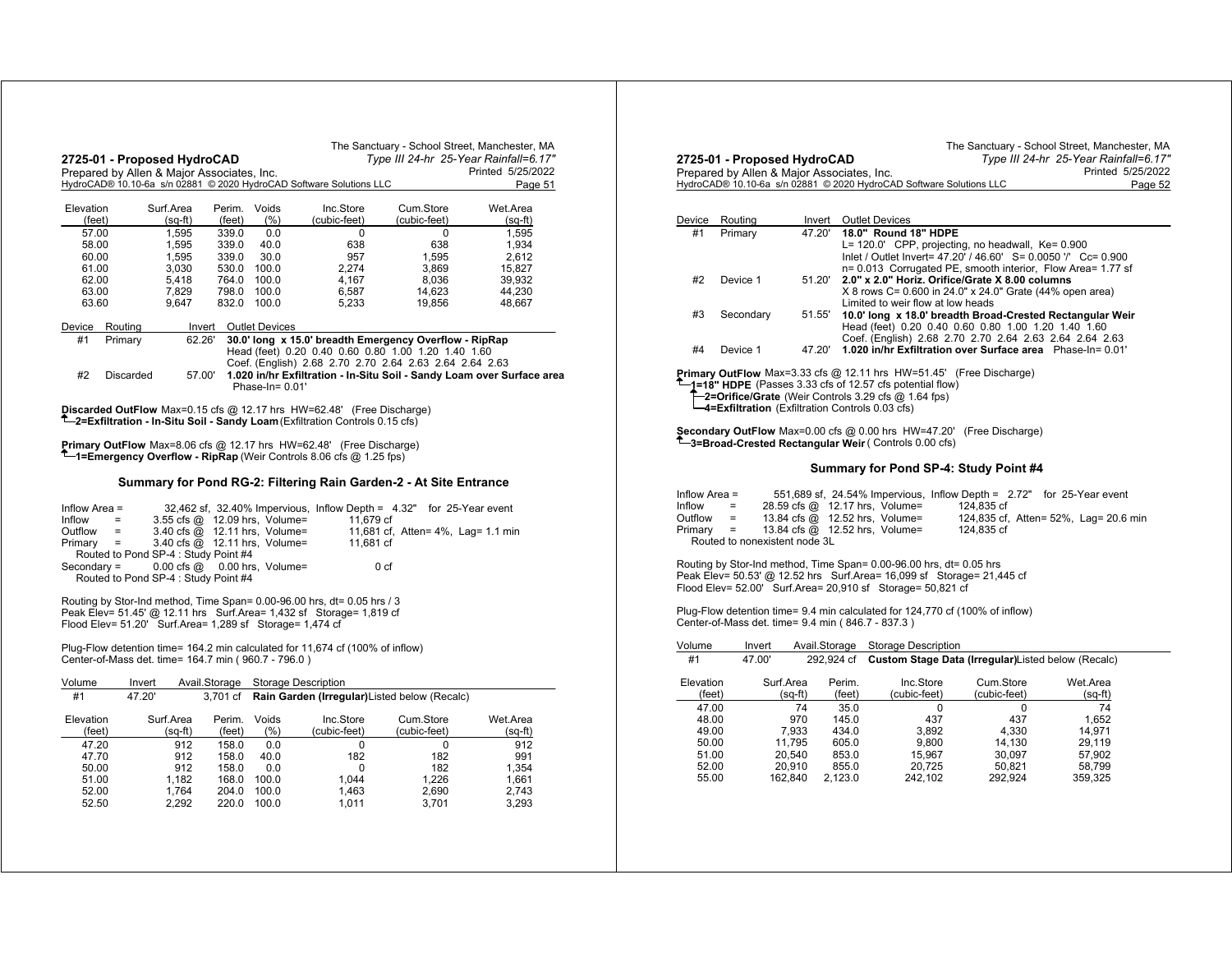| The Sanctuary - School Street, Manchester, MA<br>2725-01 - Proposed HydroCAD<br>Type III 24-hr 25-Year Rainfall=6.17"<br>Prepared by Allen & Major Associates, Inc.<br>Printed 5/25/2022<br>HydroCAD® 10.10-6a s/n 02881 © 2020 HydroCAD Software Solutions LLC<br>Page 53                                                                                                                                                                                                                                         | The Sanctuary - School Street, Manchester, MA<br>2725-01 - Proposed HydroCAD<br>Type III 24-hr 25-Year Rainfall=6.17"<br>Printed 5/25/2022<br>Prepared by Allen & Major Associates, Inc.<br>HydroCAD® 10.10-6a s/n 02881 © 2020 HydroCAD Software Solutions LLC<br>Page 54                                                                                                                                                                                                                                                                                       |
|--------------------------------------------------------------------------------------------------------------------------------------------------------------------------------------------------------------------------------------------------------------------------------------------------------------------------------------------------------------------------------------------------------------------------------------------------------------------------------------------------------------------|------------------------------------------------------------------------------------------------------------------------------------------------------------------------------------------------------------------------------------------------------------------------------------------------------------------------------------------------------------------------------------------------------------------------------------------------------------------------------------------------------------------------------------------------------------------|
| Device Routing<br>Invert Outlet Devices<br>18.0" Round Existing 18" RCP<br>#1<br>Primary<br>46.64'<br>L= 82.0' RCP, square edge headwall, Ke= 0.500<br>Inlet / Outlet Invert= 46.64' / 46.38' S= 0.0032 '/' Cc= 0.900<br>n= 0.012 Concrete pipe, finished, Flow Area= 1.77 sf                                                                                                                                                                                                                                      | Discarded OutFlow Max=0.21 cfs @ 7.75 hrs HW=101.09' (Free Discharge)<br><sup>T</sup> -2=Exfiltration (Exfiltration Controls 0.21 cfs)<br>Primary OutFlow Max=0.00 cfs @ 0.00 hrs HW=101.00' (Free Discharge)<br>-1=Culvert ( Controls 0.00 cfs)                                                                                                                                                                                                                                                                                                                 |
| <b>Primary OutFlow</b> Max=13.84 cfs @ 12.52 hrs HW=50.52' (Free Discharge)<br><b>T</b> -1=Existing 18" RCP (Barrel Controls 13.84 cfs $\omega$ 7.83 fps)                                                                                                                                                                                                                                                                                                                                                          | <sup>T</sup> -3=Broad-Crested Rectangular Weir (Controls 0.00 cfs)<br>Summary for Pond UIS-2: UIS-2 - MC-3500                                                                                                                                                                                                                                                                                                                                                                                                                                                    |
| Summary for Pond UIS-1: UIS-1 - Southwest Lawn (96" CMP)<br>Inflow Area $=$<br>112,106 sf, 73.62% Impervious, Inflow Depth = 5.25" for 25-Year event<br>Inflow<br>13.75 cfs @ 12.09 hrs, Volume=<br>49.030 cf<br>$\equiv$<br>0.21 cfs $@$ 7.75 hrs, Volume=<br>49,030 cf, Atten= 98%, Lag= 0.0 min<br>$Outflow =$<br>0.21 cfs $@$ 7.75 hrs, Volume=<br>49.030 cf<br>$Discarded =$<br>$0.00$ cfs $\widetilde{\omega}$ 0.00 hrs, Volume=<br>$Primary =$<br>0 <sub>cf</sub><br>Routed to Pond UIS-2 : UIS-2 - MC-3500 | Inflow Area $=$<br>158,364 sf, 77.91% Impervious, Inflow Depth = 1.66" for 25-Year event<br>Inflow<br>6.17 cfs @ 12.09 hrs, Volume=<br>21.945 cf<br>$=$<br>0.23 cfs $\overline{\omega}$ 9.35 hrs, Volume=<br>$Outflow =$<br>21,945 cf, Atten= 96%, Lag= 0.0 min<br>$0.23$ cfs $@$<br>9.35 hrs, Volume=<br>$Discarded =$<br>21,945 cf<br>$0.00 \text{ cfs} \textcircled{a}$ 0.00 hrs, Volume=<br>0 <sub>cf</sub><br>$Primary =$<br>Routed to Link SP-4B : Study Point 4B - Vernal Pool "A"<br>Routing by Stor-Ind method, Time Span= 0.00-96.00 hrs, dt= 0.05 hrs |
| Routing by Stor-Ind method, Time Span= 0.00-96.00 hrs, dt= 0.05 hrs / 3<br>Peak Elev= 106.36' @ 19.72 hrs Surf.Area= 8,946 sf Storage= 35,159 cf<br>Flood Elev= 107.00' Surf.Area= 8,946 sf Storage= 39,886 cf<br>Plug-Flow detention time= 1,465.6 min calculated for 49,004 cf (100% of inflow)<br>Center-of-Mass det. time= 1,466.3 min (2,234.0 - 767.6)                                                                                                                                                       | Peak Elev= 108.90' @ 15.35 hrs Surf.Area= 4,059 sf Storage= 11,542 cf<br>Flood Elev= 109.85' Surf.Area= 4.059 sf Storage= 13.139 cf<br>Plug-Flow detention time= 438.2 min calculated for 21,945 cf (100% of inflow)<br>Center-of-Mass det. time= 438.2 min (1,193.5 - 755.3)<br>Avail.Storage Storage Description<br>Volume<br>Invert                                                                                                                                                                                                                           |
| Avail.Storage Storage Description<br>Volume<br>Invert<br>15,457 cf Custom Stage Data (Irregular)Listed below (Recalc)<br>#1<br>101.00'<br>80,514 cf Overall - 41,871 cf Embedded = 38,643 cf x 40.0% Voids<br>#2<br>101.50'<br>41,871 cf CMP Round 96 @ 833.00' L Inside #1<br>Effective Size= 96.0"W x 96.0"H => 50.27 sf x 833.00"L = 41,871.1 cf<br>Overall Size= 96.0"W x 96.0"H x 20.00"L<br>57,328 cf Total Available Storage                                                                                | #1A<br>104.75'<br>5,693 cf 44.25 W x 91.74 L x 5.50 H Field A<br>22,327 cf Overall - 8,095 cf Embedded = 14,232 cf x 40.0% Voids<br>#2A<br>105.50'<br>ADS_StormTech MC-3500 d +Cap x 72 Inside #1<br>8.095 cf<br>Effective Size= 70.4"W x 45.0"H => 15.33 sf x 7.17'L = 110.0 cf<br>Overall Size= 77.0"W x 45.0"H x 7.50"L with 0.33' Overlap<br>72 Chambers in 6 Rows<br>Cap Storage= $14.9$ cf x 2 x 6 rows = 178.8 cf                                                                                                                                         |
| Elevation<br>Surf.Area<br>Perim.<br>Inc.Store<br>Cum.Store<br>Wet.Area<br>(cubic-feet)<br>(cubic-feet)<br>(feet)<br>$(sq-ft)$<br>(feet)<br>$(sq-ft)$                                                                                                                                                                                                                                                                                                                                                               | 13,788 cf Total Available Storage<br>Storage Group A created with Chamber Wizard                                                                                                                                                                                                                                                                                                                                                                                                                                                                                 |
| 101.00<br>8.946<br>502.1<br>$\Omega$<br>$\Omega$<br>8.946<br>502.1<br>110.00<br>8.946<br>80,514<br>80,514<br>13.465<br>Invert Outlet Devices<br>Device Routing<br>105.29' 12.0" Round Culvert<br>#1<br>Primary<br>L= 22.0' CPP, projecting, no headwall, Ke= 0.900                                                                                                                                                                                                                                                 | Device Routing<br>Invert Outlet Devices<br>#1<br>Primary<br>105.50'<br>15.0" Round Culvert<br>L= 50.0' CPP, projecting, no headwall, Ke= 0.900<br>Inlet / Outlet Invert= 105.50' / 104.50' S= 0.0200 '/' Cc= 0.900<br>n= 0.012 Corrugated PP, smooth interior, Flow Area= 1.23 sf                                                                                                                                                                                                                                                                                |
| Inlet / Outlet Invert= 105.29' / 104.85' S= 0.0200 '/' Cc= 0.900<br>n= 0.013 Corrugated PE, smooth interior, Flow Area= 0.79 sf<br><b>Discarded</b><br>101.00' 1.020 in/hr Exfiltration over Surface area Phase-In= 0.01'<br>#2<br>#3<br>Device 1<br>4.0' Iong x 0.5' breadth Broad-Crested Rectangular Weir<br>107.00'                                                                                                                                                                                            | 4.0' long x 0.5' breadth Broad-Crested Rectangular Weir<br>#2<br>Device 1<br>109.85'<br>Head (feet) 0.20 0.40 0.60 0.80 1.00<br>Coef. (English) 2.80 2.92 3.08 3.30 3.32<br>104.75' 2.410 in/hr Exfiltration over Surface area Phase-In= 0.01'<br>#3<br>Discarded                                                                                                                                                                                                                                                                                                |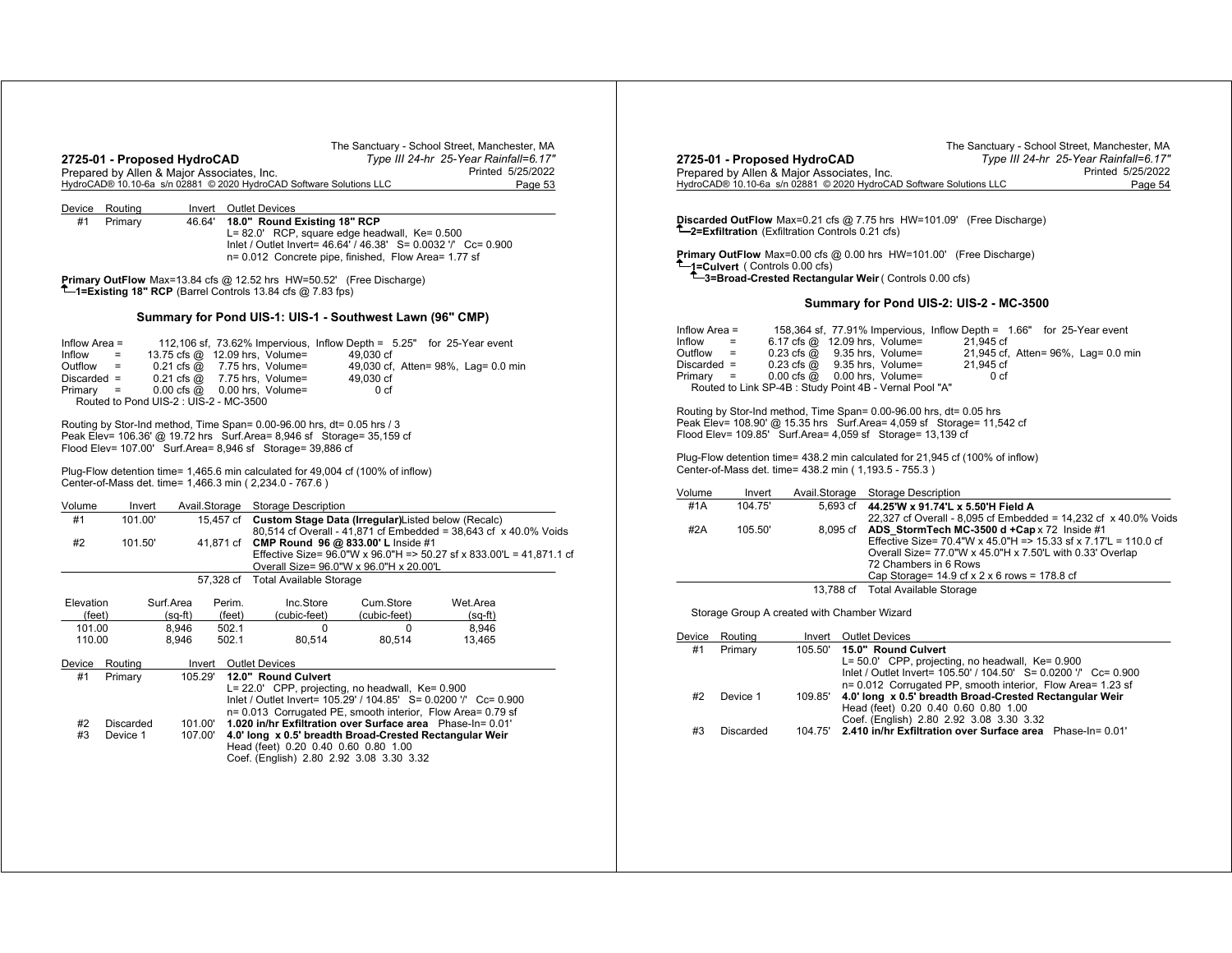|                                                                     | The Sanctuary - School Street, Manchester, MA |
|---------------------------------------------------------------------|-----------------------------------------------|
| 2725-01 - Proposed HydroCAD                                         | Type III 24-hr 25-Year Rainfall=6.17"         |
| Prepared by Allen & Major Associates, Inc.                          | Printed 5/25/2022                             |
| HydroCAD® 10.10-6a s/n 02881 © 2020 HydroCAD Software Solutions LLC | Page 55                                       |

**Discarded OutFlow** Max=0.23 cfs @ 9.35 hrs HW=104.81' (Free Discharge) **3=Exfiltration** (Exfiltration Controls 0.23 cfs)

**Primary OutFlow** Max=0.00 cfs @ 0.00 hrs HW=104.75' (Free Discharge) **1=Culvert** ( Controls 0.00 cfs) **2=Broad-Crested Rectangular Weir** ( Controls 0.00 cfs)

#### **Summary for Link SP-1: Study Point #1**

| Inflow Area $=$ |     |                                  |           | 150,765 sf, 12.75% Impervious, Inflow Depth = 2.45" for 25-Year event |
|-----------------|-----|----------------------------------|-----------|-----------------------------------------------------------------------|
| Inflow          | $=$ | 12.05 cfs $@$ 12.16 hrs, Volume= | 30.763 cf |                                                                       |
| Primary         | $=$ | 12.05 cfs $@$ 12.16 hrs, Volume= |           | 30,763 cf, Atten= 0%, Lag= 0.0 min                                    |

Primary outflow = Inflow, Time Span= 0.00-96.00 hrs, dt= 0.05 hrs

## **Summary for Link SP-2: Study Point #2**

| Inflow Area = |     |                                 | 27,475 sf, 0.00% Impervious, Inflow Depth = 2.48" for 25-Year event |                                   |
|---------------|-----|---------------------------------|---------------------------------------------------------------------|-----------------------------------|
| Inflow        | $=$ | 1.56 cfs $@$ 12.15 hrs, Volume= | 5.668 cf                                                            |                                   |
| Primary       | $=$ | 1.56 cfs $@$ 12.15 hrs, Volume= |                                                                     | 5,668 cf, Atten= 0%, Lag= 0.0 min |

Primary outflow = Inflow, Time Span= 0.00-96.00 hrs, dt= 0.05 hrs

## **Summary for Link SP-3: Study Point #3**

| Inflow Area $=$ |     |                                 | 13,369 sf, 0.00% Impervious, Inflow Depth = 3.23" for 25-Year event |                                   |
|-----------------|-----|---------------------------------|---------------------------------------------------------------------|-----------------------------------|
| Inflow          | $=$ | 1.09 cfs $@$ 12.11 hrs, Volume= | 3.599 cf                                                            |                                   |
| Primary         | $=$ | 1.09 cfs $@$ 12.11 hrs, Volume= |                                                                     | 3,599 cf, Atten= 0%, Lag= 0.0 min |

Primary outflow = Inflow, Time Span= 0.00-96.00 hrs, dt= 0.05 hrs

#### **Summary for Link SP-4A: Study Point #4A - Wetlands "A"**

| Inflow Area $=$ |                         |                                      |                                |            | 519,227 sf, 24.04% Impervious, Inflow Depth = 2.62" for 25-Year event |
|-----------------|-------------------------|--------------------------------------|--------------------------------|------------|-----------------------------------------------------------------------|
| Inflow          | $\sim$ $\approx$ $\sim$ |                                      | 25.72 cfs @ 12.19 hrs. Volume= | 113.154 cf |                                                                       |
| Primary =       |                         |                                      | 25.72 cfs @ 12.19 hrs. Volume= |            | 113,154 cf, Atten= 0%, Lag= 0.0 min                                   |
|                 |                         | Routed to Pond SP-4 : Study Point #4 |                                |            |                                                                       |

Primary outflow = Inflow, Time Span= 0.00-96.00 hrs, dt= 0.05 hrs

## **Summary for Link SP-4B: Study Point 4B - Vernal Pool "A"**

| Inflow Area $=$ |     |                                                       |           | 400,973 sf, 31.03% Impervious, Inflow Depth = 2.32" for 25-Year event |
|-----------------|-----|-------------------------------------------------------|-----------|-----------------------------------------------------------------------|
| Inflow          | $=$ | 17.71 cfs @ 12.24 hrs. Volume=                        | 77.403 cf |                                                                       |
|                 |     | Primary $=$ 17.71 cfs $\omega$ 12.24 hrs. Volume=     |           | 77,403 cf, Atten= 0%, Lag= 0.0 min                                    |
|                 |     | Routed to Link SP-4A : Study Point #4A - Wetlands "A" |           |                                                                       |

Primary outflow = Inflow, Time Span= 0.00-96.00 hrs, dt= 0.05 hrs

| 2725-01 - Proposed HydroCAD<br>Prepared by Allen & Major Associates, Inc.<br>HydroCAD® 10.10-6a s/n 02881 © 2020 HydroCAD Software Solutions LLC | The Sanctuary - School Street, Manchester, MA<br>Type III 24-hr 100-Year Rainfall=8.80"<br>Printed 5/25/2022<br>Page 56                                                            |
|--------------------------------------------------------------------------------------------------------------------------------------------------|------------------------------------------------------------------------------------------------------------------------------------------------------------------------------------|
|                                                                                                                                                  | Time span=0.00-96.00 hrs, dt=0.05 hrs, 1921 points<br>Runoff by SCS TR-20 method, UH=SCS, Weighted-CN<br>Reach routing by Stor-Ind method - Pond routing by Stor-Ind method        |
|                                                                                                                                                  | Subcatchment P-1: Flow to Wetlands - North Runoff Area=47,951 sf 0.00% Impervious Runoff Depth=5.53"<br>Flow Length=148' Tc=9.7 min CN=73 Runoff=6.18 cfs 22,077 cf                |
| Subcatchment P-10: Proposed Building                                                                                                             | Runoff Area=30,352 sf 100.00% Impervious Runoff Depth=8.56"<br>Tc=6.0 min CN=98 Runoff=5.88 cfs 21,650 cf                                                                          |
| Subcatchment P-11: South Courtyard                                                                                                               | Runoff Area=20,180 sf 100.00% Impervious Runoff Depth=8.56"<br>Tc=6.0 min CN=98 Runoff=3.91 cfs 14,395 cf                                                                          |
|                                                                                                                                                  | Subcatchment P-12: Southeast Roof Area Runoff Area=27,254 sf 100.00% Impervious Runoff Depth=8.56"<br>Tc=6.0 min CN=98 Runoff=5.28 cfs 19.441 cf                                   |
| Subcatchment P-13: Main Parking Area                                                                                                             | Runoff Area=19,004 sf 71.58% Impervious Runoff Depth=7.96"<br>Tc=6.0 min CN=93 Runoff=3.60 cfs 12,601 cf                                                                           |
| Subcatchment P-14: Southwest Lawn -                                                                                                              | Runoff Area=23,938 sf 43.16% Impervious Runoff Depth=6.62"<br>Flow Length=132' Tc=9.2 min CN=82 Runoff=3.65 cfs 13,210 cf                                                          |
| Subcatchment P-15: Lawn/Fire Access                                                                                                              | Runoff Area=43,953 sf 21.71% Impervious Runoff Depth=6.87"<br>Tc=6.0 min CN=84 Runoff=7.65 cfs 25,147 cf                                                                           |
| Subcatchment P-16: Entry Driveway                                                                                                                | Runoff Area=10,714 sf 75.16% Impervious Runoff Depth=8.08"<br>Tc=6.0 min CN=94 Runoff=2.04 cfs 7,212 cf                                                                            |
| Subcatchment P-17: Bio-retenion/Rain                                                                                                             | Runoff Area=23,264 sf 0.00% Impervious Runoff Depth=5.04"<br>Tc=6.0 min CN=69 Runoff=3.09 cfs 9,766 cf                                                                             |
|                                                                                                                                                  | Subcatchment P-18: Southwest Lawn - Back Runoff Area=20,245 sf 3.38% Impervious Runoff Depth=4.79"<br>Flow Length=212' Slope=0.0100 '/' Tc=14.8 min CN=67 Runoff=1.98 cfs 8,087 cf |
|                                                                                                                                                  | Subcatchment P-2: Direct Flow to Wetlands Runoff Area=27,475 sf 0.00% Impervious Runoff Depth=4.55"<br>Flow Length=230' Tc=9.7 min CN=65 Runoff=2.92 cfs 10.419 cf                 |
|                                                                                                                                                  | Subcatchment P-3: Flow Southwest Off-Site Runoff Area=13,369 sf 0.00% Impervious Runoff Depth=5.53"<br>Flow Length=62' Slope=0.3000 '/' Tc=7.4 min CN=73 Runoff=1.86 cfs 6,155 cf  |
| Subcatchment P-4A: Flow Southeast to                                                                                                             | Runoff Area=118,254 sf 0.35% Impervious Runoff Depth=6.01"<br>Flow Length=346' Tc=8.9 min CN=77 Runoff=16.89 cfs 59,255 cf                                                         |
| Subcatchment P-4B: Flow Southeast to                                                                                                             | Runoff Area=222,364 sf 0.17% Impervious Runoff Depth=6.38"<br>Flow Length=878' Tc=17.5 min  CN=80  Runoff=26.62 cfs  118,200  cf                                                   |
| Subcatchment P-5: Entrance Drive                                                                                                                 | Runoff Area=18,638 sf 53.72% Impervious Runoff Depth=7.72"<br>Tc=6.0 min CN=91 Runoff=3.49 cfs 11,983 cf                                                                           |
|                                                                                                                                                  | Subcatchment P-6: Landcaped Slope/Walls Runoff Area=13,824 sf 3.65% Impervious Runoff Depth=5.53"<br>Tc=6.0 min UI Adjusted CN=73 Runoff=2.01 cfs 6,365 cf                         |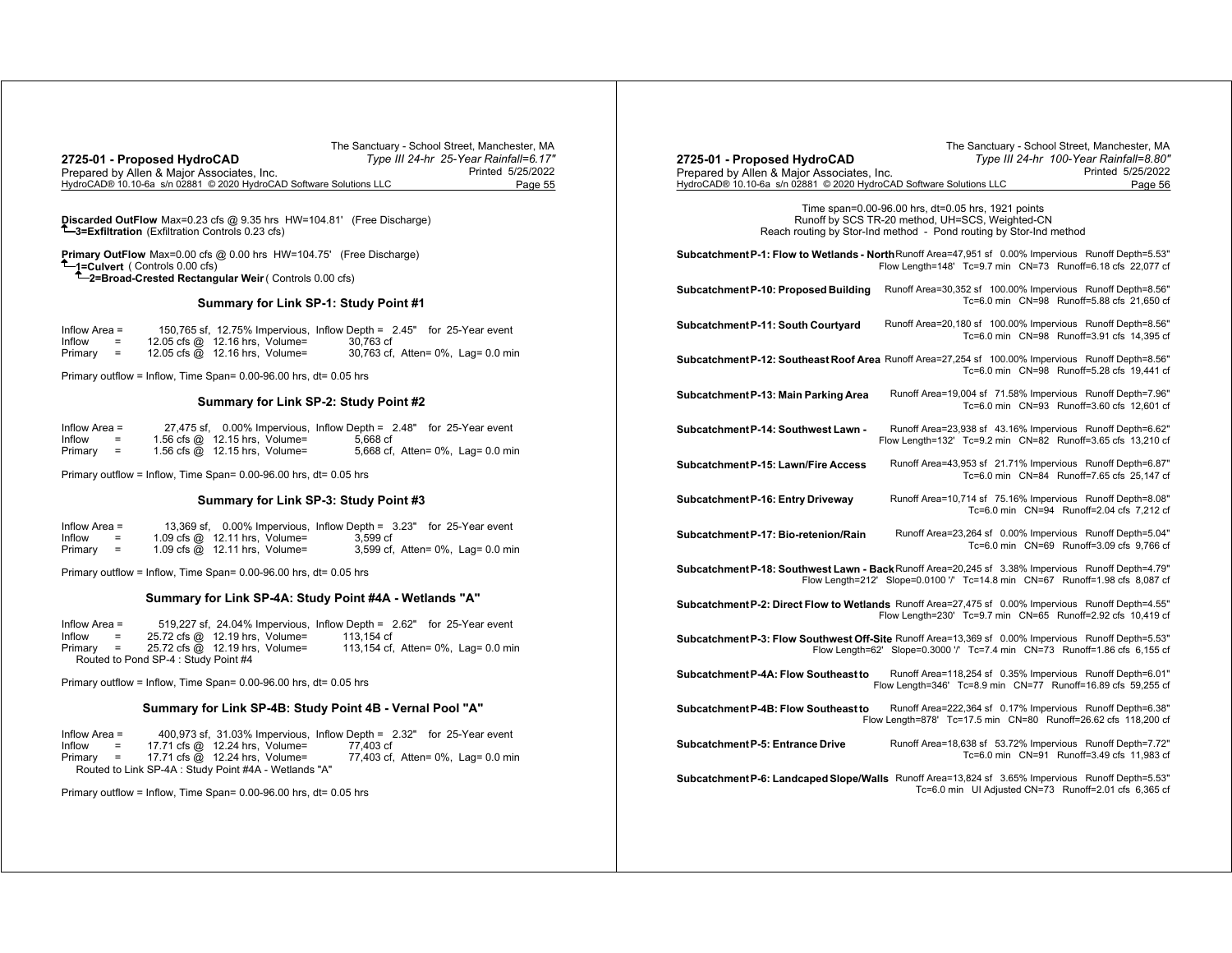| 2725-01 - Proposed HydroCAD<br>Prepared by Allen & Major Associates, Inc.<br>HydroCAD® 10.10-6a s/n 02881 © 2020 HydroCAD Software Solutions LLC | The Sanctuary - School Street, Manchester, MA<br>Type III 24-hr 100-Year Rainfall=8.80"                                                             | Printed 5/25/2022<br>Page 57                                |
|--------------------------------------------------------------------------------------------------------------------------------------------------|-----------------------------------------------------------------------------------------------------------------------------------------------------|-------------------------------------------------------------|
| Subcatchment P-7: Landscaped Slope                                                                                                               | Runoff Area=24,883 sf 6.52% Impervious Runoff Depth=6.38"<br>Tc=6.0 min CN=80 Runoff=4.09 cfs 13,227 cf                                             |                                                             |
| Subcatchment P-8: Cul-de-Sac/Garage                                                                                                              | Runoff Area=22,308 sf 74.44% Impervious Runoff Depth=7.96"<br>Tc=6.0 min CN=93 Runoff=4.23 cfs 14,792 cf                                            |                                                             |
| Subcatchment P-9: North Courtyard/Green Runoff Area=15,328 sf 33.00% Impervious Runoff Depth=7.11"                                               | Tc=6.0 min CN=86 Runoff=2.73 cfs 9,080 cf                                                                                                           |                                                             |
| Reach SWALE: Swale Abutting Entry Avg. Flow Depth=0.56' Max Vel=2.11 fps Inflow=4.09 cfs 13,227 cf                                               | n=0.100 L=427.0' S=0.0714 '/' Capacity=6.48 cfs Outflow=3.72 cfs 13,227 cf                                                                          |                                                             |
| <b>Pond 1P: CB-5</b>                                                                                                                             | Peak Elev=65.55' Storage=76 cf Inflow=3.72 cfs 13,227 cf<br>12.0" Round Culvert n=0.012 L=60.0' S=0.0833 '/' Outflow=3.73 cfs 13,177 cf             |                                                             |
| Pond RG-1: New Rain Garden/Bioretention Peak Elev=62.59' Storage=11,611 cf Inflow=16.30 cfs 55,302 cf                                            | Discarded=0.16 cfs 17,308 cf Primary=15.18 cfs 38,011 cf Outflow=15.34 cfs 55,319 cf                                                                |                                                             |
| Pond RG-2: Filtering Rain Garden-2 - At Site Peak Elev=51.56' Storage=1,967 cf Inflow=5.49 cfs 18,348 cf                                         | Primary=5.15 cfs 18,336 cf Secondary=0.02 cfs 4 cf Outflow=5.17 cfs 18,341 cf                                                                       |                                                             |
| Pond SP-4: Study Point #4                                                                                                                        | Peak Elev=51.94' Storage=49,605 cf Inflow=46.39 cfs 225,938 cf<br>18.0" Round Culvert n=0.012 L=82.0' S=0.0032 '/' Outflow=17.15 cfs 225,938 cf     |                                                             |
| Pond UIS-1: UIS-1 - Southwest Lawn (96" Peak Elev=107.31' Storage=42,099 cf Inflow=20.21 cfs 73,128 cf                                           | Discarded=0.21 cfs 55,598 cf Primary=1.95 cfs 17,525 cf Outflow=2.16 cfs 73,123 cf                                                                  |                                                             |
| Pond UIS-2: UIS-2 - MC-3500                                                                                                                      | Peak Elev=110.22' Storage=13,747 cf Inflow=8.89 cfs 49,567 cf<br>Discarded=0.23 cfs 27,512 cf Primary=2.67 cfs 22,055 cf Outflow=2.90 cfs 49,567 cf |                                                             |
| Link SP-1: Study Point #1                                                                                                                        |                                                                                                                                                     | Inflow=21.17 cfs 60.089 cf<br>Primary=21.17 cfs 60,089 cf   |
| Link SP-2: Study Point #2                                                                                                                        |                                                                                                                                                     | Inflow=2.92 cfs 10.419 cf<br>Primary=2.92 cfs 10,419 cf     |
| Link SP-3: Study Point #3                                                                                                                        |                                                                                                                                                     | Inflow=1.86 cfs 6,155 cf<br>Primary=1.86 cfs 6,155 cf       |
| Link SP-4A: Study Point #4A - Wetlands "A"                                                                                                       |                                                                                                                                                     | Inflow=41.78 cfs 207,597 cf<br>Primary=41.78 cfs 207,597 cf |
| Link SP-4B: Study Point 4B - Vernal Pool "A"                                                                                                     |                                                                                                                                                     | Inflow=28.43 cfs 148,342 cf<br>Primary=28.43 cfs 148,342 cf |
|                                                                                                                                                  | Total Runoff Area = 743,298 sf Runoff Volume = 403,062 cf Average Runoff Depth = 6.51"<br>79.20% Pervious = 588,714 sf                              | 20.80% Impervious = 154,584 sf                              |

| 2725-01 - Proposed HydroCAD            |    |                                                                        | Type III 24-hr 100-Year Rainfall=8.80"                                                   |  |  |  |
|----------------------------------------|----|------------------------------------------------------------------------|------------------------------------------------------------------------------------------|--|--|--|
|                                        |    | Prepared by Allen & Major Associates, Inc.                             | Printed 5/25/2022                                                                        |  |  |  |
|                                        |    | HydroCAD® 10.10-6a s/n 02881 © 2020 HydroCAD Software Solutions LLC    | Page 58                                                                                  |  |  |  |
|                                        |    |                                                                        | Summary for Subcatchment P-1: Flow to Wetlands - North                                   |  |  |  |
| Runoff<br>$\equiv$                     |    | 6.18 cfs $@$ 12.14 hrs, Volume=<br>Routed to Link SP-1: Study Point #1 | 22,077 cf, Depth= 5.53"                                                                  |  |  |  |
| Type III 24-hr 100-Year Rainfall=8.80" |    |                                                                        | Runoff by SCS TR-20 method, UH=SCS, Weighted-CN, Time Span= 0.00-96.00 hrs, dt= 0.05 hrs |  |  |  |
| Area (sf)                              | CN | Description                                                            |                                                                                          |  |  |  |
| 5.253                                  | 48 | Brush, Good, HSG B                                                     |                                                                                          |  |  |  |
| 6.353                                  | 73 | Brush, Good, HSG D                                                     |                                                                                          |  |  |  |
| 1.517                                  | 55 | Woods, Good, HSG B                                                     |                                                                                          |  |  |  |
| 34.828                                 | 77 | Woods, Good, HSG D                                                     |                                                                                          |  |  |  |

The Sanctuary - School Street, Manchester, MA

|             | 34.828           | $\prime\prime$  |                         | 800005. GOOD. HOG D   |                                                                        |
|-------------|------------------|-----------------|-------------------------|-----------------------|------------------------------------------------------------------------|
|             | 47.951<br>47.951 | 73              | <b>Weighted Average</b> | 100.00% Pervious Area |                                                                        |
| Tc<br>(min) | Length<br>(feet) | Slope<br>ft/ft) | Velocity<br>(ft/sec)    | Capacity<br>(cfs)     | Description                                                            |
| 8.4         | 50               | 0.2120          | 0.10                    |                       | Sheet Flow,<br>Woods: Dense underbrush $n = 0.800$ P2= 3.16"           |
| 1.3         | 98               | 0.2620          | 1.28                    |                       | <b>Shallow Concentrated Flow,</b><br>Forest w/Heavy Litter Ky= 2.5 fps |

9.7 148 Total

#### **Summary for Subcatchment P-10: Proposed Building Roof**

Runoff <sup>=</sup> 5.88 cfs @ 12.09 hrs, Volume= 21,650 cf, Depth= 8.56" Routed to Pond UIS-1 : UIS-1 - Southwest Lawn (96" CMP)

Runoff by SCS TR-20 method, UH=SCS, Weighted-CN, Time Span= 0.00-96.00 hrs, dt= 0.05 hrs Type III 24-hr 100-Year Rainfall=8.80"

| СN |                                                                |                             |                                                                          |  |  |  |
|----|----------------------------------------------------------------|-----------------------------|--------------------------------------------------------------------------|--|--|--|
| 98 |                                                                |                             |                                                                          |  |  |  |
|    |                                                                | 100.00% Impervious Area     |                                                                          |  |  |  |
|    | 100.00% Unconnected                                            |                             |                                                                          |  |  |  |
|    |                                                                |                             |                                                                          |  |  |  |
|    |                                                                |                             | Description                                                              |  |  |  |
|    |                                                                |                             |                                                                          |  |  |  |
|    |                                                                |                             | Direct Entry, Min. Tc                                                    |  |  |  |
|    | Area (sf)<br>30.352<br>30.352<br>30.352<br>Tc Length<br>(feet) | Slope<br>ft/ft)<br>(ft/sec) | Description<br>Unconnected roofs, HSG D<br>Velocity<br>Capacity<br>(cfs) |  |  |  |

#### **Summary for Subcatchment P-11: South Courtyard**

Runoff <sup>=</sup> 3.91 cfs @ 12.09 hrs, Volume= 14,395 cf, Depth= 8.56" Routed to Pond UIS-1 : UIS-1 - Southwest Lawn (96" CMP)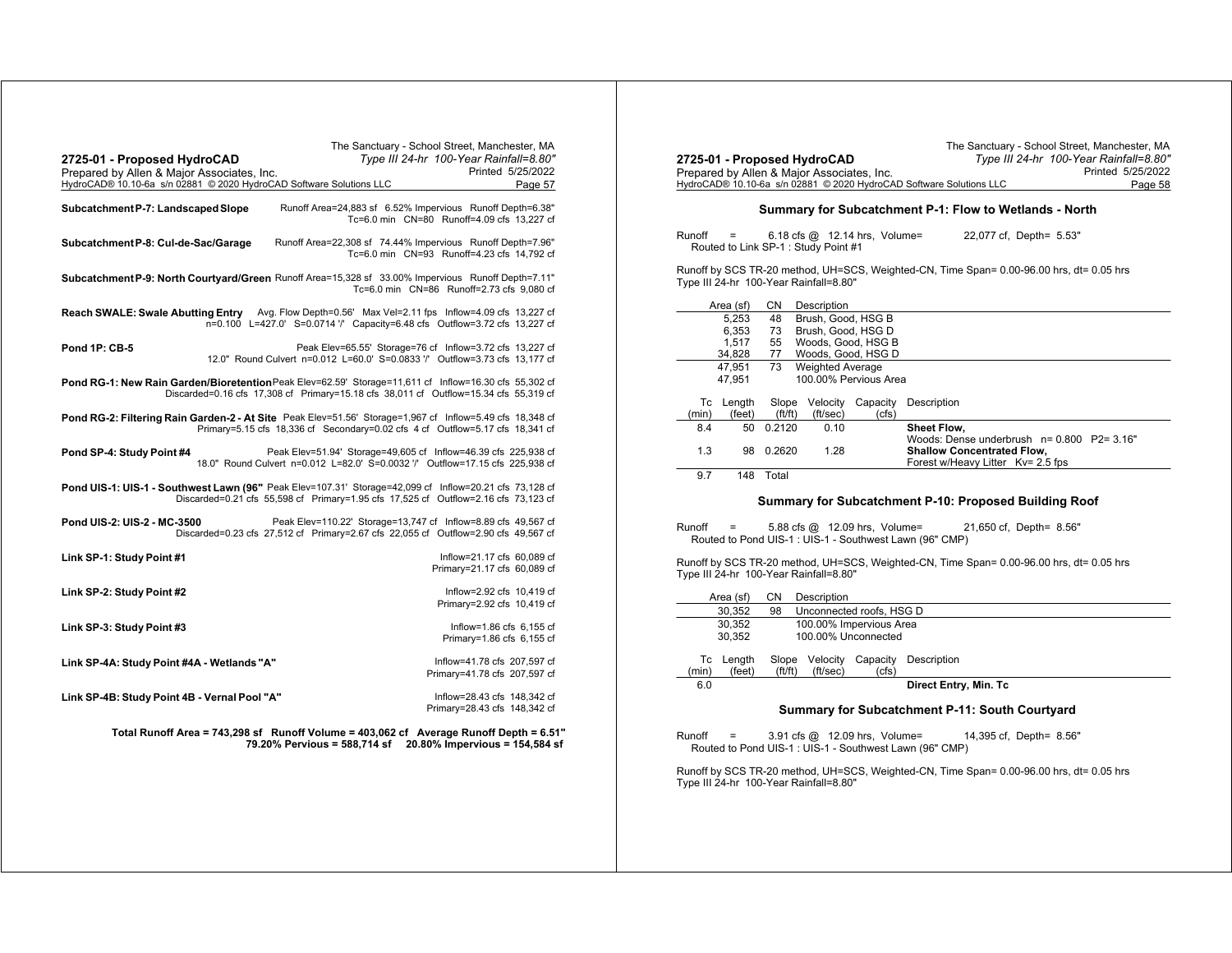|                              | 2725-01 - Proposed HydroCAD<br>Prepared by Allen & Major Associates, Inc.<br>HydroCAD® 10.10-6a s/n 02881 © 2020 HydroCAD Software Solutions LLC | The Sanctuary - School Street, Manchester, MA<br>Type III 24-hr 100-Year Rainfall=8.80"<br>Printed 5/25/2022<br>Page 59 |
|------------------------------|--------------------------------------------------------------------------------------------------------------------------------------------------|-------------------------------------------------------------------------------------------------------------------------|
| Area (sf)                    | CN<br>Description                                                                                                                                |                                                                                                                         |
| 20,180                       | 98<br>Unconnected pavement, HSG D                                                                                                                |                                                                                                                         |
| 20,180<br>20,180             | 100.00% Impervious Area<br>100.00% Unconnected                                                                                                   |                                                                                                                         |
| Tc Length<br>(feet)<br>(min) | Slope Velocity Capacity<br>Description<br>ft/ft)<br>(ft/sec)<br>(cfs)                                                                            |                                                                                                                         |
| 6.0                          |                                                                                                                                                  | Direct Entry, Min. Tc.                                                                                                  |
|                              | Summary for Subcatchment P-12: Southeast Roof Area                                                                                               |                                                                                                                         |
| Runoff<br>$=$                | 5.28 cfs @ 12.09 hrs, Volume=<br>Routed to Pond UIS-2 : UIS-2 - MC-3500                                                                          | 19,441 cf, Depth= 8.56"                                                                                                 |
|                              | Runoff by SCS TR-20 method, UH=SCS, Weighted-CN, Time Span= 0.00-96.00 hrs, dt= 0.05 hrs<br>Type III 24-hr 100-Year Rainfall=8.80"<br>CN         |                                                                                                                         |
| Area (sf)<br>27,254          | Description<br>98<br>Unconnected roofs, HSG D                                                                                                    |                                                                                                                         |
| 27,254<br>27,254             | 100.00% Impervious Area<br>100.00% Unconnected                                                                                                   |                                                                                                                         |
| Tc Length<br>(min)<br>(feet) | Slope Velocity Capacity<br>Description<br>ft/ft)<br>(ft/sec)<br>(cfs)                                                                            |                                                                                                                         |
| 6.0                          |                                                                                                                                                  | Direct Entry, Min. Tc                                                                                                   |
|                              | Summary for Subcatchment P-13: Main Parking Area                                                                                                 |                                                                                                                         |
| Runoff<br>=                  | 3.60 cfs @ 12.09 hrs, Volume=<br>Routed to Pond UIS-2 : UIS-2 - MC-3500                                                                          | 12,601 cf, Depth= 7.96"                                                                                                 |
|                              | Runoff by SCS TR-20 method, UH=SCS, Weighted-CN, Time Span= 0.00-96.00 hrs, dt= 0.05 hrs<br>Type III 24-hr 100-Year Rainfall=8.80"               |                                                                                                                         |

|       | Area (sf) | CΝ     | Description                 |          |                               |  |
|-------|-----------|--------|-----------------------------|----------|-------------------------------|--|
|       | 13.604    | 98     | Unconnected pavement, HSG D |          |                               |  |
|       | 5,400     | 80     |                             |          | >75% Grass cover, Good, HSG D |  |
|       | 19.004    | 93     | <b>Weighted Average</b>     |          |                               |  |
|       | 5.400     |        | 28.42% Pervious Area        |          |                               |  |
|       | 13.604    |        | 71.58% Impervious Area      |          |                               |  |
|       | 13.604    |        | 100.00% Unconnected         |          |                               |  |
| Тc    | Length    | Slope  | Velocitv                    | Capacity | Description                   |  |
| (min) | (feet)    | ft/ft) | (ft/sec)                    | (cfs)    |                               |  |
| 6.0   |           |        |                             |          | Direct Entry, Min. 6.0        |  |

| 2725-01 - Proposed HydroCAD<br>Prepared by Allen & Major Associates, Inc.                                                              |                                                       |           |                                        |                   | Type III 24-hr 100-Year Rainfall=8.80"<br>Printed 5/25/2022                                                        |  |  |
|----------------------------------------------------------------------------------------------------------------------------------------|-------------------------------------------------------|-----------|----------------------------------------|-------------------|--------------------------------------------------------------------------------------------------------------------|--|--|
|                                                                                                                                        |                                                       |           |                                        |                   | HydroCAD® 10.10-6a s/n 02881 © 2020 HydroCAD Software Solutions LLC<br>Page 60                                     |  |  |
|                                                                                                                                        |                                                       |           |                                        |                   |                                                                                                                    |  |  |
|                                                                                                                                        | Summary for Subcatchment P-14: Southwest Lawn - Front |           |                                        |                   |                                                                                                                    |  |  |
| Runoff<br>$3.65$ cfs $@$ 12.13 hrs, Volume=<br>13,210 cf, Depth= 6.62"<br>=<br>Routed to Pond UIS-1 : UIS-1 - Southwest Lawn (96" CMP) |                                                       |           |                                        |                   |                                                                                                                    |  |  |
|                                                                                                                                        |                                                       |           | Type III 24-hr 100-Year Rainfall=8.80" |                   | Runoff by SCS TR-20 method, UH=SCS, Weighted-CN, Time Span= 0.00-96.00 hrs, dt= 0.05 hrs                           |  |  |
|                                                                                                                                        | Area (sf)                                             | CN        | Description                            |                   |                                                                                                                    |  |  |
|                                                                                                                                        | 10,332                                                | 98        | Paved parking, HSG D                   |                   |                                                                                                                    |  |  |
|                                                                                                                                        | 6,889                                                 | 61        |                                        |                   | >75% Grass cover, Good, HSG B                                                                                      |  |  |
|                                                                                                                                        | 6,717                                                 | 80        |                                        |                   | >75% Grass cover, Good, HSG D                                                                                      |  |  |
|                                                                                                                                        | 23.938                                                | 82        | <b>Weighted Average</b>                |                   |                                                                                                                    |  |  |
|                                                                                                                                        | 13,606                                                |           | 56.84% Pervious Area                   |                   |                                                                                                                    |  |  |
|                                                                                                                                        | 10.332                                                |           | 43.16% Impervious Area                 |                   |                                                                                                                    |  |  |
|                                                                                                                                        | Tc Length                                             | Slope     |                                        | Velocity Capacity | Description                                                                                                        |  |  |
| (min)                                                                                                                                  | (feet)                                                | (ft/ft)   | (ft/sec)                               | (cfs)             |                                                                                                                    |  |  |
| 8.2                                                                                                                                    | 50                                                    | 0.0200    | 0.10                                   |                   | Sheet Flow.                                                                                                        |  |  |
|                                                                                                                                        |                                                       |           |                                        |                   | Grass: Dense n= 0.240 P2= 3.16"                                                                                    |  |  |
| 1.0                                                                                                                                    |                                                       | 82 0.0360 | 1.33                                   |                   | <b>Shallow Concentrated Flow,</b>                                                                                  |  |  |
|                                                                                                                                        |                                                       |           |                                        |                   | Short Grass Pasture Kv= 7.0 fps                                                                                    |  |  |
| 9.2                                                                                                                                    | 132                                                   | Total     |                                        |                   |                                                                                                                    |  |  |
|                                                                                                                                        |                                                       |           |                                        |                   | Summary for Subcatchment P-15: Lawn/Fire Access                                                                    |  |  |
| Runoff                                                                                                                                 |                                                       |           |                                        |                   | 7.65 cfs @ 12.09 hrs, Volume=<br>25,147 cf, Depth= 6.87"<br>Routed to Pond RG-1: New Rain Garden/Bioretention Area |  |  |

The Sanctuary - School Street, Manchester, MA

|         |       | Area (sf) | СN     | Description                   |          |                        |  |  |  |
|---------|-------|-----------|--------|-------------------------------|----------|------------------------|--|--|--|
|         |       | 9.543     | 98     | Paved parking, HSG D          |          |                        |  |  |  |
| $\star$ |       | 3.854     | 80     | GrassPave2, Good, HSG D       |          |                        |  |  |  |
|         |       | 30.556    | 80     | >75% Grass cover, Good, HSG D |          |                        |  |  |  |
|         |       | 43.953    | 84     | <b>Weighted Average</b>       |          |                        |  |  |  |
|         |       | 34.410    |        | 78.29% Pervious Area          |          |                        |  |  |  |
|         |       | 9.543     |        | 21.71% Impervious Area        |          |                        |  |  |  |
|         |       |           |        |                               |          |                        |  |  |  |
|         | Тc    | Length    | Slope  | Velocitv                      | Capacity | Description            |  |  |  |
|         | (min) | (feet)    | ft/ft) | (ft/sec)                      | (cfs)    |                        |  |  |  |
|         | 6.0   |           |        |                               |          | Direct Entry, Min. 6.0 |  |  |  |
|         |       |           |        |                               |          |                        |  |  |  |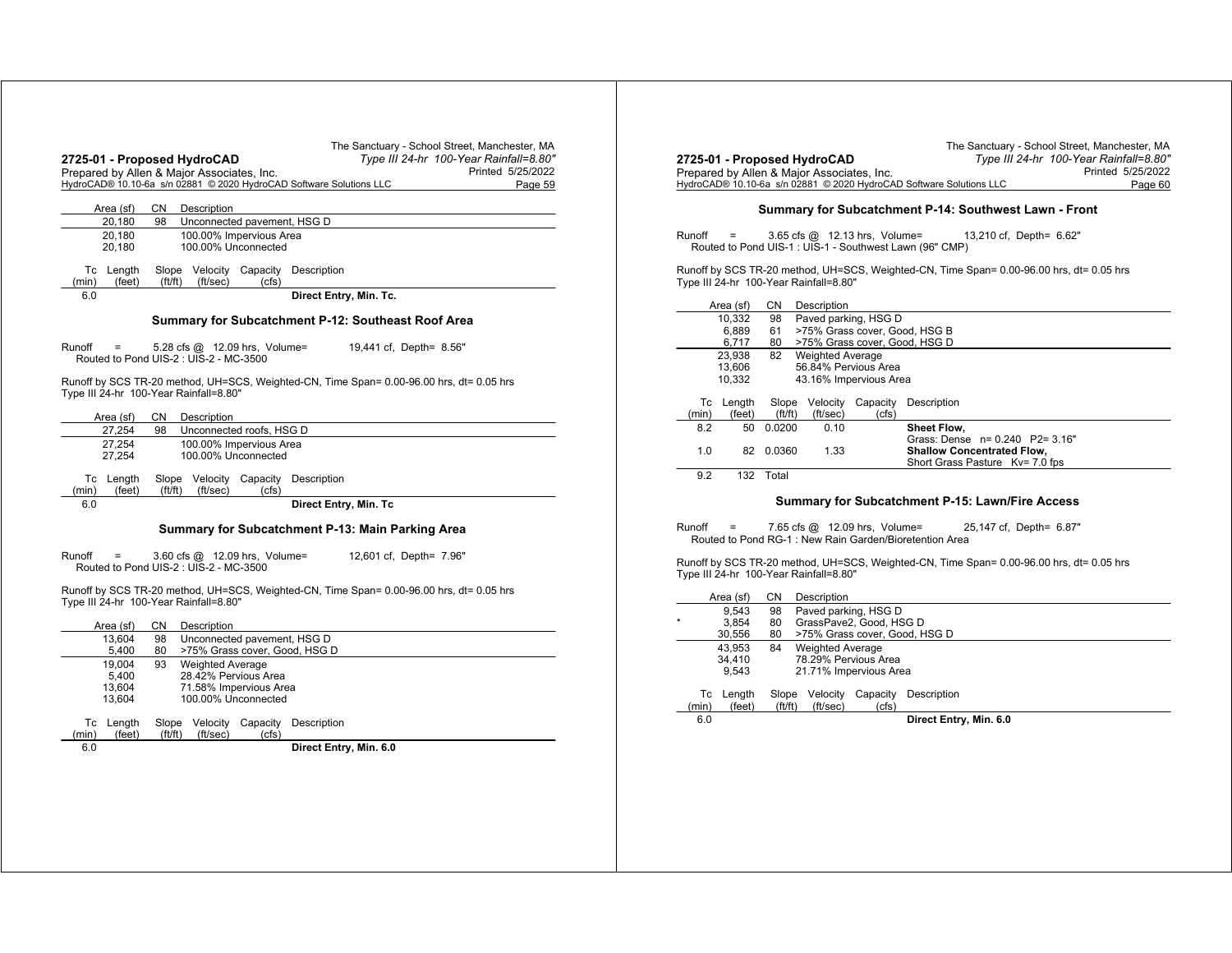| 2725-01 - Proposed HydroCAD<br>Prepared by Allen & Major Associates, Inc.<br>HydroCAD® 10.10-6a s/n 02881 © 2020 HydroCAD Software Solutions LLC | The Sanctuary - School Street, Manchester, MA<br>Type III 24-hr 100-Year Rainfall=8.80" | Printed 5/25/2022<br>Page 61 | 2725-01 - Pro<br>Prepared by Al<br>HydroCAD® 10.1 |
|--------------------------------------------------------------------------------------------------------------------------------------------------|-----------------------------------------------------------------------------------------|------------------------------|---------------------------------------------------|
|                                                                                                                                                  | <b>Summary for Subcatchment P-16: Entry Driveway</b>                                    |                              | Area (sf)                                         |
| Runoff<br>2.04 cfs $@$ 12.09 hrs, Volume=<br>$\equiv$<br>Routed to Pond RG-1: New Rain Garden/Bioretention Area                                  | 7,212 cf, Depth= 8.08"                                                                  |                              | 684<br>14,032<br>5,529                            |
| Runoff by SCS TR-20 method, UH=SCS, Weighted-CN, Time Span= 0.00-96.00 hrs, dt= 0.05 hrs<br>Type III 24-hr 100-Year Rainfall=8.80"               |                                                                                         |                              | 20.245<br>19,561<br>684                           |
| Area (sf)<br>CN<br>Description                                                                                                                   |                                                                                         |                              | Tc Length                                         |
| 2.672<br>98<br>Paved parking, HSG B<br>5.381<br>Paved parking, HSG D<br>98<br>2,661<br>>75% Grass cover, Good, HSG D<br>80                       |                                                                                         |                              | (min)<br>(feet<br>10.9<br>50                      |
| <b>Weighted Average</b><br>10,714<br>94                                                                                                          |                                                                                         |                              | 3.9<br>162                                        |
| 2.661<br>24.84% Pervious Area<br>75.16% Impervious Area<br>8,053                                                                                 |                                                                                         |                              | 212<br>14.8                                       |
| Slope Velocity Capacity Description<br>Tc Length<br>(feet)<br>ft/ft)<br>(ft/sec)<br>(cfs)<br>(min)                                               |                                                                                         |                              |                                                   |
| 6.0                                                                                                                                              | Direct Entry, Min. Tc.                                                                  |                              | Runoff<br>$\equiv$<br>Routed to Lin               |
| Summary for Subcatchment P-17: Bio-retenion/Rain Garden                                                                                          |                                                                                         |                              |                                                   |
| Runoff<br>$\quad \  \  =$<br>3.09 cfs @ 12.09 hrs, Volume=<br>Routed to Pond RG-1: New Rain Garden/Bioretention Area                             | 9,766 cf, Depth= 5.04"                                                                  |                              | Runoff by SCS 1<br>Type III 24-hr 1               |
| Runoff by SCS TR-20 method, UH=SCS, Weighted-CN, Time Span= 0.00-96.00 hrs, dt= 0.05 hrs<br>Type III 24-hr 100-Year Rainfall=8.80"               |                                                                                         |                              | Area (sf)<br>1,025<br>14,775<br>11,675            |
| Area (sf)<br>CN<br>Description<br>>75% Grass cover, Good, HSG B<br>12.971<br>61                                                                  |                                                                                         |                              | 27,475<br>27,475                                  |
| 6,335<br>>75% Grass cover, Good, HSG D<br>80                                                                                                     |                                                                                         |                              |                                                   |
| Water Surface, 0% imp, HSG B<br>503<br>98<br>Water Surface, 0% imp, HSG D<br>1,092<br>98                                                         |                                                                                         |                              | Tc Length<br>(feet)<br>(min)                      |
| Woods, Good, HSG B<br>1,518<br>55<br>Woods, Good, HSG D<br>845<br>77                                                                             |                                                                                         |                              | 7.3<br>50                                         |
| 23,264<br><b>Weighted Average</b><br>69                                                                                                          |                                                                                         |                              | 2.4<br>180                                        |
| 23,264<br>100.00% Pervious Area<br>Slope Velocity Capacity Description<br>Tc Length<br>ft/ft)<br>(ft/sec)<br>(min)<br>(feet)<br>(cfs)            |                                                                                         |                              | 230<br>9.7                                        |
| 6.0                                                                                                                                              | Direct Entry, Min. Tc.                                                                  |                              |                                                   |
| Summary for Subcatchment P-18: Southwest Lawn - Back                                                                                             |                                                                                         |                              | Runoff<br>$\equiv$<br>Routed to Lir               |
| Runoff<br>1.98 cfs $@$ 12.21 hrs, Volume=<br>$\equiv$<br>Routed to Link SP-4B : Study Point 4B - Vernal Pool "A"                                 | 8,087 cf, Depth= 4.79"                                                                  |                              | Runoff by SCS 1<br>Type III 24-hr 1               |
| Runoff by SCS TR-20 method, UH=SCS, Weighted-CN, Time Span= 0.00-96.00 hrs, dt= 0.05 hrs<br>Type III 24-hr 100-Year Rainfall=8.80"               |                                                                                         |                              |                                                   |
|                                                                                                                                                  |                                                                                         |                              |                                                   |
|                                                                                                                                                  |                                                                                         |                              |                                                   |

|        |           |           |                                            |          | The Sanctuary - School Street, Manchester, MA                                            |
|--------|-----------|-----------|--------------------------------------------|----------|------------------------------------------------------------------------------------------|
|        |           |           | 2725-01 - Proposed HydroCAD                |          | Type III 24-hr 100-Year Rainfall=8.80"                                                   |
|        |           |           | Prepared by Allen & Major Associates, Inc. |          | Printed 5/25/2022                                                                        |
|        |           |           |                                            |          | HydroCAD® 10.10-6a s/n 02881 © 2020 HydroCAD Software Solutions LLC<br>Page 62           |
|        |           |           |                                            |          |                                                                                          |
|        | Area (sf) | <b>CN</b> | Description                                |          |                                                                                          |
|        | 684       | 98        | Paved parking, HSG D                       |          |                                                                                          |
|        | 14.032    | 61        | >75% Grass cover, Good, HSG B              |          |                                                                                          |
|        | 5,529     | 80        | >75% Grass cover, Good, HSG D              |          |                                                                                          |
|        | 20,245    | 67        | <b>Weighted Average</b>                    |          |                                                                                          |
|        | 19,561    |           | 96.62% Pervious Area                       |          |                                                                                          |
|        | 684       |           | 3.38% Impervious Area                      |          |                                                                                          |
|        | Tc Length | Slope     | Velocity                                   | Capacity | Description                                                                              |
| (min)  | (feet)    | ft/ft)    | (ft/sec)                                   | (cfs)    |                                                                                          |
| 10.9   | 50        | 0.0100    | 0.08                                       |          | Sheet Flow,                                                                              |
|        |           |           |                                            |          | Grass: Dense n= 0.240 P2= 3.16"                                                          |
| 3.9    | 162       | 0.0100    | 0.70                                       |          | <b>Shallow Concentrated Flow.</b>                                                        |
|        |           |           |                                            |          | Short Grass Pasture Kv= 7.0 fps                                                          |
| 14.8   |           | 212 Total |                                            |          |                                                                                          |
|        |           |           |                                            |          |                                                                                          |
|        |           |           |                                            |          | Summary for Subcatchment P-2: Direct Flow to Wetlands "F"                                |
| Runoff |           |           | 2.92 cfs $@$ 12.14 hrs, Volume=            |          | 10,419 cf, Depth= 4.55"                                                                  |
|        |           |           | Routed to Link SP-2 : Study Point #2       |          |                                                                                          |
|        |           |           |                                            |          |                                                                                          |
|        |           |           |                                            |          | Runoff by SCS TR-20 method, UH=SCS, Weighted-CN, Time Span= 0.00-96.00 hrs, dt= 0.05 hrs |
|        |           |           | Type III 24-hr 100-Year Rainfall=8.80"     |          |                                                                                          |
|        |           |           |                                            |          |                                                                                          |
|        | Area (sf) | CN        | Description                                |          |                                                                                          |
|        | 1.025     | 61        | >75% Grass cover, Good, HSG B              |          |                                                                                          |
|        | 14,775    | 55        | Woods, Good, HSG B                         |          |                                                                                          |
|        | 11,675    | 77        | Woods, Good, HSG D                         |          |                                                                                          |
|        | 27,475    | 65        | <b>Weighted Average</b>                    |          |                                                                                          |
|        | 27.475    |           | 100.00% Pervious Area                      |          |                                                                                          |

| Тc<br>(min) | Lenath<br>(feet) | ft/ft) | (ft/sec) | Slope Velocity Capacity<br>(cfs) | Description                                                                                                             |
|-------------|------------------|--------|----------|----------------------------------|-------------------------------------------------------------------------------------------------------------------------|
| 7.3         | 50               | 0.2980 | 0.11     |                                  | <b>Sheet Flow.</b>                                                                                                      |
| 2.4         | 180              | 0.2580 | 1 27     |                                  | Woods: Dense underbrush $n = 0.800$ P2= 3.16"<br><b>Shallow Concentrated Flow.</b><br>Forest w/Heavy Litter Ky= 2.5 fps |

0 Total

## **Summary for Subcatchment P-3: Flow Southwest Off-Site**

Runoff <sup>=</sup> 1.86 cfs @ 12.11 hrs, Volume= 6,155 cf, Depth= 5.53" Routed to Link SP-3 : Study Point #3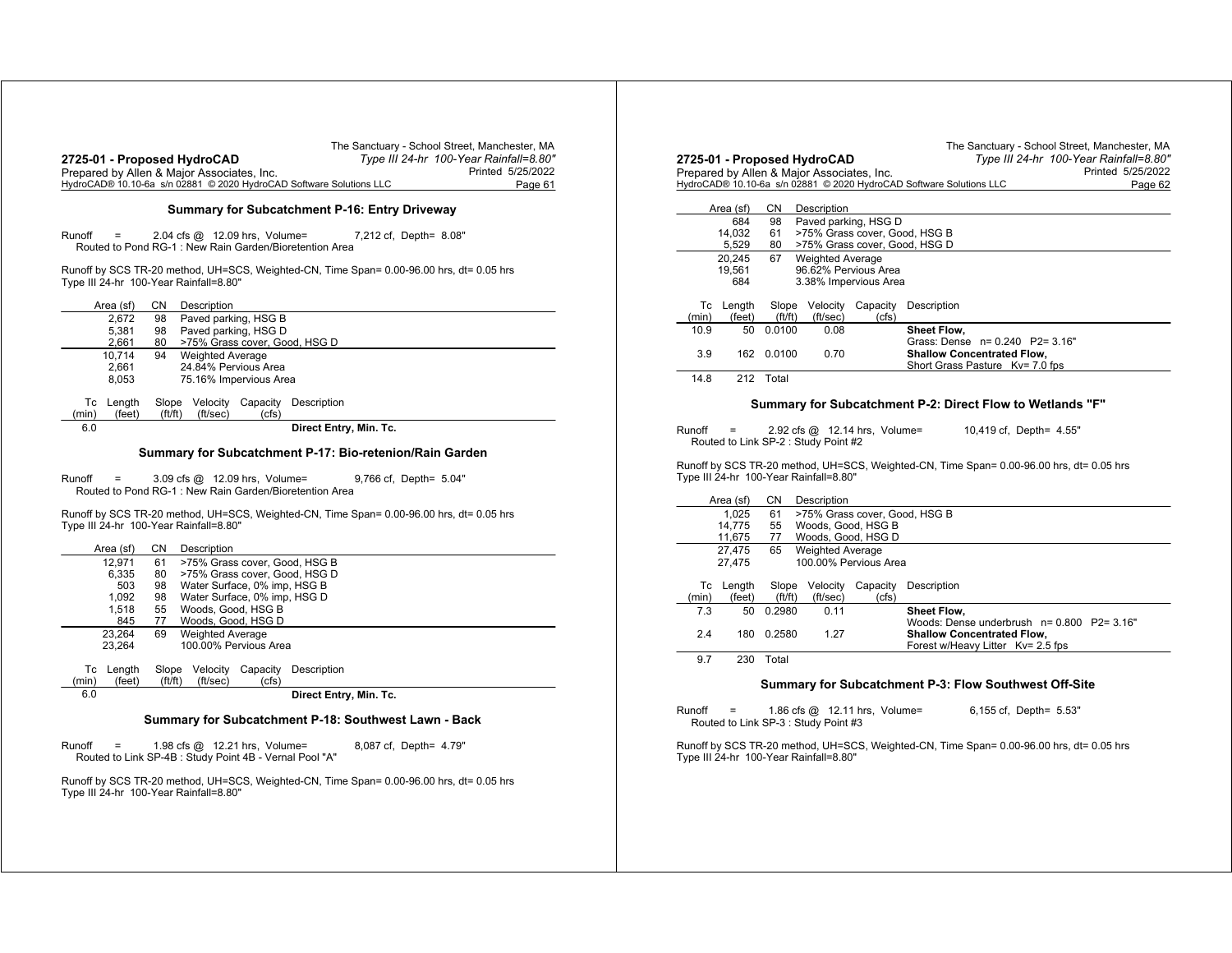|             |                  |                      | 2725-01 - Proposed HydroCAD<br>Prepared by Allen & Major Associates, Inc. |                       | The Sanctuary - School Street, Manchester, MA<br>Type III 24-hr 100-Year Rainfall=8.80"<br>Printed 5/25/2022<br>HydroCAD® 10.10-6a s/n 02881 © 2020 HydroCAD Software Solutions LLC<br>Page 63 |
|-------------|------------------|----------------------|---------------------------------------------------------------------------|-----------------------|------------------------------------------------------------------------------------------------------------------------------------------------------------------------------------------------|
|             | Area (sf)        |                      |                                                                           |                       |                                                                                                                                                                                                |
|             | 6.978            | 80                   |                                                                           |                       | >75% Grass cover, Good, HSG D                                                                                                                                                                  |
|             | 3.182            | 55                   |                                                                           | Woods, Good, HSG B    |                                                                                                                                                                                                |
|             | 3.209            | 77                   |                                                                           | Woods, Good, HSG D    |                                                                                                                                                                                                |
|             | 13.369           | 73                   | <b>Weighted Average</b>                                                   |                       |                                                                                                                                                                                                |
|             | 13.369           |                      |                                                                           | 100.00% Pervious Area |                                                                                                                                                                                                |
| Тc<br>(min) | Length<br>(feet) | Slope<br>(f t / f t) | Velocity<br>(ft/sec)                                                      | Capacity<br>(cfs)     | Description                                                                                                                                                                                    |
| 7.3         | 50               | 0.3000               | 0.11                                                                      |                       | <b>Sheet Flow.</b>                                                                                                                                                                             |
| 0.1         | 12               | 0.3000               | 1.37                                                                      |                       | Woods: Dense underbrush $n = 0.800$ P2= 3.16"<br><b>Shallow Concentrated Flow,</b><br>Forest w/Heavy Litter Kv= 2.5 fps                                                                        |
| 7.4         | 62               | Total                |                                                                           |                       |                                                                                                                                                                                                |

#### **Summary for Subcatchment P-4A: Flow Southeast to Wetlands "A"**

Runoff <sup>=</sup> 16.89 cfs @ 12.12 hrs, Volume= 59,255 cf, Depth= 6.01" Routed to Link SP-4A : Study Point #4A - Wetlands "A"

Runoff by SCS TR-20 method, UH=SCS, Weighted-CN, Time Span= 0.00-96.00 hrs, dt= 0.05 hrs Type III 24-hr 100-Year Rainfall=8.80"

|                                     |                                               | <b>CN</b><br>Description<br>Area (sf) |        |                         |                      |                                                              |  |
|-------------------------------------|-----------------------------------------------|---------------------------------------|--------|-------------------------|----------------------|--------------------------------------------------------------|--|
|                                     | 410<br>98<br>Unconnected pavement, HSG D      |                                       |        |                         |                      |                                                              |  |
|                                     | >75% Grass cover, Good, HSG D<br>12.410<br>80 |                                       |        |                         |                      |                                                              |  |
| Woods, Good, HSG D<br>105.434<br>77 |                                               |                                       |        |                         |                      |                                                              |  |
|                                     |                                               | 118.254                               | 77     | <b>Weighted Average</b> |                      |                                                              |  |
|                                     |                                               | 117.844                               |        |                         | 99.65% Pervious Area |                                                              |  |
| 410<br>0.35% Impervious Area        |                                               |                                       |        |                         |                      |                                                              |  |
|                                     |                                               | 410                                   |        |                         | 100.00% Unconnected  |                                                              |  |
|                                     | Тc                                            | Length                                | Slope  | Velocity                | Capacity             | Description                                                  |  |
|                                     | (min)                                         | (feet)                                | ft/ft) | (ft/sec)                | (cfs)                |                                                              |  |
|                                     | 6.7                                           | 50                                    | 0.3700 | 0.12                    |                      | Sheet Flow.<br>Woods: Dense underbrush $n = 0.800$ P2= 3.16" |  |
|                                     | 1.7                                           | 136                                   | 0.3000 | 1.37                    |                      | <b>Shallow Concentrated Flow,</b>                            |  |
|                                     | 0.5                                           | 160                                   |        | 5.67                    |                      | Forest w/Heavy Litter Kv= 2.5 fps<br>Lake or Reservoir,      |  |
|                                     |                                               |                                       |        |                         |                      | Mean Depth= 1.00'                                            |  |
|                                     | 8.9                                           | 346                                   | Total  |                         |                      |                                                              |  |

#### **Summary for Subcatchment P-4B: Flow Southeast to Wetlands "A"**

Runoff <sup>=</sup> 26.62 cfs @ 12.24 hrs, Volume= 118,200 cf, Depth= 6.38" Routed to Link SP-4B : Study Point 4B - Vernal Pool "A"

Runoff by SCS TR-20 method, UH=SCS, Weighted-CN, Time Span= 0.00-96.00 hrs, dt= 0.05 hrs Type III 24-hr 100-Year Rainfall=8.80"

|       |           |         | 2725-01 - Proposed HydroCAD<br>Prepared by Allen & Major Associates, Inc. |                              | The Sanctuary - School Street, Manchester, MA<br>Type III 24-hr 100-Year Rainfall=8.80"<br>Printed 5/25/2022<br>HydroCAD® 10.10-6a s/n 02881 © 2020 HydroCAD Software Solutions LLC<br>Page 64 |
|-------|-----------|---------|---------------------------------------------------------------------------|------------------------------|------------------------------------------------------------------------------------------------------------------------------------------------------------------------------------------------|
|       | Area (sf) | CN      | Description                                                               |                              |                                                                                                                                                                                                |
|       | 368       | 98      |                                                                           | Unconnected roofs, HSG B     |                                                                                                                                                                                                |
|       | 2.977     | 80      |                                                                           |                              | >75% Grass cover, Good, HSG D                                                                                                                                                                  |
|       | 2,029     | 55      | Woods, Good, HSG B                                                        |                              |                                                                                                                                                                                                |
|       | 181,109   | 77      | Woods, Good, HSG D                                                        |                              |                                                                                                                                                                                                |
|       | 35,881    | 98      |                                                                           | Water Surface, 0% imp, HSG D |                                                                                                                                                                                                |
|       | 222.364   | 80      | <b>Weighted Average</b>                                                   |                              |                                                                                                                                                                                                |
|       | 221,996   |         |                                                                           | 99.83% Pervious Area         |                                                                                                                                                                                                |
|       | 368       |         |                                                                           | 0.17% Impervious Area        |                                                                                                                                                                                                |
|       | 368       |         |                                                                           | 100.00% Unconnected          |                                                                                                                                                                                                |
| Тc    | Length    | Slope   | Velocity                                                                  | Capacity                     | Description                                                                                                                                                                                    |
| (min) | (feet)    | (ft/ft) | (ft/sec)                                                                  | (cfs)                        |                                                                                                                                                                                                |
| 11.2  | 50        | 0.1030  | 0.07                                                                      |                              | Sheet Flow.                                                                                                                                                                                    |
|       |           |         |                                                                           |                              | Woods: Dense underbrush $n = 0.800$ P2= 3.16"                                                                                                                                                  |
| 4.4   | 190       | 0.0825  | 0.72                                                                      |                              | <b>Shallow Concentrated Flow,</b>                                                                                                                                                              |
|       |           |         |                                                                           |                              | Forest w/Heavy Litter Kv= 2.5 fps                                                                                                                                                              |
| 1.9   | 638       |         | 5.67                                                                      |                              | Lake or Reservoir,<br>Mean Depth= 1.00'                                                                                                                                                        |

17.5 878 Total

#### **Summary for Subcatchment P-5: Entrance Drive**

Runoff <sup>=</sup> 3.49 cfs @ 12.09 hrs, Volume= 11,983 cf, Depth= 7.72" Routed to Pond RG-2 : Filtering Rain Garden-2 - At Site Entrance

Runoff by SCS TR-20 method, UH=SCS, Weighted-CN, Time Span= 0.00-96.00 hrs, dt= 0.05 hrs Type III 24-hr 100-Year Rainfall=8.80"

|       | Area (sf) | CΝ     | Description                   |          |                       |  |  |  |
|-------|-----------|--------|-------------------------------|----------|-----------------------|--|--|--|
|       | 10.013    | 98     | Paved parking, HSG D          |          |                       |  |  |  |
|       | 7.713     | 80     | >75% Grass cover, Good, HSG D |          |                       |  |  |  |
|       | 912       | 98     | Water Surface, 0% imp, HSG D  |          |                       |  |  |  |
|       | 18.638    | 91     | <b>Weighted Average</b>       |          |                       |  |  |  |
|       | 8.625     |        | 46.28% Pervious Area          |          |                       |  |  |  |
|       | 10.013    |        | 53.72% Impervious Area        |          |                       |  |  |  |
|       |           |        |                               |          |                       |  |  |  |
| Тc    | Length    | Slope  | Velocity                      | Capacity | Description           |  |  |  |
| (min) | (feet)    | ft/ft) | (ft/sec)                      | (cfs)    |                       |  |  |  |
| 6.0   |           |        |                               |          | Direct Entry, Min. Tc |  |  |  |
|       |           |        |                               |          |                       |  |  |  |

#### **Summary for Subcatchment P-6: Landcaped Slope/Walls**

Runoff <sup>=</sup> 2.01 cfs @ 12.09 hrs, Volume= 6,365 cf, Depth= 5.53" Routed to Pond RG-2 : Filtering Rain Garden-2 - At Site Entrance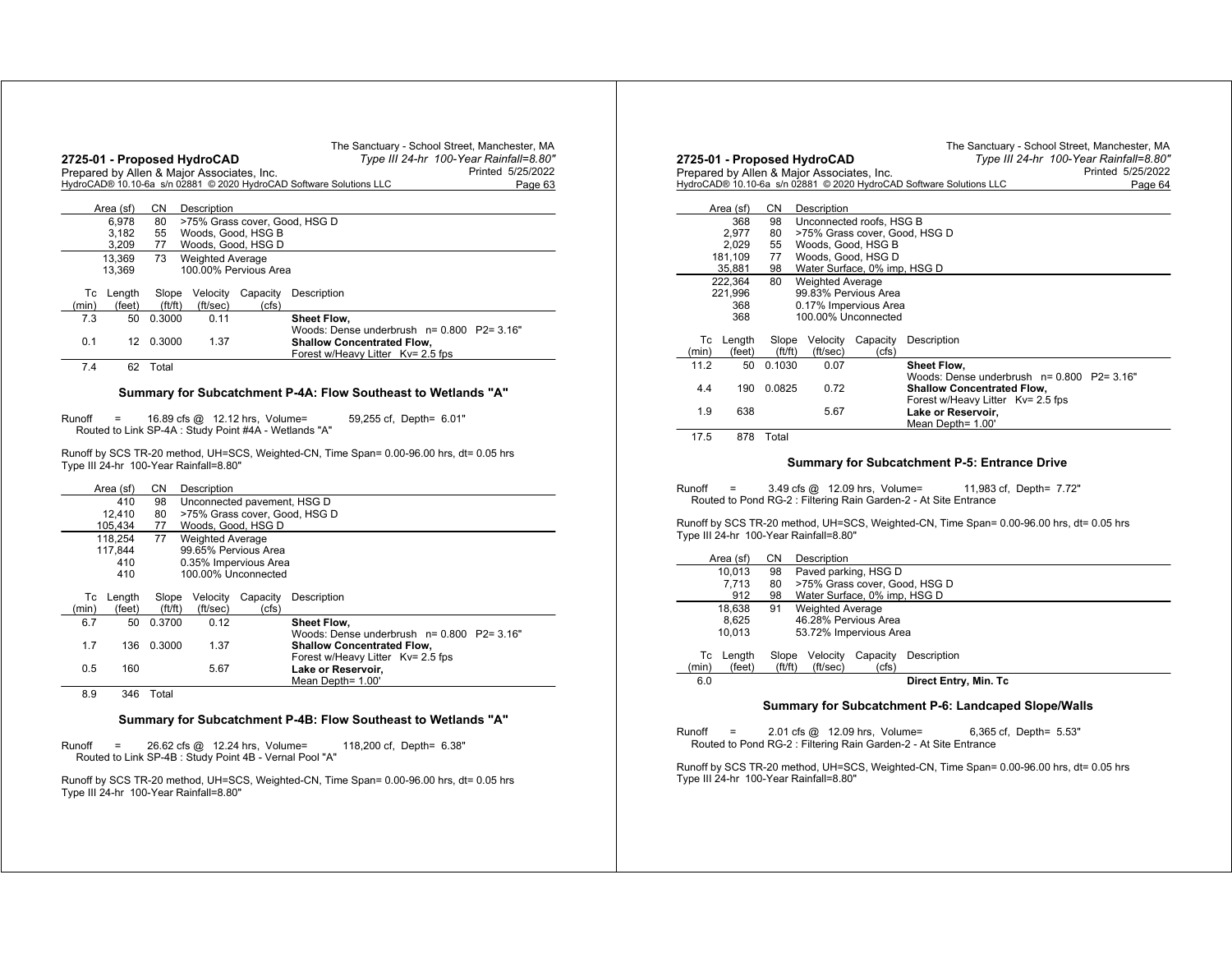| The Sanctuary - School Street, Manchester, MA<br>Type III 24-hr 100-Year Rainfall=8.80"<br>2725-01 - Proposed HydroCAD                       | The Sanctuary - School Street, Manchester, MA<br>Type III 24-hr 100-Year Rainfall=8.80"<br>2725-01 - Proposed HydroCAD |
|----------------------------------------------------------------------------------------------------------------------------------------------|------------------------------------------------------------------------------------------------------------------------|
| Printed 5/25/2022<br>Prepared by Allen & Major Associates, Inc.                                                                              | Printed 5/25/2022<br>Prepared by Allen & Major Associates, Inc.                                                        |
| HydroCAD® 10.10-6a s/n 02881 © 2020 HydroCAD Software Solutions LLC<br>Page 65                                                               | HydroCAD® 10.10-6a s/n 02881 © 2020 HydroCAD Software Solutions LLC<br>Page 66                                         |
|                                                                                                                                              |                                                                                                                        |
| CN Adj<br>Description<br>Area (sf)                                                                                                           | Tc Length<br>Slope Velocity Capacity Description                                                                       |
| Brush, Good, HSG D<br>73<br>13,319                                                                                                           | ft/ft)<br>(ft/sec)<br>(feet)<br>(cfs)<br>(min)                                                                         |
| 98<br>Unconnected pavement, HSG D<br>505                                                                                                     | 6.0<br>Direct Entry, Min. Tc.                                                                                          |
| 73<br>13.824<br>74<br>Weighted Average, UI Adjusted<br>96.35% Pervious Area<br>13,319                                                        | Summary for Subcatchment P-9: North Courtyard/Green Roof                                                               |
| 3.65% Impervious Area<br>505                                                                                                                 |                                                                                                                        |
| 100.00% Unconnected<br>505                                                                                                                   | $Runoff =$<br>2.73 cfs @ 12.09 hrs, Volume=<br>9,080 cf, Depth= 7.11"                                                  |
|                                                                                                                                              | Routed to Pond UIS-1 : UIS-1 - Southwest Lawn (96" CMP)                                                                |
| Slope Velocity Capacity Description<br>Tc Length                                                                                             |                                                                                                                        |
| (ft/ft)<br>(ft/sec)<br>(cfs)<br>(min)<br>(feet)                                                                                              | Runoff by SCS TR-20 method, UH=SCS, Weighted-CN, Time Span= 0.00-96.00 hrs, dt= 0.05 hrs                               |
| 6.0<br>Direct Entry, Min. Tc                                                                                                                 | Type III 24-hr 100-Year Rainfall=8.80"                                                                                 |
|                                                                                                                                              |                                                                                                                        |
| Summary for Subcatchment P-7: Landscaped Slope                                                                                               | CN Description<br>Area (sf)<br>98 Unconnected roofs, HSG D<br>5.058                                                    |
| 4.09 cfs @ 12.09 hrs, Volume=<br>13,227 cf, Depth= 6.38"<br>Runoff<br>$=$                                                                    | 80 >75% Grass cover, Good, HSG D<br>10,270                                                                             |
| Routed to Reach SWALE : Swale Abutting Entry Driveway                                                                                        | 86 Weighted Average<br>15,328                                                                                          |
|                                                                                                                                              | 10,270<br>67.00% Pervious Area                                                                                         |
| Runoff by SCS TR-20 method, UH=SCS, Weighted-CN, Time Span= 0.00-96.00 hrs, dt= 0.05 hrs                                                     | 5.058<br>33.00% Impervious Area                                                                                        |
| Type III 24-hr 100-Year Rainfall=8.80"                                                                                                       | 5,058<br>100.00% Unconnected                                                                                           |
|                                                                                                                                              |                                                                                                                        |
| CN Description<br>Area (sf)                                                                                                                  | Slope Velocity Capacity Description<br>Tc Length                                                                       |
| 98 Paved parking, HSG D<br>1.622<br>80 >75% Grass cover, Good, HSG D                                                                         | (ft/ft) (ft/sec)<br>(cfs)<br>(feet)<br>(min)<br>6.0                                                                    |
| 22,171<br>61 >75% Grass cover, Good, HSG B<br>1.090                                                                                          | Direct Entry, Min. Tc.                                                                                                 |
| 80<br><b>Weighted Average</b><br>24.883                                                                                                      | Summary for Reach SWALE: Swale Abutting Entry Driveway                                                                 |
| 93.48% Pervious Area<br>23,261                                                                                                               |                                                                                                                        |
|                                                                                                                                              |                                                                                                                        |
| 1,622<br>6.52% Impervious Area                                                                                                               |                                                                                                                        |
|                                                                                                                                              | 24,883 sf, 6.52% Impervious, Inflow Depth = 6.38" for 100-Year event<br>Inflow Area $=$<br>13.227 cf<br>Inflow<br>$=$  |
| Slope Velocity Capacity Description<br>Tc Length                                                                                             | 4.09 cfs @ 12.09 hrs, Volume=<br>3.72 cfs @ 12.13 hrs, Volume=<br>13,227 cf, Atten= 9%, Lag= 2.2 min<br>$Outflow =$    |
| (ft/ft)<br>(ft/sec)<br>(cfs)<br>(min)<br>(feet)                                                                                              | Routed to Pond 1P: CB-5                                                                                                |
| 6.0<br>Direct Entry, Min. Tc.                                                                                                                |                                                                                                                        |
|                                                                                                                                              | Routing by Stor-Ind method, Time Span= 0.00-96.00 hrs, dt= 0.05 hrs                                                    |
| Summary for Subcatchment P-8: Cul-de-Sac/Garage Turn Around                                                                                  | Max. Velocity= 2.11 fps, Min. Travel Time= 3.4 min                                                                     |
|                                                                                                                                              | Avg. Velocity = 0.56 fps, Avg. Travel Time= 12.7 min                                                                   |
| 14,792 cf, Depth= 7.96"<br>4.23 cfs @ 12.09 hrs, Volume=<br>$\equiv$                                                                         | Peak Storage= 750 cf @ 12.13 hrs                                                                                       |
| Routed to Pond UIS-1 : UIS-1 - Southwest Lawn (96" CMP)                                                                                      | Average Depth at Peak Storage= 0.56', Surface Width= 4.25'                                                             |
|                                                                                                                                              | Bank-Full Depth= 0.75' Flow Area= 2.6 sf, Capacity= 6.48 cfs                                                           |
|                                                                                                                                              |                                                                                                                        |
|                                                                                                                                              | 2.00' x 0.75' deep channel, n= 0.100 Earth, dense brush, high stage                                                    |
| CN Description<br>Area (sf)                                                                                                                  | Side Slope Z-value= 2.0 "/ Top Width= 5.00"<br>Length= 427.0' Slope= 0.0714 '/'                                        |
| Paved parking, HSG D<br>16.606<br>98                                                                                                         | Inlet Invert= 98.00', Outlet Invert= 67.50'                                                                            |
| >75% Grass cover, Good, HSG D<br>5,702<br>80                                                                                                 |                                                                                                                        |
| 22,308<br>93<br><b>Weighted Average</b>                                                                                                      |                                                                                                                        |
| 25.56% Pervious Area<br>5,702                                                                                                                |                                                                                                                        |
| 16,606<br>74.44% Impervious Area                                                                                                             |                                                                                                                        |
| Runoff<br>Runoff by SCS TR-20 method, UH=SCS, Weighted-CN, Time Span= 0.00-96.00 hrs, dt= 0.05 hrs<br>Type III 24-hr 100-Year Rainfall=8.80" |                                                                                                                        |
|                                                                                                                                              |                                                                                                                        |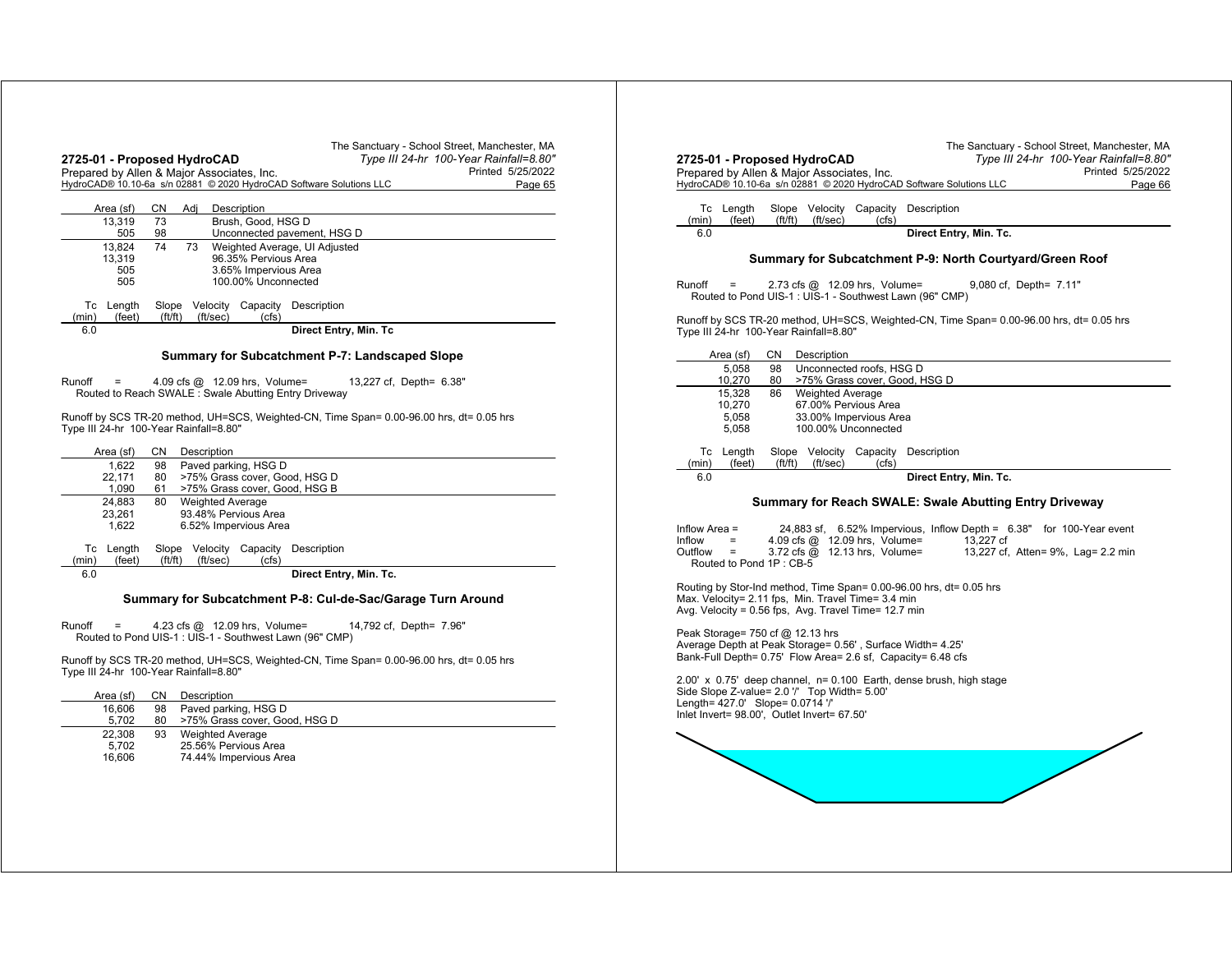|                                                                     | The Sanctuary - School Street, Manchester, MA |
|---------------------------------------------------------------------|-----------------------------------------------|
| 2725-01 - Proposed HydroCAD                                         | Type III 24-hr 100-Year Rainfall=8.80"        |
| Prepared by Allen & Major Associates, Inc.                          | Printed 5/25/2022                             |
| HydroCAD® 10.10-6a s/n 02881 © 2020 HydroCAD Software Solutions LLC | Page 67                                       |
|                                                                     |                                               |

## **Summary for Pond 1P: CB-5**

| Inflow Area = |                        |                                                             | 24,883 sf, 6.52% Impervious, Inflow Depth = 6.38" for 100-Year event |                                    |
|---------------|------------------------|-------------------------------------------------------------|----------------------------------------------------------------------|------------------------------------|
| Inflow        | <b>Service</b> Service | $3.72 \text{ cfs} \quad \textcircled{a}$ 12.13 hrs. Volume= | 13.227 cf                                                            |                                    |
| Outflow       | $\equiv$               | $3.73$ cfs $@$ 12.13 hrs. Volume=                           |                                                                      | 13,177 cf, Atten= 0%, Lag= 0.3 min |
| $Primary =$   |                        | $3.73$ cfs $@$ 12.13 hrs, Volume=                           | 13.177 cf                                                            |                                    |
|               |                        | Routed to Pond RG-1: New Rain Garden/Bioretention Area      |                                                                      |                                    |

Routing by Stor-Ind method, Time Span= 0.00-96.00 hrs, dt= 0.05 hrs Peak Elev= 65.55' @ 12.13 hrs Surf.Area= 13 sf Storage= 76 cf

Plug-Flow detention time= 4.5 min calculated for 13,177 cf (100% of inflow) Center-of-Mass det. time= 1.8 min ( 808.3 - 806.5 )

| Volume | Invert  | Avail.Storage | Storage Description                                            |
|--------|---------|---------------|----------------------------------------------------------------|
| #1     | 59.50   |               | 101 cf 4.00'D x 8.00'H Vertical Cone/Cylinder                  |
| Device | Routina | Invert        | <b>Outlet Devices</b>                                          |
| #1     | Primary | 63.50'        | 12.0" Round Culvert                                            |
|        |         |               | $L = 60.0'$ CPP, projecting, no headwall, $Ke = 0.900$         |
|        |         |               | Inlet / Outlet Invert= 63.50' / 58.50' S= 0.0833 '/' Cc= 0.900 |
|        |         |               | n= 0.012 Corrugated PP, smooth interior, Flow Area= 0.79 sf    |

**Primary OutFlow** Max=3.64 cfs @ 12.13 hrs HW=65.49' (Free Discharge) **1=Culvert** (Inlet Controls 3.64 cfs @ 4.64 fps)

## **Summary for Pond RG-1: New Rain Garden/Bioretention Area**

| Inflow Area =                       |                                     |                                   | 102,814 sf, 18.69% Impervious, Inflow Depth = 6.45" for 100-Year event |
|-------------------------------------|-------------------------------------|-----------------------------------|------------------------------------------------------------------------|
| Inflow<br>$\mathbf{r} = \mathbf{r}$ |                                     | 16.30 cfs @ 12.10 hrs, Volume=    | 55.302 cf                                                              |
| $Outflow =$                         |                                     | 15.34 cfs @ 12.12 hrs, Volume=    | 55,319 cf, Atten= 6%, Lag= 1.5 min                                     |
| $Discarded =$                       |                                     | $0.16$ cfs $@$ 12.12 hrs, Volume= | 17,308 cf                                                              |
| $Primary =$                         |                                     | 15.18 cfs $@$ 12.12 hrs, Volume=  | 38.011 cf                                                              |
|                                     | Routed to Link SP-1: Study Point #1 |                                   |                                                                        |

Routing by Stor-Ind method, Time Span= 0.00-96.00 hrs, dt= 0.05 hrs / 3 Peak Elev= 62.59' @ 12.12 hrs Surf.Area= 6,781 sf Storage= 11,611 cf

Plug-Flow detention time= 289.3 min calculated for 55,291 cf (100% of inflow) Center-of-Mass det. time= 290.6 min ( 1,086.6 - 796.0 )

|  | Volume | Invert | Avail.Storage | <b>Storage Description</b> |
|--|--------|--------|---------------|----------------------------|
|--|--------|--------|---------------|----------------------------|

| #1 | 57.00' |  | 19,856 cf Custom Stage Data (Irregular) Listed below (Recalc) |
|----|--------|--|---------------------------------------------------------------|
|----|--------|--|---------------------------------------------------------------|

|                                                                                                                                                                                             |                                      |                    |                           |                                                           |                                                                                                                                                                  |                                    | Type III 24-hr 100-Year Rainfall=8.80"                                 |
|---------------------------------------------------------------------------------------------------------------------------------------------------------------------------------------------|--------------------------------------|--------------------|---------------------------|-----------------------------------------------------------|------------------------------------------------------------------------------------------------------------------------------------------------------------------|------------------------------------|------------------------------------------------------------------------|
| 2725-01 - Proposed HydroCAD<br>Prepared by Allen & Major Associates, Inc.                                                                                                                   |                                      |                    |                           |                                                           |                                                                                                                                                                  |                                    | Printed 5/25/2022                                                      |
|                                                                                                                                                                                             |                                      |                    |                           |                                                           | HydroCAD® 10.10-6a s/n 02881 © 2020 HydroCAD Software Solutions LLC                                                                                              |                                    | Page 68                                                                |
|                                                                                                                                                                                             |                                      |                    |                           |                                                           |                                                                                                                                                                  |                                    |                                                                        |
| Elevation<br>(feet)                                                                                                                                                                         | Surf.Area                            |                    | Perim.<br>(feet)          | Voids<br>(% )                                             | Inc.Store<br>(cubic-feet)                                                                                                                                        | Cum.Store<br>(cubic-feet)          | Wet.Area                                                               |
| 57.00                                                                                                                                                                                       |                                      | $(sq-ft)$<br>1.595 | 339.0                     | 0.0                                                       | $\Omega$                                                                                                                                                         |                                    | (sq-ft)                                                                |
| 58.00                                                                                                                                                                                       |                                      | 1,595              | 339.0                     | 40.0                                                      | 638                                                                                                                                                              | 0<br>638                           | 1,595<br>1,934                                                         |
| 60.00                                                                                                                                                                                       |                                      | 1,595              | 339.0                     | 30.0                                                      | 957                                                                                                                                                              | 1,595                              | 2,612                                                                  |
| 61.00                                                                                                                                                                                       |                                      | 3,030              |                           | 530.0 100.0                                               | 2.274                                                                                                                                                            | 3,869                              | 15,827                                                                 |
| 62.00                                                                                                                                                                                       |                                      | 5,418              |                           | 764.0 100.0                                               | 4,167                                                                                                                                                            | 8,036                              | 39,932                                                                 |
| 63.00                                                                                                                                                                                       |                                      | 7,829              | 798.0                     | 100.0                                                     | 6,587                                                                                                                                                            | 14,623                             | 44.230                                                                 |
| 63.60                                                                                                                                                                                       |                                      | 9,647              | 832.0                     | 100.0                                                     | 5,233                                                                                                                                                            | 19,856                             | 48,667                                                                 |
| Device                                                                                                                                                                                      | Routing                              | Invert             |                           | <b>Outlet Devices</b>                                     |                                                                                                                                                                  |                                    |                                                                        |
| #1                                                                                                                                                                                          | Primary                              | 62.26'             |                           |                                                           | 30.0' long x 15.0' breadth Emergency Overflow - RipRap                                                                                                           |                                    |                                                                        |
|                                                                                                                                                                                             |                                      |                    |                           |                                                           | Head (feet) 0.20 0.40 0.60 0.80 1.00 1.20 1.40 1.60                                                                                                              |                                    |                                                                        |
|                                                                                                                                                                                             |                                      |                    |                           |                                                           | Coef. (English) 2.68 2.70 2.70 2.64 2.63 2.64 2.64 2.63                                                                                                          |                                    |                                                                        |
| #2                                                                                                                                                                                          | Discarded                            | 57.00'             |                           |                                                           |                                                                                                                                                                  |                                    | 1.020 in/hr Exfiltration - In-Situ Soil - Sandy Loam over Surface area |
|                                                                                                                                                                                             |                                      |                    |                           | Phase-In= $0.01'$                                         |                                                                                                                                                                  |                                    |                                                                        |
|                                                                                                                                                                                             |                                      |                    |                           |                                                           | <b>Discarded OutFlow</b> Max=0.16 cfs @ 12.12 hrs HW=62.58' (Free Discharge)<br>$T$ -2=Exfiltration - In-Situ Soil - Sandy Loam (Exfiltration Controls 0.16 cfs) |                                    |                                                                        |
|                                                                                                                                                                                             |                                      |                    |                           |                                                           |                                                                                                                                                                  |                                    |                                                                        |
|                                                                                                                                                                                             |                                      |                    |                           |                                                           | <b>Primary OutFlow</b> Max=14.71 cfs @ 12.12 hrs HW=62.58' (Free Discharge)                                                                                      |                                    |                                                                        |
|                                                                                                                                                                                             |                                      |                    |                           |                                                           |                                                                                                                                                                  |                                    |                                                                        |
|                                                                                                                                                                                             |                                      |                    |                           |                                                           | <b>T</b> —1=Emergency Overflow - RipRap (Weir Controls 14.71 cfs @ 1.53 fps)                                                                                     |                                    |                                                                        |
|                                                                                                                                                                                             |                                      |                    |                           |                                                           | Summary for Pond RG-2: Filtering Rain Garden-2 - At Site Entrance                                                                                                |                                    |                                                                        |
|                                                                                                                                                                                             |                                      |                    |                           |                                                           |                                                                                                                                                                  |                                    |                                                                        |
| $=$                                                                                                                                                                                         |                                      |                    |                           | 5.49 cfs @ 12.09 hrs, Volume=                             | 32,462 sf, 32.40% Impervious, Inflow Depth = 6.78" for 100-Year event<br>18,348 cf                                                                               |                                    |                                                                        |
| $=$                                                                                                                                                                                         |                                      |                    |                           | 5.17 cfs @ 12.11 hrs, Volume=                             |                                                                                                                                                                  | 18,341 cf, Atten= 6%, Lag= 1.2 min |                                                                        |
| =                                                                                                                                                                                           |                                      |                    |                           | 5.15 cfs @ 12.11 hrs, Volume=                             | 18,336 cf                                                                                                                                                        |                                    |                                                                        |
|                                                                                                                                                                                             | Routed to Pond SP-4 : Study Point #4 |                    |                           |                                                           |                                                                                                                                                                  |                                    |                                                                        |
|                                                                                                                                                                                             |                                      |                    |                           | $0.02 \text{ cfs} \text{ @ } 12.10 \text{ hrs}$ , Volume= |                                                                                                                                                                  | 4 cf                               |                                                                        |
|                                                                                                                                                                                             | Routed to Pond SP-4 : Study Point #4 |                    |                           |                                                           |                                                                                                                                                                  |                                    |                                                                        |
|                                                                                                                                                                                             |                                      |                    |                           |                                                           |                                                                                                                                                                  |                                    |                                                                        |
|                                                                                                                                                                                             |                                      |                    |                           |                                                           | Routing by Stor-Ind method, Time Span= 0.00-96.00 hrs, dt= 0.05 hrs / 3                                                                                          |                                    |                                                                        |
|                                                                                                                                                                                             |                                      |                    |                           |                                                           | Peak Elev= 51.56' @ 12.11 hrs  Surf.Area= 1,491 sf  Storage= 1,967 cf                                                                                            |                                    |                                                                        |
|                                                                                                                                                                                             |                                      |                    |                           |                                                           |                                                                                                                                                                  |                                    |                                                                        |
|                                                                                                                                                                                             |                                      |                    |                           |                                                           | Plug-Flow detention time= 112.0 min calculated for 18,331 cf (100% of inflow)                                                                                    |                                    |                                                                        |
|                                                                                                                                                                                             |                                      |                    |                           |                                                           |                                                                                                                                                                  |                                    |                                                                        |
|                                                                                                                                                                                             |                                      |                    |                           |                                                           |                                                                                                                                                                  |                                    |                                                                        |
| #1                                                                                                                                                                                          | Invert<br>47.20'                     |                    | Avail.Storage<br>3.701 cf | <b>Storage Description</b>                                | Rain Garden (Irregular) Listed below (Recalc)                                                                                                                    |                                    |                                                                        |
| Inflow Area $=$<br>Inflow<br>Outflow<br>Primary<br>Secondary =<br>Flood Elev= 51.20' Surf.Area= 1,289 sf Storage= 1,474 cf<br>Center-of-Mass det. time= 112.2 min (897.6 - 785.4)<br>Volume |                                      |                    |                           |                                                           |                                                                                                                                                                  |                                    |                                                                        |
| Elevation                                                                                                                                                                                   | Surf.Area                            |                    | Perim.                    | Voids                                                     | Inc.Store                                                                                                                                                        | Cum.Store                          | Wet.Area                                                               |
| (feet)                                                                                                                                                                                      |                                      | $(sq-ft)$          | (feet)                    | (% )                                                      | (cubic-feet)                                                                                                                                                     | (cubic-feet)                       | (sq-ft)                                                                |
| 47.20<br>47.70                                                                                                                                                                              |                                      | 912<br>912         | 158.0<br>158.0            | 0.0<br>40.0                                               | $\Omega$                                                                                                                                                         | $\Omega$                           | 912<br>991                                                             |
| 50.00                                                                                                                                                                                       |                                      | 912                | 158.0                     | 0.0                                                       | 182<br>$\Omega$                                                                                                                                                  | 182<br>182                         | 1.354                                                                  |
| 51.00                                                                                                                                                                                       |                                      | 1.182              | 168.0                     | 100.0                                                     | 1.044                                                                                                                                                            | 1.226                              | 1.661                                                                  |
| 52.00                                                                                                                                                                                       |                                      | 1.764              | 204.0                     | 100.0                                                     | 1.463                                                                                                                                                            | 2.690                              | 2,743                                                                  |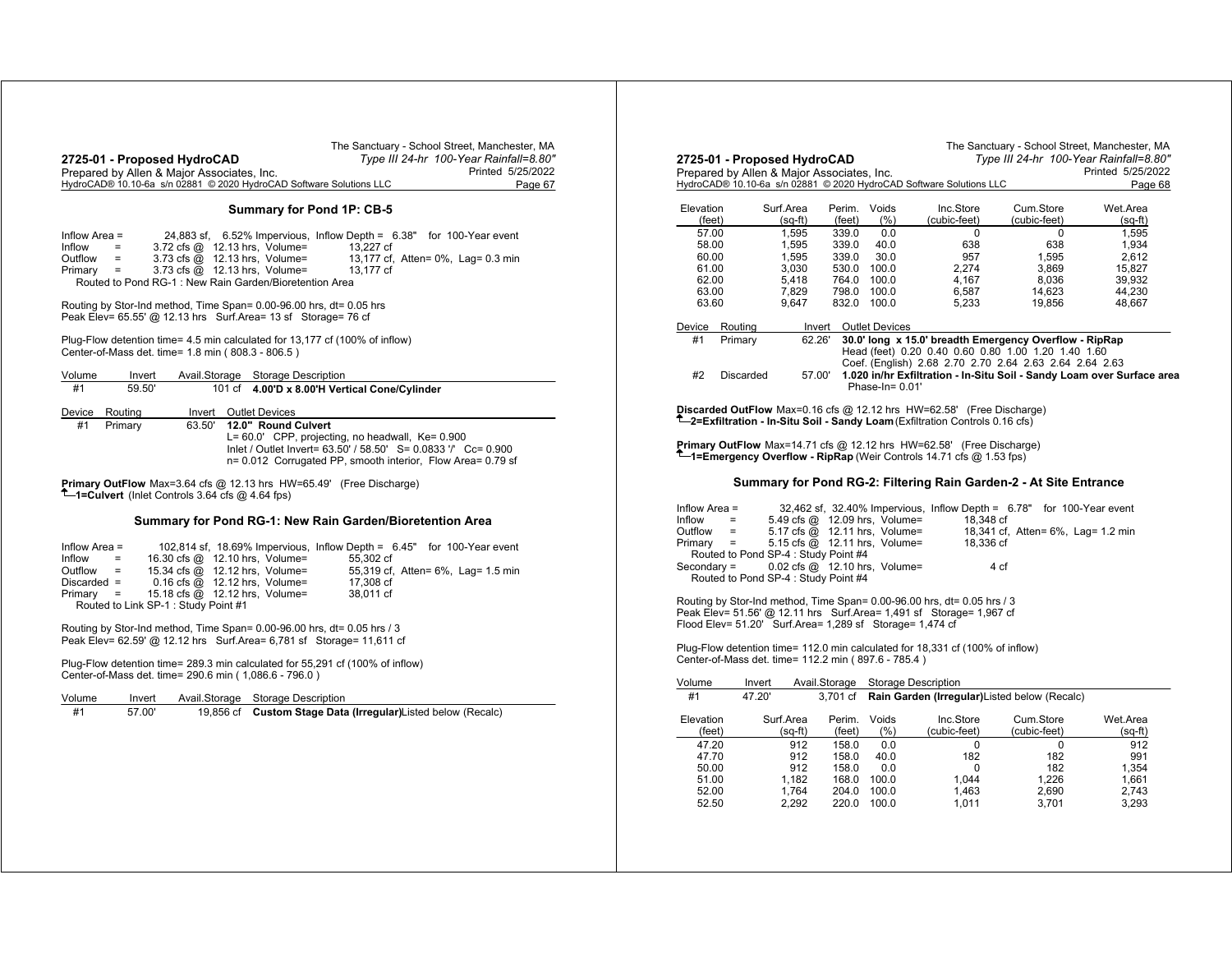|        | 2725-01 - Proposed HydroCAD                |        |                                                                     | The Sanctuary - School Street, Manchester, MA<br>Type III 24-hr 100-Year Rainfall=8.80" |
|--------|--------------------------------------------|--------|---------------------------------------------------------------------|-----------------------------------------------------------------------------------------|
|        | Prepared by Allen & Major Associates, Inc. |        |                                                                     | Printed 5/25/2022                                                                       |
|        |                                            |        | HydroCAD® 10.10-6a s/n 02881 © 2020 HydroCAD Software Solutions LLC | Page 69                                                                                 |
|        |                                            |        |                                                                     |                                                                                         |
| Device | Routina                                    | Invert | Outlet Devices                                                      |                                                                                         |

| #1 | Primary   | 47.20' | 18.0" Round 18" HDPE                                             |
|----|-----------|--------|------------------------------------------------------------------|
|    |           |        | L= 120.0' CPP, projecting, no headwall, Ke= 0.900                |
|    |           |        | Inlet / Outlet Invert= 47.20' / 46.60' S= 0.0050 '/' Cc= 0.900   |
|    |           |        | n= 0.013 Corrugated PE, smooth interior, Flow Area= 1.77 sf      |
| #2 | Device 1  |        | 51.20' 2.0" x 2.0" Horiz. Orifice/Grate X 8.00 columns           |
|    |           |        | X 8 rows C= 0.600 in 24.0" x 24.0" Grate (44% open area)         |
|    |           |        | Limited to weir flow at low heads                                |
| #3 | Secondary |        | 51.55' 10.0' long x 18.0' breadth Broad-Crested Rectangular Weir |
|    |           |        | Head (feet) 0.20 0.40 0.60 0.80 1.00 1.20 1.40 1.60              |
|    |           |        | Coef. (English) 2.68 2.70 2.70 2.64 2.63 2.64 2.64 2.63          |
| #4 | Device 1  | 47.20  | 1.020 in/hr Exfiltration over Surface area Phase-In= 0.01'       |
|    |           |        |                                                                  |

**Primary OutFlow** Max=5.10 cfs @ 12.11 hrs HW=51.55' (Free Discharge) **1=18" HDPE** (Passes 5.10 cfs of 12.74 cfs potential flow) **2=Orifice/Grate** (Orifice Controls 5.06 cfs @ 2.85 fps) **4=Exfiltration** (Exfiltration Controls 0.04 cfs)

**Secondary OutFlow** Max=0.01 cfs @ 12.10 hrs HW=51.55' (Free Discharge) **3=Broad-Crested Rectangular Weir** (Weir Controls 0.01 cfs @ 0.17 fps)

## **Summary for Pond SP-4: Study Point #4**

| Inflow Area $=$ |                           |                               |                                                   | 551,689 sf, 24.54% Impervious, Inflow Depth = 4.91" for 100-Year event |                                       |
|-----------------|---------------------------|-------------------------------|---------------------------------------------------|------------------------------------------------------------------------|---------------------------------------|
| Inflow          | $=$                       |                               | 46.39 cfs @ 12.17 hrs. Volume=                    | 225.938 cf                                                             |                                       |
| Outflow         | $\mathbf{r} = \mathbf{r}$ |                               | 17.15 cfs $@$ 12.63 hrs. Volume=                  |                                                                        | 225,938 cf, Atten= 63%, Lag= 27.8 min |
|                 |                           |                               | Primary $=$ 17.15 cfs $\omega$ 12.63 hrs. Volume= | 225.938 cf                                                             |                                       |
|                 |                           | Routed to nonexistent node 3L |                                                   |                                                                        |                                       |

Routing by Stor-Ind method, Time Span= 0.00-96.00 hrs, dt= 0.05 hrs<br>Peak Elev= 51.94' @ 12.63 hrs Surf.Area= 20,888 sf Storage= 49,605 cf<br>Flood Elev= 52.00' Surf.Area= 20,910 sf Storage= 50,821 cf

Plug-Flow detention time= 19.9 min calculated for 225,820 cf (100% of inflow) Center-of-Mass det. time= 19.9 min ( 841.1 - 821.3 )

| Volume              | Invert |                      | Avail.Storage    | Storage Description                                 |                           |                     |
|---------------------|--------|----------------------|------------------|-----------------------------------------------------|---------------------------|---------------------|
| #1                  | 47.00' |                      | 292.924 cf       | Custom Stage Data (Irregular) Listed below (Recalc) |                           |                     |
| Elevation<br>(feet) |        | Surf.Area<br>(sq-ft) | Perim.<br>(feet) | Inc.Store<br>(cubic-feet)                           | Cum.Store<br>(cubic-feet) | Wet.Area<br>(sq-ft) |
| 47.00               |        | 74                   | 35.0             | $\Omega$                                            | $\Omega$                  | 74                  |
| 48.00<br>49.00      |        | 970<br>7.933         | 145.0<br>434.0   | 437<br>3.892                                        | 437<br>4.330              | 1.652<br>14.971     |
| 50.00               |        | 11.795               | 605.0            | 9.800                                               | 14.130                    | 29.119              |
| 51.00               |        | 20.540               | 853.0            | 15.967                                              | 30.097                    | 57.902              |
| 52.00<br>55.00      |        | 20.910<br>162.840    | 855.0<br>2.123.0 | 20,725<br>242.102                                   | 50.821<br>292.924         | 58.799<br>359.325   |

| 2725-01 - Proposed HydroCAD | Prepared by Allen & Major Associates, Inc. |                    |                  |                                                                                                                                                                                                        |                                         | Printed 5/25/2022                                                      |         |
|-----------------------------|--------------------------------------------|--------------------|------------------|--------------------------------------------------------------------------------------------------------------------------------------------------------------------------------------------------------|-----------------------------------------|------------------------------------------------------------------------|---------|
|                             |                                            |                    |                  | HydroCAD® 10.10-6a s/n 02881 © 2020 HydroCAD Software Solutions LLC                                                                                                                                    |                                         |                                                                        | Page 70 |
|                             |                                            |                    |                  |                                                                                                                                                                                                        |                                         |                                                                        |         |
| Device                      | Routing                                    | Invert             |                  | <b>Outlet Devices</b>                                                                                                                                                                                  |                                         |                                                                        |         |
| #1                          | Primary                                    | 46.64'             |                  | 18.0" Round Existing 18" RCP<br>L= 82.0' RCP, square edge headwall, Ke= 0.500<br>Inlet / Outlet Invert= 46.64 / 46.38' S= 0.0032 '/' Cc= 0.900<br>n= 0.012 Concrete pipe, finished, Flow Area= 1.77 sf |                                         |                                                                        |         |
|                             |                                            |                    |                  | Primary OutFlow Max=17.14 cfs @ 12.63 hrs HW=51.94' (Free Discharge)<br>1=Existing 18" RCP (Barrel Controls 17.14 cfs @ 9.70 fps)                                                                      |                                         |                                                                        |         |
|                             |                                            |                    |                  | Summary for Pond UIS-1: UIS-1 - Southwest Lawn (96" CMP)                                                                                                                                               |                                         |                                                                        |         |
| Inflow Area =               |                                            |                    |                  |                                                                                                                                                                                                        |                                         | 112,106 sf, 73.62% Impervious, Inflow Depth = 7.83" for 100-Year event |         |
| Inflow                      | Ξ.                                         |                    |                  | 20.21 cfs @ 12.09 hrs, Volume=                                                                                                                                                                         | 73,128 cf                               |                                                                        |         |
| Outflow<br>Discarded $=$    | $=$                                        |                    |                  | 2.16 cfs $\bar{\omega}$ 12.85 hrs, Volume=<br>$0.21$ cfs $@$ 6.20 hrs, Volume=                                                                                                                         | 55.598 cf                               | 73,123 cf, Atten= 89%, Lag= 45.3 min                                   |         |
| Primary                     | Ξ                                          |                    |                  | 1.95 cfs $\omega$ 12.85 hrs, Volume=                                                                                                                                                                   | 17,525 cf                               |                                                                        |         |
|                             | Routed to Pond UIS-2 : UIS-2 - MC-3500     |                    |                  |                                                                                                                                                                                                        |                                         |                                                                        |         |
|                             |                                            |                    |                  |                                                                                                                                                                                                        |                                         |                                                                        |         |
|                             |                                            |                    |                  |                                                                                                                                                                                                        |                                         |                                                                        |         |
|                             |                                            |                    |                  | Routing by Stor-Ind method, Time Span= 0.00-96.00 hrs, dt= 0.05 hrs / 3                                                                                                                                |                                         |                                                                        |         |
|                             |                                            |                    |                  | Peak Elev= 107.31' @ 12.85 hrs  Surf.Area= 8,946 sf  Storage= 42,099 cf<br>Flood Elev= 107.00' Surf.Area= 8,946 sf Storage= 39,886 cf                                                                  |                                         |                                                                        |         |
|                             |                                            |                    |                  |                                                                                                                                                                                                        |                                         |                                                                        |         |
|                             |                                            |                    |                  | Plug-Flow detention time= 1,278.4 min calculated for 73,085 cf (100% of inflow)                                                                                                                        |                                         |                                                                        |         |
|                             |                                            |                    |                  | Center-of-Mass det. time= 1,279.4 min (2,040.0 - 760.7)                                                                                                                                                |                                         |                                                                        |         |
|                             | Invert                                     |                    |                  | Avail.Storage Storage Description                                                                                                                                                                      |                                         |                                                                        |         |
| Volume<br>#1                | 101.00'                                    |                    |                  | 15,457 cf Custom Stage Data (Irregular)Listed below (Recalc)                                                                                                                                           |                                         |                                                                        |         |
|                             |                                            |                    |                  |                                                                                                                                                                                                        |                                         | 80,514 cf Overall - 41,871 cf Embedded = 38,643 cf x 40.0% Voids       |         |
| #2                          | 101.50'                                    |                    | 41,871 cf        |                                                                                                                                                                                                        | CMP Round 96 @ 833.00' L Inside #1      |                                                                        |         |
|                             |                                            |                    |                  |                                                                                                                                                                                                        | Overall Size= 96.0"W x 96.0"H x 20.00'L | Effective Size= 96.0"W x 96.0"H => 50.27 sf x 833.00"L = 41,871.1 cf   |         |
|                             |                                            |                    |                  | 57,328 cf Total Available Storage                                                                                                                                                                      |                                         |                                                                        |         |
|                             |                                            |                    |                  |                                                                                                                                                                                                        |                                         |                                                                        |         |
| Elevation<br>(feet)         |                                            | Surf.Area          | Perim.<br>(feet) | Inc.Store<br>(cubic-feet)                                                                                                                                                                              | Cum.Store<br>(cubic-feet)               | Wet.Area                                                               |         |
| 101.00                      |                                            | (sq-ft)<br>8.946   | 502.1            | $\Omega$                                                                                                                                                                                               | $\Omega$                                | $(sq-ft)$<br>8.946                                                     |         |
| 110.00                      |                                            | 8,946              | 502.1            | 80,514                                                                                                                                                                                                 | 80,514                                  | 13,465                                                                 |         |
|                             | Routing                                    |                    |                  | Invert Outlet Devices                                                                                                                                                                                  |                                         |                                                                        |         |
| #1                          | Primary                                    | 105.29'            |                  | 12.0" Round Culvert                                                                                                                                                                                    |                                         |                                                                        |         |
|                             |                                            |                    |                  | L= 22.0' CPP, projecting, no headwall, Ke= 0.900                                                                                                                                                       |                                         |                                                                        |         |
|                             |                                            |                    |                  |                                                                                                                                                                                                        |                                         | Inlet / Outlet Invert= 105.29' / 104.85' S= 0.0200 '/' Cc= 0.900       |         |
|                             |                                            |                    |                  |                                                                                                                                                                                                        |                                         | n= 0.013 Corrugated PE, smooth interior, Flow Area= 0.79 sf            |         |
| Device<br>#2<br>#3          | Discarded<br>Device 1                      | 101.00'<br>107.00' |                  | 1.020 in/hr Exfiltration over Surface area Phase-In= 0.01'<br>4.0' long x 0.5' breadth Broad-Crested Rectangular Weir                                                                                  |                                         |                                                                        |         |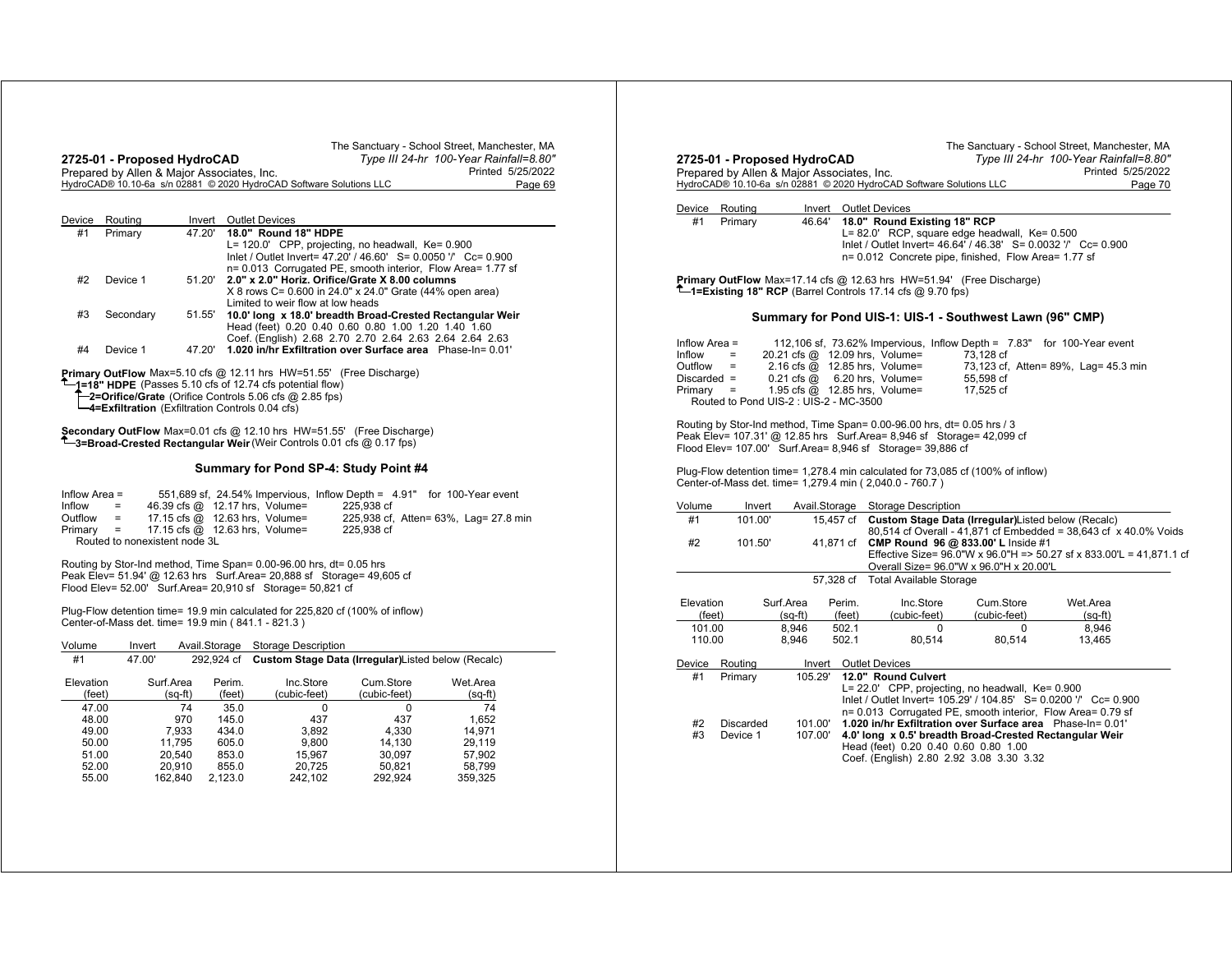| 2725-01 - Proposed HydroCAD<br>Prepared by Allen & Major Associates, Inc. | The Sanctuary - School Street, Manchester, MA<br>Type III 24-hr 100-Year Rainfall=8.80"<br>Printed 5/25/2022<br>HydroCAD® 10.10-6a s/n 02881 © 2020 HydroCAD Software Solutions LLC<br>Page 71                                                                                                                                                                                  | The Sanctuary - School Street, Manchester, MA<br>Type III 24-hr 100-Year Rainfall=8.80'<br>2725-01 - Proposed HydroCAD<br>Prepared by Allen & Major Associates, Inc.<br>Printed 5/25/2022<br>HydroCAD® 10.10-6a s/n 02881 © 2020 HydroCAD Software Solutions LLC<br>Page 72                                           |
|---------------------------------------------------------------------------|---------------------------------------------------------------------------------------------------------------------------------------------------------------------------------------------------------------------------------------------------------------------------------------------------------------------------------------------------------------------------------|-----------------------------------------------------------------------------------------------------------------------------------------------------------------------------------------------------------------------------------------------------------------------------------------------------------------------|
| $T$ -2=Exfiltration (Exfiltration Controls 0.21 cfs)                      | Discarded OutFlow Max=0.21 cfs @ 6.20 hrs HW=101.09' (Free Discharge)                                                                                                                                                                                                                                                                                                           | Discarded OutFlow Max=0.23 cfs @ 8.30 hrs HW=104.81' (Free Discharge)<br>$T$ -3=Exfiltration (Exfiltration Controls 0.23 cfs)                                                                                                                                                                                         |
|                                                                           | Primary OutFlow Max=1.95 cfs @ 12.85 hrs HW=107.31' (Free Discharge)<br>$T$ = Culvert (Passes 1.95 cfs of 3.68 cfs potential flow)<br><sup>T</sup> -3=Broad-Crested Rectangular Weir (Weir Controls 1.95 cfs @ 1.59 fps)                                                                                                                                                        | Primary OutFlow Max=2.63 cfs @ 12.39 hrs HW=110.22' (Free Discharge)<br>-1=Culvert (Passes 2.63 cfs of 9.44 cfs potential flow)<br><sup>1</sup> -2=Broad-Crested Rectangular Weir (Weir Controls 2.63 cfs @ 1.77 fps)                                                                                                 |
|                                                                           | Summary for Pond UIS-2: UIS-2 - MC-3500                                                                                                                                                                                                                                                                                                                                         | Summary for Link SP-1: Study Point #1                                                                                                                                                                                                                                                                                 |
| Inflow Area =<br>Inflow<br>$\sim$ $\pm$<br>$Outflow =$<br>$Discarded =$   | 158,364 sf, 77.91% Impervious, Inflow Depth = 3.76" for 100-Year event<br>8.89 cfs @ 12.09 hrs, Volume=<br>49.567 cf<br>49,567 cf, Atten= 67%, Lag= 18.1 min<br>2.90 cfs @ 12.39 hrs, Volume=<br>0.23 cfs @ 8.30 hrs, Volume=<br>27,512 cf                                                                                                                                      | Inflow Area $=$<br>150,765 sf, 12.75% Impervious, Inflow Depth = 4.78" for 100-Year event<br>60.089 cf<br>Inflow<br>21.17 cfs @ 12.13 hrs, Volume=<br>$=$<br>$Primary =$<br>60,089 cf, Atten= 0%, Lag= 0.0 min<br>21.17 cfs @ 12.13 hrs, Volume=                                                                      |
| $Primary =$                                                               | 2.67 cfs @ 12.39 hrs, Volume=<br>22,055 cf<br>Routed to Link SP-4B : Study Point 4B - Vernal Pool "A"                                                                                                                                                                                                                                                                           | Primary outflow = Inflow, Time Span= 0.00-96.00 hrs, dt= 0.05 hrs                                                                                                                                                                                                                                                     |
|                                                                           | Routing by Stor-Ind method, Time Span= 0.00-96.00 hrs, dt= 0.05 hrs                                                                                                                                                                                                                                                                                                             | Summary for Link SP-2: Study Point #2                                                                                                                                                                                                                                                                                 |
|                                                                           | Peak Elev= 110.22' @ 12.39 hrs Surf.Area= 4,059 sf Storage= 13,747 cf<br>Flood Elev= 109.85' Surf.Area= 4,059 sf Storage= 13,139 cf<br>Plug-Flow detention time= 305.5 min calculated for 49,541 cf (100% of inflow)                                                                                                                                                            | Inflow Area $=$<br>$27,475$ sf, 0.00% Impervious, Inflow Depth = $4.55$ " for 100-Year event<br>Inflow<br>2.92 cfs @ 12.14 hrs, Volume=<br>10.419 cf<br>$=$<br>2.92 cfs @ 12.14 hrs, Volume=<br>$Primary =$<br>10,419 cf, Atten= 0%, Lag= 0.0 min                                                                     |
|                                                                           | Center-of-Mass det. time= 305.8 min (1,105.9 - 800.1)                                                                                                                                                                                                                                                                                                                           | Primary outflow = Inflow, Time Span= 0.00-96.00 hrs, dt= 0.05 hrs                                                                                                                                                                                                                                                     |
| Volume<br>Invert                                                          | Avail.Storage Storage Description                                                                                                                                                                                                                                                                                                                                               | Summary for Link SP-3: Study Point #3                                                                                                                                                                                                                                                                                 |
| #1A<br>104.75'<br>#2A<br>105.50'                                          | 5,693 cf 44.25 W x 91.74 L x 5.50 H Field A<br>22,327 cf Overall - 8,095 cf Embedded = 14,232 cf x 40.0% Voids<br>8,095 cf ADS_StormTech MC-3500 d +Cap x 72 Inside #1<br>Effective Size= 70.4"W x 45.0"H => 15.33 sf x 7.17'L = 110.0 cf<br>Overall Size= 77.0"W x 45.0"H x 7.50'L with 0.33' Overlap<br>72 Chambers in 6 Rows<br>Cap Storage= 14.9 cf x 2 x 6 rows = 178.8 cf | Inflow Area $=$<br>13,369 sf, 0.00% Impervious, Inflow Depth = 5.53" for 100-Year event<br>Inflow<br>1.86 cfs $@$ 12.11 hrs, Volume=<br>6.155 cf<br>$=$<br>$Primary =$<br>1.86 cfs @ 12.11 hrs, Volume=<br>6,155 cf, Atten= 0%, Lag= 0.0 min<br>Primary outflow = Inflow, Time Span= $0.00-96.00$ hrs, dt= $0.05$ hrs |
|                                                                           | 13,788 cf Total Available Storage                                                                                                                                                                                                                                                                                                                                               | Summary for Link SP-4A: Study Point #4A - Wetlands "A"                                                                                                                                                                                                                                                                |
| Device Routing                                                            | Storage Group A created with Chamber Wizard<br>Invert Outlet Devices                                                                                                                                                                                                                                                                                                            | Inflow Area $=$<br>519,227 sf, 24.04% Impervious, Inflow Depth = 4.80" for 100-Year event<br>41.78 cfs @ 12.18 hrs, Volume=<br>207.597 cf<br>Inflow<br>$\equiv$<br>$Primary =$<br>41.78 cfs @ 12.18 hrs, Volume=<br>207,597 cf, Atten= 0%, Lag= 0.0 min                                                               |
| #1<br>Primary                                                             | 15.0" Round Culvert<br>105.50'<br>$L = 50.0'$ CPP, projecting, no headwall, $Ke = 0.900$<br>Inlet / Outlet Invert= 105.50' / 104.50' S= 0.0200 '/' Cc= 0.900                                                                                                                                                                                                                    | Routed to Pond SP-4 : Study Point #4<br>Primary outflow = Inflow, Time Span= 0.00-96.00 hrs, dt= 0.05 hrs                                                                                                                                                                                                             |
| Device 1<br>#2                                                            | n= 0.012 Corrugated PP, smooth interior, Flow Area= 1.23 sf<br>109.85' 4.0' long x 0.5' breadth Broad-Crested Rectangular Weir<br>Head (feet) 0.20 0.40 0.60 0.80 1.00                                                                                                                                                                                                          | Summary for Link SP-4B: Study Point 4B - Vernal Pool "A"                                                                                                                                                                                                                                                              |
| Discarded<br>#3                                                           | Coef. (English) 2.80 2.92 3.08 3.30 3.32<br>104.75' 2.410 in/hr Exfiltration over Surface area Phase-In= 0.01'                                                                                                                                                                                                                                                                  | 400,973 sf, 31.03% Impervious, Inflow Depth = 4.44" for 100-Year event<br>Inflow Area $=$<br>28.43 cfs @ 12.24 hrs, Volume=<br>148,342 cf<br>Inflow<br>$=$<br>$Primary =$<br>28.43 cfs @ 12.24 hrs, Volume=<br>148,342 cf, Atten= 0%, Lag= 0.0 min<br>Routed to Link SP-4A : Study Point #4A - Wetlands "A"           |
|                                                                           |                                                                                                                                                                                                                                                                                                                                                                                 | Primary outflow = Inflow, Time Span= 0.00-96.00 hrs, dt= 0.05 hrs                                                                                                                                                                                                                                                     |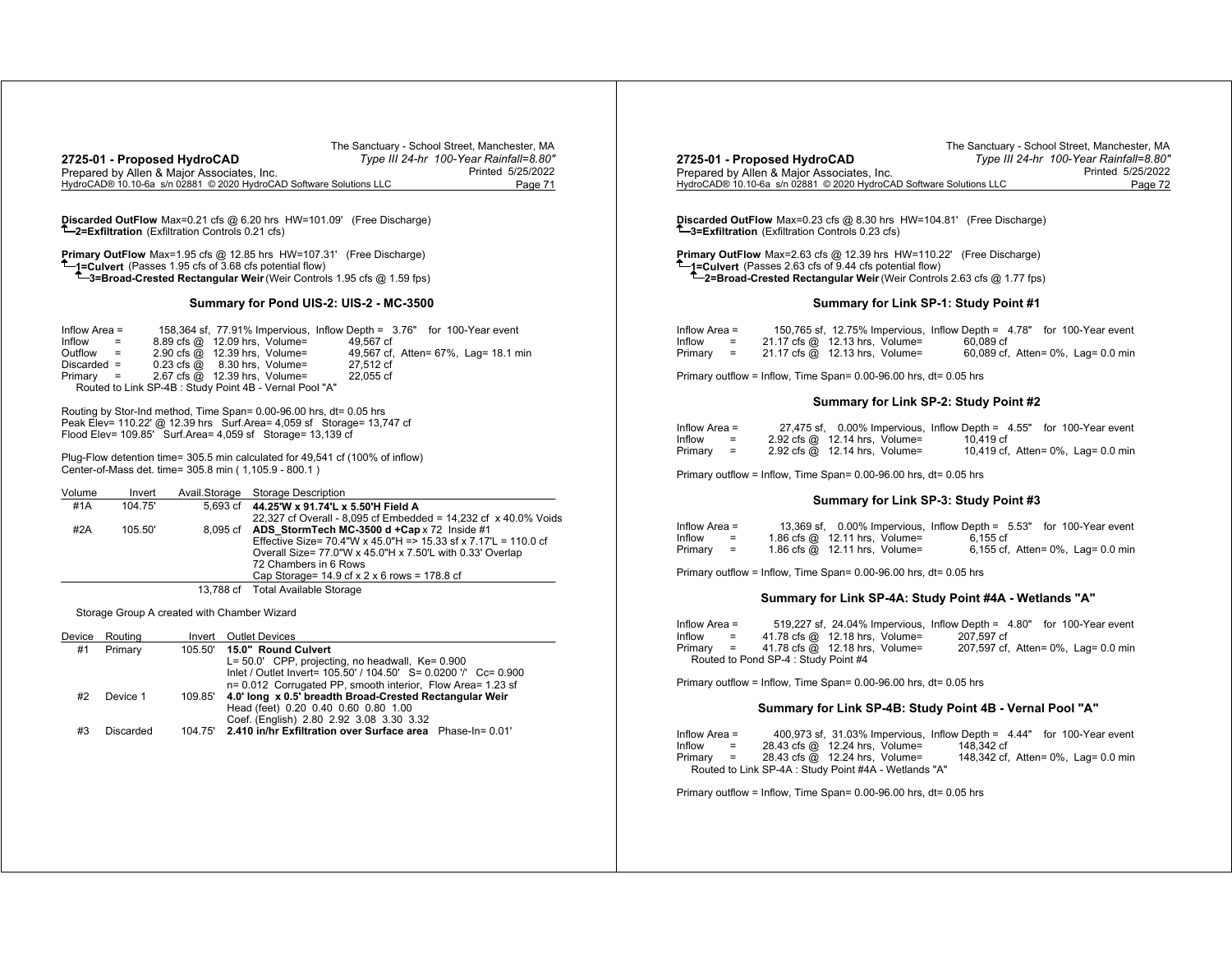## **Events for Subcatchment P-1: Flow to Wetlands - North**

| Event    | Rainfall | Runoff | Volume                | Depth |
|----------|----------|--------|-----------------------|-------|
|          | (inches) | (cfs)  | (cubic-feet) (inches) |       |
| 2-Year   | 3.24     | 1.06   | 4.030                 | 1.01  |
| 10-Year  | 4.88     | 2.43   | 8.738                 | 2.19  |
| 25-Year  | 6.17     | 3.62   | 12.907                | 3.23  |
| 100-Year | 8.80     | 6.18   | 22,077                | 5.53  |

The Sanctuary - School Street, Manchester, MA<br>Multi-Event Tables **2725-01 - Proposed HydroCAD** *Multi-Event Tables* Prepared by Allen & Major Associates, Inc. Printed 5/25/2022 HydroCAD® 10.10-6a s/n 02881 © 2020 HydroCAD Software Solutions LLC Page 74

## **Events for Subcatchment P-10: Proposed Building Roof**

|          | Event Rainfall | Runoff | Volume                | Depth |
|----------|----------------|--------|-----------------------|-------|
|          | (inches)       | (cfs)  | (cubic-feet) (inches) |       |
| 2-Year   | 3.24           | 2.14   | 7.607                 | 3.01  |
| 10-Year  | 4.88           | 3.25   | 11.745                | 4.64  |
| 25-Year  | 6.17           | 4.11   | 15.003                | 5.93  |
| 100-Year | 8.80           | 5.88   | 21,650                | 8.56  |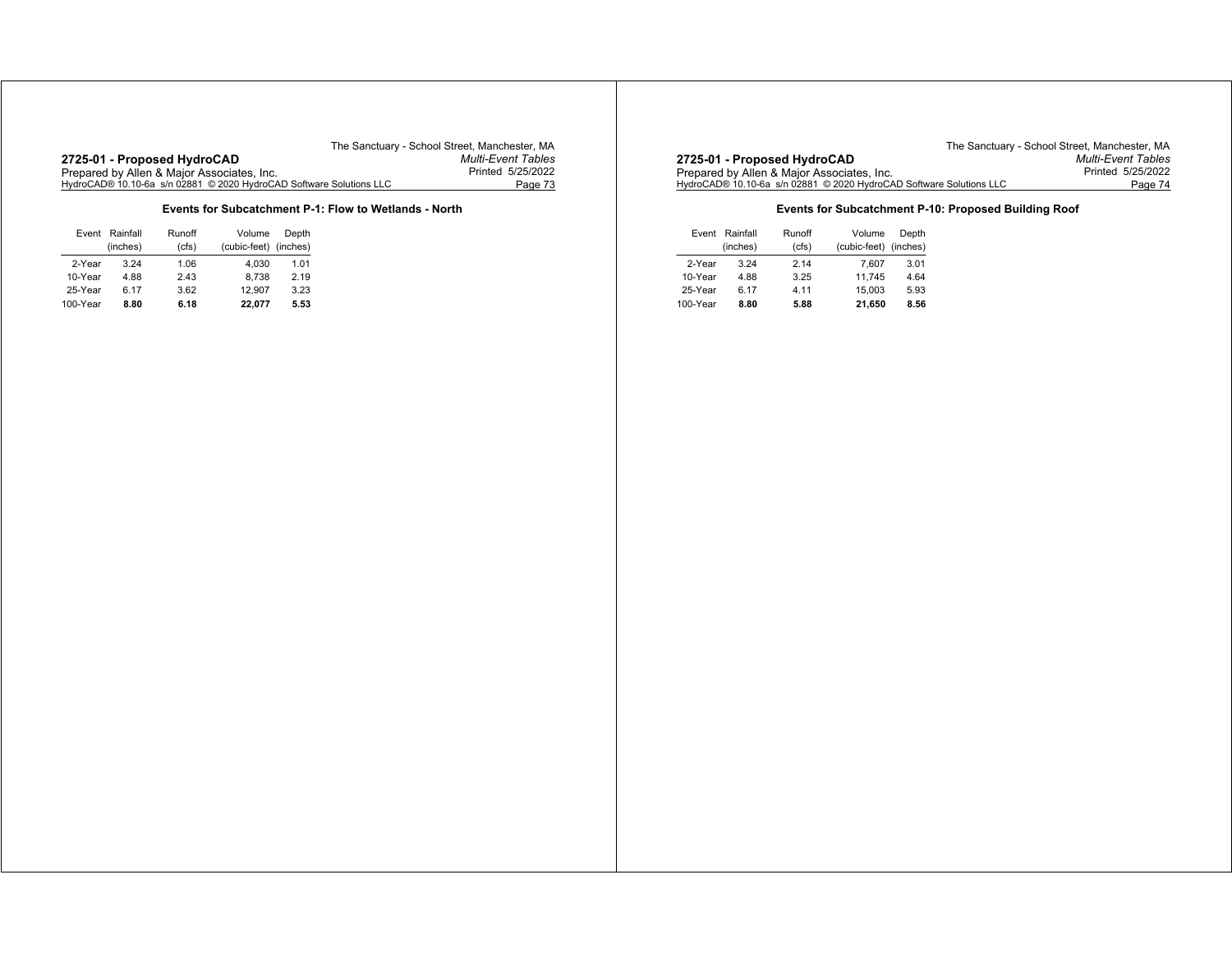**Events for Subcatchment P-11: South Courtyard**

|          | Event Rainfall | Runoff | Volume                | Depth |
|----------|----------------|--------|-----------------------|-------|
|          | (inches)       | (cfs)  | (cubic-feet) (inches) |       |
| 2-Year   | 3 24           | 1.42   | 5.057                 | 3.01  |
| 10-Year  | 4.88           | 2.16   | 7.809                 | 4.64  |
| 25-Year  | 6.17           | 274    | 9.975                 | 5.93  |
| 100-Year | 8.80           | 3.91   | 14.395                | 8.56  |

The Sanctuary - School Street, Manchester, MA<br>Multi-Event Tables **2725-01 - Proposed HydroCAD** *Multi-Event Tables* Prepared by Allen & Major Associates, Inc. Printed 5/25/2022 HydroCAD® 10.10-6a s/n 02881 © 2020 HydroCAD Software Solutions LLC Page 76

## **Events for Subcatchment P-12: Southeast Roof Area**

|          | Event Rainfall | Runoff | Volume                | Depth |
|----------|----------------|--------|-----------------------|-------|
|          | (inches)       | (cfs)  | (cubic-feet) (inches) |       |
| 2-Year   | 3.24           | 1.92   | 6.830                 | 3.01  |
| 10-Year  | 4.88           | 2.92   | 10.546                | 4.64  |
| 25-Year  | 6.17           | 3.69   | 13.472                | 5.93  |
| 100-Year | 8.80           | 5.28   | 19.441                | 8.56  |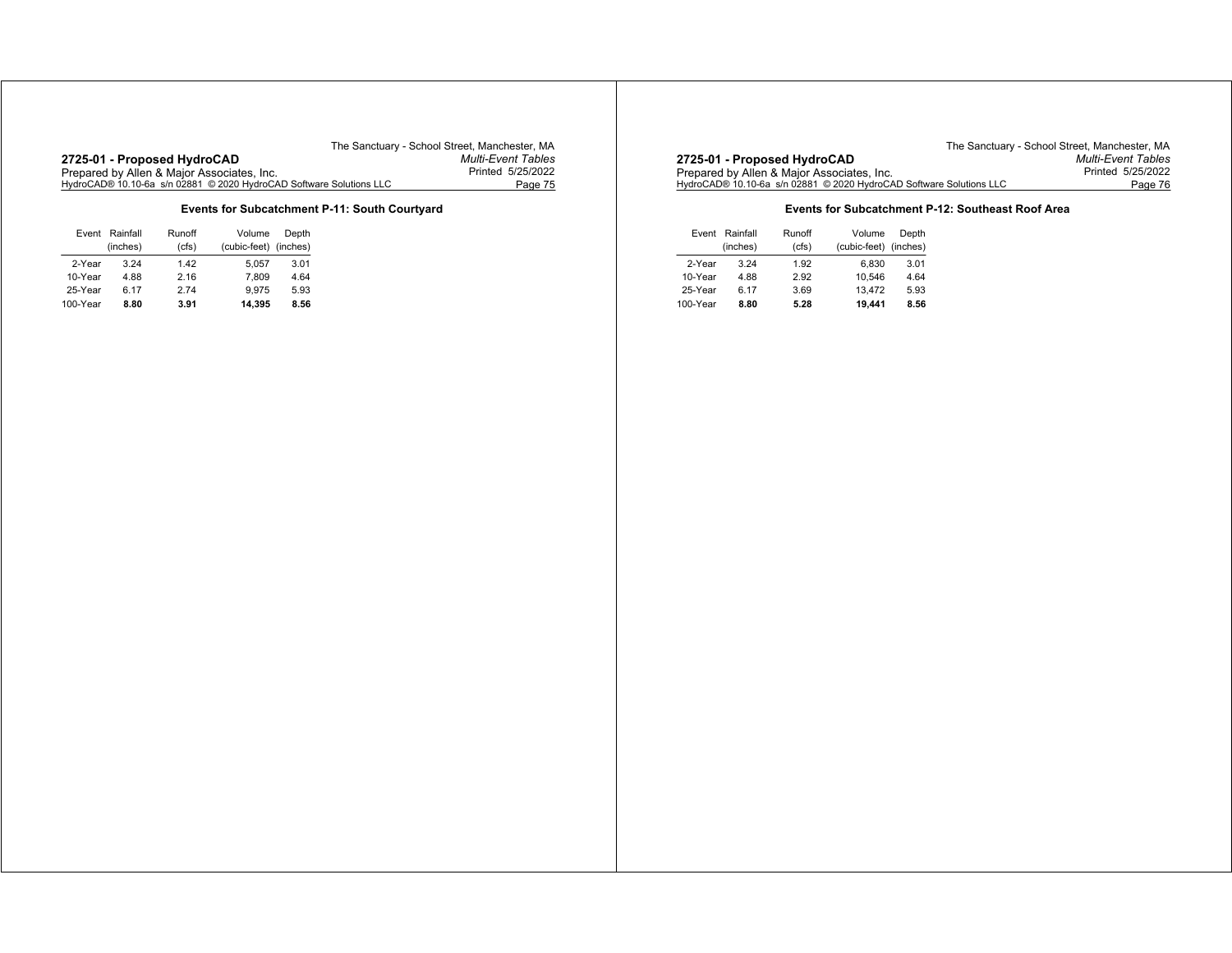#### **Events for Subcatchment P-13: Main Parking Area**

| Event    | Rainfall | Runoff | Volume                | Depth |
|----------|----------|--------|-----------------------|-------|
|          | (inches) | (cfs)  | (cubic-feet) (inches) |       |
| 2-Year   | 3 24     | 1.20   | 3.934                 | 2.48  |
| 10-Year  | 4.88     | 1.92   | 6.462                 | 4.08  |
| 25-Year  | 6.17     | 2.48   | 8.473                 | 5.35  |
| 100-Year | 8.80     | 3.60   | 12,601                | 7.96  |

The Sanctuary - School Street, Manchester, MA<br>Multi-Event Tables **2725-01 - Proposed HydroCAD** *Multi-Event Tables* Prepared by Allen & Major Associates, Inc. Printed 5/25/2022 HydroCAD® 10.10-6a s/n 02881 © 2020 HydroCAD Software Solutions LLC Page 78

## **Events for Subcatchment P-14: Southwest Lawn - Front**

|          | Event Rainfall | Runoff | Volume                | Depth |
|----------|----------------|--------|-----------------------|-------|
|          | (inches)       | (cfs)  | (cubic-feet) (inches) |       |
| 2-Year   | 3.24           | 0.89   | 3.133                 | 1.57  |
| 10-Year  | 4.88           | 1.68   | 5.929                 | 2.97  |
| 25-Year  | 6.17           | 2.33   | 8.266                 | 4.14  |
| 100-Year | 8.80           | 3.65   | 13.210                | 6.62  |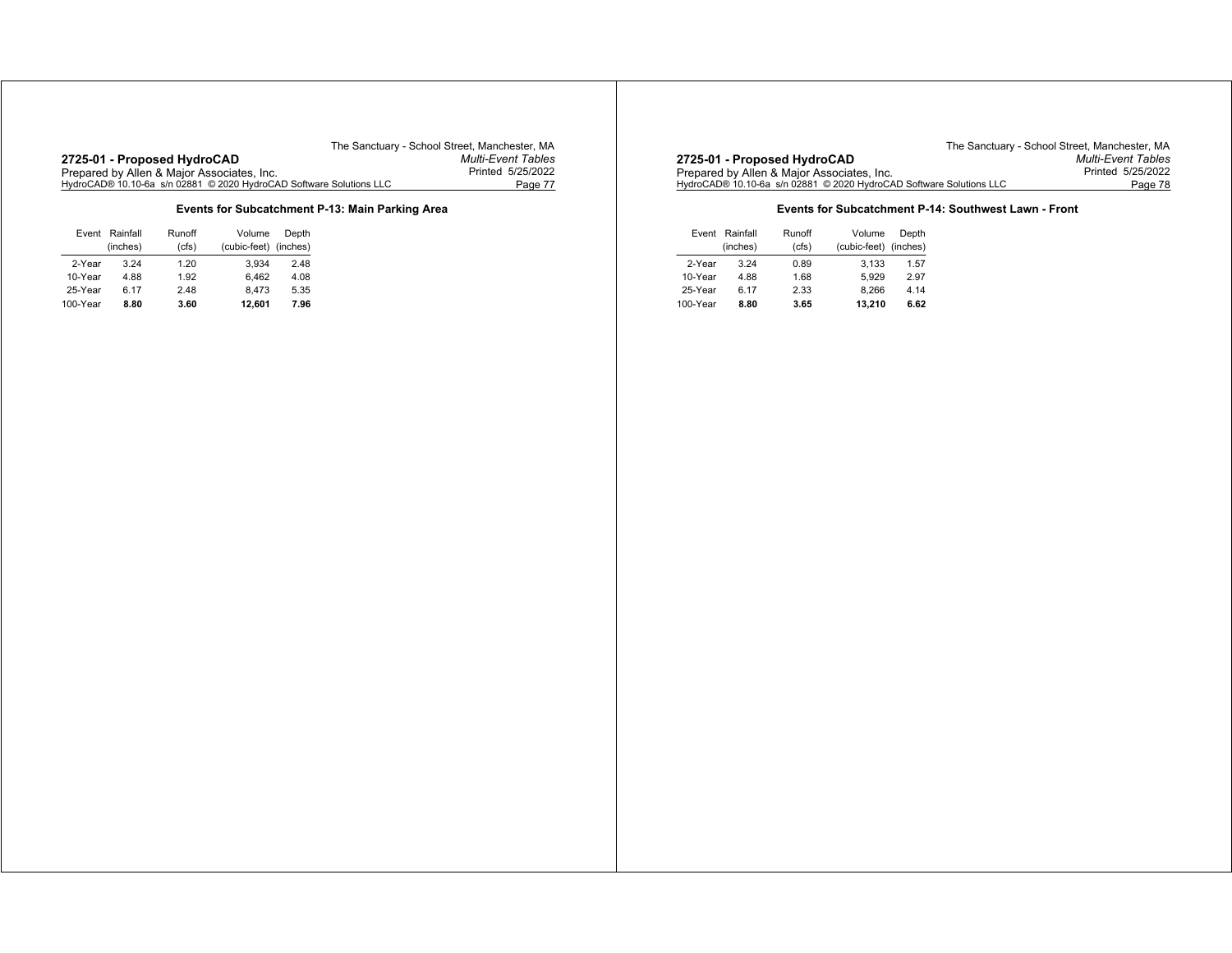**Events for Subcatchment P-15: Lawn/Fire Access**

| Event    | Rainfall | Runoff | Volume                | Depth |
|----------|----------|--------|-----------------------|-------|
|          | (inches) | (cfs)  | (cubic-feet) (inches) |       |
| 2-Year   | 3 24     | 1.99   | 6.285                 | 1.72  |
| 10-Year  | 4.88     | 3.64   | 11.577                | 3.16  |
| 25-Year  | 6.17     | 4.96   | 15.954                | 4.36  |
| 100-Year | 8.80     | 7.65   | 25,147                | 6.87  |

The Sanctuary - School Street, Manchester, MA<br>Multi-Event Tables **2725-01 - Proposed HydroCAD** *Multi-Event Tables* Prepared by Allen & Major Associates, Inc. Printed 5/25/2022 HydroCAD® 10.10-6a s/n 02881 © 2020 HydroCAD Software Solutions LLC Page 80

## **Events for Subcatchment P-16: Entry Driveway**

|          | Event Rainfall | Runoff | Volume                | Depth |
|----------|----------------|--------|-----------------------|-------|
|          | (inches)       | (cfs)  | (cubic-feet) (inches) |       |
| 2-Year   | 3.24           | 0.70   | 2.306                 | 2.58  |
| 10-Year  | 4.88           | 1.10   | 3.741                 | 4.19  |
| 25-Year  | 6.17           | 1.41   | 4.879                 | 5.47  |
| 100-Year | 8.80           | 2.04   | 7.212                 | 8.08  |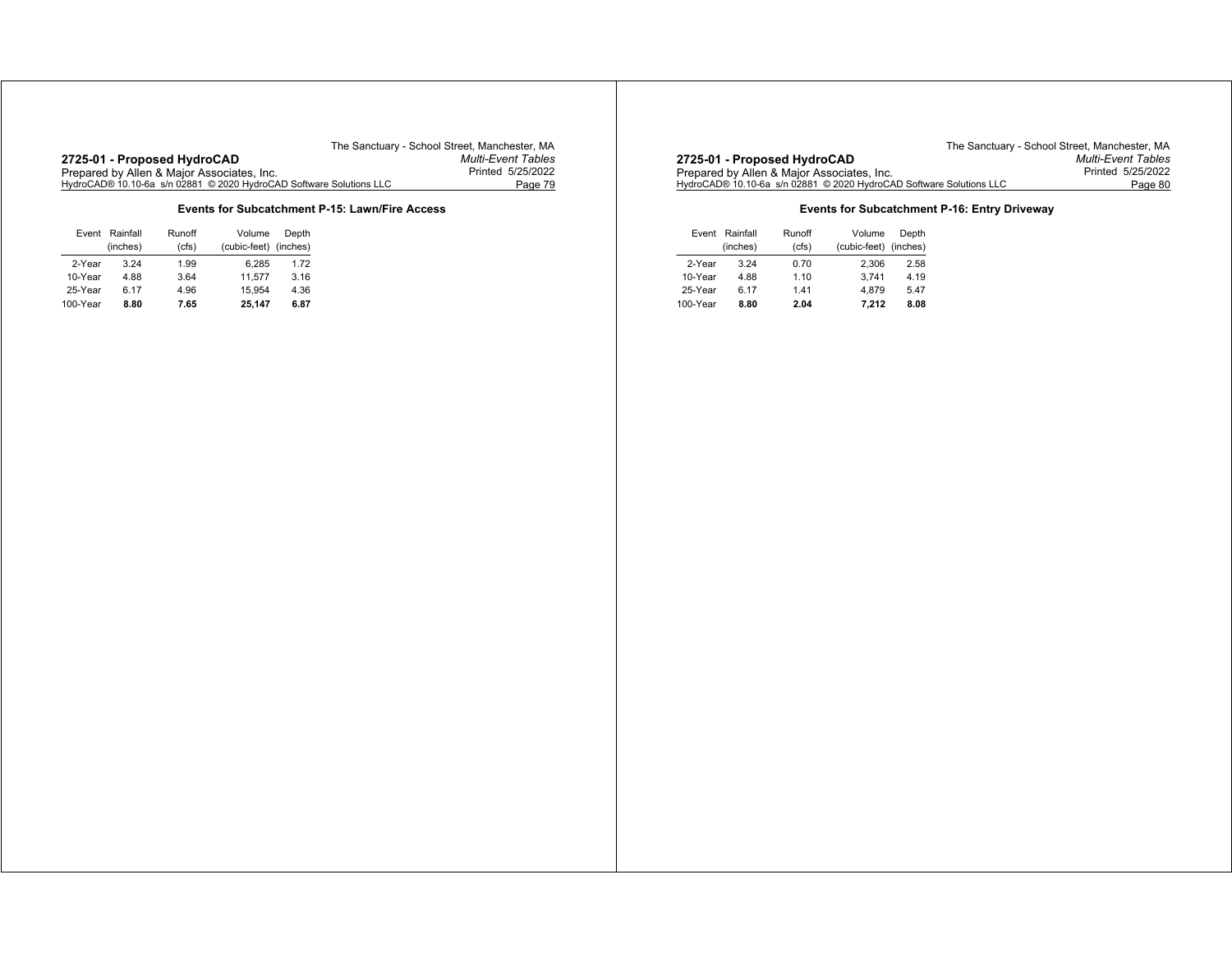## **Events for Subcatchment P-17: Bio-retenion/Rain Garden**

|          | Event Rainfall | Runoff | Volume                | Depth |
|----------|----------------|--------|-----------------------|-------|
|          | (inches)       | (cfs)  | (cubic-feet) (inches) |       |
| 2-Year   | 3.24           | 0.44   | 1.555                 | 0.80  |
| 10-Year  | 4.88           | 1.12   | 3.626                 | 1.87  |
| 25-Year  | 6.17           | 1.74   | 5.517                 | 2.85  |
| 100-Year | 8.80           | 3.09   | 9.766                 | 5.04  |

The Sanctuary - School Street, Manchester, MA<br>Multi-Event Tables **2725-01 - Proposed HydroCAD** *Multi-Event Tables* Prepared by Allen & Major Associates, Inc. Printed 5/25/2022 HydroCAD® 10.10-6a s/n 02881 © 2020 HydroCAD Software Solutions LLC Page 82

## **Events for Subcatchment P-18: Southwest Lawn - Back**

|          | Event Rainfall | Runoff | Volume                | Depth |
|----------|----------------|--------|-----------------------|-------|
|          | (inches)       | (cfs)  | (cubic-feet) (inches) |       |
| 2-Year   | 3.24           | 0.24   | 1.195                 | 0.71  |
| 10-Year  | 4.88           | 0.68   | 2.902                 | 1.72  |
| 25-Year  | 6.17           | 1.08   | 4.486                 | 2.66  |
| 100-Year | 8.80           | 1.98   | 8.087                 | 4.79  |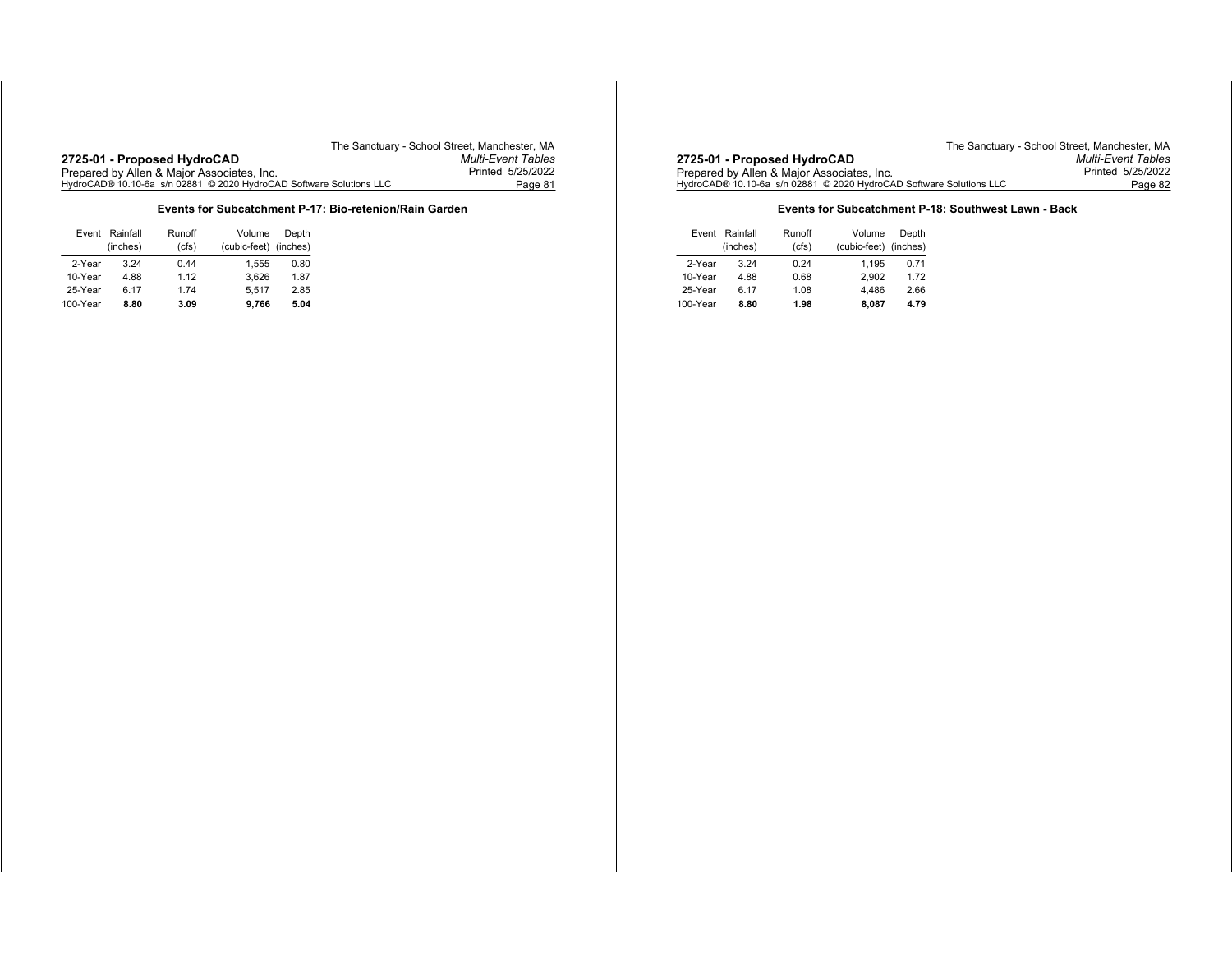**Events for Subcatchment P-2: Direct Flow to Wetlands "F"**

|          | Event Rainfall | Runoff | Volume                | Depth |
|----------|----------------|--------|-----------------------|-------|
|          | (inches)       | (cfs)  | (cubic-feet) (inches) |       |
| 2-Year   | 3 24           | 0.31   | 1.419                 | 0.62  |
| 10-Year  | 4.88           | 0.96   | 3.604                 | 1.57  |
| 25-Year  | 6.17           | 1.56   | 5.668                 | 2.48  |
| 100-Year | 8.80           | 2.92   | 10.419                | 4.55  |

The Sanctuary - School Street, Manchester, MA<br>Multi-Event Tables **2725-01 - Proposed HydroCAD** *Multi-Event Tables* Prepared by Allen & Major Associates, Inc. Printed 5/25/2022 HydroCAD® 10.10-6a s/n 02881 © 2020 HydroCAD Software Solutions LLC Page 84

## **Events for Subcatchment P-3: Flow Southwest Off-Site**

| Event    | Rainfall | Runoff | Volume                | Depth |
|----------|----------|--------|-----------------------|-------|
|          | (inches) | (cfs)  | (cubic-feet) (inches) |       |
| 2-Year   | 3.24     | 0.32   | 1.124                 | 1.01  |
| 10-Year  | 4.88     | 0.73   | 2.436                 | 2.19  |
| 25-Year  | 6.17     | 1.09   | 3.599                 | 3.23  |
| 100-Year | 8.80     | 1.86   | 6.155                 | 5.53  |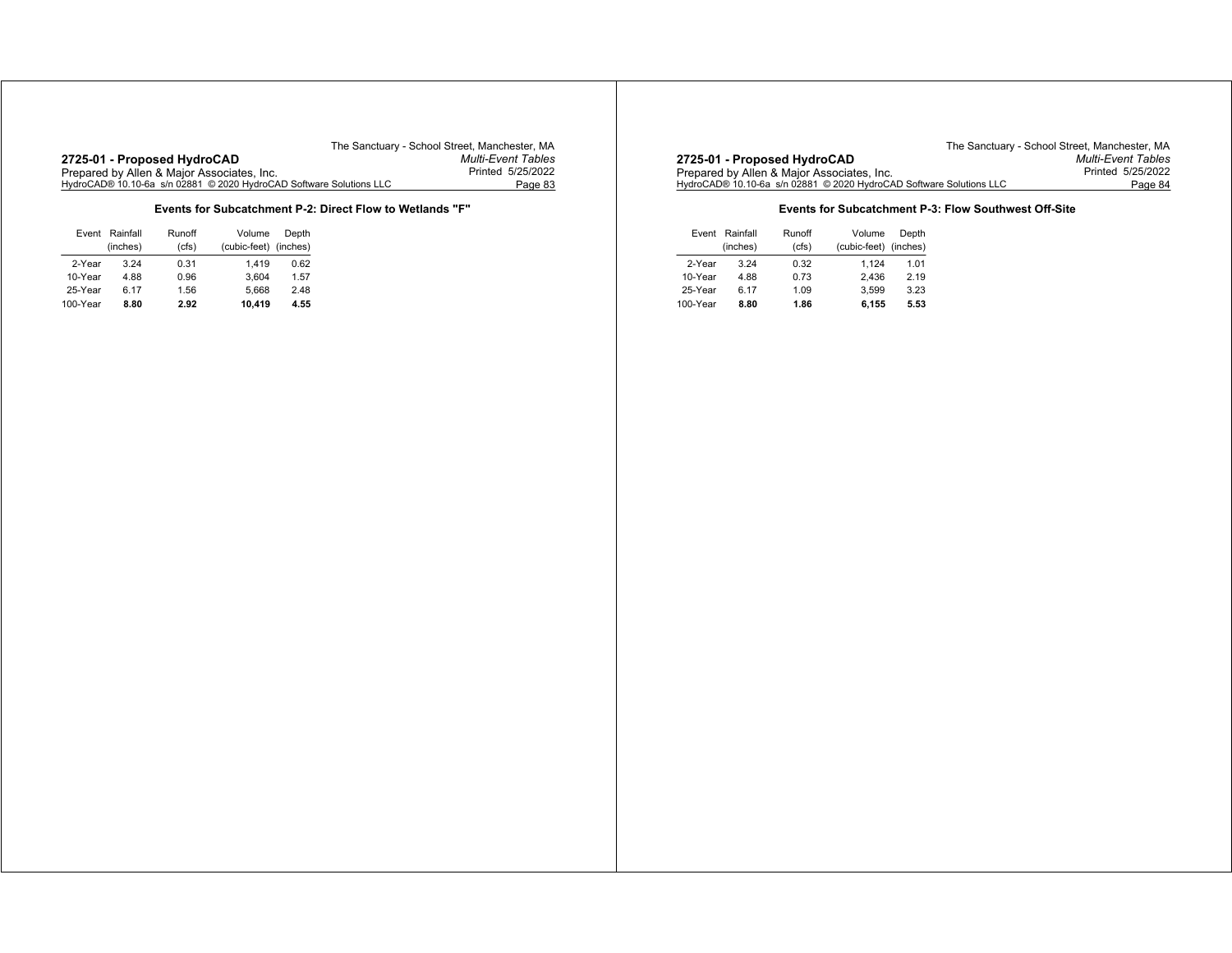**2725-01 - Proposed HydroCAD** *Multi-Event Tables* Prepared by Allen & Major Associates, Inc. Printed 5/25/2022 HydroCAD® 10.10-6a s/n 02881 © 2020 HydroCAD Software Solutions LLC Page 85

The Sanctuary - School Street, Manchester, MA<br>Multi-Event Tables

## **Events for Subcatchment P-4A: Flow Southeast to Wetlands "A"**

|          | Event Rainfall | Runoff | Volume                | Depth |
|----------|----------------|--------|-----------------------|-------|
|          | (inches)       | (cfs)  | (cubic-feet) (inches) |       |
| 2-Year   | 3.24           | 3.41   | 12.224                | 1.24  |
| 10-Year  | 4.88           | 7.12   | 24.862                | 2.52  |
| 25-Year  | 6.17           | 10.23  | 35.752                | 3.63  |
| 100-Year | 8.80           | 16.89  | 59.255                | 6.01  |

The Sanctuary - School Street, Manchester, MA<br>Multi-Event Tables **2725-01 - Proposed HydroCAD** *Multi-Event Tables* Prepared by Allen & Major Associates, Inc. Printed 5/25/2022 HydroCAD® 10.10-6a s/n 02881 © 2020 HydroCAD Software Solutions LLC Page 86

## **Events for Subcatchment P-4B: Flow Southeast to Wetlands "A"**

|          | Event Rainfall | Runoff | Volume                | Depth |
|----------|----------------|--------|-----------------------|-------|
|          | (inches)       | (cfs)  | (cubic-feet) (inches) |       |
| 2-Year   | 3.24           | 6.00   | 26.549                | 1.43  |
| 10-Year  | 4.88           | 11.84  | 51.671                | 2.79  |
| 25-Year  | 6.17           | 16.65  | 72.917                | 3.93  |
| 100-Year | 8.80           | 26.62  | 118.200               | 6.38  |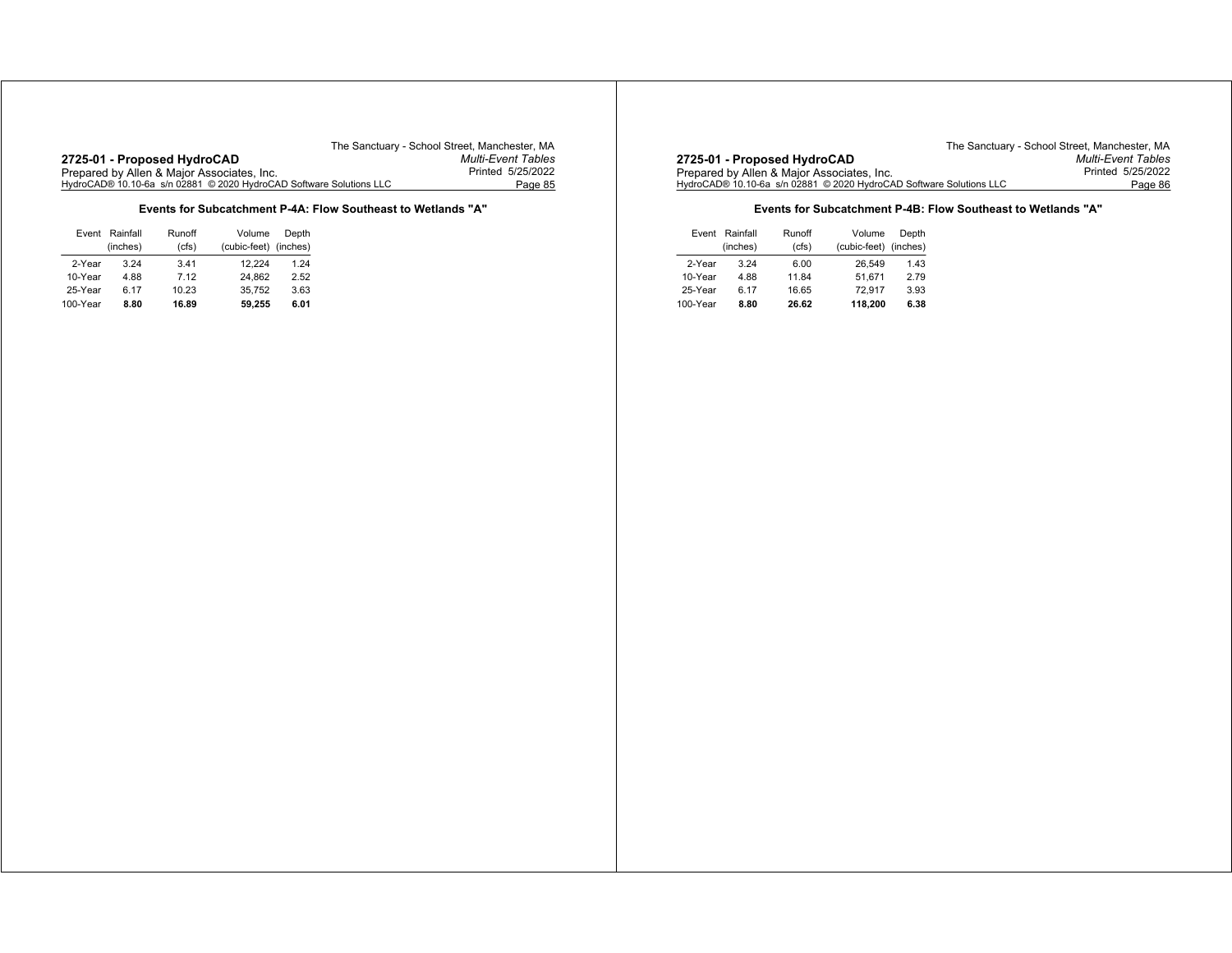# **2725-01 - Proposed HydroCAD** *Multi-Event Tables* Prepared by Allen & Major Associates, Inc. Printed 5/25/2022 HydroCAD® 10.10-6a s/n 02881 © 2020 HydroCAD Software Solutions LLC Page 87

The Sanctuary - School Street, Manchester, MA<br>Multi-Event Tables

## **Events for Subcatchment P-5: Entrance Drive**

| Event    | Rainfall | Runoff | Volume       | Depth    |
|----------|----------|--------|--------------|----------|
|          | (inches) | (cfs)  | (cubic-feet) | (inches) |
| 2-Year   | 3 24     | 1.11   | 3.566        | 2.30     |
| 10-Year  | 4.88     | 1.82   | 6.004        | 3.87     |
| 25-Year  | 6.17     | 2.37   | 7.958        | 5.12     |
| 100-Year | 8.80     | 3.49   | 11.983       | 7.72     |

|                                                                                                       | The Sanctuary - School Street. Manchester. MA |
|-------------------------------------------------------------------------------------------------------|-----------------------------------------------|
| 2725-01 - Proposed HydroCAD                                                                           | <b>Multi-Event Tables</b>                     |
| Prepared by Allen & Major Associates, Inc.                                                            | Printed 5/25/2022                             |
| HvdroCAD® 10.10-6a_s/n                                   02881_© 2020 HvdroCAD Software Solutions LLC | Page 88                                       |
|                                                                                                       |                                               |

## **Events for Subcatchment P-6: Landcaped Slope/Walls**

| Event Rainfall |          | Runoff | Volume                | Depth |
|----------------|----------|--------|-----------------------|-------|
|                | (inches) | (cfs)  | (cubic-feet) (inches) |       |
| 2-Year         | 3.24     | 0.35   | 1.162                 | 1.01  |
| 10-Year        | 4.88     | 0.79   | 2.519                 | 2.19  |
| 25-Year        | 6.17     | 1.18   | 3.721                 | 3.23  |
| 100-Year       | 8.80     | 2.01   | 6.365                 | 5.53  |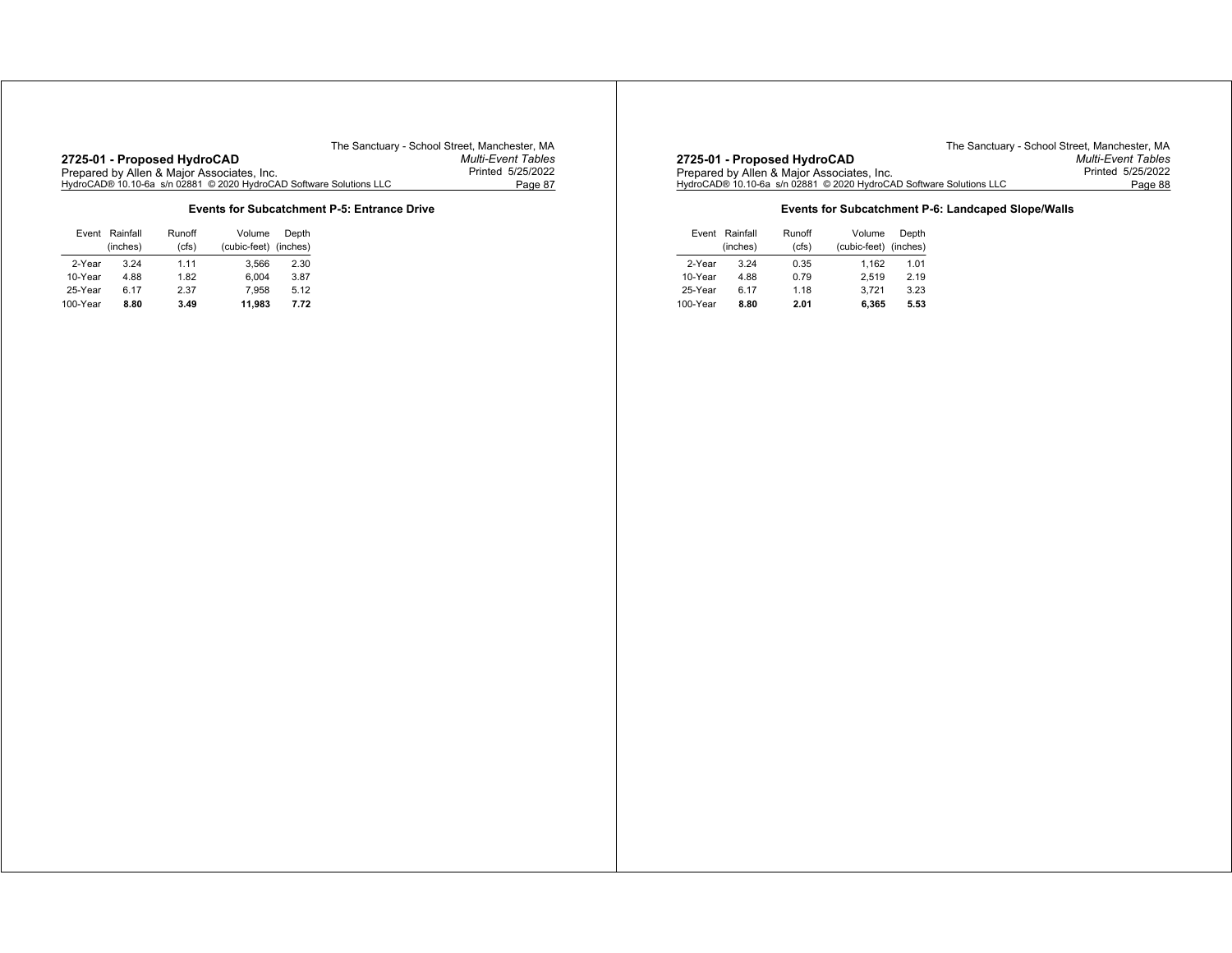**Events for Subcatchment P-7: Landscaped Slope**

| Event    | Rainfall | Runoff | Volume       | Depth    |
|----------|----------|--------|--------------|----------|
|          | (inches) | (cfs)  | (cubic-feet) | (inches) |
| 2-Year   | 3 24     | 0.93   | 2.971        | 1.43     |
| 10-Year  | 4.88     | 1.83   | 5.782        | 2.79     |
| 25-Year  | 6.17     | 2.57   | 8.160        | 3.93     |
| 100-Year | 8.80     | 4.09   | 13.227       | 6.38     |

The Sanctuary - School Street, Manchester, MA<br>Multi-Event Tables **2725-01 - Proposed HydroCAD** *Multi-Event Tables* Prepared by Allen & Major Associates, Inc. Printed 5/25/2022 HydroCAD® 10.10-6a s/n 02881 © 2020 HydroCAD Software Solutions LLC Page 90

## **Events for Subcatchment P-8: Cul-de-Sac/Garage Turn Around**

|          | Event Rainfall | Runoff<br>Volume |                       | Depth |
|----------|----------------|------------------|-----------------------|-------|
|          | (inches)       | (cfs)            | (cubic-feet) (inches) |       |
| 2-Year   | 3.24           | 1.41             | 4.618                 | 2.48  |
| 10-Year  | 4.88           | 2.25             | 7.585                 | 4.08  |
| 25-Year  | 6.17           | 2.91             | 9.946                 | 5.35  |
| 100-Year | 8.80           | 4.23             | 14.792                | 7.96  |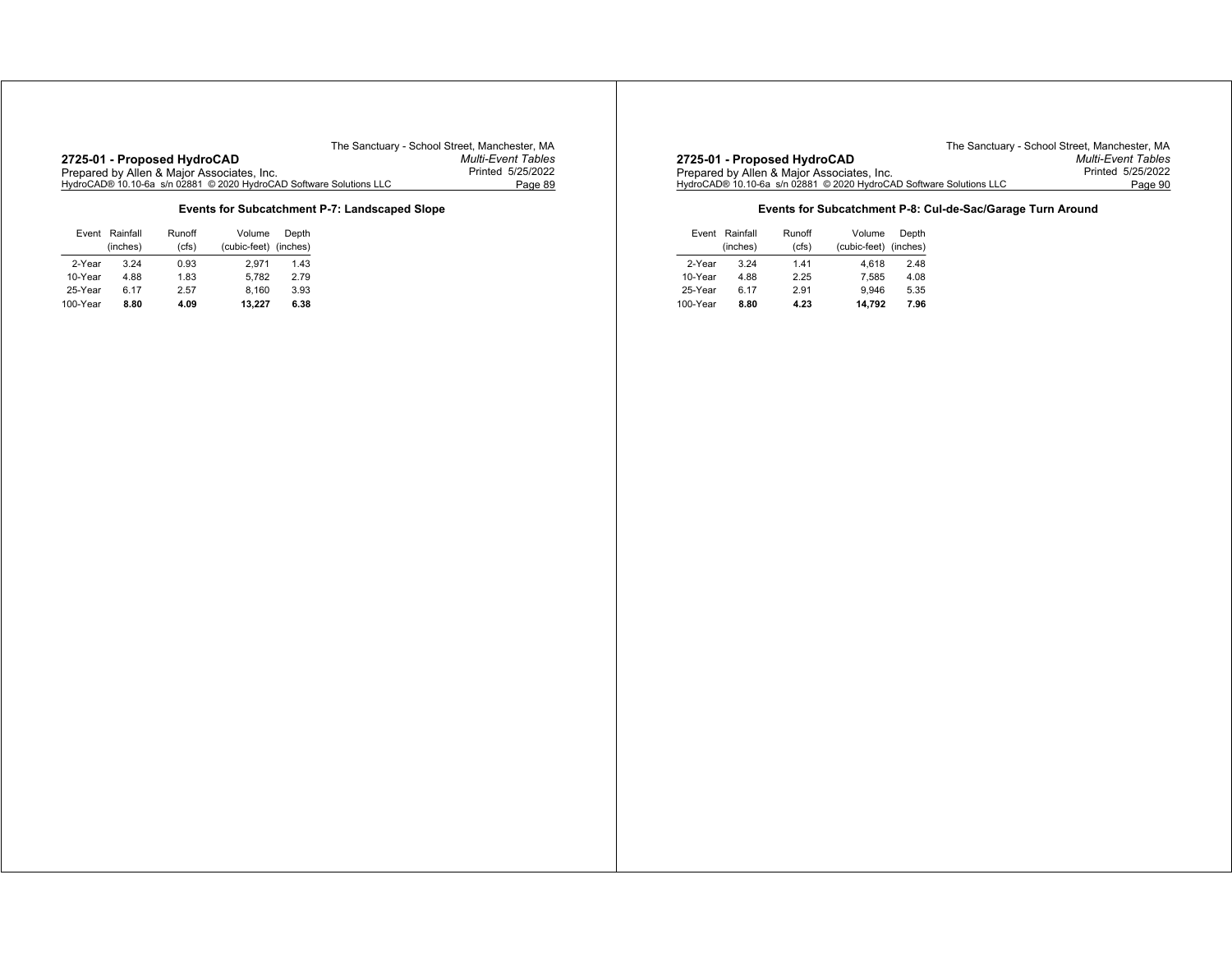**2725-01 - Proposed HydroCAD** *Multi-Event Tables* Prepared by Allen & Major Associates, Inc. Printed 5/25/2022 HydroCAD® 10.10-6a s/n 02881 © 2020 HydroCAD Software Solutions LLC Page 91

The Sanctuary - School Street, Manchester, MA<br>Multi-Event Tables

## **Events for Subcatchment P-9: North Courtyard/Green Roof**

|          | Event Rainfall | Runoff | Volume                | Depth |
|----------|----------------|--------|-----------------------|-------|
|          | (inches)       | (cfs)  | (cubic-feet) (inches) |       |
| 2-Year   | 3 24           | 0.76   | 2.389                 | 1.87  |
| 10-Year  | 4.88           | 1.34   | 4.286                 | 3.36  |
| 25-Year  | 6.17           | 1.80   | 5.839                 | 4.57  |
| 100-Year | 8.80           | 2.73   | 9.080                 | 7.11  |

The Sanctuary - School Street, Manchester, MA<br>Multi-Event Tables **2725-01 - Proposed HydroCAD** *Multi-Event Tables* Prepared by Allen & Major Associates, Inc. Printed 5/25/2022 HydroCAD® 10.10-6a s/n 02881 © 2020 HydroCAD Software Solutions LLC Page 92

## **Events for Reach SWALE: Swale Abutting Entry Driveway**

| Event    | Inflow | Outflow | Volume       | Elevation |
|----------|--------|---------|--------------|-----------|
|          | (cfs)  | (cfs)   | (cubic-feet) | (feet)    |
| 2-Year   | 0.93   | 0.79    | 2.971        | 98.24     |
| 10-Year  | 1.83   | 1.61    | 5.782        | 98.36     |
| 25-Year  | 2.57   | 2.30    | 8.160        | 98.43     |
| 100-Year | 4.09   | 3.72    | 13.227       | 98.56     |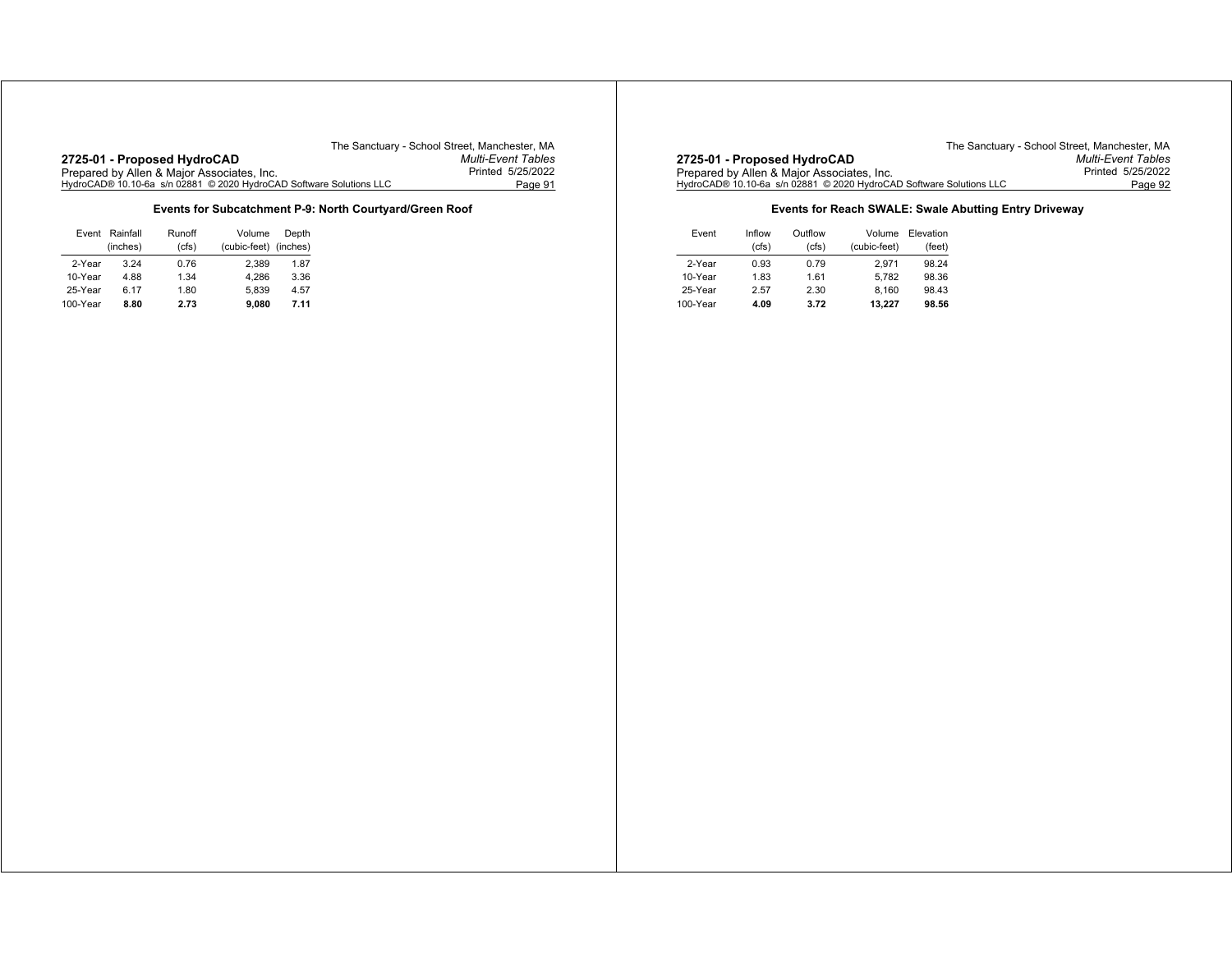# **2725-01 - Proposed HydroCAD** *Multi-Event Tables*

The Sanctuary - School Street, Manchester, MA<br>Multi-Event Tables Prepared by Allen & Major Associates, Inc. Printed 5/25/2022 HydroCAD® 10.10-6a s/n 02881 © 2020 HydroCAD Software Solutions LLC Page 93

## **Events for Pond 1P: CB-5**

| Event    | Inflow<br>(cfs) | Primary<br>(cfs) | Volume<br>(cubic-feet) | Elevation<br>(feet) |
|----------|-----------------|------------------|------------------------|---------------------|
| 2-Year   | 0.79            | 0.79             | 2.921                  | 64.02               |
| 10-Year  | 1.61            | 1.62             | 5.732                  | 64.30               |
| 25-Year  | 2.30            | 2.30             | 8.109                  | 64.59               |
| 100-Year | 3.72            | 3.73             | 13.177                 | 65.55               |

|                                                                     | The Sanctuary - School Street. Manchester. MA |
|---------------------------------------------------------------------|-----------------------------------------------|
| 2725-01 - Proposed HydroCAD                                         | <b>Multi-Event Tables</b>                     |
| Prepared by Allen & Major Associates, Inc.                          | Printed 5/25/2022                             |
| HydroCAD® 10.10-6a s/n 02881 © 2020 HydroCAD Software Solutions LLC | Page 94                                       |

### **Events for Pond RG-1: New Rain Garden/Bioretention Area**

| Event    | Inflow<br>(cfs) | Outflow<br>(cfs) | Discarded<br>cfs) | Primary<br>(cfs) | Volume<br>(cubic-feet) | Elevation<br>(feet) |
|----------|-----------------|------------------|-------------------|------------------|------------------------|---------------------|
| 2-Year   | 3.82            | 0.13             | 0.13              | 0.00             |                        | 62.07               |
| 10-Year  | 7.35            | 3.25             | 0.15              | 3.11             | 8.729                  | 62.37               |
| 25-Year  | 10.25           | 8.64             | 0.15              | 8.49             | 17.855                 | 62.48               |
| 100-Year | 16.30           | 15.34            | 0.16              | 15.18            | 38.011                 | 62.59               |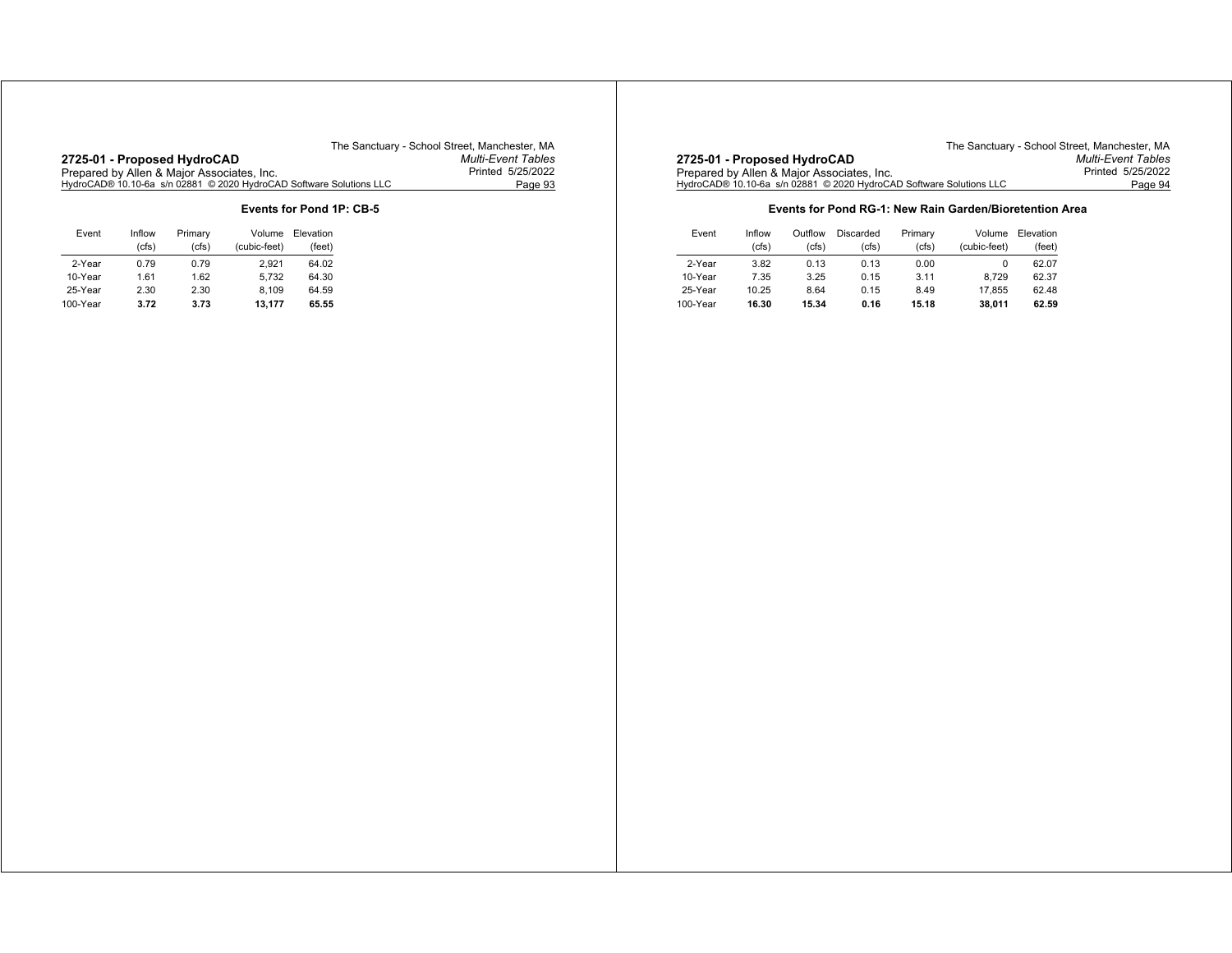|                                                                     | The Sanctuary - School Street, Manchester, MA |
|---------------------------------------------------------------------|-----------------------------------------------|
| 2725-01 - Proposed HydroCAD                                         | <b>Multi-Event Tables</b>                     |
| Prepared by Allen & Major Associates, Inc.                          | Printed 5/25/2022                             |
| HydroCAD® 10.10-6a s/n 02881 © 2020 HydroCAD Software Solutions LLC | Page 95                                       |

## **Events for Pond RG-2: Filtering Rain Garden-2 - At Site Entrance**

| Event    | Inflow | Outflow | Primary | Secondary | Volume       | Elevation |
|----------|--------|---------|---------|-----------|--------------|-----------|
|          | (cfs)  | (cfs)   | 'cfs)   | (cfs)     | (cubic-feet) | (feet)    |
| 2-Year   | 1.45   | 0.78    | 0.78    | 0.00      | 4.717        | 51.29     |
| 10-Year  | 2.61   | 2.48    | 2.48    | 0.00      | 8.517        | 51.41     |
| 25-Year  | 3.55   | 3.40    | 3.40    | 0.00      | 11.681       | 51.45     |
| 100-Year | 5.49   | 5.17    | 5.15    | 0.02      | 18.336       | 51.56     |

|                                                                     | The Sanctuary - School Street. Manchester. MA |
|---------------------------------------------------------------------|-----------------------------------------------|
| 2725-01 - Proposed HydroCAD                                         | <b>Multi-Event Tables</b>                     |
| Prepared by Allen & Major Associates, Inc.                          | Printed 5/25/2022                             |
| HydroCAD® 10.10-6a s/n 02881 © 2020 HydroCAD Software Solutions LLC | Page 96                                       |

## **Events for Pond SP-4: Study Point #4**

| Event    | Inflow | Primary | Volume       | Elevation |
|----------|--------|---------|--------------|-----------|
|          | (cfs)  | (cfs)   | (cubic-feet) | (feet)    |
| 2-Year   | 9.68   | 7.58    | 44.685       | 48.65     |
| 10-Year  | 20.13  | 11.65   | 87.951       | 49.75     |
| 25-Year  | 28.59  | 13.84   | 124.835      | 50.53     |
| 100-Year | 46.39  | 17.15   | 225.938      | 51.94     |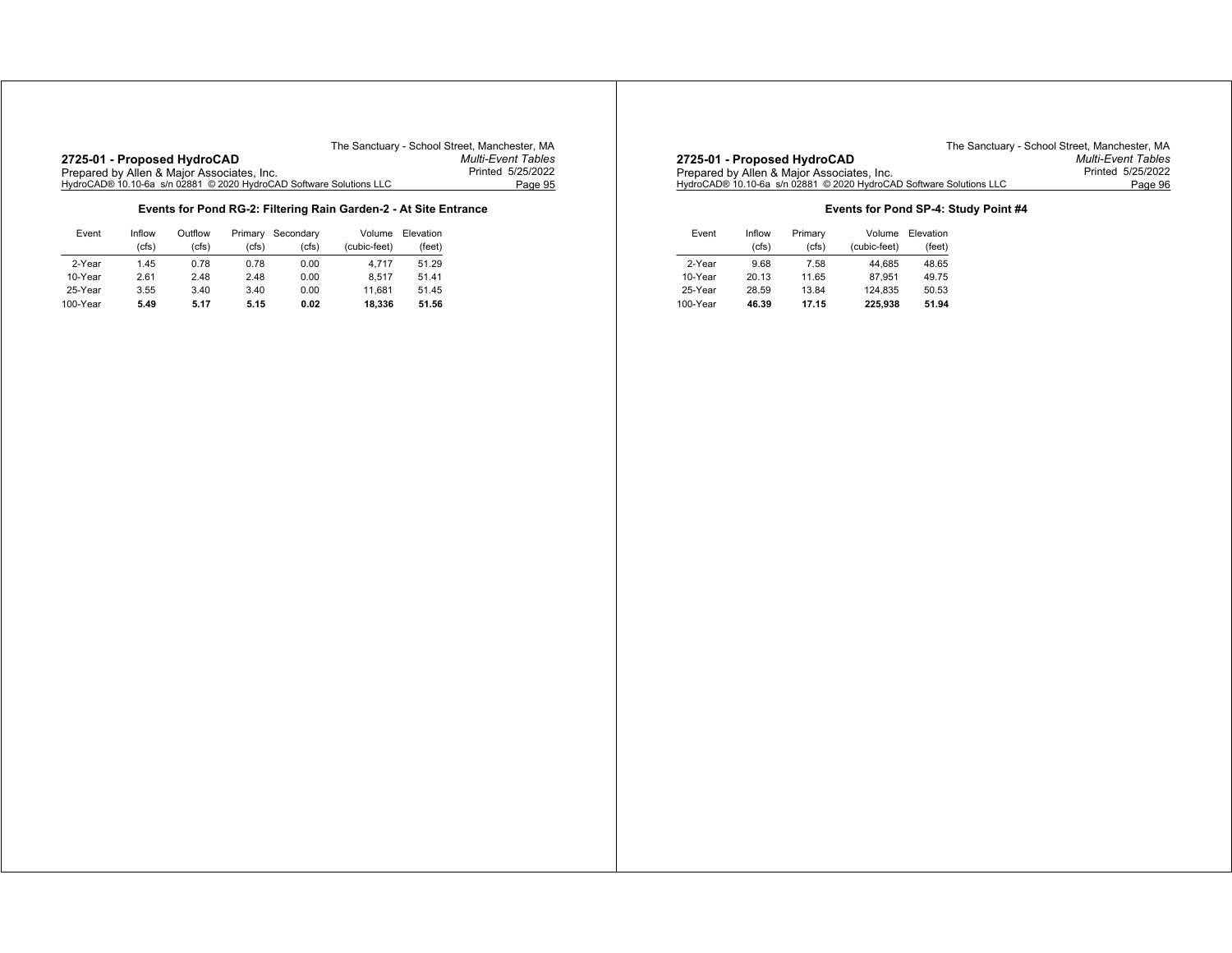|                                                                     | The Sanctuary - School Street, Manchester, MA |
|---------------------------------------------------------------------|-----------------------------------------------|
| 2725-01 - Proposed HydroCAD                                         | <b>Multi-Event Tables</b>                     |
| Prepared by Allen & Major Associates, Inc.                          | Printed 5/25/2022                             |
| HydroCAD® 10.10-6a s/n 02881 © 2020 HydroCAD Software Solutions LLC | Page 97                                       |

## **Events for Pond UIS-1: UIS-1 - Southwest Lawn (96" CMP)**

| Event    | Inflow | Outflow | Discarded | Primary | Volume       | Elevation |
|----------|--------|---------|-----------|---------|--------------|-----------|
|          | (cfs)  | (cfs)   | (cfs)     | (cfs)   | (cubic-feet) | (feet)    |
| 2-Year   | 6.55   | 0.21    | 0.21      | 0.00    | 0            | 103.40    |
| 10-Year  | 10.57  | 0.21    | 0.21      | 0.00    | 0            | 105.02    |
| 25-Year  | 13.75  | 0.21    | 0.21      | 0.00    | 0            | 106.36    |
| 100-Year | 20.21  | 2.16    | 0.21      | 1.95    | 17.525       | 107.31    |

|                                                                     | The Sanctuary - School Street, Manchester, MA |
|---------------------------------------------------------------------|-----------------------------------------------|
| 2725-01 - Proposed HydroCAD                                         | <b>Multi-Event Tables</b>                     |
| Prepared by Allen & Major Associates, Inc.                          | Printed 5/25/2022                             |
| HydroCAD® 10.10-6a s/n 02881 © 2020 HydroCAD Software Solutions LLC | Page 98                                       |

## **Events for Pond UIS-2: UIS-2 - MC-3500**

| Event    | Inflow<br>(cfs) | Outflow<br>(cfs) | Discarded<br>(cfs) | Primary<br>(cfs) | Volume<br>(cubic-feet) | Elevation<br>(feet) |
|----------|-----------------|------------------|--------------------|------------------|------------------------|---------------------|
| 2-Year   | 3.12            | 0.23             | 0.23               | 0.00             | 0                      | 106.40              |
| 10-Year  | 4.84            | 0.23             | 0.23               | 0.00             |                        | 107.59              |
| 25-Year  | 6.17            | 0.23             | 0.23               | 0.00             | 0                      | 108.90              |
| 100-Year | 8.89            | 2.90             | 0.23               | 2.67             | 22.055                 | 110.22              |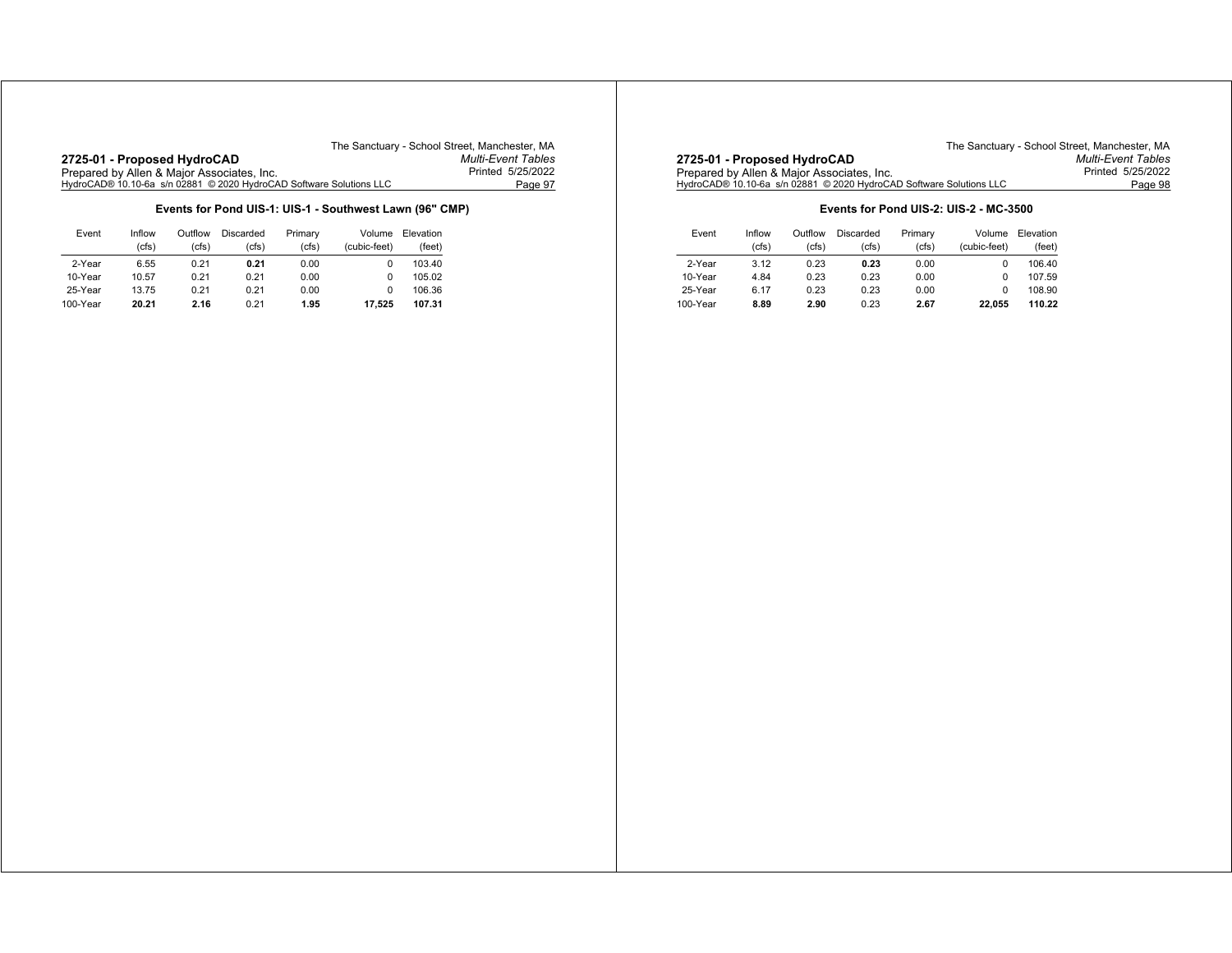# **2725-01 - Proposed HydroCAD** *Multi-Event Tables*

The Sanctuary - School Street, Manchester, MA<br>Multi-Event Tables Prepared by Allen & Major Associates, Inc. Printed 5/25/2022 HydroCAD® 10.10-6a s/n 02881 © 2020 HydroCAD Software Solutions LLC Page 99

## **Events for Link SP-1: Study Point #1**

| Event    | Inflow<br>(cfs) | Primary<br>(cfs) | Volume<br>(cubic-feet) | Elevation<br>(feet) |
|----------|-----------------|------------------|------------------------|---------------------|
| 2-Year   | 1.06            | 1.06             | 4.030                  | 0.00                |
| 10-Year  | 4.62            | 4.62             | 17.467                 | 0.00                |
| 25-Year  | 12.05           | 12.05            | 30.763                 | 0.00                |
| 100-Year | 21.17           | 21.17            | 60.089                 | 0.00                |

The Sanctuary - School Street, Manchester, MA<br>Multi-Event Tables **2725-01 - Proposed HydroCAD** *Multi-Event Tables* Prepared by Allen & Major Associates, Inc. Printed 5/25/2022 HydroCAD® 10.10-6a s/n 02881 © 2020 HydroCAD Software Solutions LLC Page 100

## **Events for Link SP-2: Study Point #2**

| Event    | Inflow | Primary | Volume       | Elevation |
|----------|--------|---------|--------------|-----------|
|          | (cfs)  | (cfs)   | (cubic-feet) | (feet)    |
| 2-Year   | 0.31   | 0.31    | 1.419        | 0.00      |
| 10-Year  | 0.96   | 0.96    | 3.604        | 0.00      |
| 25-Year  | 1.56   | 1.56    | 5.668        | 0.00      |
| 100-Year | 2.92   | 2.92    | 10.419       | 0.00      |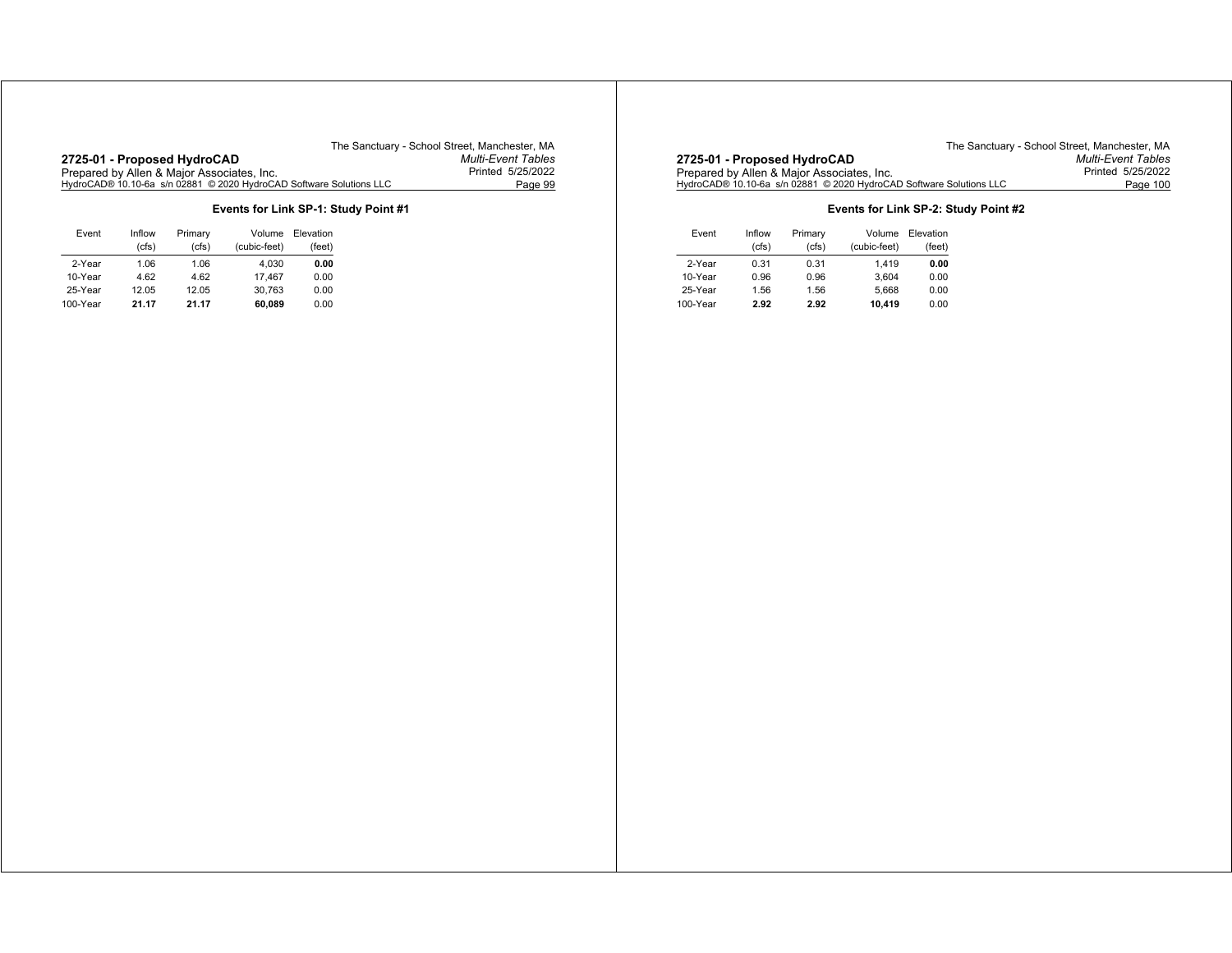## **2725-01 - Proposed HydroCAD** *Multi-Event Tables* Prepared by Allen & Major Associates, Inc. Printed 5/25/2022 HydroCAD® 10.10-6a s/n 02881 © 2020 HydroCAD Software Solutions LLC Page 101

The Sanctuary - School Street, Manchester, MA<br>Multi-Event Tables

## **Events for Link SP-3: Study Point #3**

| Event    | Inflow<br>(cfs) | Primary<br>(cfs) | Volume<br>(cubic-feet) | Elevation<br>(feet) |
|----------|-----------------|------------------|------------------------|---------------------|
| 2-Year   | 0.32            | 0.32             | 1.124                  | 0.00                |
| 10-Year  | 0.73            | 0.73             | 2.436                  | 0.00                |
| 25-Year  | 1.09            | 1.09             | 3.599                  | 0.00                |
| 100-Year | 1.86            | 1.86             | 6,155                  | 0.00                |

|                                                                     | The Sanctuary - School Street. Manchester. MA |
|---------------------------------------------------------------------|-----------------------------------------------|
| 2725-01 - Proposed HydroCAD                                         | <b>Multi-Event Tables</b>                     |
| Prepared by Allen & Major Associates, Inc.                          | Printed 5/25/2022                             |
| HydroCAD® 10.10-6a s/n 02881 © 2020 HydroCAD Software Solutions LLC | Page 102                                      |

## **Events for Link SP-4A: Study Point #4A - Wetlands "A"**

| Event    | Inflow | Primary | Volume       | Elevation |
|----------|--------|---------|--------------|-----------|
|          | (cfs)  | (cfs)   | (cubic-feet) | (feet)    |
| 2-Year   | 8.88   | 8.88    | 39.968       | 0.00      |
| 10-Year  | 18.05  | 18.05   | 79.434       | 0.00      |
| 25-Year  | 25.72  | 25.72   | 113.154      | 0.00      |
| 100-Year | 41.78  | 41.78   | 207,597      | 0.00      |